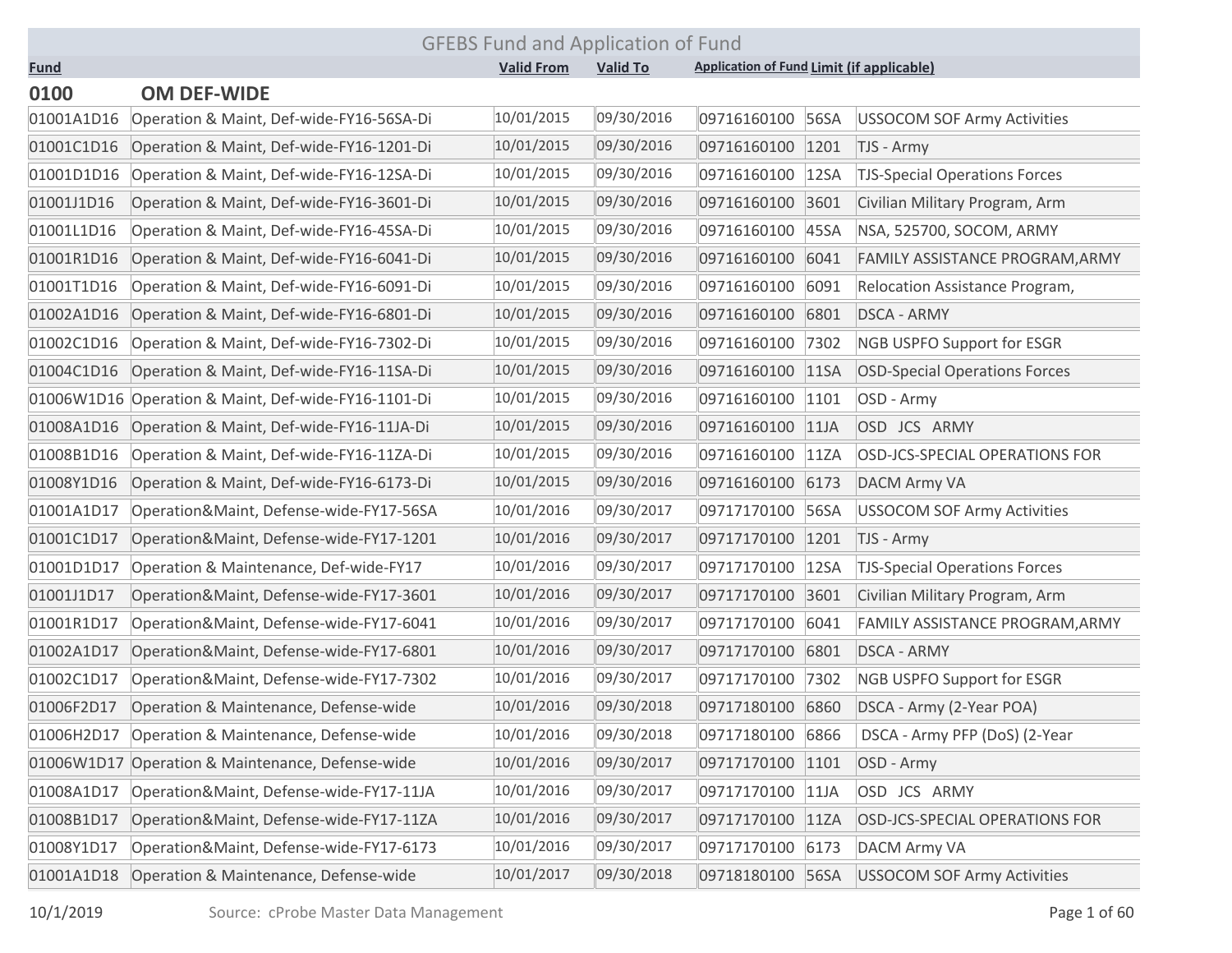| <b>Fund</b> |                                                  | <b>Valid From</b> | <b>Valid To</b> | <b>Application of Fund Limit (if applicable)</b> |      |                                       |
|-------------|--------------------------------------------------|-------------------|-----------------|--------------------------------------------------|------|---------------------------------------|
| 01001A1F18  | Operation & Maintenance, Defense-wide            | 10/01/2017        | 09/30/2018      | 09718180100                                      | 56SA | <b>USSOCOM SOF Army Activities</b>    |
| 01001C1D18  | Operation & Maintenance, Defense-wide            | 10/01/2017        | 09/30/2018      | 09718180100                                      | 1201 | TJS - Army                            |
| 01001D1D18  | Operation & Maintenance, Defense-wide            | 10/01/2017        | 09/30/2018      | 09718180100                                      | 12SA | <b>TJS-Special Operations Forces</b>  |
| 01001J1D18  | Operation & Maintenance, Defense-wide            | 10/01/2017        | 09/30/2018      | 09718180100                                      | 3601 | Civilian Military Program, Arm        |
| 01001R1D18  | Operation & Maintenance, Defense-wide            | 10/01/2017        | 09/30/2018      | 09718180100                                      | 6041 | FAMILY ASSISTANCE PROGRAM, ARMY       |
| 01002A1D18  | Operation & Maintenance, Defense-wide            | 10/01/2017        | 09/30/2018      | 09718180100                                      | 6801 | <b>DSCA - ARMY</b>                    |
| 01002C1D18  | Operation & Maintenance, Defense-wide            | 10/01/2017        | 09/30/2018      | 09718180100                                      | 7302 | <b>NGB USPFO Support for ESGR</b>     |
| 01006F2D18  | Operation & Maintenance, Defense-wide            | 10/01/2017        | 09/30/2019      | 09718190100                                      | 6860 | DSCA - Army (2-Year POA)              |
|             | 01006W1D18 Operation & Maintenance, Defense-wide | 10/01/2017        | 09/30/2018      | 09718180100                                      | 1101 | OSD - Army                            |
| 01008A1D18  | Operation & Maintenance, Defense-wide            | 10/01/2017        | 09/30/2018      | 09718180100                                      | 11JA | OSD JCS ARMY                          |
| 01008B1D18  | Operation & Maintenance, Defense-wide            | 10/01/2017        | 09/30/2018      | 09718180100                                      | 11ZA | OSD-JCS-SPECIAL OPERATIONS FOR        |
| 01008Y1D18  | Operation & Maintenance, Defense-wide            | 10/01/2017        | 09/30/2018      | 09718180100                                      | 6173 | <b>DACM Army VA</b>                   |
| 0100AP2D18  | Operation & Maintenance, Defense-wide            | 10/01/2017        | 09/30/2019      | 09718190100                                      | 6865 | DSCA - SOCOM (2-Year POA)             |
| 01001C1D19  | Operation & Maintenance, Defense-wide            | 10/01/2018        | 09/30/2019      | 09719190100                                      | 1201 | TJS - Army                            |
| 01001E1D19  | TJS HQ USSOCOM 0100                              | 10/01/2018        | 09/30/2019      | 09719190100                                      | 1256 | TJS - SOCOM                           |
| 01001J1D19  | Operation & Maintenance, Defense-wide            | 10/01/2018        | 09/30/2019      | 09719190100                                      | 3601 | Civilian Military Program, Arm        |
| 01001N1D19  | OM USSOCOM                                       | 10/01/2018        | 09/30/2019      | 09719190100                                      | 5600 | USSOCOM - All agencies/service        |
| 01001R1D19  | Operation & Maintenance, Defense-wide            | 10/01/2018        | 09/30/2019      | 09719190100                                      | 6041 | FAMILY ASSISTANCE PROGRAM, ARMY       |
| 01002A1D19  | Operation & Maintenance, Defense-wide            | 10/01/2018        | 09/30/2019      | 09719190100                                      | 6801 | <b>DSCA - ARMY</b>                    |
| 01002C1D19  | Operation & Maintenance, Defense-wide            | 10/01/2018        | 09/30/2019      | 09719190100                                      | 7302 | <b>NGB USPFO Support for ESGR</b>     |
| 01004P1D19  | <b>DSCA SOCOM OM</b>                             | 10/01/2018        | 09/30/2019      | 09719190100                                      | 6856 | DSCA-SOCOM                            |
| 01006B1D19  | OM USSOCOM ARMY                                  | 10/01/2018        | 09/30/2019      | 09719190100                                      | 5601 | USSOCOM - Army                        |
|             | 01006W1D19 Operation & Maintenance, Defense-wide | 10/01/2018        | 09/30/2019      | 09719190100                                      | 1101 | OSD - Army                            |
| 01009E1D19  | Operation & Maintenance, Defense-wide            | 10/01/2018        | 09/30/2019      | 09719190100                                      | 6001 | DOD DEPENDENT SCHOOLS (DODEA)         |
| 01009Z1D19  | Operation & Maintenance, Defense-wide            | 10/01/2018        | 09/30/2019      | 09719190100 6100                                 |      | DEFENSE ACQUISITION UNIVERSITY        |
|             | 0100QO1D19 Operation & Maintenance, Defense-wide | 10/01/2018        | 09/30/2019      | 09719190100                                      | 6101 | <b>Defense Acquisition University</b> |
|             | 0100QP1D19 Operation & Maintenance, Defense-wide | 10/01/2018        | 09/30/2019      | 09719190100                                      | 7301 | Defense Human Resources Activi        |
| 01001C1D20  | Operation & Maintenance, Defense-wide            | 10/01/2019        | 09/30/2020      | 09720200100                                      | 1201 | TJS - Army                            |
| 01001E1D20  | Operation & Maintenance, Defense-wide            | 10/01/2019        | 09/30/2020      | 09720200100                                      | 1256 | TJS - SOCOM                           |
| 01001J1D20  | Operation & Maintenance, Defense-wide            | 10/01/2019        | 09/30/2020      | 09720200100 3601                                 |      | Civilian Military Program, Arm        |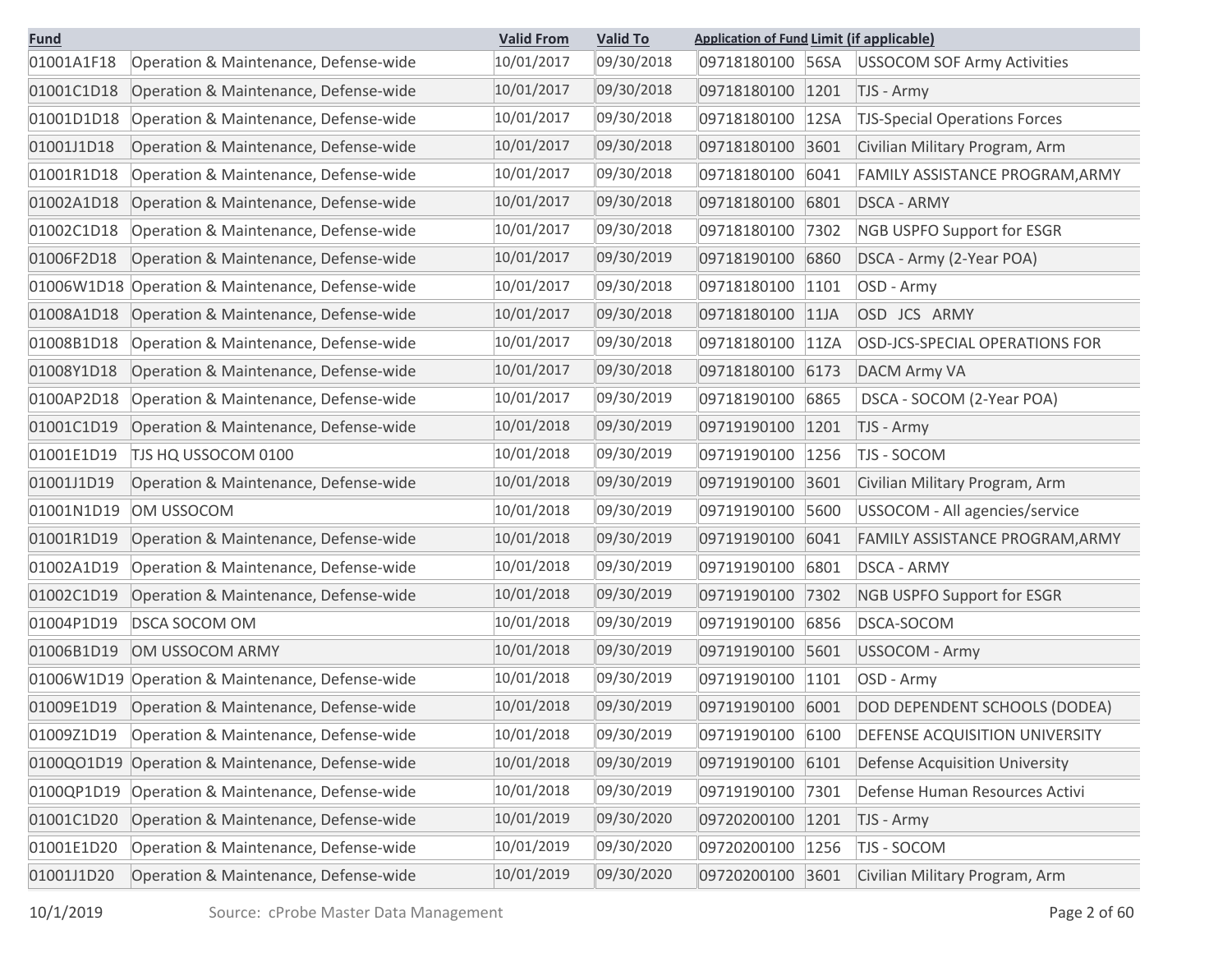| <b>Fund</b> |                                                  | <b>Valid From</b> | <b>Valid To</b> | <b>Application of Fund Limit (if applicable)</b> |                                   |
|-------------|--------------------------------------------------|-------------------|-----------------|--------------------------------------------------|-----------------------------------|
| 01001N1D20  | Operation & Maintenance, Defense-wide            | 10/01/2019        | 09/30/2020      | 09720200100<br>5600                              | USSOCOM - All agencies/service    |
| 01001R1D20  | Operation & Maintenance, Defense-wide            | 10/01/2019        | 09/30/2020      | 09720200100<br>6041                              | FAMILY ASSISTANCE PROGRAM, ARM    |
| 01002A1D20  | Operation & Maintenance, Defense-wide            | 10/01/2019        | 09/30/2020      | 09720200100<br>6801                              | <b>DSCA - ARMY</b>                |
| 01002C1D20  | Operation & Maintenance, Defense-wide            | 10/01/2019        | 09/30/2020      | 09720200100<br>7302                              | <b>NGB USPFO Support for ESGR</b> |
| 01004P1D20  | Operation & Maintenance, Defense-wide            | 10/01/2019        | 09/30/2020      | 09720200100<br>6856                              | DSCA-SOCOM                        |
|             | 01006W1D20 Operation & Maintenance, Defense-wide | 10/01/2019        | 09/30/2020      | 09720200100<br>1101                              | OSD - Army                        |
| 01008A1D20  | Operation & Maintenance, Defense-wide            | 10/01/2019        | 09/30/2020      | 09720200100<br>11JA                              | <b>JCS</b><br>ARMY<br>OSD.        |
| 01009E1D20  | Operation & Maintenance, Defense-wide            | 10/01/2019        | 09/30/2020      | 09720200100<br>6001                              | DOD DEPENDENT SCHOOLS (DODEA)     |

# **0111 DOD ACQUISITN WORK**

| 01112Y3D14 | DAWDF-FY14-6165-DAU                      | 10/01/2013 | 09/30/2016 | 09714160111 6165 |      | <b>DAU - MAT - 852</b>    |
|------------|------------------------------------------|------------|------------|------------------|------|---------------------------|
| 01116T3D14 | DAWDF-FY14-6161-Army                     | 10/01/2013 | 09/30/2016 | 09714160111 6161 |      | <b>ARMY 852</b>           |
| 01118F3D14 | DAWDF-FY14-6118-DAU-USUSH                | 10/01/2013 | 09/30/2016 | 09714160111 6118 |      | DAU-USUSH-852             |
| 01118G3D14 | DAWDF-FY14-6125-MDA                      | 10/01/2013 | 09/30/2016 | 09714160111 6125 |      | <b>MDA - 852</b>          |
| 01118H3D14 | DAWDF-FY14-6143-DAU-DISA                 | 10/01/2013 | 09/30/2016 | 09714160111 6143 |      | <b>DISA - 852</b>         |
| 01118l3D14 | DAWDF-FY14-6144-DAU-DIA                  | 10/01/2013 | 09/30/2016 | 09714160111 6144 |      | <b>DIA - 852</b>          |
| 01118J3D14 | DAWDF-FY14-6147-DAU-DECA                 | 10/01/2013 | 09/30/2016 | 09714160111      | 6147 | <b>DECA - 852</b>         |
| 01118K3D14 | DAWDF-FY14-6155-DAU-FtBelvoir            | 10/01/2013 | 09/30/2016 | 09714160111      | 6155 | <b>NGA - 852</b>          |
| 01118L3D14 | DAWDF-FY14-6157-DAU-MWT                  | 10/01/2013 | 09/30/2016 | 09714160111 6157 |      | DAU - MWT - 852           |
| 01118M3D14 | DAWDF-FY14-6158-DAU-STH                  | 10/01/2013 | 09/30/2016 | 09714160111      | 6158 | DAU - STH - 852           |
| 01118N3D14 | DAWDF-FY14-6159-DAU-WST                  | 10/01/2013 | 09/30/2016 | 09714160111      | 6159 | DAU - WST - 852           |
| 0111803D14 | DAWDF-FY14-6163-DAU-DOD                  | 10/01/2013 | 09/30/2016 | 09714160111      | 6163 | DAU - DOD - 852           |
| 01118R3D14 | DAWDF-FY14-6174-DAU-DFAS                 | 10/01/2013 | 09/30/2016 | 09714160111 6174 |      | ARMY (ALTESS) - SEC 852   |
|            | 01118W3D14 DAWDF-FY14-6148-DAU-NGA       | 10/01/2013 | 09/30/2016 | 09714160111 6148 |      | <b>NGA - 852</b>          |
| 01116T3D15 | Dept of Def Acquisition Workfo-6161-FY15 | 10/01/2014 | 09/30/2017 | 09715170111      | 6161 | ARMY 852                  |
| 01112W1D16 | Department of Def Acq Workfo-FY16-6181-D | 10/01/2015 | 09/30/2016 | 09716160111      | 6181 | 2W ARMY - 852             |
| 01116T3D16 | Dept of Def Acquisition Workfo-FY16-6161 | 10/01/2015 | 09/30/2018 | 09716180111      | 6161 | <b>ARMY 852</b>           |
| 01116Y3D16 | Department of Defense Acquisition Workfo | 10/01/2015 | 09/30/2018 | 09716180111      | 6112 | DAU-The Joint Staff (TJS) |
| 01116T3D17 | Department of Defense Acquisition Workfo | 10/01/2016 | 09/30/2019 | 09717190111      | 6161 | ARMY 852                  |
| 01116T3D18 | Department of Defense Acquisition Workfo | 10/01/2017 | 09/30/2020 | 09718200111      | 6161 | ARMY 852                  |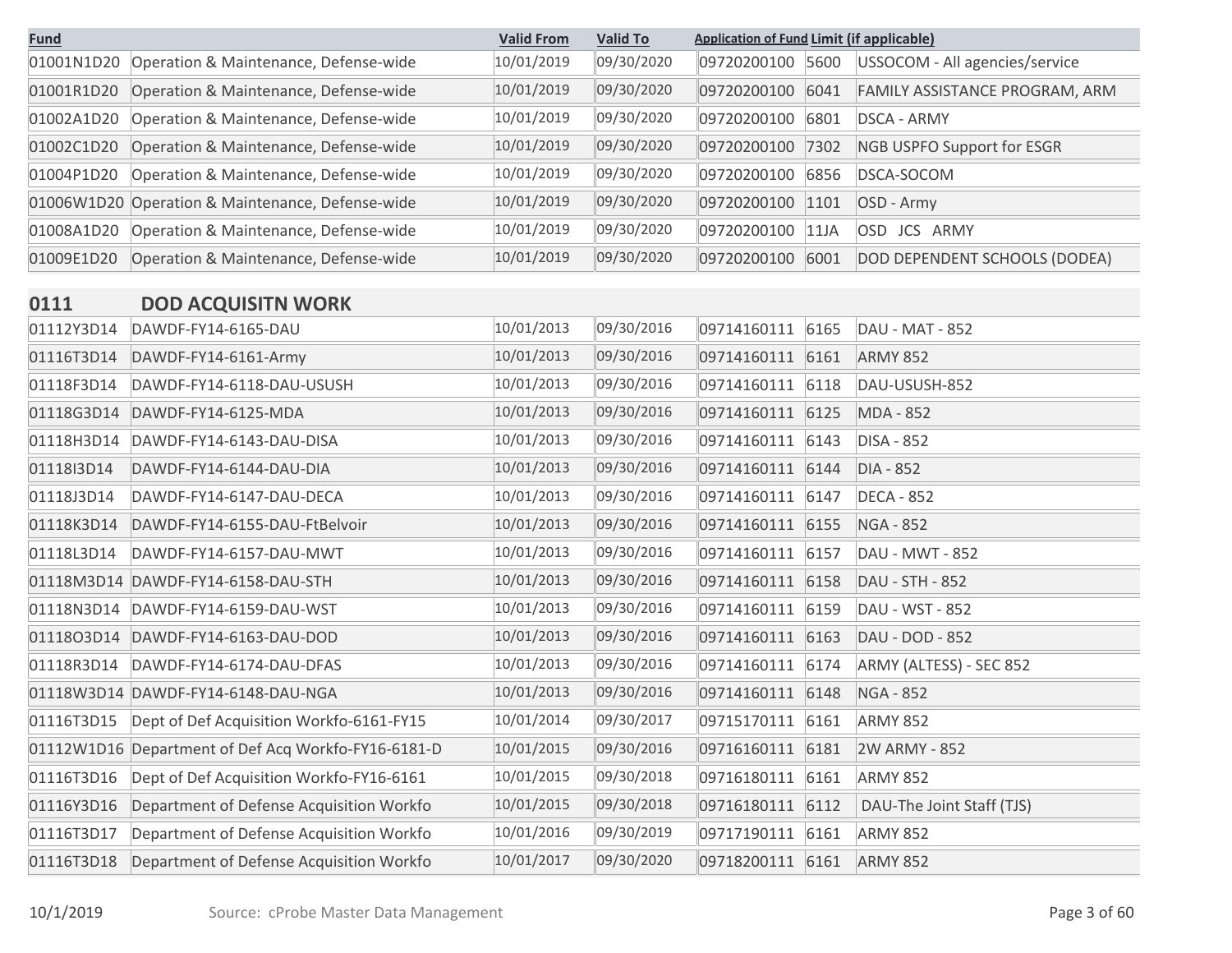| <b>Fund</b> |                                                     | <b>Valid From</b> | <b>Valid To</b> | <b>Application of Fund Limit (if applicable)</b> |                                |
|-------------|-----------------------------------------------------|-------------------|-----------------|--------------------------------------------------|--------------------------------|
| 01116Y3D18  | Department of Defense Acquisition Workfo            | 10/01/2017        | 09/30/2020      | 09718200111<br>6112                              | DAU-The Joint Staff (TJS)      |
| 01118F3D18  | Department of Defense Acquisition Workfo            | 10/01/2017        | 09/30/2020      | 09718200111<br>6118                              | DAU-USUSH-852                  |
|             | 0111BW3D18 Department of Defense Acquisition Workfo | 10/01/2017        | 09/30/2020      | 09718200111<br>6114                              | DAU-DHA (formerly TMA)-852     |
| 0111DC2D19  | Department of Defense Acquisition Workfo            | 10/01/2018        | 09/30/2020      | 09719200111<br>6195                              | DAU - DOD                      |
| 0111DC3D19  | Department of Defense Acquisition Workfo            | 10/01/2018        | 09/30/2021      | 09719210111<br>6195                              | DAU - DOD                      |
| 0111DF2D19  | Department of Defense Acquisition Workfo            | 10/01/2018        | 09/30/2020      | 09719200111<br>6196                              | <b>DAU - FT BELVOIR</b>        |
| 0111DF3D19  | Department of Defense Acquisition Workfo            | 10/01/2018        | 09/30/2021      | 09719210111<br>6196                              | DAU - FT BELVOIR               |
| 0111QO2D19  | Department of Defense Acquisition Workfo            | 10/01/2018        | 09/30/2020      | 09719200111<br>6101                              | Defense Acquisition University |
| 01118F2D20  | Department of Defense Acquisition Workfo            | 10/01/2019        | 09/30/2021      | 09720210111<br>6118                              | DAU-USUSH-852                  |
| 0111DC2D20  | Department of Defense Acquisition Workfo            | 10/01/2019        | 09/30/2021      | 09720210111<br>6195                              | DAU - DOD                      |
| 0111DC3D20  | Department of Defense Acquisition Workfo            | 10/01/2019        | 09/30/2022      | 09720220111<br>6195                              | DAU - DOD                      |
| 0111DF2D20  | Department of Defense Acquisition Workfo            | 10/01/2019        | 09/30/2021      | 09720210111<br>6196                              | <b>DAU - FT BELVOIR</b>        |
| 0111DF3D20  | Department of Defense Acquisition Workfo            | 10/01/2019        | 09/30/2022      | 09720220111<br>6196                              | <b>DAU - FT BELVOIR</b>        |
|             | 0111QO2D20 Department of Defense Acquisition Workfo | 10/01/2019        | 09/30/2021      | 09720210111<br>6101                              | Defense Acquisition University |
|             |                                                     |                   |                 |                                                  |                                |
| <b>0130</b> | DEE HEALTH DGM                                      |                   |                 |                                                  |                                |

| ULJU       | PLI IILALIII FUIVI                       |            |            |             |      |                                       |
|------------|------------------------------------------|------------|------------|-------------|------|---------------------------------------|
| 0130ASXD02 | Defense Health Program                   | 10/01/2001 | 12/31/9999 | 09702XX0130 | 1800 | <b>DHP</b>                            |
| 0130AWXD09 | Defense Health Program                   | 10/01/2008 | 12/31/9999 | 09709XX0130 | 1807 | <b>FOD</b>                            |
| 01302FXD12 | Defense Health Program                   | 10/01/2011 | 12/31/9999 | 09712XX0130 | 1831 | DHP-R&D ARMY                          |
| 01302GXD12 | Defense Health Program                   | 10/01/2011 | 12/31/9999 | 09712XX0130 | 1871 | DHP - (PROCUREMENT) ARMY              |
| 01302JXD12 | Defense Health Program                   | 10/01/2011 | 12/31/9999 | 09712XX0130 | 1881 | DHP - (O&M) ARMY                      |
| 01302KXD12 | Defense Health Program                   | 10/01/2011 | 12/31/9999 | 09712XX0130 | 18P1 | DHP (O&M) JTF CAP MED                 |
| 013060XD12 | Defense Health Program                   | 10/01/2011 | 12/31/9999 | 09712XX0130 | 18N1 | <b>GUIDANCE FOR DEVELOPMENT OF TH</b> |
| 01302G3D14 | Defense Health Program-FY14-1871-DHP PRO | 10/01/2013 | 09/30/2016 | 09714160130 | 1871 | DHP - (PROCUREMENT) ARMY              |
| 01302I3D14 | Defense Health Program                   | 10/01/2013 | 09/30/2016 | 09714160130 | 1878 | DHP (Procurement) NCR Medical         |
| 01302KXD14 | Defense Health Program                   | 10/01/2013 | 12/31/9999 | 09714XX0130 | 18P1 | DHP (O&M) JTF CAP MED                 |
| 01309NXD14 | Defense Health Program                   | 10/01/2013 | 12/31/9999 | 09714XX0130 | 1891 | DEFENSE HEALTH PROGRAM (DHP) H        |
| 0130113D15 | Defense Health Program-FY15-1876         | 10/01/2014 | 09/30/2017 | 09715170130 | 1877 | DHP (Procurement) NCR Medical         |
| 0130122A15 | Defense Health Program                   | 10/01/2014 | 09/30/2016 | 09715160130 | 18N7 | Guidance for Development of th        |
| 0130122D15 | Defense Health Program-FY15-18N6         | 10/01/2014 | 09/30/2016 | 09715160130 | 18N7 | Guidance for Development of th        |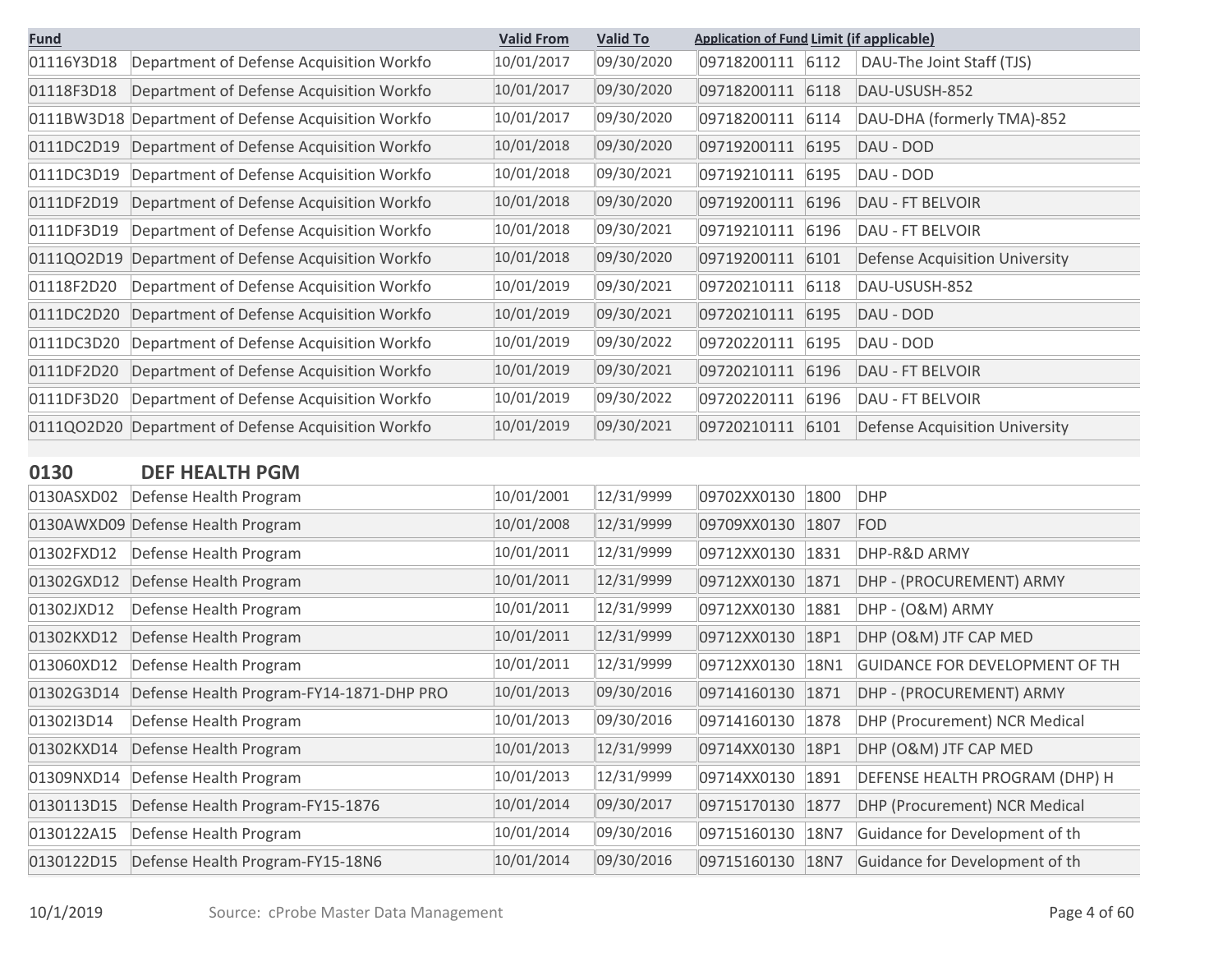| <b>Fund</b> |                                       | <b>Valid From</b> | <b>Valid To</b> | <b>Application of Fund Limit (if applicable)</b> |             |                                       |
|-------------|---------------------------------------|-------------------|-----------------|--------------------------------------------------|-------------|---------------------------------------|
| 0130132A15  | Defense Health Program                | 10/01/2014        | 09/30/2016      | 09715160130 1837                                 |             | DHP-R&D NCR Medical Directora         |
| 0130132D15  | Defense Health Program-FY15-1836      | 10/01/2014        | 09/30/2016      | 09715160130                                      | 1837        | DHP-R&D NCR Medical Directora         |
| 013014XP15  | Defense Health Program                | 10/01/2014        | 12/31/9999      | 09715XX0130                                      | <b>18T1</b> | DHP (O&M) NCR Medical Director        |
| 01302F2D15  | Defense Health Program-FY15-1831      | 10/01/2014        | 09/30/2016      | 09715160130                                      | 1831        | DHP-R&D ARMY                          |
| 01302G3D15  | Defense Health Program-FY15-1871      | 10/01/2014        | 09/30/2017      | 09715170130                                      | 1871        | DHP - (PROCUREMENT) ARMY              |
| 0130602D15  | Defense Health Program-FY15-18N1      | 10/01/2014        | 09/30/2016      | 09715160130                                      | 18N1        | <b>GUIDANCE FOR DEVELOPMENT OF TH</b> |
|             | 01309W2D15 Defense Health Program     | 10/01/2014        | 09/30/2016      | 09715160130                                      | 1861        | DHP - (2% Carryover) Army             |
| 0130113D16  | Defense Health Program-FY16-1877-Dir  | 10/01/2015        | 09/30/2018      | 09716180130                                      | 1877        | DHP (Procurement) NCR Medical         |
| 0130122D16  | Defense Health Program-FY16-18N7-Dir  | 10/01/2015        | 09/30/2017      | 09716170130                                      | 18N7        | Guidance for Development of th        |
| 0130132D16  | Defense Health Program-FY16-1837-Dir  | 10/01/2015        | 09/30/2017      | 09716170130                                      | 1837        | DHP-R&D NCR Medical Directora         |
| 0130141A16  | Defense Health Program                | 10/01/2015        | 09/30/2016      | 09716160130                                      | 18T1        | DHP (O&M) NCR Medical Director        |
| 0130141D16  | Defense Health Program-FY16-18T1-Dir  | 10/01/2015        | 09/30/2016      | 09716160130                                      | <b>18T1</b> | DHP (O&M) NCR Medical Director        |
| 0130141P16  | Defense Health Program-FY16-18T1      | 10/01/2015        | 09/30/2016      | 09716160130                                      | 18T1        | DHP (O&M) NCR Medical Director        |
| 013014XP16  | Defense Health Program-FY16-18T1-X Yr | 10/01/2015        | 12/31/9999      | 09716XX0130                                      | <b>18T1</b> | DHP (O&M) NCR Medical Director        |
| 01302F2D16  | Defense Health Program-FY16-1831-Dir  | 10/01/2015        | 09/30/2017      | 09716170130                                      | 1831        | DHP-R&D ARMY                          |
| 01302G3D16  | Defense Health Program-FY16-1871-Dir  | 10/01/2015        | 09/30/2018      | 09716180130                                      | 1871        | DHP - (PROCUREMENT) ARMY              |
| 01302J1A16  | Defense Health Program                | 10/01/2015        | 09/30/2016      | 09716160130                                      | 1881        | DHP - (O&M) ARMY                      |
| 01302J1D16  | Defense Health Program-FY16-1881-Dir  | 10/01/2015        | 09/30/2016      | 09716160130                                      | 1881        | DHP - (O&M) ARMY                      |
| 01302J1P16  | Defense Health Program-FY16-1881      | 10/01/2015        | 09/30/2016      | 09716160130                                      | 1881        | DHP - (O&M) ARMY                      |
| 01302JXP16  | Defense Health Program-FY16-1881-X Yr | 08/01/2015        | 08/01/2015      | 09716160130                                      | 1881        | DHP - (O&M) ARMY                      |
| 01302K1D16  | Defense Health Program-FY16-18P1-Dir  | 10/01/2015        | 09/30/2016      | 09716160130                                      | 18P1        | DHP (O&M) JTF CAP MED                 |
| 0130602D16  | Defense Health Program-FY16-18N1-Dir  | 10/01/2015        | 09/30/2017      | 09716170130                                      | 18N1        | <b>GUIDANCE FOR DEVELOPMENT OF TH</b> |
| 01306E2D16  | Defense Health Program                | 10/01/2015        | 09/30/2017      | 09716170130                                      | 1867        | DHP (O&M) (1% Carryover)-NCR M        |
|             | 01309W2D16 Defense Health Program     | 10/01/2015        | 09/30/2017      | 09716170130 1861                                 |             | DHP (O&M) (1% Carryover) Army         |
| 0130AS3D16  | Defense Health Program                | 10/01/2015        | 09/30/2018      | 09716180130 1800                                 |             | <b>DHP</b>                            |
| 0130C03D16  | Defense Health Program                | 10/01/2015        | 09/30/2018      | 09716180130 1827                                 |             | DHA-C Three-Year                      |
| 0130113D17  | Defense Health Program                | 10/01/2016        | 09/30/2019      | 09717190130 1877                                 |             | DHP (Procurement) NCR Medical         |
| 0130122D17  | Defense Health Program-FY17-18N7      | 10/01/2016        | 09/30/2018      | 09717180130                                      | 18N7        | Guidance for Development of th        |
| 0130132D17  | Defense Health Program-FY17-1837      | 10/01/2016        | 09/30/2018      | 09717180130 1837                                 |             | DHP-R&D NCR Medical Directora         |
| 0130141A17  | Defense Health Program-FY17-R-18T1    | 10/01/2016        | 09/30/2017      | 09717170130 18T1                                 |             | DHP (O&M) NCR Medical Director        |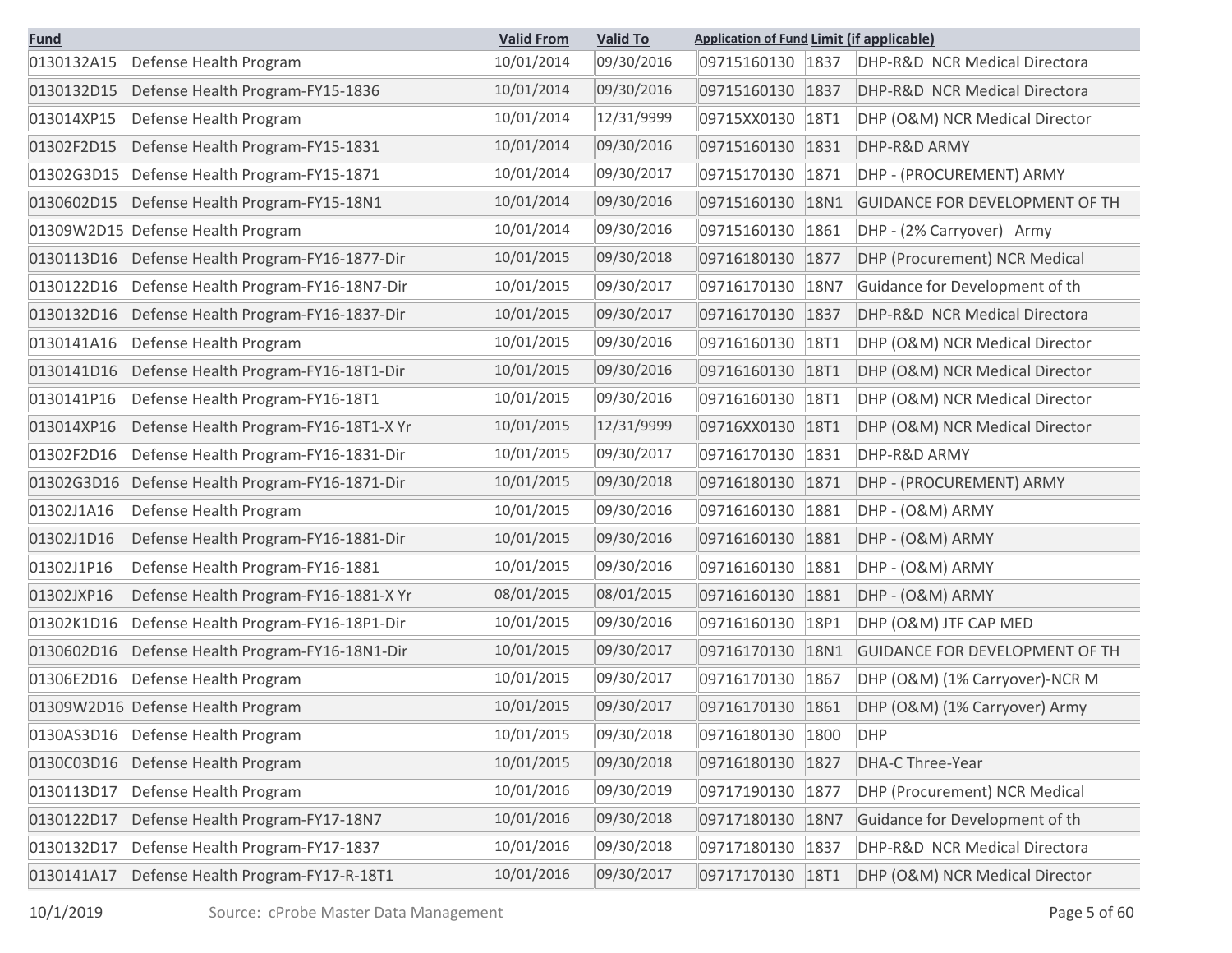| <b>Fund</b> |                                    | <b>Valid From</b> | <b>Valid To</b> | <b>Application of Fund Limit (if applicable)</b> |                                       |
|-------------|------------------------------------|-------------------|-----------------|--------------------------------------------------|---------------------------------------|
| 0130141D17  | Defense Health Program-FY17-D-18T1 | 10/01/2016        | 09/30/2017      | 09717170130<br>18T1                              | DHP (O&M) NCR Medical Director        |
| 0130141P17  | Defense Health Program-FY17-P-18T1 | 10/01/2016        | 09/30/2017      | 09717170130<br><b>18T1</b>                       | DHP (O&M) NCR Medical Director        |
| 01302F2D17  | Defense Health Program-FY17-D-1831 | 10/01/2016        | 09/30/2018      | 09717180130<br>1831                              | DHP-R&D ARMY                          |
| 01302G3D17  | Defense Health Program-FY17-1871   | 10/01/2016        | 09/30/2019      | 09717190130<br>1871                              | DHP - (PROCUREMENT) ARMY              |
| 01302J1A17  | Defense Health Program             | 10/01/2016        | 09/30/2017      | 09717170130<br>1881                              | DHP - (O&M) ARMY                      |
| 01302J1D17  | Defense Health Program-FY17-D-1881 | 10/01/2016        | 09/30/2017      | 09717170130<br>1881                              | DHP - (O&M) ARMY                      |
| 01302J1P17  | Defense Health Program-FY17-P-1881 | 10/01/2016        | 09/30/2017      | 09717170130<br>1881                              | DHP - (O&M) ARMY                      |
| 01302K1D17  | Defense Health Program-FY17-B-18P1 | 10/01/2016        | 09/30/2017      | 09717170130<br>18P1                              | DHP (O&M) JTF CAP MED                 |
| 01303S1D17  | Defense Health Program             | 10/01/2016        | 09/30/2017      | 09717170130<br>QBO1                              | DHP (O&M) NCR Programs                |
| 0130602D17  | Defense Health Program-FY17-D-18N1 | 10/01/2016        | 09/30/2018      | 09717180130<br>18N1                              | <b>GUIDANCE FOR DEVELOPMENT OF TH</b> |
| 01306E2D17  | Defense Health Program             | 10/01/2016        | 09/30/2018      | 09717180130<br>1867                              | DHP (O&M) (1% Carryover)-NCR M        |
| 01309NXD17  | Defense Health Program             | 10/01/2016        | 12/31/9999      | 09717XX0130<br>1891                              | DEFENSE HEALTH PROGRAM (DHP) H        |
|             | 01309W2D17 Defense Health Program  | 10/01/2016        | 09/30/2018      | 09717180130<br>1861                              | DHP (O&M) (1% Carryover) Army         |
| 0130AS2D17  | Defense Health Program             | 10/01/2016        | 09/30/2018      | 09717180130<br>1800                              | <b>DHP</b>                            |
| 0130AS3D17  | Defense Health Program             | 10/01/2016        | 09/30/2019      | 09717190130<br>1800                              | <b>DHP</b>                            |
| 0130C03D17  | Defense Health Program             | 10/01/2016        | 09/30/2019      | 09717190130<br>1827                              | <b>DHA-C Three-Year</b>               |
| 0130C22D17  | Defense Health Program             | 10/01/2016        | 09/30/2018      | 09717180130<br>1817                              | DHA-C Two-Year                        |
| 0130CC2D17  | Defense Health Program             | 10/01/2016        | 09/30/2018      | 09717180130<br>1818                              | <b>USUHS Two-Year</b>                 |
| 0130CG3D17  | Defense Health Program             | 10/01/2016        | 09/30/2019      | 09717190130<br>1828                              | <b>USUHS Three-Year</b>               |
| 0130113D18  | Defense Health Program             | 10/01/2017        | 09/30/2020      | 09718200130<br>1877                              | <b>DHP (Procurement) NCR Medical</b>  |
| 0130132D18  | Defense Health Program             | 10/01/2017        | 09/30/2019      | 09718190130<br>1837                              | DHP-R&D NCR Medical Directora         |
| 0130141A18  | Defense Health Program             | 10/01/2017        | 09/30/2018      | 09718180130<br>18T1                              | DHP (O&M) NCR Medical Director        |
| 0130141D18  | Defense Health Program             | 10/01/2017        | 09/30/2018      | 09718180130<br><b>18T1</b>                       | DHP (O&M) NCR Medical Director        |
| 0130141P18  | Defense Health Program             | 10/01/2017        | 09/30/2018      | 09718180130<br>18T1                              | DHP (O&M) NCR Medical Director        |
| 01302F2D18  | Defense Health Program             | 10/01/2017        | 09/30/2019      | 09718190130 1831                                 | DHP-R&D ARMY                          |
| 01302G3D18  | Defense Health Program             | 10/01/2017        | 09/30/2020      | 09718200130 1871                                 | DHP - (PROCUREMENT) ARMY              |
| 01302J1A18  | Defense Health Program             | 10/01/2017        | 09/30/2018      | 09718180130<br>1881                              | DHP - (O&M) ARMY                      |
| 01302J1D18  | Defense Health Program             | 10/01/2017        | 09/30/2018      | 09718180130<br>1881                              | DHP - (O&M) ARMY                      |
| 01302J1P18  | Defense Health Program             | 10/01/2017        | 09/30/2018      | 09718180130<br>1881                              | DHP - (O&M) ARMY                      |
| 01303S1D18  | Defense Health Program             | 10/01/2017        | 09/30/2018      | 09718180130<br>QBO1                              | DHP (O&M) NCR Programs                |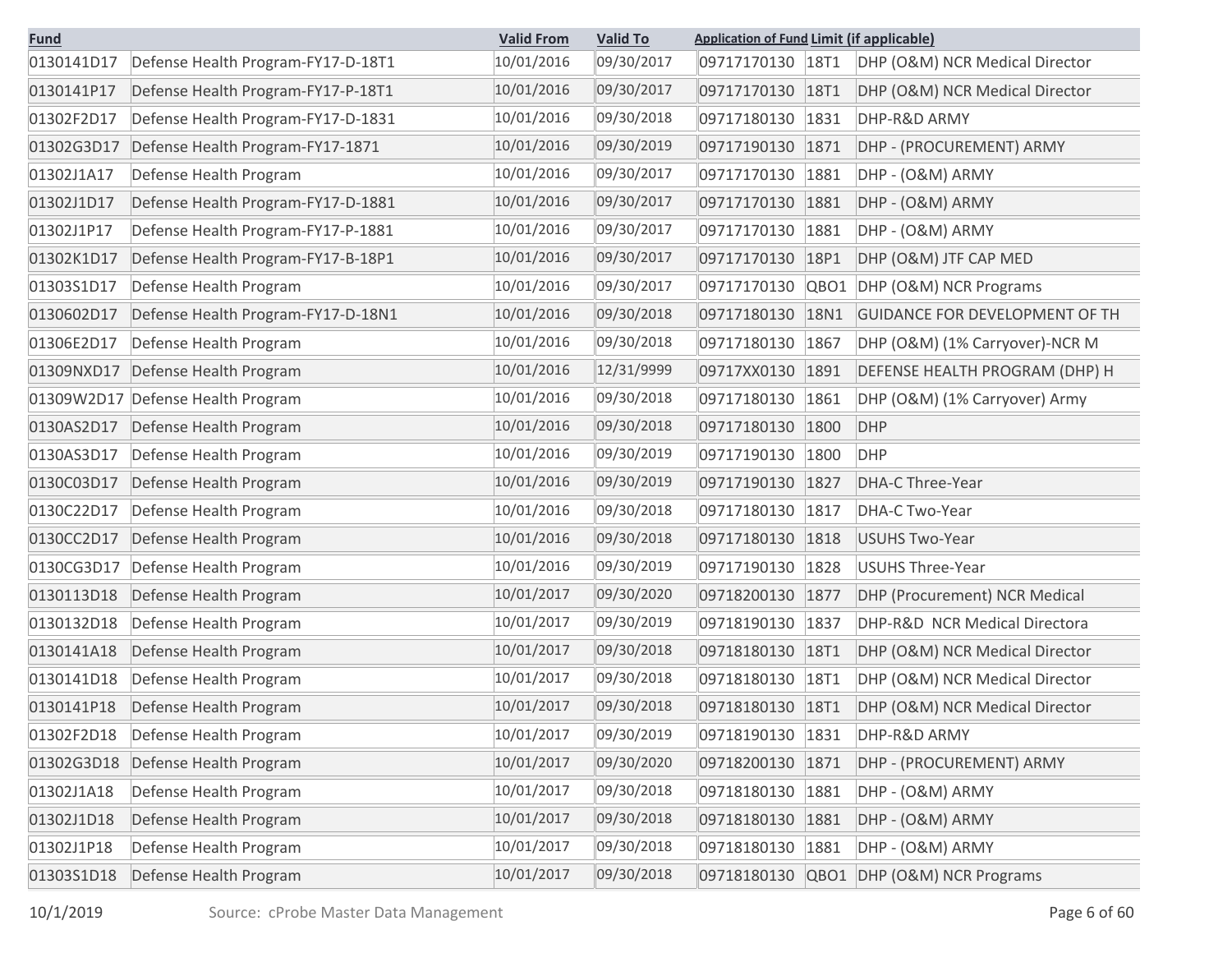| <b>Fund</b>                          | <b>Valid From</b> | <b>Valid To</b> | <b>Application of Fund Limit (if applicable)</b> |                                       |
|--------------------------------------|-------------------|-----------------|--------------------------------------------------|---------------------------------------|
| 0130602D18<br>Defense Health Program | 10/01/2017        | 09/30/2019      | 09718190130<br>18N1                              | <b>GUIDANCE FOR DEVELOPMENT OF TH</b> |
| Defense Health Program<br>01306D2D18 | 10/01/2017        | 09/30/2019      | 09718190130<br>183U                              | DHP-R&D USUHS                         |
| 0130AS1D18<br>Defense Health Program | 10/01/2017        | 09/30/2018      | 09718180130<br>1800                              | <b>DHP</b>                            |
| 0130AS2D18<br>Defense Health Program | 10/01/2017        | 09/30/2019      | 09718190130<br>1800                              | <b>DHP</b>                            |
| 0130AS3D18<br>Defense Health Program | 10/01/2017        | 09/30/2020      | 09718200130<br>1800                              | <b>DHP</b>                            |
| 0130ASXD18<br>Defense Health Program | 10/01/2017        | 12/31/9999      | 09718XX0130<br>1800                              | <b>DHP</b>                            |
| 0130AW1A18 Defense Health Program    | 10/01/2017        | 09/30/2018      | 09718180130<br>1807                              | <b>FOD</b>                            |
| 0130AW1D18 Defense Health Program    | 10/01/2017        | 09/30/2018      | 09718180130<br>1807                              | <b>FOD</b>                            |
| 0130AW2D18 Defense Health Program    | 10/01/2017        | 04/05/2018      | 09718190130<br>1807                              | <b>FOD</b>                            |
| 0130AW3D18 Defense Health Program    | 10/01/2017        | 04/05/2018      | 09718200130<br>1807                              | <b>FOD</b>                            |
| 0130AWXD18 Defense Health Program    | 10/01/2017        | 12/31/9999      | 09718XX0130<br>1807                              | <b>FOD</b>                            |
| 0130AX1A18 Defense Health Program    | 10/01/2017        | 09/30/2018      | 09718180130<br>1808                              | <b>USUHS</b>                          |
| 0130AX1D18<br>Defense Health Program | 10/01/2017        | 09/30/2018      | 09718180130<br>1808                              | <b>USUHS</b>                          |
| 0130AX1P18<br>Defense Health Program | 10/01/2017        | 09/30/2018      | 09718180130<br>1808                              | <b>USUHS</b>                          |
| 0130AX2D18<br>Defense Health Program | 10/01/2017        | 09/30/2019      | 09718190130<br>1808                              | <b>USUHS</b>                          |
| 0130AX3D18<br>Defense Health Program | 10/01/2017        | 09/30/2020      | 09718200130<br>1808                              | <b>USUHS</b>                          |
| 0130C03D18<br>Defense Health Program | 10/01/2017        | 09/30/2020      | 09718200130<br>1827                              | DHA-C Three-Year                      |
| 0130C22D18<br>Defense Health Program | 10/01/2017        | 09/30/2019      | 09718190130<br>1817                              | DHA-C Two-Year                        |
| 0130CC1A18<br>Defense Health Program | 10/01/2017        | 09/30/2018      | 09718180130<br>1818                              | <b>USUHS Two-Year</b>                 |
| 0130CC2A18<br>Defense Health Program | 10/01/2017        | 09/30/2019      | 09718190130<br>1818                              | <b>USUHS Two-Year</b>                 |
| 0130CC2D18<br>Defense Health Program | 10/01/2017        | 09/30/2019      | 09718190130<br>1818                              | <b>USUHS Two-Year</b>                 |
| 0130CC3A18<br>Defense Health Program | 10/01/2017        | 09/30/2020      | 09718200130<br>1818                              | <b>USUHS Two-Year</b>                 |
| 0130CG2A18 Defense Health Program    | 10/01/2017        | 09/30/2019      | 09718190130<br>1828                              | <b>USUHS Three-Year</b>               |
| 0130CG3A18 Defense Health Program    | 10/01/2017        | 09/30/2020      | 09718200130<br>1828                              | <b>USUHS Three-Year</b>               |
| Defense Health Program<br>0130CG3D18 | 10/01/2017        | 09/30/2020      | 09718200130 1828                                 | <b>USUHS Three-Year</b>               |
| 0130113D19<br>Defense Health Program | 09/18/2018        | 09/18/2018      | 1877<br>09719210130                              | DHP (Procurement) NCR Medical         |
| 0130132D19<br>Defense Health Program | 09/18/2018        | 09/18/2018      | 09719200130<br>1837                              | DHP-R&D NCR Medical Directora         |
| 0130141A19<br>Defense Health Program | 09/18/2018        | 09/18/2018      | 09719190130<br>18T1                              | DHP (O&M) NCR Medical Director        |
| 0130141D19<br>Defense Health Program | 09/18/2018        | 09/18/2018      | 09719190130<br><b>18T1</b>                       | DHP (O&M) NCR Medical Director        |
| 0130141P19<br>Defense Health Program | 09/18/2018        | 09/18/2018      | 09719190130 18T1                                 | DHP (O&M) NCR Medical Director        |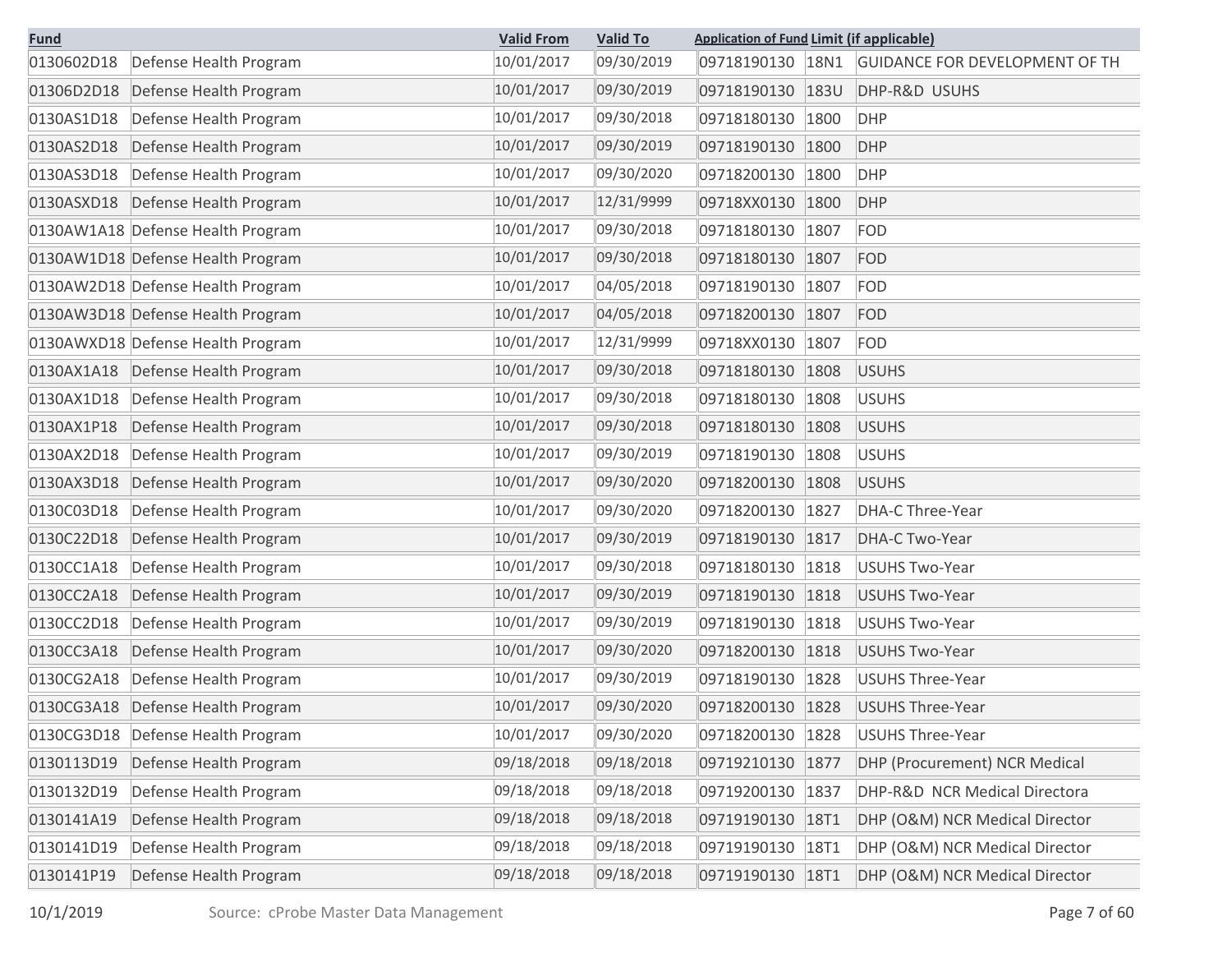| <b>Fund</b>                          | <b>Valid From</b> | <b>Valid To</b> | <b>Application of Fund Limit (if applicable)</b> |                                       |
|--------------------------------------|-------------------|-----------------|--------------------------------------------------|---------------------------------------|
| 01302F2D19<br>Defense Health Program | 10/01/2018        | 09/30/2020      | 09719200130 1831                                 | DHP-R&D ARMY                          |
| 01302G3D19<br>Defense Health Program | 10/01/2018        | 09/30/2021      | 09719210130<br>1871                              | DHP - (PROCUREMENT) ARMY              |
| 01302J1A19<br>Defense Health Program | 10/01/2018        | 09/30/2019      | 09719190130<br>1881                              | DHP - (O&M) ARMY                      |
| 01302J1D19<br>Defense Health Program | 10/01/2018        | 09/30/2019      | 09719190130<br>1881                              | DHP - (O&M) ARMY                      |
| 01302J1P19<br>Defense Health Program | 10/01/2018        | 09/30/2019      | 1881<br>09719190130                              | DHP - (O&M) ARMY                      |
| 0130602D19<br>Defense Health Program | 10/01/2018        | 09/30/2020      | 09719200130<br>18N1                              | <b>GUIDANCE FOR DEVELOPMENT OF TH</b> |
| 0130AS1D19<br>Defense Health Program | 10/01/2018        | 09/30/2019      | 09719190130<br>1800                              | <b>DHP</b>                            |
| 0130AS2D19<br>Defense Health Program | 10/01/2018        | 09/30/2020      | 09719200130<br>1800                              | <b>DHP</b>                            |
| 0130AS3D19<br>Defense Health Program | 10/01/2018        | 09/30/2021      | 09719210130<br>1800                              | <b>DHP</b>                            |
| Defense Health Program<br>0130ASXD19 | 10/01/2018        | 12/31/9999      | 09719XX0130<br>1800                              | <b>DHP</b>                            |
| 0130AW1A19 Defense Health Program    | 10/01/2018        | 09/30/2019      | 09719190130<br>1807                              | <b>FOD</b>                            |
| 0130AW1D19 Defense Health Program    | 10/01/2018        | 09/30/2019      | 09719190130<br>1807                              | FOD                                   |
| 0130AW2D19 Defense Health Program    | 10/01/2018        | 09/30/2020      | 09719200130<br>1807                              | FOD                                   |
| 0130AW3D19 Defense Health Program    | 10/01/2018        | 09/30/2021      | 09719210130<br>1807                              | FOD                                   |
| 0130AWXA19 Defense Health Program    | 10/01/2018        | 12/31/9999      | 09719XX0130<br>1807                              | <b>FOD</b>                            |
| 0130AWXD19 Defense Health Program    | 10/01/2018        | 12/31/9999      | 09719XX0130<br>1807                              | FOD                                   |
| 0130AX1A19<br>Defense Health Program | 10/01/2018        | 09/30/2019      | 09719190130<br>1808                              | <b>USUHS</b>                          |
| 0130AX1D19<br>Defense Health Program | 10/01/2018        | 09/30/2019      | 09719190130<br>1808                              | <b>USUHS</b>                          |
| 0130AX1P19<br>Defense Health Program | 10/01/2018        | 09/30/2019      | 09719190130<br>1808                              | <b>USUHS</b>                          |
| 0130AX2D19<br>Defense Health Program | 10/01/2018        | 09/30/2020      | 09719200130<br>1808                              | <b>USUHS</b>                          |
| 0130AX3D19<br>Defense Health Program | 10/01/2018        | 09/30/2021      | 09719210130<br>1808                              | <b>USUHS</b>                          |
| 0130C03D19<br>Defense Health Program | 10/01/2018        | 09/30/2021      | 09719210130<br>1827                              | <b>DHA-C Three-Year</b>               |
| 0130C22D19<br>Defense Health Program | 10/01/2018        | 09/30/2020      | 09719200130<br>1817                              | DHA-C Two-Year                        |
| 0130CC1A19<br>Defense Health Program | 10/01/2018        | 09/30/2019      | 09719190130<br>1818                              | <b>USUHS Two-Year</b>                 |
| 0130CC2A19<br>Defense Health Program | 10/01/2018        | 09/30/2020      | 09719200130<br>1818                              | <b>USUHS Two-Year</b>                 |
| 0130CC2D19<br>Defense Health Program | 10/01/2018        | 09/30/2020      | 09719200130<br>1818                              | <b>USUHS Two-Year</b>                 |
| Defense Health Program<br>0130CC3A19 | 10/01/2018        | 09/30/2021      | 09719210130<br>1818                              | <b>USUHS Two-Year</b>                 |
| 0130CG2A19<br>Defense Health Program | 10/01/2018        | 09/30/2020      | 09719200130<br>1828                              | <b>USUHS Three-Year</b>               |
| 0130CG3A19<br>Defense Health Program | 10/01/2018        | 09/30/2021      | 09719210130<br>1828                              | <b>USUHS Three-Year</b>               |
| 0130CG3D19<br>Defense Health Program | 10/01/2018        | 09/30/2021      | 09719210130 1828                                 | <b>USUHS Three-Year</b>               |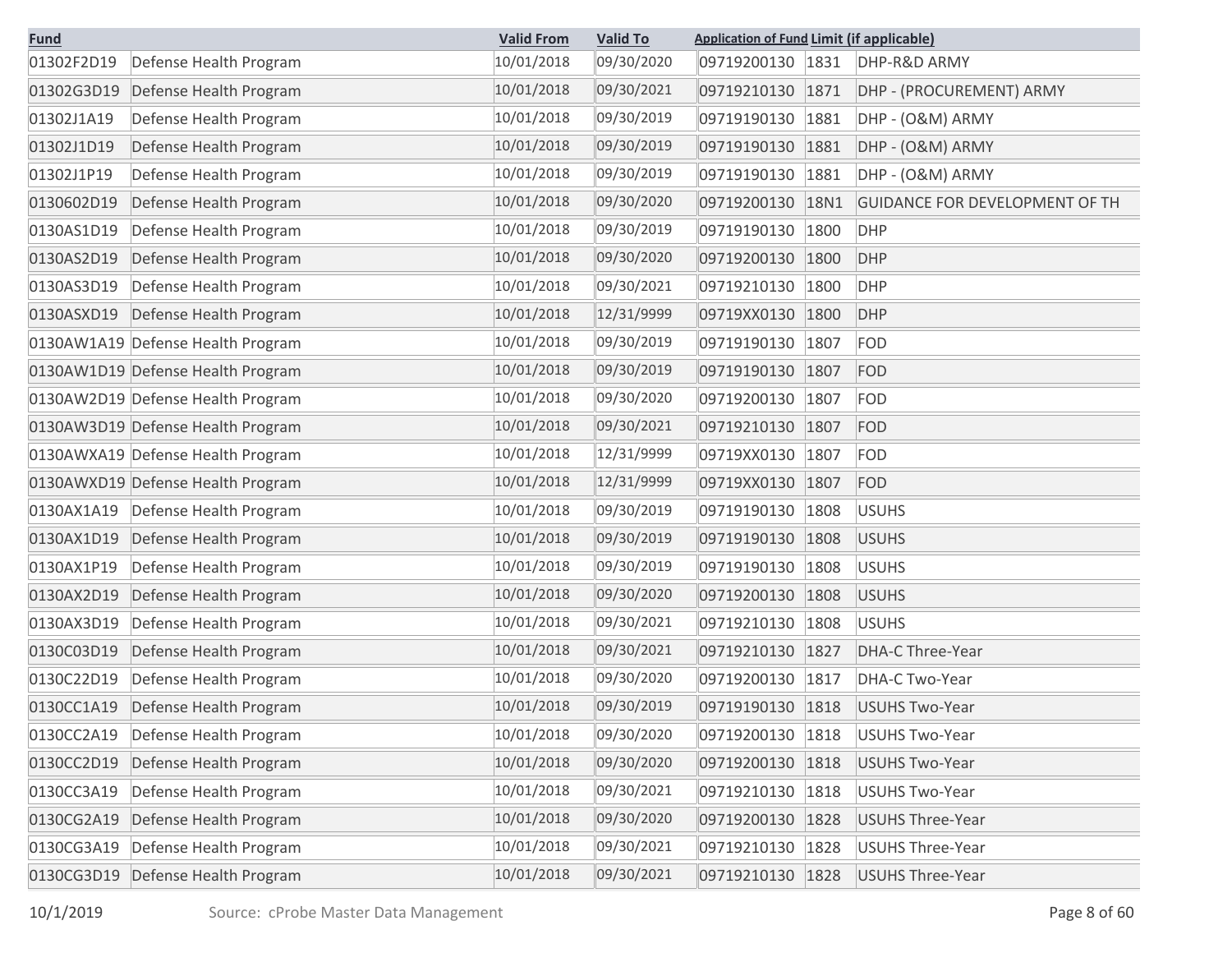| <b>Fund</b> |                                   | <b>Valid From</b> | <b>Valid To</b> | <b>Application of Fund Limit (if applicable)</b> |             |                                       |
|-------------|-----------------------------------|-------------------|-----------------|--------------------------------------------------|-------------|---------------------------------------|
| 0130D71A19  | Defense Health Program            | 10/01/2018        | 09/30/2019      | 09719190130 9400                                 |             | One year POA                          |
| 0130D71D19  | Defense Health Program            | 10/01/2018        | 09/30/2019      | 09719190130 9400                                 |             | One year POA                          |
| 0130D71P19  | Defense Health Program            | 10/01/2018        | 09/30/2019      | 09719190130                                      | 9400        | One year POA                          |
| 0130D82D19  | Defense Health Program            | 10/01/2018        | 09/30/2020      | 09719200130                                      | 9402        | Two year POA                          |
| 0130D93D19  | Defense Health Program            | 10/01/2018        | 09/30/2021      | 09719210130                                      | 9403        | Three year POA                        |
|             | 0130DG1D19 Defense Health Program | 10/01/2018        | 09/30/2019      | 09719190130 9200                                 |             | In-House Care                         |
| 0130DH2D19  | Defense Health Program            | 10/01/2018        | 09/30/2020      | 09719200130                                      | 9202        | DHP Navy (2-YR POA)                   |
| 0130DI3D19  | Defense Health Program            | 10/01/2018        | 09/30/2021      | 09719210130 9203                                 |             | DHP Navy (3-Year POA)                 |
| 0130113D20  | Defense Health Program            | 10/01/2019        | 09/30/2022      | 09720220130                                      | 1877        | DHP (Procurement) NCR Medical         |
| 0130132D20  | Defense Health Program            | 10/01/2019        | 09/30/2021      | 09720210130                                      | 1837        | DHP-R&D NCR Medical Directora         |
| 0130141A20  | Defense Health Program            | 10/01/2019        | 09/30/2020      | 09720200130                                      | <b>18T1</b> | DHP (O&M) NCR Medical Director        |
| 0130141D20  | Defense Health Program            | 10/01/2019        | 09/30/2020      | 09720200130                                      | 18T1        | DHP (O&M) NCR Medical Director        |
| 01302F2D20  | Defense Health Program            | 10/01/2019        | 09/30/2021      | 09720210130                                      | 1831        | DHP-R&D ARMY                          |
| 01302G3D20  | Defense Health Program            | 10/01/2019        | 09/30/2022      | 09720220130                                      | 1871        | DHP - (PROCUREMENT) ARMY              |
| 01302J1A20  | Defense Health Program            | 10/01/2019        | 09/30/2020      | 09720200130                                      | 1881        | DHP - (O&M) ARMY                      |
| 01302J1D20  | Defense Health Program            | 10/01/2019        | 09/30/2020      | 09720200130                                      | 1881        | DHP - (O&M) ARMY                      |
| 01302J1P20  | Defense Health Program            | 10/01/2019        | 09/30/2020      | 09720200130                                      | 1881        | DHP - (O&M) ARMY                      |
| 0130602D20  | Defense Health Program            | 10/01/2019        | 09/30/2021      | 09720210130                                      | 18N1        | <b>GUIDANCE FOR DEVELOPMENT OF TH</b> |
| 01306U1A20  | Defense Health Program            | 10/01/2019        | 09/30/2020      | 09720200130                                      | 1801        | DHP-Army                              |
| 01306U1D20  | Defense Health Program            | 10/01/2019        | 09/30/2020      | 09720200130                                      | 1801        | DHP-Army                              |
| 01306U1P20  | Defense Health Program            | 10/01/2019        | 09/30/2020      | 09720200130                                      | 1801        | DHP-Army                              |
| 01306V2D20  | Defense Health Program            | 10/01/2019        | 09/30/2021      | 09720210130                                      | 1841        | DHP-DMA                               |
| 01306X3D20  | Defense Health Program            | 10/01/2019        | 09/30/2022      | 09720220130                                      | 1851        | DHP-DLA                               |
| 01306Z1A20  | Defense Health Program            | 10/01/2019        | 09/30/2020      | 09720200130                                      | 1804        | DHP-Navy                              |
| 01306Z1D20  | Defense Health Program            | 10/01/2019        | 09/30/2020      | 09720200130                                      | 1804        | DHP-Navy                              |
| 01306Z1P20  | Defense Health Program            | 10/01/2019        | 09/30/2020      | 09720200130                                      | 1804        | DHP-Navy                              |
| 01307I2D20  | Defense Health Program            | 10/01/2019        | 09/30/2021      | 09720210130                                      | 1844        | DHP-DIA                               |
| 01307O3D20  | Defense Health Program            | 10/01/2019        | 09/30/2022      | 09720220130                                      | 1854        | DHP-NDU                               |
| 0130AS1A20  | Defense Health Program            | 10/01/2019        | 09/30/2020      | 09720200130                                      | 1800        | <b>DHP</b>                            |
| 0130AS1D20  | Defense Health Program            | 10/01/2019        | 09/30/2020      | 09720200130 1800                                 |             | DHP                                   |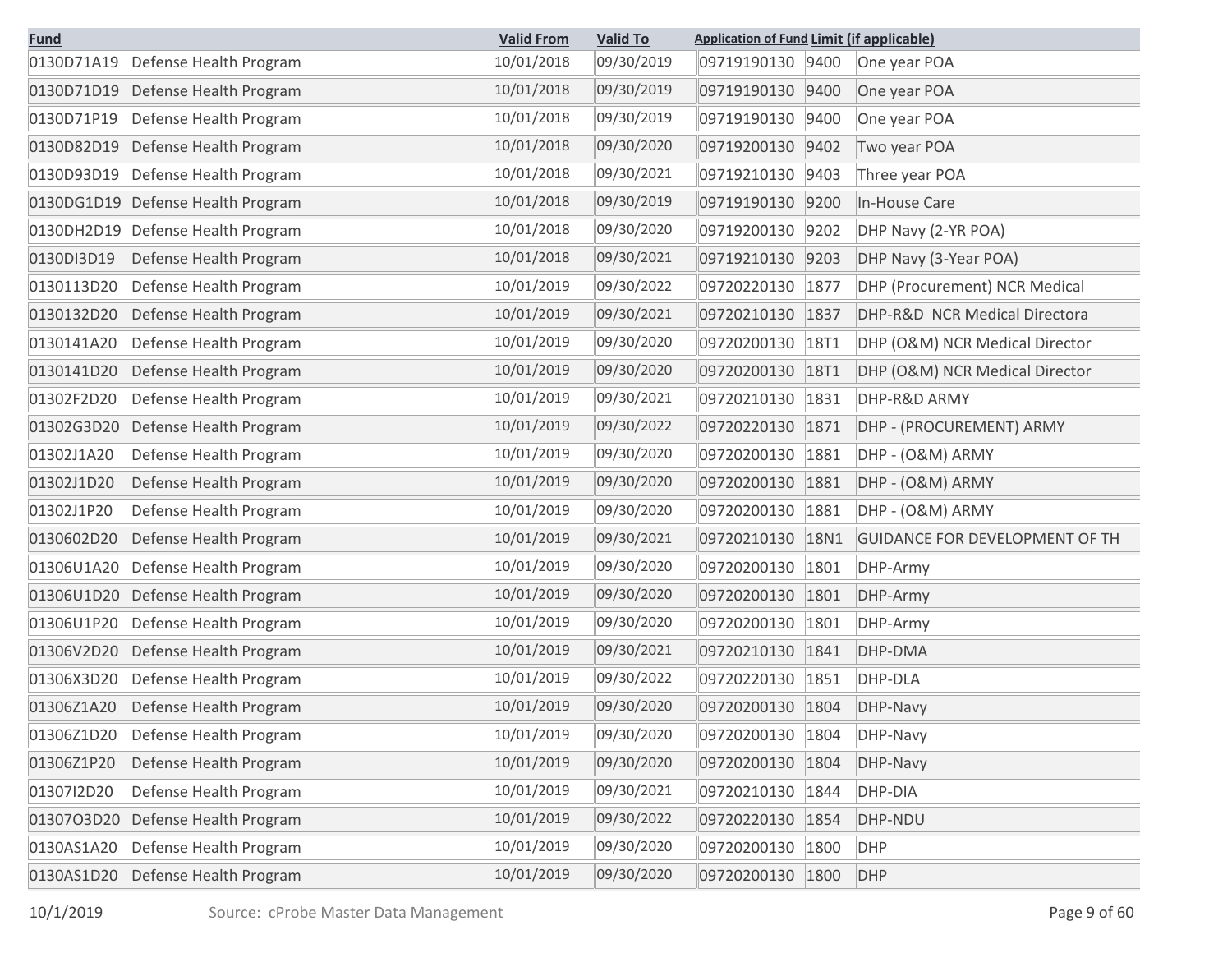| <b>Fund</b> |                                              | <b>Valid From</b> | <b>Valid To</b> | <b>Application of Fund Limit (if applicable)</b> |      |                         |
|-------------|----------------------------------------------|-------------------|-----------------|--------------------------------------------------|------|-------------------------|
| 0130AS1P20  | Defense Health Program                       | 10/01/2019        | 09/30/2020      | 09720200130 1800                                 |      | <b>DHP</b>              |
| 0130ASXD20  | Defense Health Program                       | 10/01/2019        | 12/31/9999      | 09720XX0130 1800                                 |      | <b>DHP</b>              |
|             | 0130AW1A20 Defense Health Program            | 10/01/2019        | 09/30/2020      | 09720200130                                      | 1807 | <b>FOD</b>              |
|             | 0130AW1D20 Defense Health Program            | 10/01/2019        | 09/30/2020      | 09720200130                                      | 1807 | FOD                     |
|             | 0130AWXA20 Defense Health Program            | 10/01/2019        | 12/31/9999      | 09720XX0130                                      | 1807 | <b>FOD</b>              |
|             | 0130AWXD20 Defense Health Program            | 10/01/2019        | 12/31/9999      | 09720XX0130                                      | 1807 | <b>FOD</b>              |
| 0130AX1A20  | Defense Health Program                       | 10/01/2019        | 09/30/2020      | 09720200130                                      | 1808 | <b>USUHS</b>            |
| 0130AX1D20  | Defense Health Program                       | 10/01/2019        | 09/30/2020      | 09720200130                                      | 1808 | <b>USUHS</b>            |
| 0130AX1P20  | Defense Health Program                       | 10/01/2019        | 09/30/2020      | 09720200130                                      | 1808 | <b>USUHS</b>            |
| 0130C03D20  | Defense Health Program                       | 10/01/2019        | 09/30/2022      | 09720220130                                      | 1827 | <b>DHA-C Three-Year</b> |
| 0130C22D20  | Defense Health Program                       | 10/01/2019        | 09/30/2021      | 09720210130                                      | 1817 | DHA-C Two-Year          |
| 0130CC2A20  | Defense Health Program                       | 10/01/2019        | 09/30/2021      | 09720210130                                      | 1818 | <b>USUHS Two-Year</b>   |
| 0130CC2D20  | Defense Health Program                       | 10/01/2019        | 09/30/2021      | 09720210130                                      | 1818 | <b>USUHS Two-Year</b>   |
| 0130CG3A20  | Defense Health Program                       | 10/01/2019        | 09/30/2022      | 09720220130                                      | 1828 | <b>USUHS Three-Year</b> |
| 0130CG3D20  | Defense Health Program                       | 10/01/2019        | 09/30/2022      | 09720220130                                      | 1828 | USUHS Three-Year        |
| 0130D82D20  | Defense Health Program                       | 10/01/2019        | 09/30/2021      | 09720210130                                      | 9402 | Two year POA            |
| 0130D93D20  | Defense Health Program                       | 10/01/2019        | 09/30/2022      | 09720220130                                      | 9403 | Three year POA          |
| 0130DI3D20  | Defense Health Program                       | 10/01/2019        | 09/30/2022      | 09720220130                                      | 9203 | DHP Navy (3-Year POA)   |
| 0134        | <b>Coop Thrt Reductn</b>                     |                   |                 |                                                  |      |                         |
| 01341G3D14  | Cooperative Threat Reduction-FY14-3401-A     | 10/01/2013        | 09/30/2016      | 09714160134                                      | 3401 | DTRA-ARMY-EUCOM         |
| 01342Z3D14  | Cooperative Threat Reduction-FY14-3417       | 10/01/2013        | 09/30/2016      | 09714160134                                      | 3417 | DTRA-Army-AFRICOM       |
| 01347R3D14  | Cooperative Threat Reduction-FY14-3447       | 10/01/2013        | 09/30/2016      | 09714160134                                      | 3447 | DTRA-JPEO               |
| 01347S3D14  | Cooperative Threat Reduction-FY14-3453       | 10/01/2013        | 09/30/2016      | 09714160134                                      | 3453 | DTRA-CECOM              |
| 01347R3D15  | Cooperative Threat Reduct Acct, De-FY15-3447 | 10/01/2014        | 09/30/2017      | 09715170134                                      | 3447 | DTRA-JPEO               |

| 01347 NSD13   COOPETALIVE THEAT NEQUEL ACCI, DE-FITD-3447 | 10/01/2017 |            | $ U3/LJ1/U134 344/L U1NA-JFLU$ |                                  |
|-----------------------------------------------------------|------------|------------|--------------------------------|----------------------------------|
| 01341G3D16 Cooperative Threat Reduction Account, De       | 10/01/2015 | 09/30/2018 |                                | 09716180134 3401 DTRA-ARMY-EUCOM |
| 01347R3D16 Coop Threat Reduct Acct, De-FY16-3447-Di       | 10/01/2015 | 09/30/2018 | 09716180134 3447 DTRA-JPEO     |                                  |
|                                                           |            |            |                                |                                  |

## **0165 DoD-VA Healthcar IF**

| ------ |                                                     |            |  |  |
|--------|-----------------------------------------------------|------------|--|--|
|        | 01651OXDXX DoD-VA Health Care Sharing Incentive Fun | 10/01/2014 |  |  |
|        | 01652PXDXX DoD-VA Health Care Sharing Incentive Fun | 10/01/2014 |  |  |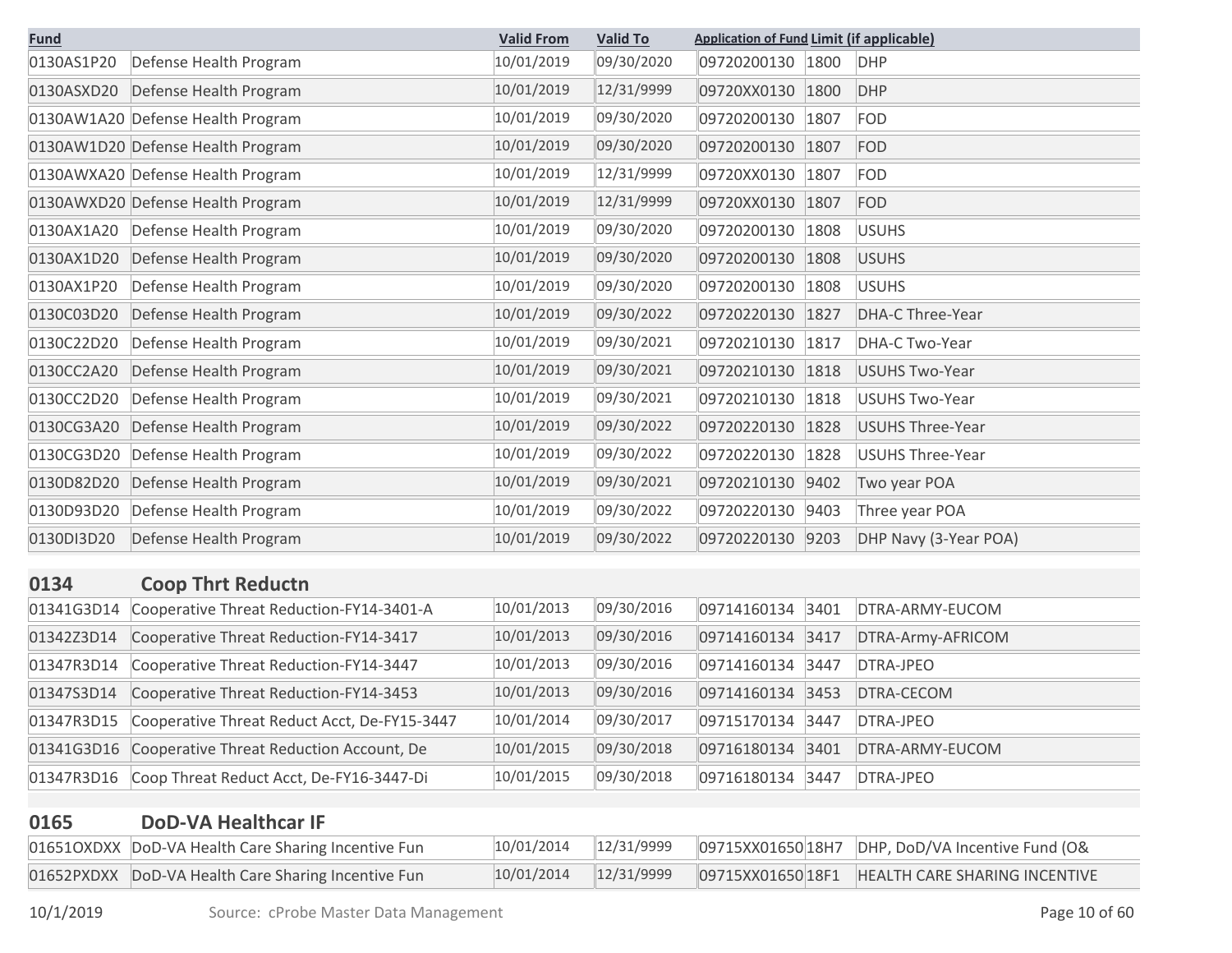| <b>Fund</b> |                                          | <b>Valid From</b> | <b>Valid To</b> | <b>Application of Fund Limit (if applicable)</b> |                                |
|-------------|------------------------------------------|-------------------|-----------------|--------------------------------------------------|--------------------------------|
| 0165ASXD15  | DoD-VA Health Care Sharing Incentive Fun | 10/01/2014        | 12/31/9999      | 09715XX01650 1800                                | <b>DHP</b>                     |
| 0165ASXD17  | DoD-VA Health Care Sharing Incentive Fun | 10/01/2016        | 12/31/9999      | 09717XX01650 1800                                | <b>DHP</b>                     |
| 0165A5XD18  | DoD-VA Health Care Sharing Incentive Fun | 10/01/2017        | 12/31/9999      | 09718XX01650 18FC                                | DHP - DoD/VA Incentive Fund (O |
| 0165A7XD18  | DoD-VA Health Care Sharing Incentive Fun | 10/01/2017        | 12/31/9999      | 09718XX01650 18FU                                | DHP - DoD/VA Incentive Fund (O |
| 0165ASXD18  | DoD-VA Health Care Sharing Incentive Fun | 10/01/2017        | 12/31/9999      | 09718XX01650 1800                                | <b>DHP</b>                     |
| 0165ASXD19  | DoD-VA Health Care Sharing Incentive Fun | 10/01/2018        | 12/31/9999      | 09719XX01650 1800                                | <b>DHP</b>                     |
| 0165A5XD20  | DoD-VA Health Care Sharing Incentive Fun | 10/01/2019        | 12/31/9999      | 09720XX01650 18FC                                | DHP - DoD/VA Incentive Fund (O |
| 0165A7XD20  | DoD-VA Health Care Sharing Incentive Fun | 10/01/2019        | 12/31/9999      | 09720XX01650 18FU                                | DHP - DoD/VA Incentive Fund (O |
| 0165ASXD20  | DoD-VA Health Care Sharing Incentive Fun | 10/01/2019        | 12/31/9999      | 09720XX01650 1800                                | <b>DHP</b>                     |
| 0165A5XDXX  | DoD-VA Health Care Sharing Incentive Fun | 10/01/2017        | 12/31/9999      | 097XXXX0165<br>18FC                              | DHP - DoD/VA Incentive Fund (O |
| 0165A7XDXX  | DoD-VA Health Care Sharing Incentive Fun | 10/01/2017        | 12/31/9999      | 097XXXX0165<br>18FU                              | DHP - DoD/VA Incentive Fund (O |

| <b>CHEM BIO DEF (PROC)</b><br>0300 |  |
|------------------------------------|--|
|------------------------------------|--|

| 03001A3D14 | Procurement, Defense-Wide-FY14-56SA-SOF  | 10/01/2013 | 09/30/2016 | 09714160300 | 56SA | <b>USSOCOM SOF Army Activities</b> |
|------------|------------------------------------------|------------|------------|-------------|------|------------------------------------|
| 03001C3D14 | Procurement, Defense-Wide-FY14-1201-TJS  | 10/01/2013 | 09/30/2016 | 09714160300 | 1201 | TJS - Army                         |
| 03001G3D14 | Procurement, Defense-Wide-FY14-3401-DTRA | 10/01/2013 | 09/30/2016 | 09714160300 | 3401 | DTRA-ARMY-EUCOM                    |
| 03002U3D14 | Procurement, Defense-Wide-FY14-2601-CBD  | 10/01/2013 | 09/30/2016 | 09714160300 | 2601 | CHEMICAL BIOLOGICAL DEFENSE, C     |
| 03002U3F14 | Procurement, Defense-Wide-2601-FY14      | 10/01/2013 | 09/30/2016 | 09714160300 | 2601 | CHEMICAL BIOLOGICAL DEFENSE, C     |
| 03002X3D14 | Procurement, Defense-Wide-FY14-265Y-PEO  | 10/01/2013 | 09/30/2016 | 09714160300 | 265Y | PEO CHEM BIO                       |
| 03002X3F14 | Procurement, Def-Wide-265Y-FY14F         | 10/01/2013 | 09/30/2016 | 09714160300 | 265Y | PEO CHEM BIO                       |
| 03004D3D14 | Procurement, Defense-Wide-FY14-2501-MDA  | 10/01/2013 | 09/30/2016 | 09714160300 | 2501 | MDA - Army                         |
| 03006C3D14 | Procurement, Defense-Wide-FY14-6813-DSCA | 10/01/2013 | 10/02/2013 | 09714160300 | 6813 | DSCA-SOUTHCOM, ARMY                |
| 03006W3D14 | Procurement, Defense-Wide-FY14-OSD       | 10/01/2013 | 09/30/2016 | 09714160300 | 1101 | OSD - Army                         |
| 03009E3D14 | Procurement, Defense-Wide-FY14-6001-DDEA | 10/01/2013 | 09/30/2016 | 09714160300 | 6001 | DOD DEPENDENT SCHOOLS (DODEA)      |
| 03001A3D15 | Procurement, Defense-Wide-FY15-56SA      | 10/01/2014 | 09/30/2017 | 09715170300 | 56SA | <b>USSOCOM SOF Army Activities</b> |
| 03002X3D15 | Procurement, Defense-Wide-FY15-265Y      | 10/01/2014 | 09/30/2017 | 09715170300 | 265Y | PEO CHEM BIO                       |
| 03002X3F15 | Procurement, Defense-Wide-FY15-265Y      | 10/01/2014 | 09/30/2017 | 09715170300 | 265Y | PEO CHEM BIO                       |
| 03006W3D15 | Procurement, Defense-Wide-FY15-1101      | 10/01/2014 | 09/30/2017 | 09715170300 | 1101 | OSD - Army                         |
| 03001A3D16 | Procurement, Defense-Wide-FY16-56SA-Dir  | 10/01/2015 | 09/30/2018 | 09716180300 | 56SA | <b>USSOCOM SOF Army Activities</b> |
| 03002X3D16 | Procurement, Defense-Wide-FY16-265Y-Dir  | 10/01/2015 | 09/30/2018 | 09716180300 | 265Y | PEO CHEM BIO                       |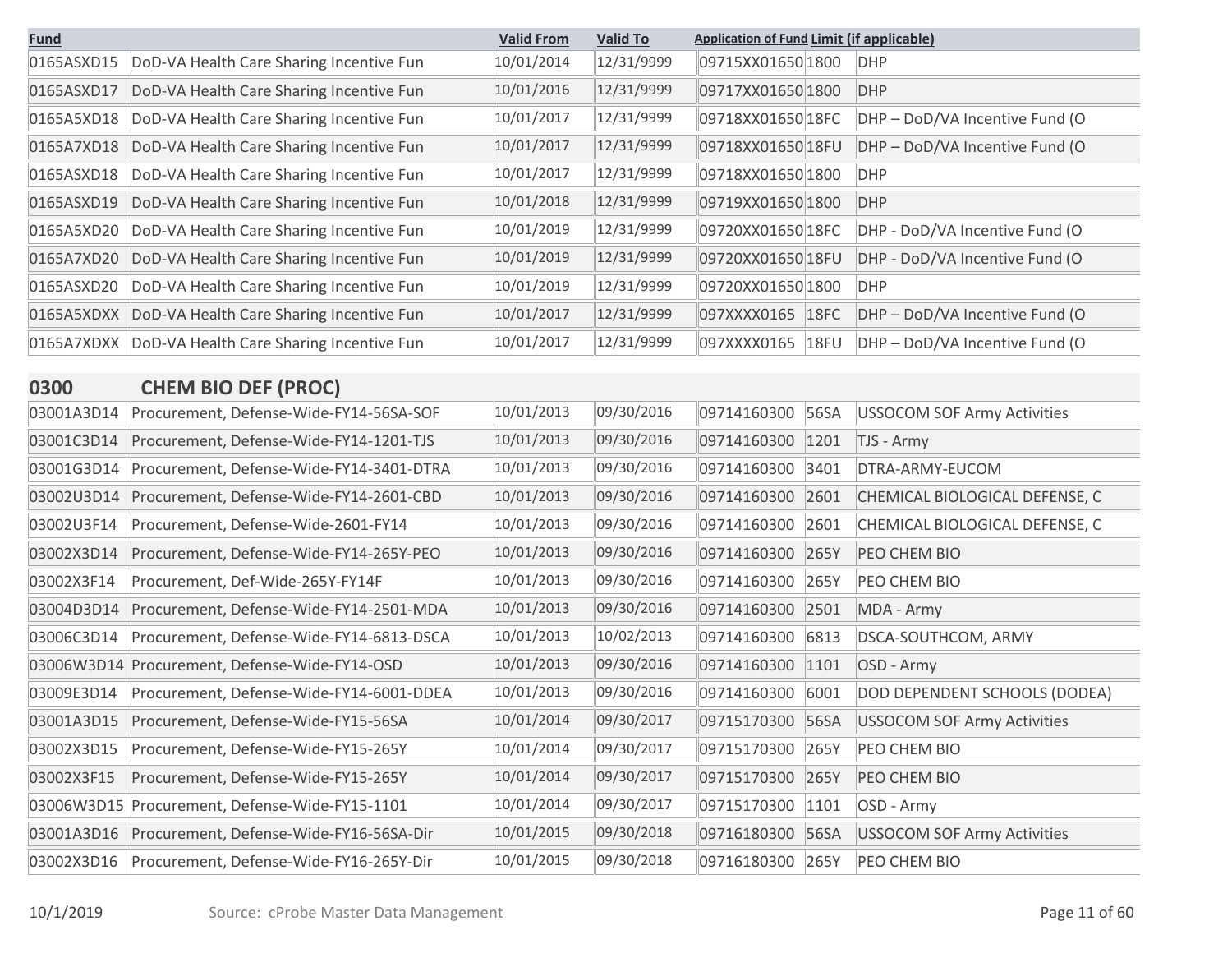| <b>Fund</b> |                                                    | <b>Valid From</b> | <b>Valid To</b> | <b>Application of Fund Limit (if applicable)</b> |      |                                            |
|-------------|----------------------------------------------------|-------------------|-----------------|--------------------------------------------------|------|--------------------------------------------|
| 03002X3F16  | Procurement, Defense-Wide-FY16-265Y-FR             | 10/01/2015        | 09/30/2018      | 09716180300 265Y                                 |      | PEO CHEM BIO                               |
|             | 03006W3D16 Procurement, Defense-Wide-FY16-1101-Dir | 10/01/2015        | 09/30/2018      | 09716180300                                      | 1101 | OSD - Army                                 |
| 03001A3D17  | Procurement, Defense-Wide-FY17-56SA                | 10/01/2016        | 09/30/2019      | 09717190300                                      | 56SA | <b>USSOCOM SOF Army Activities</b>         |
| 03002X3D17  | Procurement, Defense-Wide-FY17-265Y                | 10/01/2016        | 09/30/2019      | 09717190300                                      | 265Y | PEO CHEM BIO                               |
| 03002X3F17  | Procurement, Defense-Wide-FY17-R-265Y              | 10/01/2016        | 09/30/2019      | 09717190300                                      | 265Y | PEO CHEM BIO                               |
|             | 03006W3D17 Procurement, Defense-Wide               | 10/01/2016        | 09/30/2019      | 09717190300                                      | 1101 | OSD - Army                                 |
| 03001A3D18  | Procurement, Defense-Wide                          | 10/01/2017        | 09/30/2020      | 09718200300                                      | 56SA | <b>USSOCOM SOF Army Activities</b>         |
| 03002X3D18  | Procurement, Defense-Wide                          | 10/01/2017        | 09/30/2020      | 09718200300                                      | 265Y | PEO CHEM BIO                               |
| 03002X3F18  | Procurement, Defense-Wide                          | 10/01/2017        | 09/30/2020      | 09718200300                                      | 265Y | PEO CHEM BIO                               |
|             | 03006W3D18 Procurement, Defense-Wide               | 10/01/2017        | 09/30/2020      | 09718200300                                      | 1101 | OSD - Army                                 |
| 03001N3D19  | PROC USSOCOM                                       | 10/01/2018        | 09/30/2021      | 09719210300                                      | 5600 | USSOCOM - All agencies/service             |
| 03002U3D19  | Procurement, Defense-Wide                          | 10/01/2018        | 09/30/2021      | 09719210300                                      | 2601 | CHEMICAL BIOLOGICAL DEFENSE, C             |
| 03002U3F19  | Procurement, Defense-Wide                          | 10/01/2018        | 09/30/2021      | 09719210300                                      | 2601 | CHEMICAL BIOLOGICAL DEFENSE, C             |
| 03002X3D19  | Procurement, Defense-Wide                          | 10/01/2018        | 09/30/2021      | 09719210300                                      | 265Y | PEO CHEM BIO                               |
| 03006B3D19  | <b>PROC USSOCOM ARMY</b>                           | 10/01/2018        | 09/30/2021      | 09719210300                                      | 5601 | <b>USSOCOM - Army</b>                      |
|             | 03006W3D19 Procurement, Defense-Wide               | 10/01/2018        | 09/30/2021      | 09719210300                                      | 1101 | OSD - Army                                 |
| 03001N3D20  | Procurement, Defense-Wide                          | 10/01/2019        | 09/30/2022      | 09720220300                                      | 5600 | USSOCOM - All agencies/service             |
| 03002U3D20  | Procurement, Defense-Wide                          | 10/01/2019        | 09/30/2022      | 09720220300                                      | 2601 | CHEMICAL BIOLOGICAL DEFENSE, C             |
| 03002U3F20  | Procurement, Defense-Wide                          | 10/01/2019        | 09/30/2022      | 09720220300                                      | 2601 | CHEMICAL BIOLOGICAL DEFENSE, C             |
| 03002X3D20  | Procurement, Defense-Wide                          | 10/01/2019        | 09/30/2022      | 09720220300                                      | 265Y | DTRA, CBDP - HEADQUARTERS, JOI             |
| 03006B3D20  | Procurement, Defense-Wide                          | 10/01/2019        | 09/30/2022      | 09720220300                                      | 5601 | <b>USSOCOM - Army</b>                      |
|             | 03006W3D20 Procurement, Defense-Wide               | 10/01/2019        | 09/30/2022      | 09720220300                                      | 1101 | OSD - Army                                 |
|             |                                                    |                   |                 |                                                  |      |                                            |
| 0350        | <b>NG RES EQUIP</b>                                |                   |                 |                                                  |      |                                            |
|             | 03502V3D14 National Guard & Reserve Equipment      | 10/01/2013        | 09/30/2016      |                                                  |      | 09714160350 0101 RESERVE EQUIPMENT DEFENSE |
| 03506S3D14  | National Guard & Reserve Equip-FY14-68AA           | 10/01/2013        | 09/30/2016      | 09714160350                                      | 68AA | DSCA, SOUTHCOM, ARMY                       |
| 03508V3D14  | National Guard & Reserve Equip-FY15-0102           | 10/01/2013        | 09/30/2016      | 09714160350                                      | 0102 | Army National Guard (ARNG)                 |
| 03502V3D15  | National Guard & Reserve Equip-FY15-0101           | 10/01/2014        | 09/30/2017      | 09715170350                                      | 0101 | <b>RESERVE EQUIPMENT DEFENSE</b>           |
| 03508V3D15  | National Guard & Reserve Equip-FY15-0102           | 10/01/2014        | 09/30/2017      | 09715170350                                      | 0102 | Army National Guard (ARNG)                 |
| 03502V3D16  | National Guard & Reserve Equip-FY16-0101           | 10/01/2015        | 09/30/2018      | 09716180350 0101                                 |      | <b>RESERVE EQUIPMENT DEFENSE</b>           |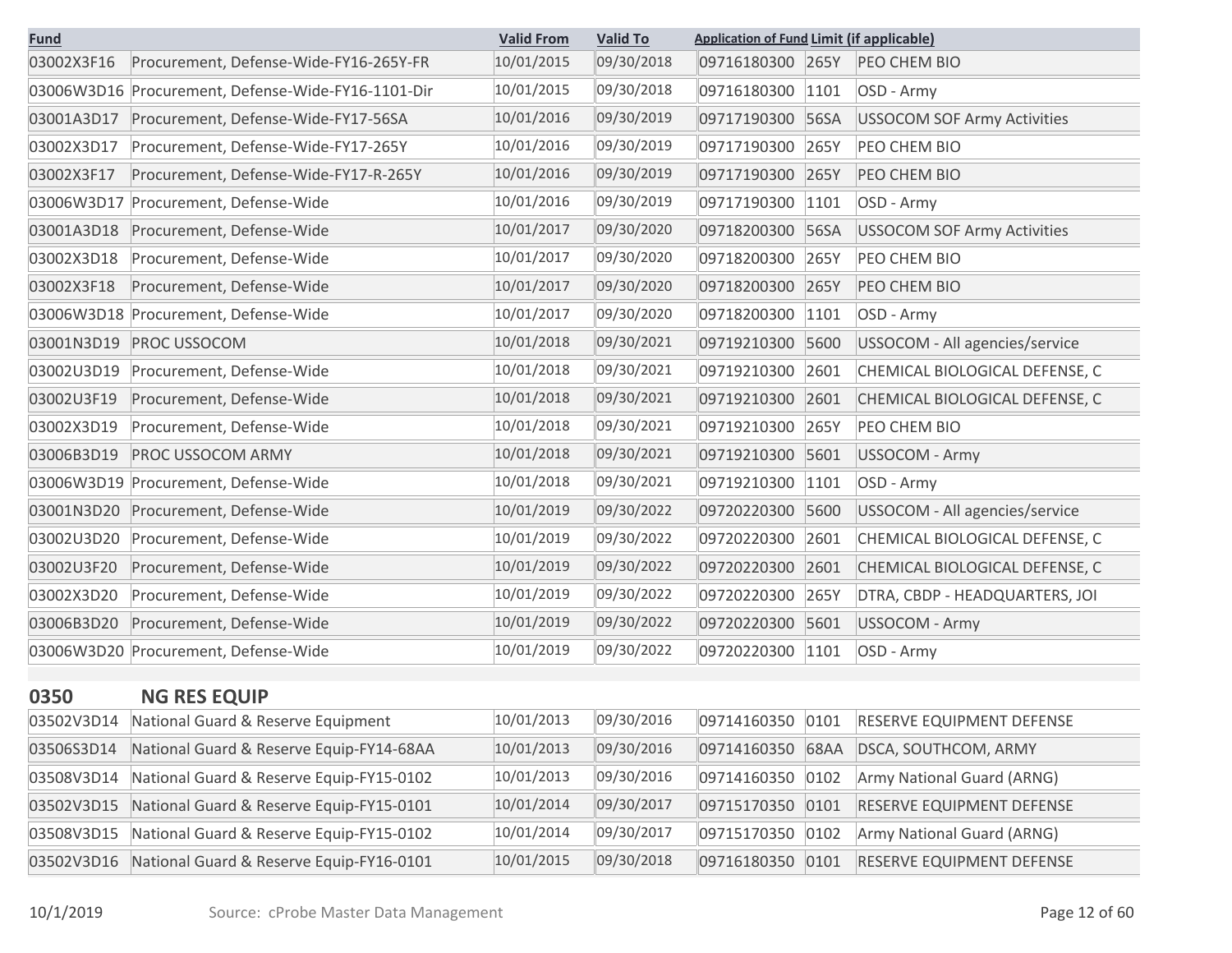| <b>Fund</b> |                                          | <b>Valid From</b> | <b>Valid To</b> | <b>Application of Fund Limit (if applicable)</b> |      |                                      |
|-------------|------------------------------------------|-------------------|-----------------|--------------------------------------------------|------|--------------------------------------|
| 03508V3D16  | National Guard & Reserve Equip-FY16-ARNG | 10/01/2015        | 09/30/2018      | 09716180350                                      | 0102 | Army National Guard (ARNG)           |
| 03502V3D17  | National Guard & Reserve Equip-FY17-0101 | 10/01/2016        | 09/30/2019      | 09717190350                                      | 0101 | RESERVE EQUIPMENT DEFENSE            |
| 03508V3D17  | National Guard & Reserve Equip-FY17-0102 | 10/01/2016        | 09/30/2019      | 09717190350                                      | 0102 | Army National Guard (ARNG)           |
| 03502V3D18  | National Guard & Reserve Equipment       | 10/01/2017        | 09/30/2020      | 09718200350                                      | 0101 | RESERVE EQUIPMENT DEFENSE            |
| 03508V3D18  | National Guard & Reserve Equipment       | 10/01/2017        | 09/30/2020      | 09718200350                                      | 0102 | Army National Guard (ARNG)           |
| 03504A3D19  | National Guard & Reserve Equipment       | 10/01/2018        | 09/30/2021      | 09719210350                                      | 0100 | Department of the Army               |
| 03504A3D20  | National Guard & Reserve Equipment       | 10/01/2019        | 09/30/2022      | 09720220350                                      | 0100 | Department of the Army               |
| 0390        | <b>CHEM &amp; MUN DEST(D)</b>            |                   |                 |                                                  |      |                                      |
| 0390633D14  | Chem Agents & Munitions Destr-FY14 Dir   | 10/01/2013        | 09/30/2016      | 09714160390                                      | 0121 | <b>OPERATIONS AND MAINTENANCE (2</b> |
| 0390643D14  | Chem Agts & Munitions Destruct-FY14D0111 | 10/01/2013        | 09/30/2016      | 09714160390                                      | 0111 | <b>OPERATIONS AND MAINTENANCE (1</b> |
| 0390653D14  | Chem Agts & Munitions Destruct-FY14D0122 | 10/01/2013        | 09/30/2016      | 09714160390                                      | 0122 | RESEARCH AND DEVELOPMENT (2 YE       |
| 0390663D14  | Chem Agts & Munitions Destr-FY14 D 012B  | 10/01/2013        | 09/30/2016      | 09714160390                                      | 012B | REIMBURSABLE R&D (2 YEAR)            |
| 0390673D14  | Chemical Agents Munitions Dest-0123-FY14 | 10/01/2013        | 09/30/2016      | 09714160390                                      | 0123 | PROCUREMENT (2 YEAR)                 |
| 0390683D14  | Chemical Agents & Munitions-0133-FY14    | 10/01/2013        | 09/30/2016      | 09714160390                                      | 0133 | PROCUREMENT (3 YEAR)                 |
| 0390703D14  | Chem Agts & Munitions Destr-FY14 D 011A  | 10/01/2013        | 09/30/2016      | 09714160390                                      | 011A | REIMBURSABLE O&M (1 YEAR)            |
| 0390632D15  | Chem Agts & Munitions Destr-FY15-0121    | 10/01/2014        | 09/30/2016      | 09715160390                                      | 0121 | <b>OPERATIONS AND MAINTENANCE (2</b> |
| 0390652D15  | Chem Agts & Munitions Destr-FY15-0122    | 10/01/2014        | 09/30/2016      | 09715160390                                      | 0122 | RESEARCH AND DEVELOPMENT (2 YE       |
| 0390662F15  | Chem Agts & Munitions Destr-FY15-012B-FR | 10/01/2014        | 09/30/2016      | 09715160390                                      | 012B | REIMBURSABLE R&D (2 YEAR)            |
| 0390683D15  | Chem Agents & Munitions Destr-FY15-0133  | 10/01/2014        | 09/30/2017      | 09715170390                                      | 0133 | PROCUREMENT (3 YEAR)                 |
| 0390632D16  | Chem Agts & Munitions Destr-FY16-0121-Di | 10/01/2015        | 09/30/2017      | 09716170390                                      | 0121 | <b>OPERATIONS AND MAINTENANCE (2</b> |
| 0390641D16  | Chem Agts & Munitions Destr-FY16-0111-Di | 10/01/2015        | 09/30/2016      | 09716160390                                      | 0111 | <b>OPERATIONS AND MAINTENANCE (1</b> |
| 0390652D16  | Chem Agts & Munitions Destr-FY16-0122-Di | 10/01/2015        | 09/30/2017      | 09716170390                                      | 0122 | RESEARCH AND DEVELOPMENT (2 YE       |
| 0390662F16  | Chem Agts & Munitions Destr-FY16-012B-FR | 10/01/2015        | 09/30/2017      | 09716170390                                      | 012B | REIMBURSABLE R&D (2 YEAR)            |
| 0390683D16  | Chem Agts & Munitions Destr-FY16-0133-Di | 10/01/2015        | 09/30/2018      | 09716180390 0133                                 |      | <b>PROCUREMENT (3 YEAR)</b>          |
| 0390701F16  | Chem Agts & Munitions Destr-FY16-011A-FR | 10/01/2015        | 09/30/2016      | 09716160390 011A                                 |      | REIMBURSABLE O&M (1 YEAR)            |
| 0390632D17  | Chem Agts&Munitions Destruct-FY17-D-0121 | 10/01/2016        | 09/30/2018      | 09717180390 0121                                 |      | <b>OPERATIONS AND MAINTENANCE (2</b> |
| 0390641D17  | Chem Agts&Munitions Destruct-FY17-D-0111 | 10/01/2016        | 09/30/2017      | 09717170390                                      | 0111 | <b>OPERATIONS AND MAINTENANCE (1</b> |
| 0390652D17  | Chem Ags&Munitions Destruct-FY17-D-0122  | 10/01/2016        | 09/30/2018      | 09717180390 0122                                 |      | RESEARCH AND DEVELOPMENT (2 YE       |
| 0390662F17  | Chemical Agents & Munitions Destruction, | 10/01/2016        | 09/30/2018      | 09717180390 012B                                 |      | REIMBURSABLE R&D (2 YEAR)            |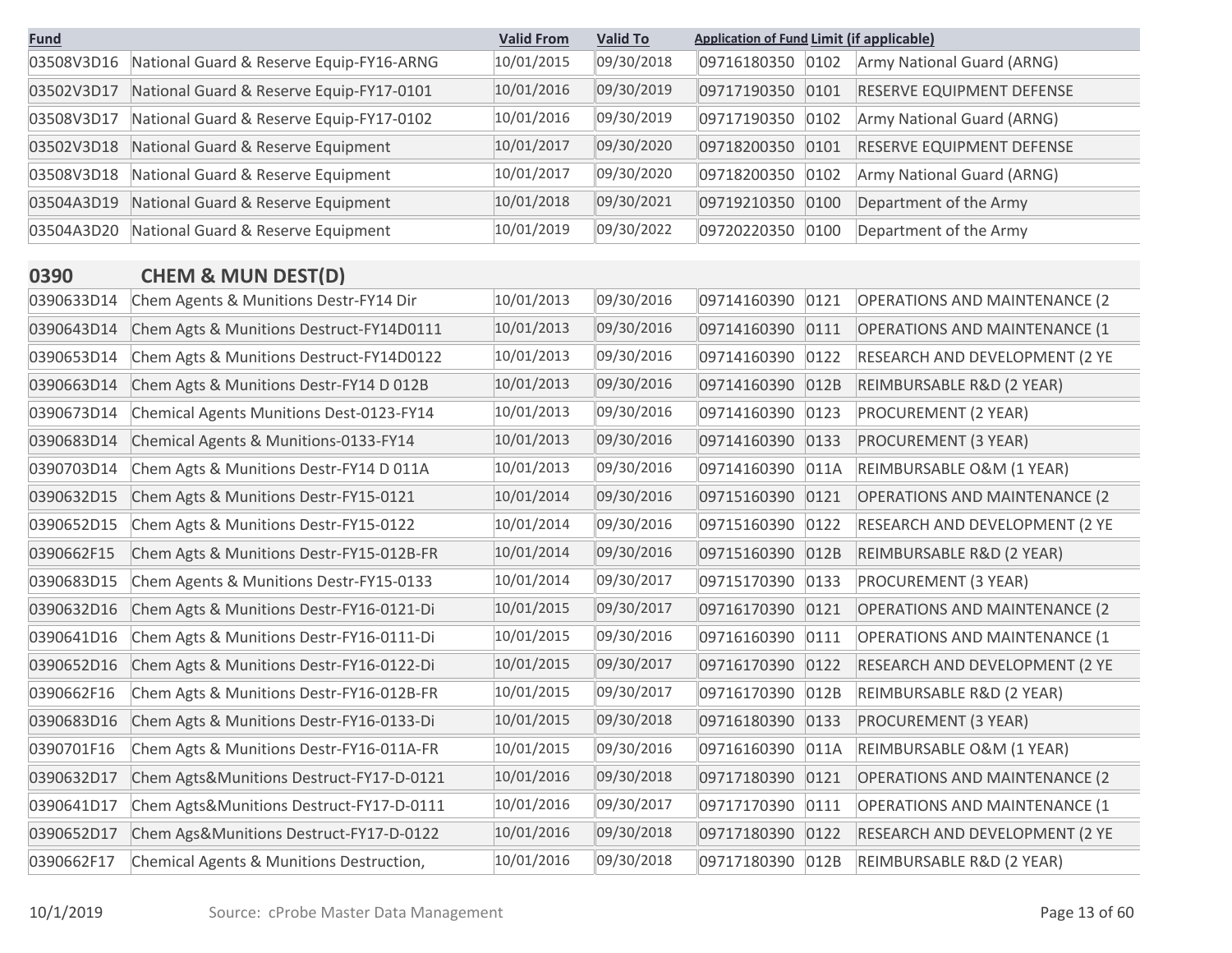| <b>Fund</b> |                                                                        | <b>Valid From</b> | <b>Valid To</b> | <b>Application of Fund Limit (if applicable)</b> |      |                                      |
|-------------|------------------------------------------------------------------------|-------------------|-----------------|--------------------------------------------------|------|--------------------------------------|
| 0390683D17  | Chem Agts&Munitions Destruct-FY17-D-0133                               | 10/01/2016        | 09/30/2019      | 09717190390 0133                                 |      | PROCUREMENT (3 YEAR)                 |
| 0390701F17  | Chem Agts&Munitions Destruct-FY17-R-011A                               | 10/01/2016        | 09/30/2017      | 09717170390                                      | 011A | REIMBURSABLE O&M (1 YEAR)            |
| 0390632D18  | Chemical Agents & Munitions Destruction,                               | 10/01/2017        | 09/30/2019      | 09718190390                                      | 0121 | <b>OPERATIONS AND MAINTENANCE (2</b> |
| 0390641D18  | Chemical Agents & Munitions Destruction,                               | 10/01/2017        | 09/30/2018      | 09718180390                                      | 0111 | <b>OPERATIONS AND MAINTENANCE (1</b> |
| 0390652D18  | Chemical Agents & Munitions Destruction,                               | 10/01/2017        | 09/30/2019      | 09718190390                                      | 0122 | RESEARCH AND DEVELOPMENT (2 YE       |
| 0390662F18  | Chemical Agents & Munitions Destruction,                               | 10/01/2017        | 09/30/2019      | 09718190390                                      | 012B | REIMBURSABLE R&D (2 YEAR)            |
| 0390683D18  | Chemical Agents & Munitions Destruction,                               | 10/01/2017        | 09/30/2020      | 09718200390                                      | 0133 | PROCUREMENT (3 YEAR)                 |
| 0390701F18  | Chemical Agents & Munitions Destruction,                               | 10/01/2017        | 09/30/2018      | 09718180390                                      | 011A | REIMBURSABLE O&M (1 YEAR)            |
| 03904A1D19  | Chemical Agents & Munitions Destruction,                               | 10/01/2018        | 09/30/2019      | 09719190390                                      | 0100 | Department of the Army               |
| 03904A1F19  | Chemical Agents & Munitions Destruction,                               | 10/01/2018        | 09/30/2019      | 09719190390                                      | 0100 | Department of the Army               |
| 03904A2D19  | Chemical Agents & Munitions Destruction,                               | 10/01/2018        | 09/30/2020      | 09719200390                                      | 0100 | Department of the Army               |
| 03904A2F19  | Chemical Agents & Munitions Destruction,                               | 10/01/2018        | 09/30/2020      | 09719200390                                      | 0100 | Department of the Army               |
| 03904A3D19  | Chemical Agents & Munitions Destruction,                               | 10/01/2018        | 09/30/2021      | 09719210390                                      | 0100 | Department of the Army               |
| 03904A1D20  | Chemical Agents & Munitions Destruction,                               | 10/01/2019        | 09/30/2020      | 09720200390                                      | 0100 | Department of the Army               |
| 03904A1F20  | Chemical Agents & Munitions Destruction,                               | 10/01/2019        | 09/30/2020      | 09720200390                                      | 0100 | Department of the Army               |
| 03904A2D20  | Chemical Agents & Munitions Destruction,                               | 10/01/2019        | 09/30/2021      | 09720210390                                      | 0100 | Department of the Army               |
| 03904A2F20  | Chemical Agents & Munitions Destruction,                               | 10/01/2019        | 09/30/2021      | 09720210390                                      | 0100 | Department of the Army               |
| 03904A3D20  | Chemical Agents & Munitions Destruction,                               | 10/01/2019        | 09/30/2022      | 09720220390                                      | 0100 | Department of the Army               |
| 0390632D20  | Chemical Agents & Munitions Destruction,                               | 10/01/2019        | 09/30/2021      | 09720210390                                      | 0121 | <b>OPERATIONS AND MAINTENANCE (2</b> |
| 0390641D20  | Chemical Agents & Munitions Destruction,                               | 10/01/2019        | 09/30/2020      | 09720200390                                      | 0111 | <b>OPERATIONS AND MAINTENANCE (1</b> |
| 0390652D20  | Chemical Agents & Munitions Destruction,                               | 10/01/2019        | 09/30/2021      | 09720210390                                      | 0122 | RESEARCH AND DEVELOPMENT (2 YE       |
| 0390662F20  | Chemical Agents & Munitions Destruction,                               | 10/01/2019        | 09/30/2021      | 09720210390                                      | 012B | REIMBURSABLE R&D (2 YEAR)            |
| 0390683D20  | Chemical Agents & Munitions Destruction,                               | 10/01/2019        | 09/30/2022      | 09720220390                                      | 0133 | PROCUREMENT (3 YEAR)                 |
| 0390701F20  | Chemical Agents & Munitions Destruction,                               | 10/01/2019        | 09/30/2020      | 09720200390                                      | 011A | REIMBURSABLE O&M (1 YEAR)            |
|             |                                                                        |                   |                 |                                                  |      |                                      |
| 0391        | <b>CHEM DEML CONST DEF</b><br>Chem Demilitarization Construction - Def | 10/01/2011        | 09/30/2016      | 09712160391                                      |      |                                      |
| 03914A5D12  | Chem Demilitarization Construction - Defense                           | 10/01/2012        | 09/30/2017      |                                                  | 0100 | Department of the Army               |
| 03914A5D13  |                                                                        |                   |                 | 09713170391                                      | 0100 | Department of the Army               |
| 03914A5D14  | Chem Demilitarization Construc-FY14-0100                               | 10/01/2013        | 09/30/2018      | 09714180391                                      | 0100 | Department of the Army               |
| 03914A5D15  | Chem Demilitarization Constr - Def-FY15                                | 10/01/2014        | 09/30/2019      | 09715190391 0100                                 |      | Department of the Army               |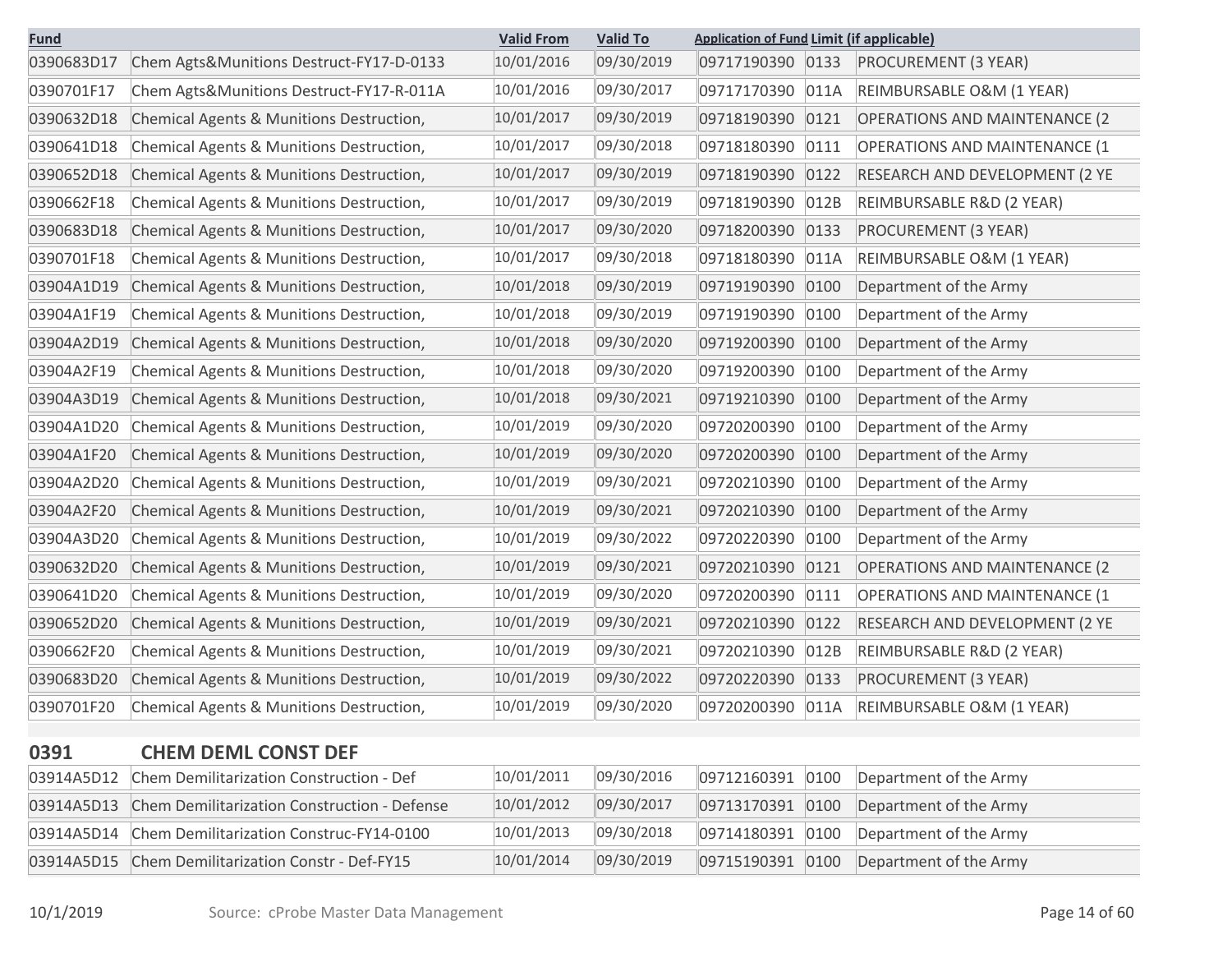| <b>Fund</b> |                                              | <b>Valid From</b> | <b>Valid To</b> | <b>Application of Fund Limit (if applicable)</b> |                                    |
|-------------|----------------------------------------------|-------------------|-----------------|--------------------------------------------------|------------------------------------|
| 0400        | <b>CHEM BIO DEF (RDTE)</b>                   |                   |                 |                                                  |                                    |
| 04001A2D15  | RDT&E, Defense-Wide-FY15-56SA                | 10/01/2014        | 09/30/2016      | 09715160400<br>56SA                              | <b>USSOCOM SOF Army Activities</b> |
| 04002U2D15  | RDT&E, Defense-Wide-FY15-2601                | 10/01/2014        | 09/30/2016      | 09715160400<br>2601                              | CHEMICAL BIOLOGICAL DEFENSE, C     |
| 04002X2D15  | RDT&E, Defense-Wide-FY15-265Y                | 10/01/2014        | 09/30/2016      | 09715160400<br>265Y                              | PEO CHEM BIO                       |
| 04002X2F15  | RDT&E, Defense-Wide-FY15-265Y-FReimb         | 10/01/2014        | 09/30/2016      | 09715160400<br>265Y                              | PEO CHEM BIO                       |
| 04004G2D15  | RDT&E, Defense-Wide-FY15-3801                | 10/01/2014        | 09/30/2016      | 09715160400<br>3801                              | DTRMC-Army                         |
| 04006W2D15  | RDT&E, Defense-Wide-1101                     | 10/01/2014        | 09/30/2016      | 09715160400<br>1101                              | OSD - Army                         |
| 04001A2D16  | RDT&E, Defense-Wide-FY16-56SA-Dir            | 10/01/2015        | 09/30/2017      | 09716170400<br>56SA                              | <b>USSOCOM SOF Army Activities</b> |
| 04002U2D16  | RDT&E, Defense-Wide-FY16-2601-Dir            | 10/01/2015        | 09/30/2017      | 09716170400<br>2601                              | CHEMICAL BIOLOGICAL DEFENSE, C     |
| 04002X2D16  | RDT&E, Defense-Wide-FY16-265Y-Dir            | 10/01/2015        | 09/30/2017      | 265Y<br>09716170400                              | PEO CHEM BIO                       |
| 04002X2F16  | RDT&E, Defense-Wide-FY16-265Y-FR             | 10/01/2015        | 09/30/2017      | 09716170400<br>265Y                              | PEO CHEM BIO                       |
| 04004G2D16  | RDT&E, Defense-Wide-FY16-3801-Dir            | 10/01/2015        | 09/30/2017      | 09716170400<br>3801                              | DTRMC-Army                         |
|             | 04006W2D16 RDT&E, Defense-Wide-FY16-1101-Dir | 10/01/2015        | 09/30/2017      | 09716170400<br>1101                              | OSD - Army                         |
| 04001A2D17  | RDT&E, Defense-Wide-FY17-D-56SA              | 10/01/2016        | 09/30/2018      | 09717180400<br>56SA                              | <b>USSOCOM SOF Army Activities</b> |
| 04002U2D17  | RDT&E, Defense-Wide-FY17-D-2601              | 10/01/2016        | 09/30/2018      | 09717180400<br>2601                              | CHEMICAL BIOLOGICAL DEFENSE, C     |
| 04002X2D17  | RDT&E, Defense-Wide-FY17-D-265Y              | 10/01/2016        | 09/30/2018      | 09717180400<br>265Y                              | PEO CHEM BIO                       |
| 04002X2F17  | RDT&E, Defense-Wide-FY17-A-265Y              | 10/01/2016        | 09/30/2018      | 09717180400<br>265Y                              | PEO CHEM BIO                       |
| 04004G2D17  | RDT&E, Defense-Wide-FY17-D-3801              | 10/01/2016        | 09/30/2018      | 09717180400<br>3801                              | DTRMC-Army                         |
| 04006W2D17  | RDT&E, Defense-Wide-FY17-D-1101              | 10/01/2016        | 09/30/2018      | 09717180400<br>1101                              | OSD - Army                         |
| 04001A2D18  | RDT&E, Defense-Wide                          | 10/01/2017        | 09/30/2019      | 09718190400<br>56SA                              | <b>USSOCOM SOF Army Activities</b> |
| 04002U2D18  | RDT&E, Defense-Wide                          | 10/01/2017        | 09/30/2019      | 09718190400<br>2601                              | CHEMICAL BIOLOGICAL DEFENSE, C     |
| 04002X2D18  | RDT&E, Defense-Wide                          | 10/01/2017        | 09/30/2019      | 09718190400<br>265Y                              | PEO CHEM BIO                       |
| 04002X2F18  | RDT&E, Defense-Wide                          | 10/01/2017        | 09/30/2019      | 09718190400<br>265Y                              | PEO CHEM BIO                       |
|             | 04006W2D18 RDT&E, Defense-Wide               | 10/01/2017        | 09/30/2019      | 09718190400<br>1101                              | OSD - Army                         |
| 04001N2D19  | RDTE USSOCOM                                 | 10/01/2018        | 09/30/2020      | 09719200400<br>5600                              | USSOCOM - All agencies/service     |
| 04002U2D19  | RDT&E, Defense-Wide                          | 10/01/2018        | 09/30/2020      | 09719200400<br>2601                              | CHEMICAL BIOLOGICAL DEFENSE, C     |
| 04002U2F19  | RDT&E, Defense-Wide                          | 10/01/2018        | 09/30/2020      | 09719200400<br>2601                              | CHEMICAL BIOLOGICAL DEFENSE, C     |
| 04006B2D19  | RDTE USSOCOM ARMY                            | 10/01/2018        | 09/30/2020      | 09719200400<br>5601                              | <b>USSOCOM - Army</b>              |
|             | 04006W2D19 RDT&E, Defense-Wide               | 10/01/2018        | 09/30/2020      | 09719200400<br>1101                              | OSD - Army                         |
| 04001N2D20  | RDT&E, Defense-Wide                          | 10/01/2019        | 09/30/2021      | 09720210400 5600                                 | USSOCOM - All agencies/service     |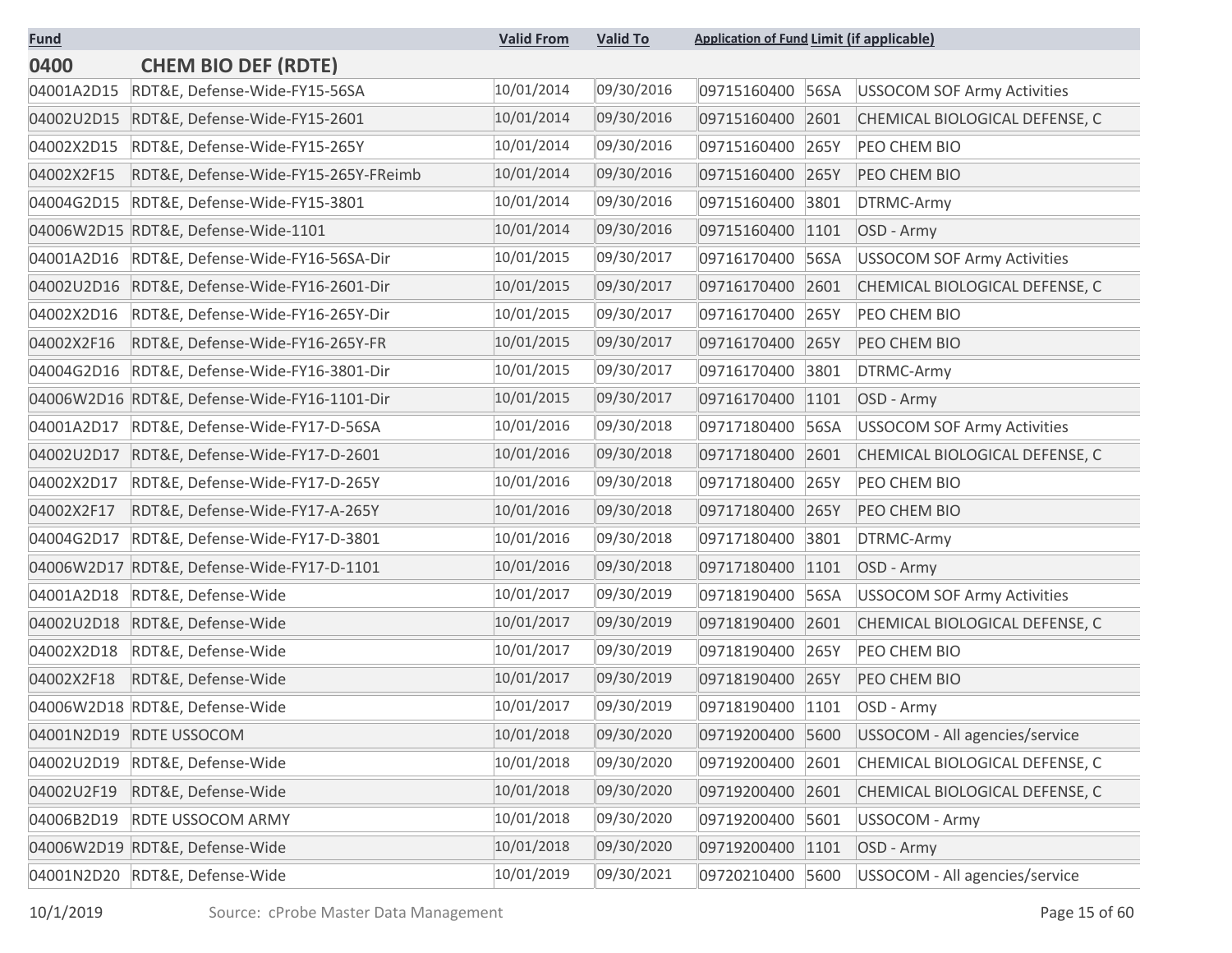| <b>Fund</b> |                                | <b>Valid From</b> | <b>Valid To</b> | <b>Application of Fund Limit (if applicable)</b> |                                                 |
|-------------|--------------------------------|-------------------|-----------------|--------------------------------------------------|-------------------------------------------------|
|             | 04002U2D20 RDT&E, Defense-Wide | 10/01/2019        | 09/30/2021      |                                                  | 09720210400 2601 CHEMICAL BIOLOGICAL DEFENSE, C |
|             | 04002U2F20 RDT&E, Defense-Wide | 10/01/2019        | 09/30/2021      |                                                  | 09720210400 2601 CHEMICAL BIOLOGICAL DEFENSE, C |
|             | 04006B2D20 RDT&E, Defense-Wide | 10/01/2019        | 09/30/2021      | 09720210400 5601                                 | USSOCOM - Army                                  |
|             | 04006W2D20 RDT&E, Defense-Wide | 10/01/2019        | 09/30/2021      | 09720210400 1101                                 | OSD - Army                                      |

#### **0460 Op Test&Eval, Def**

**0500 NATO HEADQUARTERS F**

| 04603J2D15 | Operational Test and Eval, Def-FY15-3101 | 10/01/2014 | 09/30/2016 |  | 09715160460 3101 OPERATIONAL TEST AND EVALUATIO |
|------------|------------------------------------------|------------|------------|--|-------------------------------------------------|
| 04603J2D16 | Operational Test and Eval, Def-FY16-3101 | 10/01/2015 | 09/30/2017 |  | 09716170460 3101 OPERATIONAL TEST AND EVALUATIO |
| 04603J2D17 | Operational Test and Eval, Defense-FY17  | 10/01/2016 | 09/30/2018 |  | 09717180460 3101 OPERATIONAL TEST AND EVALUATIO |

# 05004A5D12 NATO HEADQUARTERS FACILITY BRUSSELS 10/01/2011 09/30/2016 09712160500 0100 Department of the Army 05004X5D12 Military Construction, Defense-Wide 10/01/2011 09/30/2016 09712160500 6078 FCF EURO 05004A5D13 Military Construction, Defense-Wide 10/01/2012 09/30/2017 09713170500 0100 Department of the Army 05004A5D14 Military Construction, Defense-Wide 10/01/2013 09/30/2018 09714180500 0100 Department of the Army 05001C3D15 Military Construction,Def-Wide-FY15-1201 10/01/2014 09/30/2017 09715170500 1201 TJS - Army 05001C5D15 Mil Construction, Def-Wide-FY15-1201 10/01/2014 09/30/2019 09715190500 1201 TJS - Army 05004A5D15 Mil Construction, Def-Wide-FY15-0100 10/01/2014 09/30/2019 09715190500 0100 Department of the Army 05001C5D16 Mil Construction, Def-Wide-FY16-1201-Dir 10/01/2015 09/30/2020 09716200500 1201 TJS - Army 05004A5D16 Mil Construction, Def-Wide-FY16-0100-Dir 10/01/2015 09/30/2020 09716200500 0100 Department of the Army 05001C5D17 Military Construction, Defense-Wide 10/01/2016 09/30/2021 09717210500 1201 TJS - Army 05001C5D18 Military Construction, Defense-Wide 10/01/2017 09/30/2022 09718220500 1201 TJS - Army 05004A5D18 Military Construction, Defense-Wide 10/01/2017 09/30/2022 09718220500 0100 Department of the Army 05001C5D19 Military Construction, Defense-Wide 10/01/2018 09/30/2023 09719230500 1201 TJS - Army 05004A5D19 Military Construction, Defense-Wide 10/01/2018 09/30/2023 09719230500 0100 Department of the Army 05001C5D20 Military Construction, Defense-Wide 10/01/2019 09/30/2024 09720240500 1201 TJS - Army 05004A5D20 Military Construction, Defense-Wide 10/01/2019 09/30/2024 09720240500 0100 Department of the Army

#### **0510 BRAC**

| 05104ZXD12 Base Realignment & Closure Acct |  |  |                                                               |
|--------------------------------------------|--|--|---------------------------------------------------------------|
| 05105QXD12 Base Realignment & Closure Acct |  |  | 10/01/2011  12/31/9999  09712XX0510  40Q1  BRAC IV - ARMY '11 |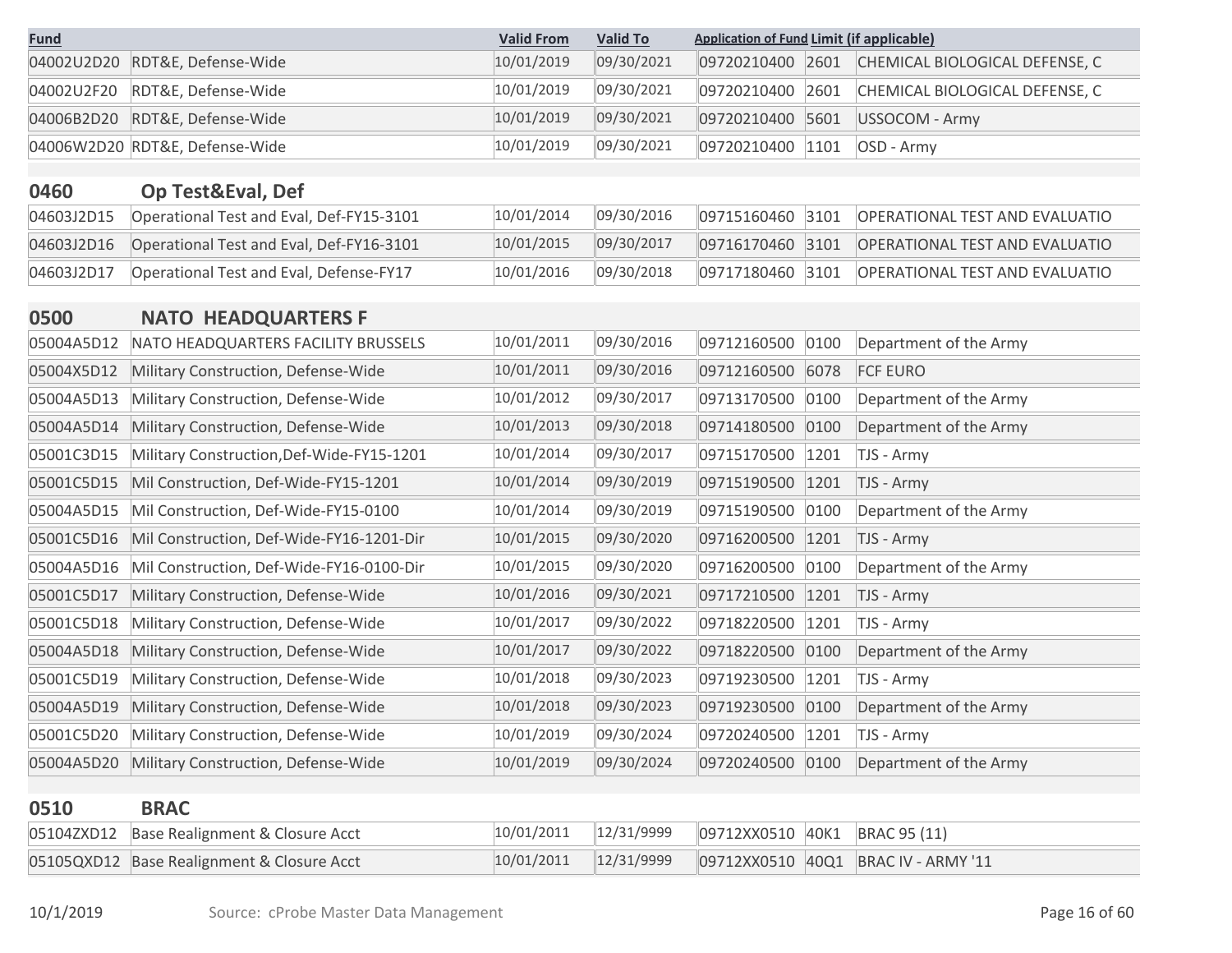| <b>Fund</b> |                                                            | <b>Valid From</b> | <b>Valid To</b> | <b>Application of Fund Limit (if applicable)</b> |      |                                       |
|-------------|------------------------------------------------------------|-------------------|-----------------|--------------------------------------------------|------|---------------------------------------|
| 0510Q1XD12  | Base Realignment & Closure Acct                            | 10/01/2011        | 12/31/9999      | 09712XX0510                                      | 40Q1 | <b>BRAC 95 (PY11)</b>                 |
| 05105QXD13  | Base Realignment & Closure Acct                            | 10/01/2012        | 12/31/9999      | 09713XX0510                                      | 40Q1 | BRAC IV - ARMY '11                    |
| 05105SXD13  | Base Realignment & Closure Acct                            | 10/01/2012        | 12/31/9999      | 09713XX0510                                      | 40S1 | BRAC (PY 13)                          |
| 0510Q1XD13  | Base Realignment & Closure Acct                            | 10/01/2012        | 12/31/9999      | 09713XX0510                                      | 40Q1 | <b>BRAC 95 (PY11)</b>                 |
| 05105FXD14  | Base Realignment Closure Acct-FY14-60A1                    | 10/01/2013        | 12/31/9999      | 09714XX0510                                      | 60A1 | <b>BASE REALIGNMENT AND CLOSURE A</b> |
| 0512        | <b>BRAC5</b>                                               |                   |                 |                                                  |      |                                       |
| 05129TXD12  | FY2005 Base Realignment & Closure Accoun                   | 10/01/2011        | 12/31/9999      | 09712XX0512 51FQ                                 |      | TMA BRAC MEDCOM                       |
| 0512F1XD12  | FY2005 Base Realignment & Closure Accoun                   | 10/01/2011        | 12/31/9999      | 09712XX0512 50F1                                 |      | BRAC <sub>11</sub>                    |
| 0512FAXD12  | FY2005 Base Realignment & Closure Accoun                   | 10/01/2011        | 12/31/9999      | 09712XX0512                                      | 50FA | <b>BRAC 05 (PY 11)</b>                |
| 05125TXD13  | <b>Base Realignment and Closure Account</b>                | 10/01/2012        | 09/30/9999      | 09713XX0512 50H1                                 |      | <b>BRAC 05 (FY 13)</b>                |
| 0512F1XD13  | FY2005 Base Realignment & Closure Account, Army 10/01/2012 |                   | 12/31/9999      | 09713XX0512 50F1                                 |      | BRAC <sub>11</sub>                    |
| 0512FAXD13  | FY2005 Base Realignment & Closure Account, Army 10/01/2012 |                   | 12/31/9999      | 09713XX0512 50FA                                 |      | <b>BRAC 05 (PY 11)</b>                |
| 05125FXD14  | FY2005 Base Realign Closure-FY14-60A1                      | 10/01/2013        | 12/31/9999      | 09714XX0512                                      | 60A1 | <b>BASE REALIGNMENT AND CLOSURE A</b> |
|             |                                                            |                   |                 |                                                  |      |                                       |
| 0515        | <b>BRAC III</b>                                            |                   |                 |                                                  |      |                                       |
| 0515X0D12   | Base Realignment & Closure Acct, Pt III,                   | 10/01/2011        | 09/30/2012      | 09712XX0515                                      |      |                                       |
| 0516        | <b>DOD BRAC - ARMY</b>                                     |                   |                 |                                                  |      |                                       |
| 051633XD94  | DEPARTMENT OF DEF BASE CLOSURE ACCT-1631                   | 10/01/1993        | 12/31/9999      | 09794XX0516                                      | 1631 | BRAC, PART III - ARMY '94             |
| 05166WXD94  | BRAC-1101-BRAC II (PY 94)                                  | 10/01/1993        | 12/31/9999      | 09794XX0516                                      | 1101 | OSD - Army                            |
| 05163EXD95  | DEPARTMENT OF DEF BASE CLOSURE ACCT-11A1                   | 10/01/1994        | 12/31/9999      | 09795XX0516 11A1                                 |      | BASE REALIGNMENT AND CLOSURE A        |
| 05164KXD95  | DEPARTMENT OF DEF BASE CLOSURE ACCT-16A1                   | 10/01/1994        | 12/31/9999      | 09795XX0516                                      | 16A1 | <b>BRAC, Part III - Army</b>          |
| 05163FXD96  | DEPARTMENT OF DEF BASE CLOSURE ACCT-11B1                   | 10/01/1995        | 12/31/9999      | 09796XX0516 11B1                                 |      | <b>BASE REALIGNMENT AND CLOSURE A</b> |
| 05164LXD96  | DEPARTMENT OF DEF BASE CLOSURE ACCT-16B1                   | 10/01/1995        | 12/31/9999      | 09796XX0516                                      | 16B1 | BRAC, Part III - Army                 |
|             | 05164QXD96 BRAC-40B1-BRAC IV (PY 96)                       | 10/01/1995        | 12/31/9999      |                                                  |      | 09796XX0516 40B1 96 BRAC IV - ARMY    |
|             | 05163GXD97   DEPARTMENT OF DEF BASE CLOSURE ACCT-11C1      | 10/01/1996        | 12/31/9999      | 09797XX0516 11C1                                 |      | BASE REALIGNMENT AND CLOSURE A        |
|             | 05164MXD97 DEPARTMENT OF DEF BASE CLOSURE ACCT-16C1        | 10/01/1996        | 12/31/9999      | 09797XX0516 16C1                                 |      | BRAC, PART III - ARMY '95             |
| 05164RXD97  | BRAC-40C1-BRAC IV (PY 97)                                  | 10/01/1996        | 12/31/9999      | 09797XX0516 40C1                                 |      | 97 BRAC IV - ARMY                     |
|             |                                                            | 10/01/1997        | 12/31/9999      |                                                  |      |                                       |
|             | 05164NXD98 DEPARTMENT OF DEF BASE CLOSURE ACCT-16D1        |                   |                 | 09798XX0516 16D1                                 |      | <b>BRAC, Part III - Army</b>          |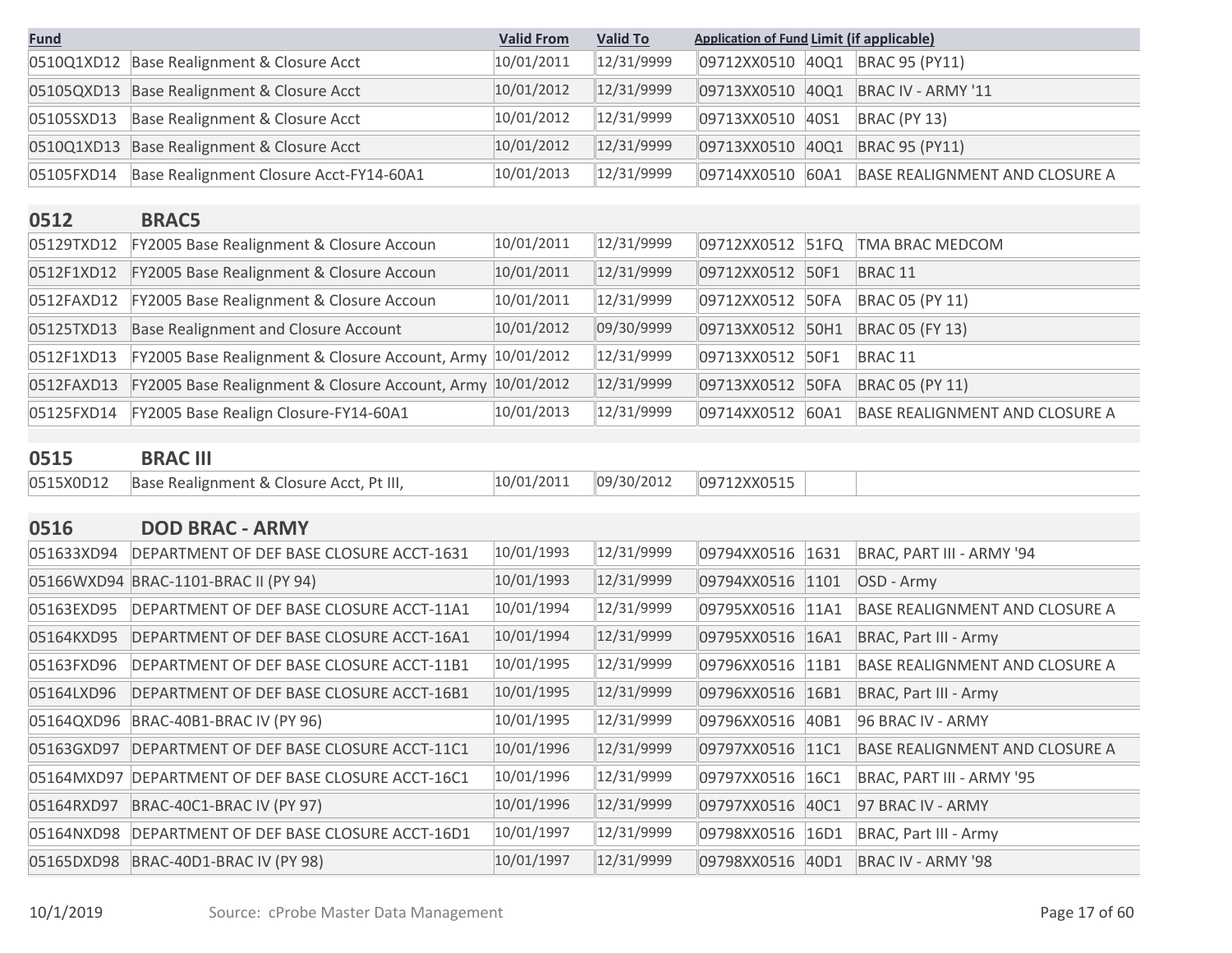| <u>Fund</u> |                                          | <b>Valid From</b> | <b>Valid To</b> | <b>Application of Fund Limit (if applicable)</b> |                                       |
|-------------|------------------------------------------|-------------------|-----------------|--------------------------------------------------|---------------------------------------|
| 05164OXD99  | DEPARTMENT OF DEF BASE CLOSURE ACCT-16E1 | 10/01/1998        | 12/31/9999      | 09799XX0516 16E1                                 | BRAC, Part III, Army                  |
| 05165EXD99  | BRAC-40E1-BRAC IV (PY 99)                | 10/01/1998        | 12/31/9999      | 09799XX0516<br>40E1                              | BRAC IV - ARMY '99                    |
| 05164UXD00  | BRAC-40F1-BRAC IV (PY 00)                | 10/01/1999        | 12/31/9999      | 09700XX0516<br>40F1                              | BRAC-PART IV BRAC, ARMY               |
| 05164VXD01  | BRAC-40G1-BRAC IV (PY 01)                | 10/01/2000        | 12/31/9999      | 09701XX0516<br>40G1                              | BRAC-PART IV BRAC, ARMY               |
|             | 05164WXD02 BRAC-40H1-BRAC IV (PY 02)     | 10/01/2001        | 12/31/9999      | 09702XX0516<br>40H1                              | BRAC-PART IV BRAC, ARMY               |
| 05163XXD03  | DEPARTMENT OF DEF BASE CLOSURE ACCT-4011 | 10/01/2002        | 12/31/9999      | 09703XX0516<br>4011                              | BRAC-PART IV BRAC, ARMY               |
| 05165JXD04  | BRAC-40J1-BRAC IV (PY 04)                | 10/01/2003        | 12/31/9999      | 09704XX0516<br>40J1                              | <b>BRAC 95 (PY04)</b>                 |
| 05164ZXD05  | BRAC-40K1-BRAC IV (PY 05)                | 10/01/2004        | 12/31/9999      | 09705XX0516<br>40K1                              | <b>BRAC 95 (11)</b>                   |
| 05165BXD06  | BRAC-50A1-BRAC 05 (PY 06)                | 10/01/2005        | 12/31/9999      | 09706XX0516<br>50A1                              | BRAC-PART V BRAC, ARMY                |
| 05165CXD06  | BRAC-50AA-BRAC 05 IGPBS (PY 06)          | 10/01/2005        | 12/31/9999      | 09706XX0516 50AA                                 | BRAC-PART V BRAC IGPBS, A             |
| 05165LXD06  | BRAC-40L1-BRAC IV (PY 06)                | 10/01/2005        | 12/31/9999      | 40L1<br>09706XX0516                              | BRAC-PART IV BRAC, ARMY               |
| 05164SXD07  | BRAC-50BA-BRAC 05 IGPBS (PY 07)          | 10/01/2006        | 12/31/9999      | 09707XX0516 50BA                                 | <b>BASE REALIGNMENT AND CLOSURE A</b> |
|             | 05165MXD07 BRAC-40M1-BRAC IV (PY 07)     | 10/01/2006        | 12/31/9999      | 09707XX0516<br>40M1                              | BRAC IV - ARMY '07                    |
|             | 05166MXD07 BRAC-50B1-BRAC 05 (PY07)      | 10/01/2006        | 12/31/9999      | 09707XX0516 50B1                                 | <b>ARMY REGULAR</b>                   |
| 05165NXD08  | BRAC-40N1-BRAC IV (PY 08)                | 10/01/2007        | 12/31/9999      | 09708XX0516<br>40N1                              | BRAC IV - ARMY '08                    |
|             | 051650XD08 BRAC-4001-BRAC IV (PY 09)     | 10/01/2007        | 12/31/9999      | 09708XX0516<br>4001                              | BRAC IV - ARMY '09                    |
| 05166RXD08  | BRAC-50C1-BRAC 05 (PY08)                 | 10/01/2007        | 12/31/9999      | 09708XX0516<br>50C1                              | BRAC- PART V BRAC, ARMY F             |
| 0516CAXD08  | BRAC-50CA-BRAC 05 IGPBS (PY08)           | 10/01/2007        | 12/31/9999      | 09708XX0516 50CA                                 | BRAC ARMY GLOBAL POSTURING 08         |
| 051650XD09  | DEPARTMENT OF DEF BASE CLOSURE ACCT-4001 | 10/01/2008        | 12/31/9999      | 09709XX0516<br>4001                              | BRAC IV - ARMY '09                    |
| 05166PXD09  | BRAC-50D1-BRAC 05 (PY 09)                | 10/01/2008        | 12/31/9999      | 09709XX0516 50D1                                 | BRAC-PART V BRAC, ARMY                |
| 05167PXD09  | BRAC-50DA-BRAC 05 IGPBS (PY09)           | 10/01/2008        | 12/31/9999      | 09709XX0516<br>50DA                              | BRAC ARMY GLOBAL POSTURING '09        |
| 05165PXD10  | BRAC-40P1-BRAC IV (PY 10)                | 10/01/2009        | 12/31/9999      | 09710XX0516<br>40P1                              | BRAC IV - ARMY '10                    |
| 0516E1XD10  | BRAC-50E1-BRAC05 (PY10)                  | 10/01/2009        | 12/31/9999      | 09710XX0516<br>50E1                              | BRAC <sub>10</sub>                    |
| 0516EAXD10  | BRAC-50EA-BRAC 05 IGPBS (PY10)           | 10/01/2009        | 12/31/9999      | 09710XX0516 50EA                                 | BRAC ARMY GLOBAL POSTURING '10        |
|             | 05165QXD11 BRAC-40Q1-BRAC IV (PY 11)     | 10/01/2010        | 12/31/9999      | 09711XX0516 40Q1                                 | BRAC IV - ARMY '11                    |
| 0516F1XD11  | BRAC-50F1-BRAC05 (PY11)                  | 10/01/2010        | 12/31/9999      | 09711XX0516 50F1                                 | BRAC <sub>11</sub>                    |
| 0516FAXD11  | BRAC-50FA-BRAC 05 IGPBS (PY11)           | 10/01/2010        | 12/31/9999      | 09711XX0516 50FA                                 | BRAC 05 (PY 11)                       |
| 05165RXD12  | BRAC-40R1-BRAC IV (PY 12)                | 10/01/2011        | 12/31/9999      | 09712XX0516<br>40R1                              | BRAC IV - ARMY '12                    |
|             | 0516G1XD12 BRAC-50G1-BRAC 05 (PY12)      | 10/01/2011        | 12/31/9999      | 09712XX0516 50G1                                 | <b>BRAC BASE REALIGNMENT 50G1</b>     |
| 05165AXD13  | BRAC-50H1-FY13                           | 10/01/2012        | 12/31/9999      | 09713XX0516 50H1                                 | <b>BASE REALIGNMENT AND CLOSURE A</b> |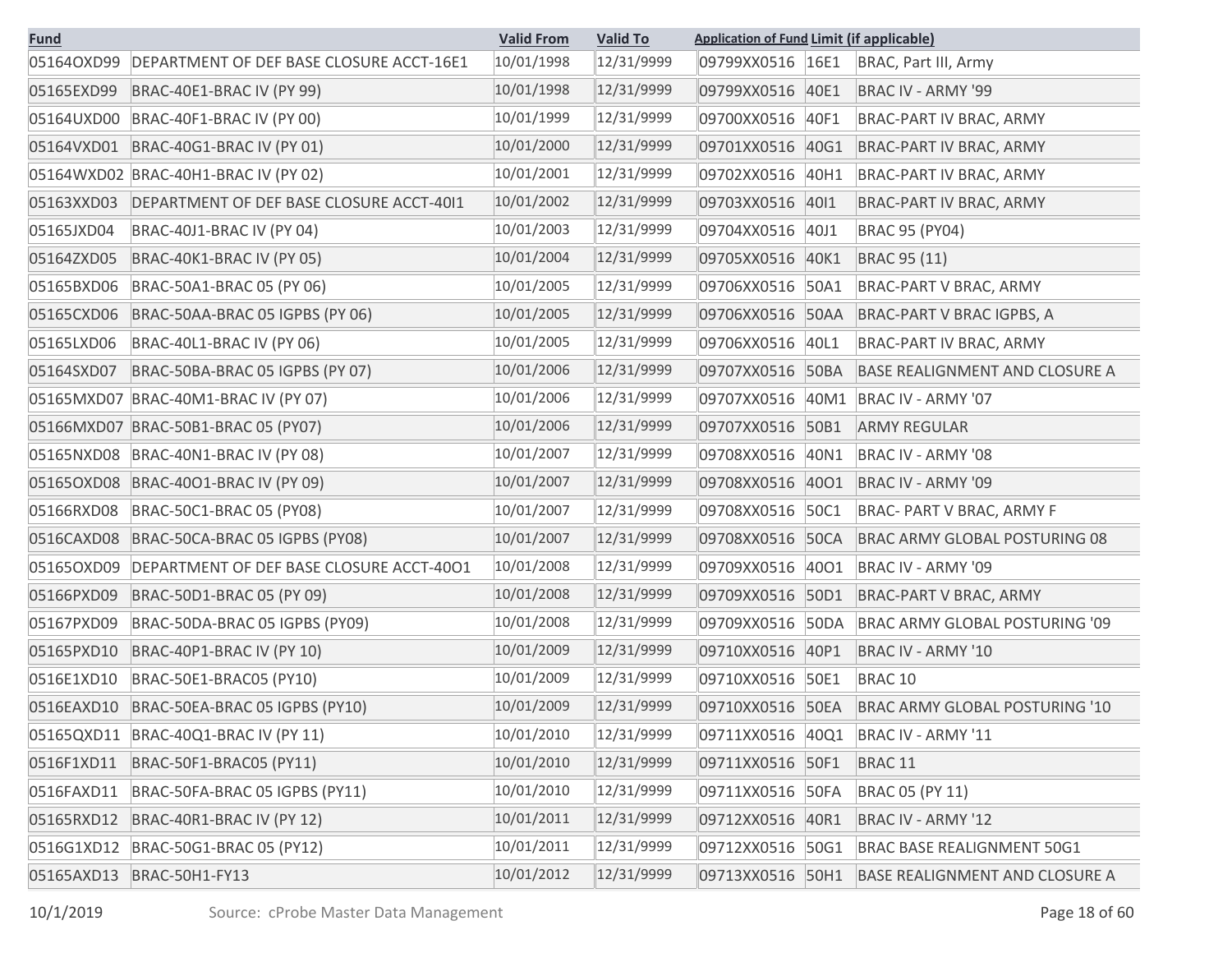| <b>Fund</b> |                                         | <b>Valid From</b> | <b>Valid To</b> | <b>Application of Fund Limit (if applicable)</b> |                                       |
|-------------|-----------------------------------------|-------------------|-----------------|--------------------------------------------------|---------------------------------------|
| 05165SXD13  | BRAC-40S1-BRAC IV (PY 13)               | 10/01/2012        | 12/31/9999      | 09713XX0516<br>40S1                              | <b>BRAC (PY 13)</b>                   |
| 051633XD14  | BRAC-1631-BRAC III (PY 94)              | 10/01/2013        | 12/31/9999      | 09714XX0516<br>1631                              | BRAC, PART III - ARMY '94             |
| 05163EXD14  | BRAC-11A1-BRAC II (PY 95)               | 10/01/2013        | 12/31/9999      | 09714XX0516<br>11A1                              | BASE REALIGNMENT AND CLOSURE A        |
| 05163FXD14  | BRAC-11B1-BRAC II (PY 96)               | 10/01/2013        | 12/31/9999      | 09714XX0516<br>11B1                              | BASE REALIGNMENT AND CLOSURE A        |
| 05163GXD14  | BRAC-11C1-BRAC II (PY 97)               | 10/01/2013        | 12/31/9999      | 09714XX0516<br><b>11C1</b>                       | BASE REALIGNMENT AND CLOSURE A        |
| 05163XXD14  | BRAC-4011-BRAC IV (PY 03)               | 10/01/2013        | 12/31/9999      | 09714XX0516<br>4011                              | BRAC-PART IV BRAC, ARMY               |
| 05164KXD14  | BRAC-16A1-BRAC III (PY 95)              | 10/01/2013        | 12/31/9999      | 09714XX0516<br>16A1                              | <b>BRAC, Part III - Army</b>          |
| 05164LXD14  | BRAC-16B1-BRAC III (PY 96)              | 10/01/2013        | 12/31/9999      | 09714XX0516<br>16B1                              | <b>BRAC, Part III - Army</b>          |
|             | 05164MXD14 BRAC-16C1-BRAC III (PY 97)   | 10/01/2013        | 12/31/9999      | 09714XX0516<br><b>16C1</b>                       | BRAC, PART III - ARMY '95             |
|             | 05164NXD14 BRAC-16D1-BRAC III (PY 98)   | 10/01/2013        | 12/31/9999      | 09714XX0516<br>16D1                              | BRAC, Part III - Army                 |
| 05164OXD14  | BRAC-16E1-BRAC III (PY 99)              | 10/01/2013        | 12/31/9999      | 09714XX0516<br>16E1                              | BRAC, Part III, Army                  |
|             | 05164QXD14 BRAC-40B1-BRAC IV (PY 96)    | 10/01/2013        | 12/31/9999      | 09714XX0516<br>40B1                              | 96 BRAC IV - ARMY                     |
| 05164RXD14  | BRAC-40C1-BRAC IV (PY 97)               | 10/01/2013        | 12/31/9999      | 09714XX0516<br>40C1                              | 97 BRAC IV - ARMY                     |
| 05164SXD14  | BRAC-50BA-BRAC 05 IGPBS (PY 07)         | 10/01/2013        | 12/31/9999      | 09714XX0516 50BA                                 | BASE REALIGNMENT AND CLOSURE A        |
|             | 05164UXD14 BRAC-40F1-BRAC IV (PY 00)    | 10/01/2013        | 12/31/9999      | 09714XX0516<br>40F1                              | BRAC-PART IV BRAC, ARMY               |
| 05164VXD14  | BRAC-40G1-BRAC IV (PY 01)               | 10/01/2013        | 12/31/9999      | 09714XX0516<br>40G1                              | BRAC-PART IV BRAC, ARMY               |
|             | 05164WXD14 BRAC-40H1-BRAC IV (PY 02)    | 10/01/2013        | 12/31/9999      | 09714XX0516<br>40H1                              | BRAC-PART IV BRAC, ARMY               |
| 05164ZXD14  | BRAC-40K1-BRAC IV (PY 05)               | 10/01/2013        | 12/31/9999      | 09714XX0516<br>40K1                              | BRAC 95 (11)                          |
| 05165AXD14  | DEPT OF DEF BASE CLOSURE ACCT-FY14-50H1 | 10/01/2013        | 12/31/9999      | 09714XX0516<br>50H1                              | <b>BASE REALIGNMENT AND CLOSURE A</b> |
| 05165BXD14  | BRAC-50A1-BRAC 05 (PY 06)               | 10/01/2013        | 12/31/9999      | 09714XX0516 50A1                                 | BRAC-PART V BRAC, ARMY                |
| 05165CXD14  | BRAC-50AA-BRAC 05 IGPBS (PY 06)         | 10/01/2013        | 12/31/9999      | 09714XX0516<br><b>50AA</b>                       | BRAC-PART V BRAC IGPBS, A             |
|             | 05165DXD14 BRAC-40D1-BRAC IV (PY 98)    | 10/01/2013        | 12/31/9999      | 09714XX0516<br>40D1                              | BRAC IV - ARMY '98                    |
| 05165EXD14  | BRAC-40E1-BRAC IV (PY 99)               | 10/01/2013        | 12/31/9999      | 09714XX0516<br>40E1                              | BRAC IV - ARMY '99                    |
| 05165FXD14  | DEPT OF DEF BASE CLOSURE ACC-FY14-60A1  | 10/01/2013        | 12/31/9999      | 09714XX0516 60A1                                 | <b>BASE REALIGNMENT AND CLOSURE A</b> |
| 05165JXD14  | BRAC-40J1-BRAC IV (PY 04)               | 10/01/2013        | 12/31/9999      | 09714XX0516 40J1                                 | <b>BRAC 95 (PY04)</b>                 |
| 05165LXD14  | BRAC-40L1-BRAC IV (PY 06)               | 10/01/2013        | 12/31/9999      | 09714XX0516 40L1                                 | BRAC-PART IV BRAC, ARMY               |
|             | 05165MXD14 BRAC-40M1-BRAC IV (PY 07)    | 10/01/2013        | 12/31/9999      | 09714XX0516 40M1                                 | BRAC IV - ARMY '07                    |
|             | 05165NXD14 BRAC-40N1-BRAC IV (PY 08)    | 10/01/2013        | 12/31/9999      | 09714XX0516 40N1                                 | BRAC IV - ARMY '08                    |
|             | 051650XD14 BRAC-4001-BRAC IV (PY 09)    | 10/01/2013        | 12/31/9999      | 09714XX0516 40O1                                 | BRAC IV - ARMY '09                    |
| 05165PXD14  | BRAC-40P1-BRAC IV (PY 10)               | 10/01/2013        | 12/31/9999      | 09714XX0516 40P1                                 | BRAC IV - ARMY '10                    |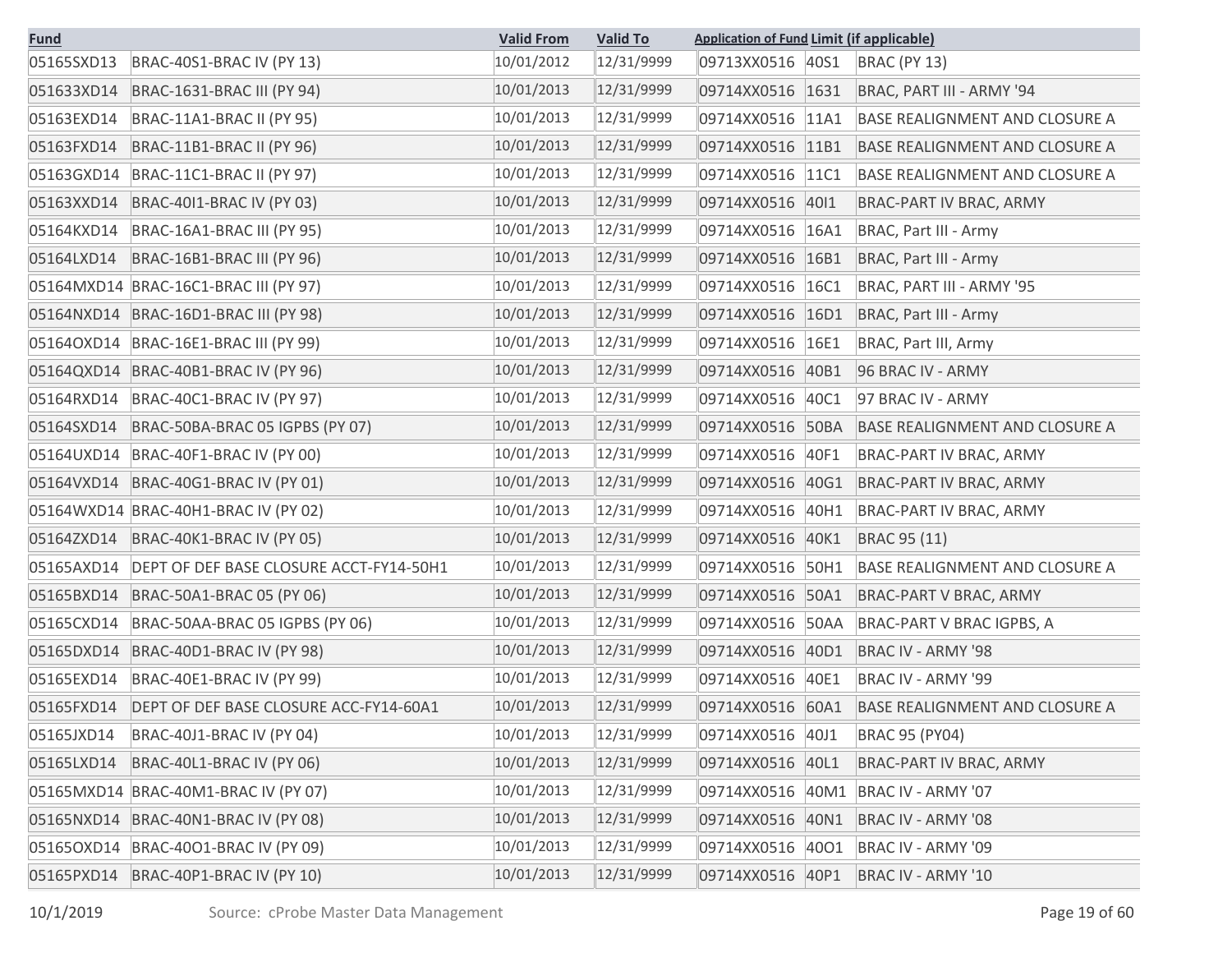| <b>Fund</b> |                                                     | <b>Valid From</b> | <b>Valid To</b> | <b>Application of Fund Limit (if applicable)</b> |             |                                       |
|-------------|-----------------------------------------------------|-------------------|-----------------|--------------------------------------------------|-------------|---------------------------------------|
| 05165QXD14  | BRAC-40Q1-BRAC IV (PY 11)                           | 10/01/2013        | 12/31/9999      | 09714XX0516                                      | 40Q1        | BRAC IV - ARMY '11                    |
| 05165RXD14  | BRAC-40R1-BRAC IV (PY 12)                           | 10/01/2013        | 12/31/9999      | 09714XX0516                                      | 40R1        | BRAC IV - ARMY '12                    |
| 05165SXD14  | BRAC-40S1-BRAC IV (PY 13)                           | 10/01/2013        | 12/31/9999      | 09714XX0516                                      | 40S1        | <b>BRAC (PY 13)</b>                   |
|             | 05166MXD14 BRAC-50B1-BRAC 05 (PY 07)                | 10/01/2013        | 12/31/9999      | 09714XX0516                                      | 50B1        | <b>ARMY REGULAR</b>                   |
| 05166PXD14  | BRAC-50D1-BRAC 05 (PY 09)                           | 10/01/2013        | 12/31/9999      | 09714XX0516                                      | 50D1        | BRAC-PART V BRAC, ARMY                |
| 05166RXD14  | BRAC-50C1-BRAC 05 (PY 08)                           | 10/01/2013        | 12/31/9999      | 09714XX0516                                      | 50C1        | <b>BRAC- PART V BRAC, ARMY F</b>      |
|             | 05166WXD14 BRAC-1101-BRAC II (PY 94)                | 10/01/2013        | 12/31/9999      | 09714XX0516                                      | 1101        | OSD - Army                            |
| 05167PXD14  | BRAC-50DA-BRAC 05 IGPBS (PY 09)                     | 10/01/2013        | 12/31/9999      | 09714XX0516                                      | <b>50DA</b> | <b>BRAC ARMY GLOBAL POSTURING '09</b> |
| 0516CAXD14  | BRAC-50CA-BRAC 05 IGPBS (PY 08)                     | 10/01/2013        | 12/31/9999      | 09714XX0516                                      | <b>50CA</b> | BRAC ARMY GLOBAL POSTURING 08         |
| 0516E1XD14  | BRAC-50E1-BRAC 05 (PY 10)                           | 10/01/2013        | 12/31/9999      | 09714XX0516                                      | 50E1        | BRAC <sub>10</sub>                    |
| 0516EAXD14  | BRAC-50EA-BRAC 05 IGPBS (PY 10)                     | 10/01/2013        | 12/31/9999      | 09714XX0516                                      | <b>50EA</b> | BRAC ARMY GLOBAL POSTURING '10        |
| 0516F1XD14  | BRAC-50F1-BRAC 05 (PY 11)                           | 10/01/2013        | 12/31/9999      | 09714XX0516                                      | 50F1        | BRAC <sub>11</sub>                    |
| 0516FAXD14  | BRAC-50FA-BRAC 05 IGPBS (PY 11)                     | 10/01/2013        | 12/31/9999      | 09714XX0516                                      | <b>50FA</b> | <b>BRAC 05 (PY 11)</b>                |
| 0516G1XD14  | BRAC-50G1-BRAC 05 (PY12)                            | 10/01/2013        | 12/31/9999      | 09714XX0516                                      | 50G1        | <b>BRAC BASE REALIGNMENT 50G1</b>     |
| 05165FXD15  | DEPT OF DEF BASE CLOSURE ACCT-FY15-60A1             | 10/01/2014        | 12/31/9999      | 09715XX0516                                      | 60A1        | BASE REALIGNMENT AND CLOSURE A        |
| 05165GXD15  | DEPARTMENT OF DEFENSE BASE CLOSURE-60B1             | 10/01/2014        | 12/31/9999      | 09715XX0516                                      | 60B1        | <b>BASE REALIGNMENT AND CLOSURE A</b> |
| 05165HXD16  | DEPARTMENT OF DEFENSE BASE CLOSURE-60C1             | 10/01/2015        | 12/31/9999      | 09716XX0516                                      | Z501        | BRAC-Part IV BRAC, Army (PY02)        |
| 05165UXD16  | DEPARTMENT OF DEFENSE BRAC-60C1-PY16                | 10/01/2015        | 12/31/9999      | 09716XX0516                                      | 60C1        | Base Realignment and Closure A        |
| 05165VXD17  | DEPARTMENT OF DEFENSE BASE CLOSURE ACCOU            | 10/01/2016        | 12/31/9999      | 09717XX0516                                      | 60D1        | DOD BRAC-60D1 (FY17)                  |
|             | 05165WXD18 DEPARTMENT OF DEFENSE BASE CLOSURE ACCOU | 10/01/2017        | 12/31/9999      | 09718XX0516                                      | 60E1        | <b>BASE REALIGNMENT AND CLOSURE A</b> |
| 05164AXD19  | DEPARTMENT OF DEFENSE BASE CLOSURE ACCOU            | 10/01/2018        | 12/31/9999      | 09719XX0516                                      | 0100        | Department of the Army                |

## **0520 BRAC4**

| 0520X0D12 | Base Realignment & Closure Acct, Pt IV, | 10/01/2011 | $12/31/9999$ 09712XX0520 |
|-----------|-----------------------------------------|------------|--------------------------|
| 0520X0D14 | Base Realignment & Closure Acct, Pt IV, | 10/01/2013 |                          |

# **0720 FAM HSG CONST,A**

| 072050D12 | Family Housing Construction, Army-FY12   | 10/01/2011 | 09/30/2016 | 02112160720 |
|-----------|------------------------------------------|------------|------------|-------------|
| 072050F12 | <b>Family Housing Construction, Army</b> | 10/01/2011 | 09/30/2016 | 02112160720 |
| 072050D13 | Family Housing Construction, Army-FY13   | 10/01/2012 | 09/30/2017 | 02113170720 |
| 072050D14 | Family Housing Construction, Army-FY14Ba | 10/01/2013 | 09/30/2018 | 02114180720 |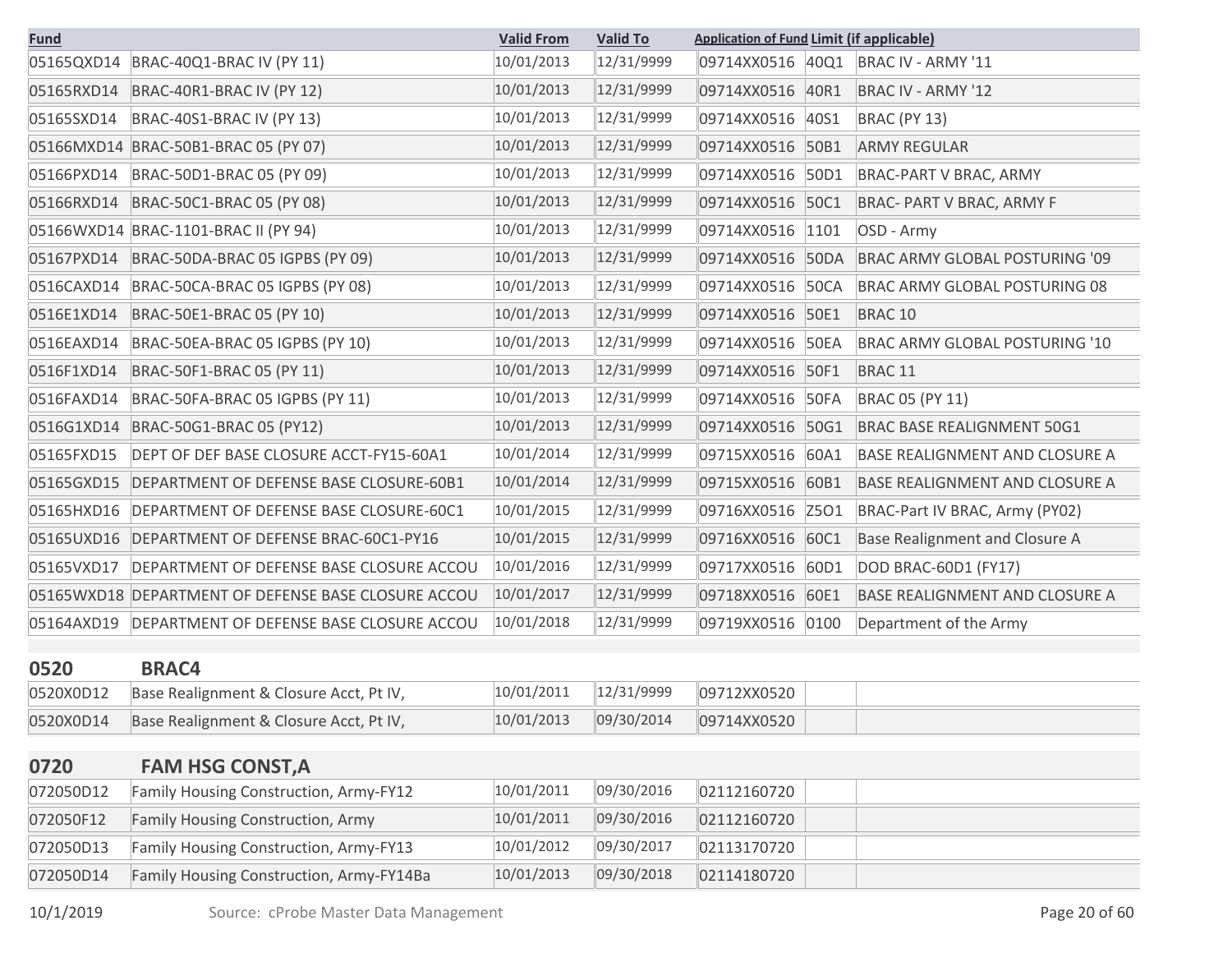| <b>Fund</b> |                                                 | <b>Valid From</b> | <b>Valid To</b> | <b>Application of Fund Limit (if applicable)</b> |                        |
|-------------|-------------------------------------------------|-------------------|-----------------|--------------------------------------------------|------------------------|
| 072050F14   | Family Housing Construction, Army-FY14Fu        | 10/01/2013        | 09/30/2018      | 02114180720                                      |                        |
| 072050D15   | Family Housing Construction, Army-FY15          | 10/01/2014        | 09/30/2019      | 02115190720                                      |                        |
| 072050D16   | Family Housing Construction, Army-FY16-D        | 10/01/2015        | 09/30/2020      | 02116200720                                      |                        |
| 072050D17   | Family Housing Construction, Army-FY17-B        | 10/01/2016        | 09/30/2021      | 02117210720                                      |                        |
| 072050D18   | <b>Family Housing Construction, Army</b>        | 10/01/2017        | 09/30/2022      | 02118220720                                      |                        |
| 072050D19   | Family Housing Construction, Army               | 10/01/2018        | 09/30/2023      | 02119230720                                      |                        |
| 072050D20   | Family Housing Construction, Army               | 10/01/2019        | 09/30/2024      | 02120240720                                      |                        |
| 0725        | <b>FAM HSG OP&amp;DT, A</b>                     |                   |                 |                                                  |                        |
| 072510D16   | Family Housing Opn and Maint-FY16-Dir           | 10/01/2015        | 09/30/2016      | 02116160725                                      |                        |
| 072510F16   | Family Housing Opn and Maint-FY16 FRA           | 10/01/2015        | 09/30/2016      | 02116160725                                      |                        |
| 072510D17   | Family Housing Operation and Maint-FY17B        | 10/01/2016        | 09/30/2017      | 02117170725                                      |                        |
| 072510F17   | Family Housing Operation and Maint-FY17R        | 10/01/2016        | 09/30/2017      | 02117170725                                      |                        |
| 072510D18   | <b>Family Housing Operation and Maintenance</b> | 10/01/2017        | 09/30/2018      | 02118180725                                      |                        |
| 072510F18   | <b>Family Housing Operation and Maintenance</b> | 10/01/2017        | 09/30/2018      | 02118180725                                      |                        |
| 072510D19   | <b>Family Housing Operation and Maintenance</b> | 10/01/2018        | 09/30/2019      | 02119190725                                      |                        |
| 072510F19   | <b>Family Housing Operation and Maintenance</b> | 10/01/2018        | 09/30/2019      | 02119190725                                      |                        |
| 072510D20   | <b>Family Housing Operation and Maintenance</b> | 10/01/2019        | 09/30/2020      | 02120200725                                      |                        |
| 072510F20   | <b>Family Housing Operation and Maintenance</b> | 10/01/2019        | 09/30/2020      | 02120200725                                      |                        |
| 0804        | <b>NATO Sec Inv Prgm</b>                        |                   |                 |                                                  |                        |
| 08044AXD10  | NATO Security Investment Program, Defens        | 10/01/2009        | 12/31/9999      | 09710XX0804<br>0100                              | Department of the Army |
| 08044AXD14  | NATO Security Invest Pro, Def-0100-FY14         | 10/01/2013        | 12/31/9999      | 09714XX0804<br>0100                              | Department of the Army |
| 08044AXF14  | NATO Security Invest Pro, Def-0100-FY14F        | 10/01/2013        | 12/31/9999      | 09714XX0804<br>0100                              | Department of the Army |
| 08044AXD15  | NATO Security Investment Prog, Def-FY15         | 10/01/2014        | 12/31/9999      | 0100<br>09715XX0804                              | Department of the Army |
| 08044AXD16  | NATO Security Investment Program, Defens        | 10/01/2015        | 12/31/9999      | 09716XX0804<br>0100                              | Department of the Army |
| 08044AXD17  | NATO Security Investment Program, Defens        | 10/01/2016        | 12/31/9999      | 09717XX0804<br>0100                              | Department of the Army |
| 08044AXD18  | NATO Security Investment Program, Defens        | 10/01/2017        | 12/31/9999      | 09718XX0804<br>0100                              | Department of the Army |
| 08044AXD19  | NATO Security Investment Program, Defens        | 10/01/2018        | 12/31/9999      | 09719XX0804<br>0100                              | Department of the Army |

# **0810 ENVN FUND(ERA)**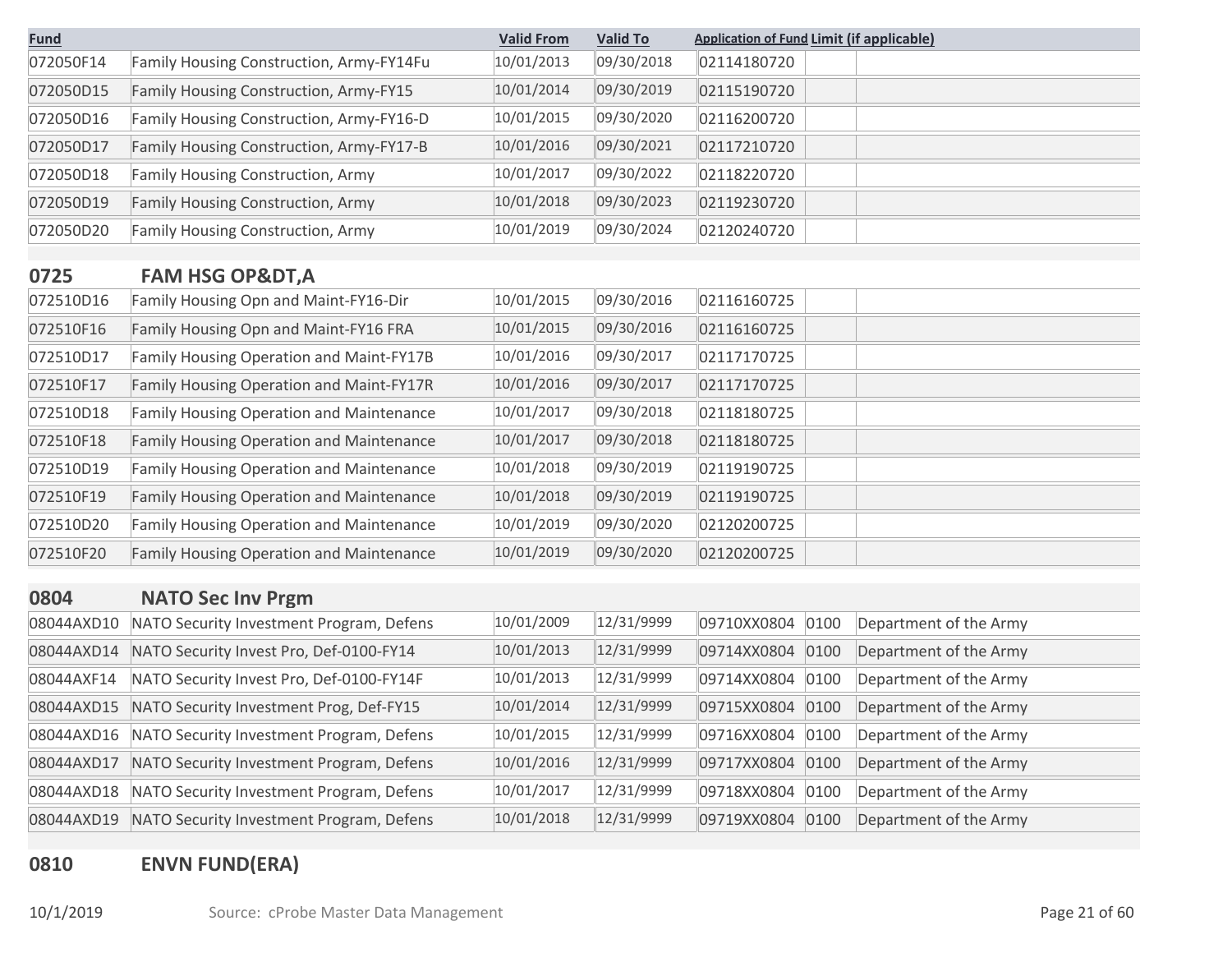| <b>Fund</b> |                                           | <b>Valid From</b> | <b>Valid To</b> | <b>Application of Fund Limit (if applicable)</b> |      |                               |
|-------------|-------------------------------------------|-------------------|-----------------|--------------------------------------------------|------|-------------------------------|
| 0810X0D12   | Environmental Restoration Fund, Army      | 10/01/2011        | 12/31/9999      | 02112XX0810                                      |      |                               |
| 0810X0D15   | Environmental Restoration Fund, Arm-FY15  | 10/01/2014        | 12/31/9999      | 02115XX0810                                      |      |                               |
| 0810X0D16   | Environ Restoration Fund, Army-FY16       | 10/01/2015        | 12/31/9999      | 02116XX0810                                      |      |                               |
| 0810X0D17   | Environmental Restoration Fund, Army-FY17 | 10/01/2016        | 12/31/9999      | 02117XX0810                                      |      |                               |
| 0810X0D18   | Environmental Restoration Fund, Army      | 10/01/2017        | 12/31/9999      | 02118XX0810                                      |      |                               |
| 0810X0D19   | Environmental Restoration Fund, Army      | 10/01/2018        | 12/31/9999      | 02119XX0810                                      |      |                               |
| 0810X0D20   | Environmental Restoration Fund, Army      | 10/01/2019        | 12/31/9999      | 02120XX0810                                      |      |                               |
| 0819        | <b>Ovrseas Disastr Aid</b>                |                   |                 |                                                  |      |                               |
| 08192A2D15  | Overseas Humanit, Disaster&Civ-FY15-6801  | 10/01/2014        | 09/30/2016      | 09715160819                                      | 6801 | <b>DSCA - ARMY</b>            |
| 08196C2D15  | Overseas Humanit, Disaster&Civ-FY15-6813  | 10/01/2014        | 09/30/2016      | 09715160819                                      | 6813 | DSCA-SOUTHCOM, ARMY           |
| 08196Q2D15  | Overseas Humanit, Disaster&Civ-FY15-6817  | 10/01/2014        | 09/30/2016      | 09715160819                                      | 6817 | DSCA-AFRICOM, ARMY ACTIVITIES |
| 08192A2D16  | Overseas Humanit, Disaster&Civ-FY16-6801  | 10/01/2015        | 09/30/2017      | 09716170819                                      | 6801 | <b>DSCA - ARMY</b>            |
| 08196C2D16  |                                           | 10/01/2015        | 09/30/2017      | 09716170819                                      | 6813 | DSCA-SOUTHCOM, ARMY           |
|             | Overseas Humanit, Disaster&Civ-FY16-6813  | 10/01/2015        | 09/30/2017      |                                                  |      |                               |
| 08196Q2D16  | Overseas Humanit, Disaster&Civ-FY16-6817  |                   |                 | 09716170819                                      | 6817 | DSCA-AFRICOM, ARMY ACTIVITIES |
| 08192A2D17  | Overseas Human, Disaster, & Civ-FY17-6801 | 10/01/2016        | 09/30/2018      | 09717180819                                      | 6801 | <b>DSCA - ARMY</b>            |
| 08196C2D17  | Overseas Human, Disaster, & Civ-FY17-6813 | 10/01/2016        | 09/30/2018      | 09717180819                                      | 6813 | DSCA-SOUTHCOM, ARMY           |
| 08196Q2D17  | Overseas Human, Disaster, & Civ-FY17-6817 | 10/01/2016        | 09/30/2018      | 09717180819                                      | 6817 | DSCA-AFRICOM, ARMY ACTIVITIES |
| 08192A2D18  | Overseas Humanitarian, Disaster, and Civ  | 10/01/2017        | 09/30/2019      | 09718190819                                      | 6801 | <b>DSCA - ARMY</b>            |
| 08196Q2D18  | Overseas Humanitarian, Disaster, and Civ  | 10/01/2017        | 09/30/2019      | 09718190819                                      | 6817 | DSCA-AFRICOM, ARMY ACTIVITIES |
| 08192A2D19  | Overseas Humanitarian, Disaster, and Civ  | 10/01/2018        | 09/30/2020      | 09719200819                                      | 6801 | <b>DSCA - ARMY</b>            |
| 08192A2D20  | Overseas Humanitarian, Disaster, and Civ  | 10/01/2019        | 09/30/2021      | 09720210819                                      | 6801 | <b>DSCA - ARMY</b>            |
| 0891        | <b>Misc Fee for Judici</b>                |                   |                 |                                                  |      |                               |
| 0891X0RXX   | Miscellaneous Fees for Regulatory and Ju  | 10/01/2011        | 12/31/9999      | 09712XX0891                                      |      |                               |
| 1004        | <b>MED-RET Contr, Army</b>                |                   |                 |                                                  |      |                               |
| 100410D16   | Medicare-Ret Contrib, Army-FY16-Base      | 10/01/2015        | 09/30/2016      | 02116161004                                      |      |                               |
| 100411D16   | Medicare-Ret Contrib, Army-FY16-OCO       | 10/01/2015        | 09/30/2016      | 02116161004                                      |      |                               |
| 100410D17   | Medicare-Ret Contrib, Army-FY17-Base      | 10/01/2016        | 09/30/2017      | 02117171004                                      |      |                               |
|             |                                           |                   |                 |                                                  |      |                               |
| 100410D18   | Medicare-Ret Contrib, Army                | 10/01/2017        | 09/30/2018      | 02118181004                                      |      |                               |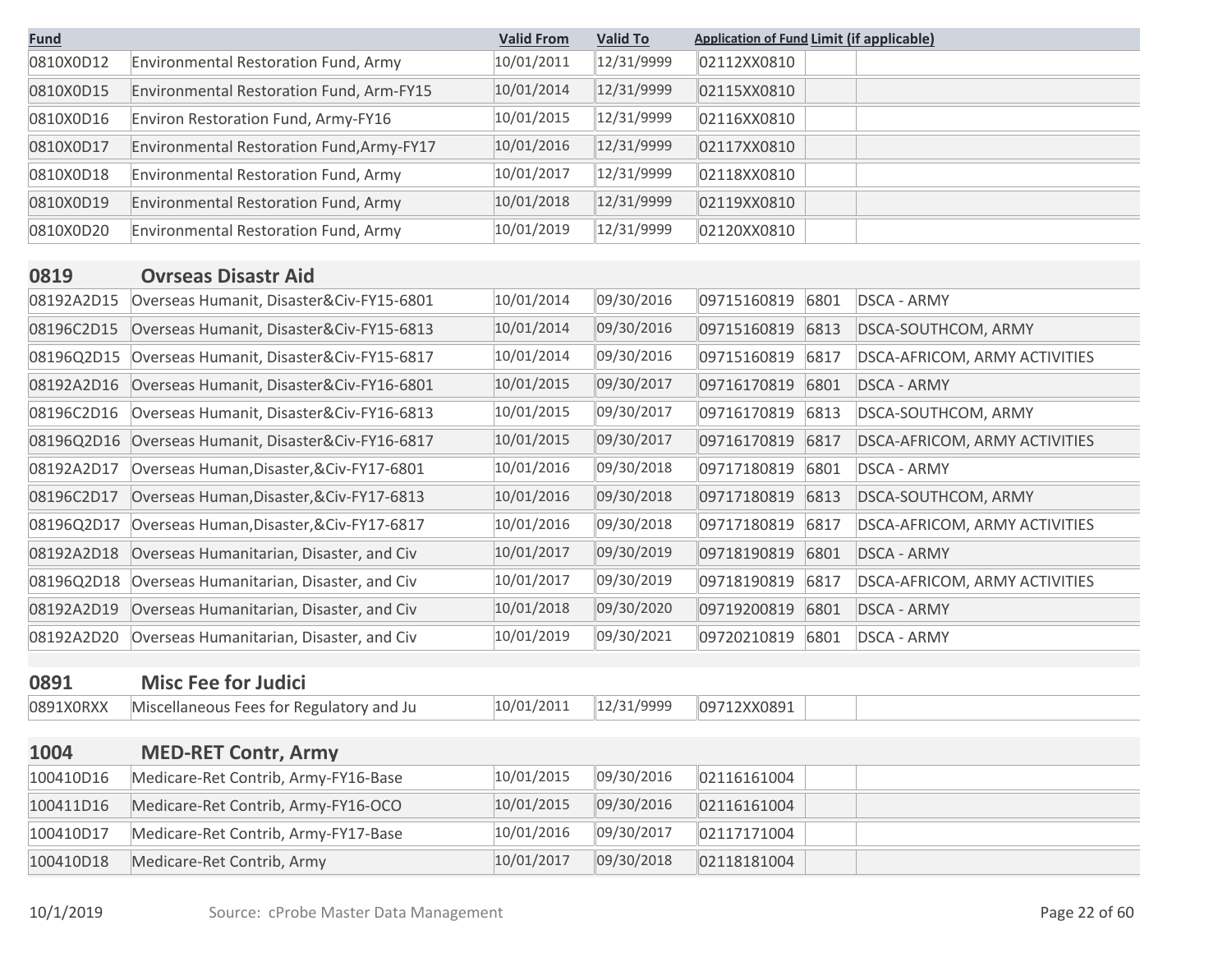| <b>Fund</b> |                            | <b>Valid From</b> | <b>Valid To</b> | <b>Application of Fund Limit (if applicable)</b> |
|-------------|----------------------------|-------------------|-----------------|--------------------------------------------------|
| 100410D19   | Medicare-Ret Contrib, Army | 10/01/2018        | 09/30/2019      | 02119191004                                      |
| 100410D20   | Medicare-Ret Contrib, Army | 10/01/2019        | 09/30/2020      | 02120201004                                      |

# **1005 RES MED-RET Contrib** 100510D16 Medicare-Ret Contrib, AR Army-FY16 10/01/2015 09/30/2016 02116161005 100510D17 Medicare-Ret Contrib, AR Army-FY17-Base 10/01/2016 09/30/2017 02117171005 100510D18 Medicare-Ret Contrib, AR Army 10/01/2017 09/30/2018 02118181005 100510D19 Medicare-Ret Contrib, AR Army 10/01/2018 09/30/2019 02119191005 100510D20 Medicare-Ret Contrib, AR Army 10/01/2019 09/30/2020 02120201005

| <b>TOOP</b> | <u>NG MED-RET CONTRID</u>               |            |            |             |  |
|-------------|-----------------------------------------|------------|------------|-------------|--|
| 100610D16   | Medicare-Ret Contrib, AG Army-FY16      | 10/01/2015 | 09/30/2016 | 02116161006 |  |
| 100610D17   | Medicare-Ret Contrib, AG Army-FY17-Base | 10/01/2016 | 09/30/2017 | 02117171006 |  |
| 100610D18   | Medicare-Ret Contrib, AG Army           | 10/01/2017 | 09/30/2018 | 02118181006 |  |
| 100610D19   | Medicare-Ret Contrib, AG Army           | 10/01/2018 | 09/30/2019 | 02119191006 |  |
| 100610D20   | Medicare-Ret Contrib, AG Army           | 10/01/2019 | 09/30/2020 | 02120201006 |  |

#### **1030 DHP, PEPFAR-HIV/AID**

**1006 NG Med-Ret Contrib**

| 103022XDXX Global HIV/AIDS Initiative-X Year | 10/01/2014 | 12/31/9999 |                  | 097XXXX1030 18E1 GLOBAL HIV AIDS    |
|----------------------------------------------|------------|------------|------------------|-------------------------------------|
| 10302QXDXX Global HIV/AIDS Initiative        | 10/01/2014 | 12/31/9999 |                  | 097XXXX1030 18Q1 DHP PEPFAR (FHP)   |
| 1030A4XD18 Global HIV/AIDS Initiative        | 10/01/2017 | 12/31/9999 |                  |                                     |
| 1030A4XD19 Global HIV/AIDS Initiative        | 10/01/2018 | 12/31/9999 |                  | 097XXXX1030 18EC DHP, PEPFAR, DHA-C |
| 1030A4XDXX Global HIV/AIDS Initiative        | 10/01/2017 | 12/31/9999 | 097XXXX1030 18EC | DHP, PEPFAR, DHA-C                  |

#### **1031 DHP, PEPFAR-Child**

|            | 10312Q5D12 Global Health and Child Survival, State | 10/01/2011 | 09/30/2016 | 097121610310 18Q1 | DHP PEPFAR (FHP)                          |
|------------|----------------------------------------------------|------------|------------|-------------------|-------------------------------------------|
| 10312Q5D13 | Global Health and Child Survival, State            | 10/01/2012 | 09/30/2017 | 097131710310 18Q1 | DHP PEPFAR (FHP)                          |
| 10312Q5D14 | Global Health and Child Survival, State            | 10/01/2013 | 09/30/2018 | 097141810310 18Q1 | DHP PEPFAR (FHP)                          |
| 10312Q5D15 | Global Health and Child Survival, State            | 10/01/2014 | 09/30/2019 | 097151910310 18Q1 | DHP PEPFAR (FHP)                          |
| 10317AXDXX | Global Health and Child Survival, State            | 10/01/2014 | 12/31/9999 | 097XXXX1031 18L1  | <b>GLOBAL HEALTH &amp; CHILD SURVIVAL</b> |
|            | 1031AH5D15 Global Health and Child Survival, State | 10/01/2014 | 09/30/2019 | 097151910310 18QC | DHP, PEPFAR (GHP), DHA-C                  |
|            | 10312Q5D16 Global Health and Child Survival, State | 10/01/2015 | 09/30/2020 | 097162010310 18Q1 | DHP PEPFAR (FHP)                          |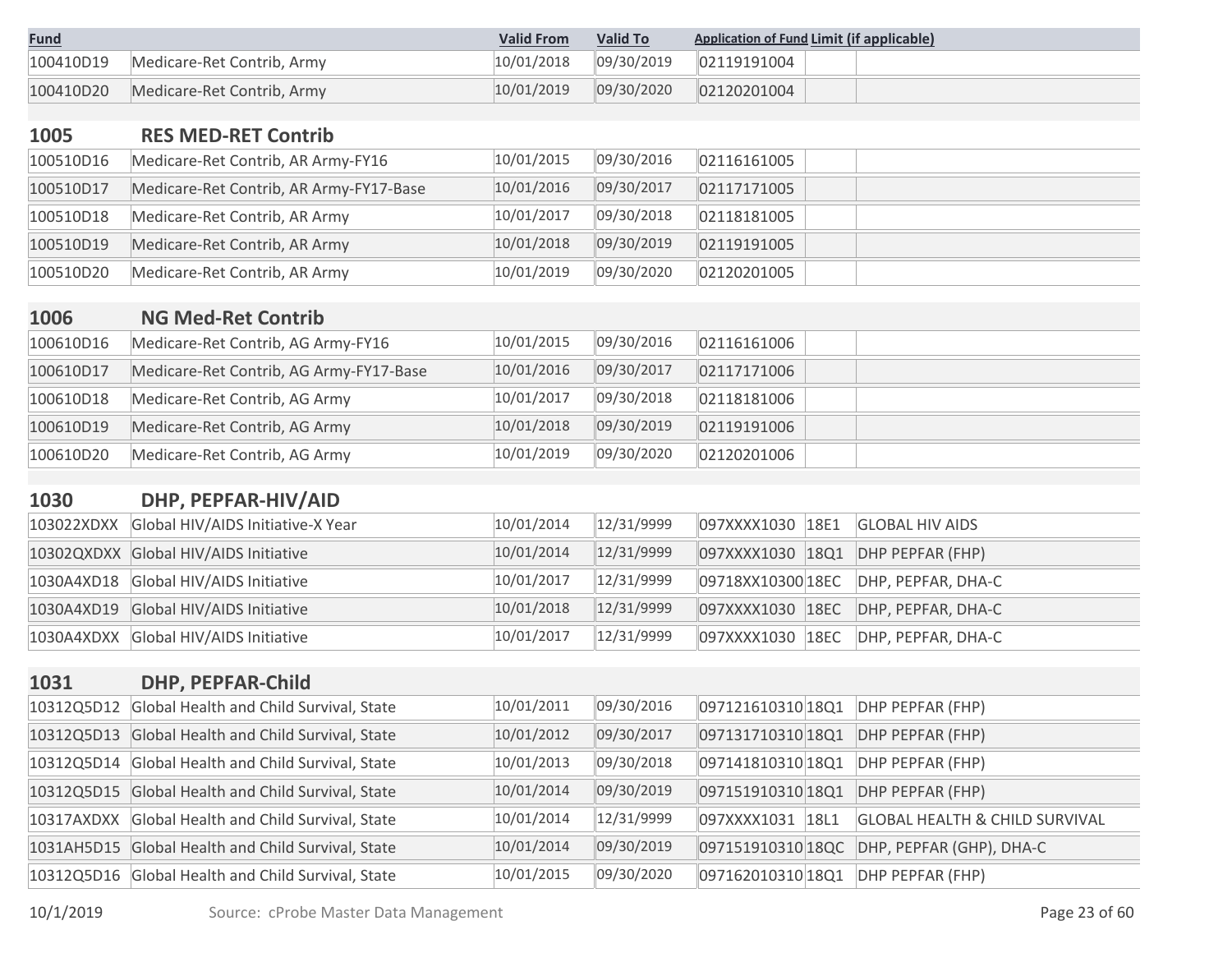| <b>Fund</b> |                                                    | <b>Valid From</b> | <b>Valid To</b> | <b>Application of Fund Limit (if applicable)</b> |                                    |
|-------------|----------------------------------------------------|-------------------|-----------------|--------------------------------------------------|------------------------------------|
|             | 1031AH5D16 Global Health and Child Survival, State | 10/01/2015        | 09/30/2020      | 097162010310 18QC                                | DHP, PEPFAR (GHP), DHA-C           |
| 10312Q5D17  | Global Health and Child Survival, State            | 10/01/2016        | 09/30/2021      | 097172110310 18Q1                                | DHP PEPFAR (FHP)                   |
| 1031AH5D17  | Global Health and Child Survival, State            | 10/01/2016        | 09/30/2021      | 097172110310 18QC                                | DHP, PEPFAR (GHP), DHA-C           |
| 10312Q5D18  | Global Health and Child Survival, State            | 10/01/2017        | 09/30/2022      | 097182210310 18Q1                                | DHP PEPFAR (FHP)                   |
| 1031A8XD18  | Global Health and Child Survival, State            | 10/01/2017        | 12/31/9999      | 09718XX10310 18LC                                | DHP, PEPFAR, DHA-C                 |
| 1031AH5D18  | Global Health and Child Survival, State            | 10/01/2017        | 09/30/2022      | 097182210310 18QC                                | DHP, PEPFAR (GHP), DHA-C           |
| 1031AHXD18  | Global Health and Child Survival, State            | 10/01/2017        | 12/31/9999      | 09718XX10310 18QC                                | DHP, PEPFAR (GHP), DHA-C           |
| 10312Q5D19  | Global Health and Child Survival, State            | 10/01/2018        | 09/30/2023      | 09719XX10310 18Q1                                | DHP PEPFAR (FHP)                   |
| 10316U5D19  | Global Health and Child Survival, State            | 10/01/2018        | 09/30/2023      | 09719XX10310 1801                                | DHP-Army                           |
| 10316Z5D19  | Global Health and Child Survival, State            | 10/01/2018        | 09/30/2023      | 09719XX10310 1804                                | DHP-Navy                           |
| 1031AH5D19  | Global Health and Child Survival, State            | 10/01/2018        | 09/30/2023      | 09719XX10310 18QC                                | DHP, PEPFAR (GHP), DHA-C           |
| 1031AS5D19  | Global Health and Child Survival, State            | 10/01/2018        | 09/30/2023      | 09719XX10310 1800                                | <b>DHP</b>                         |
| 10316U5D20  | Global Health and Child Survival, State            | 10/01/2019        | 09/30/2024      | 09720XX10310 1801                                | DHP-Army                           |
| 10316Z5D20  | Global Health and Child Survival, State            | 10/01/2019        | 09/30/2024      | 09720XX10310 1804                                | DHP-Navy                           |
| 1031AS5D20  | Global Health and Child Survival, State            | 10/01/2019        | 09/30/2024      | 09720XX10310 1800                                | <b>DHP</b>                         |
| 1031A8XDXX  | Global Health and Child Survival, State            | 10/01/2017        | 12/31/9999      | 097XXXX1031 18LC                                 | DHP, PEPFAR, DHA-C                 |
|             |                                                    |                   |                 |                                                  |                                    |
| 1041        | <b>GSCF ISA State</b>                              |                   |                 |                                                  |                                    |
| 10411AXD12  | Global Security Contingency Fund, State            | 10/01/2011        | 12/31/9999      | 09712XX1041056SA                                 | <b>USSOCOM SOF Army Activities</b> |
| 1060        | <b>Forfeit Unclmd Prop</b>                         |                   |                 |                                                  |                                    |
| 1060X0RXX   | Forfeitures of Unclaimed Money and Prope           | 10/01/2011        | 12/31/9999      | 09712XX1060                                      |                                    |
|             |                                                    |                   |                 |                                                  |                                    |
| 1081        | <b>Intrntl Mil Trainng</b>                         |                   |                 |                                                  |                                    |
| 1081X0D01   | International Military Education and Tra           | 10/01/2000        | 12/31/9999      | 02101XX10810                                     |                                    |
| 1081X0D09   | International Military Education and Tra           | 10/01/2008        | 12/31/9999      | 02109XX10810                                     |                                    |
| 1081X0D10   | International Military Education and Tra           | 10/01/2009        | 12/31/9999      | 02110XX10810                                     |                                    |
| 1081X0D11   | International Military Education and Tra           | 10/01/2010        | 12/31/9999      | 02111XX10810                                     |                                    |
| 108150D14   | International Military Education and Tra           | 10/01/2013        | 09/30/2018      | 021141810810                                     |                                    |
| 108120D15   | International Mil Ed and Tra-FY15-2 Year           | 10/01/2014        | 09/30/2016      | 021151610810                                     |                                    |
| 108150D15   | International Military Education and Tra           | 10/01/2014        | 09/30/2019      | 021151910810                                     |                                    |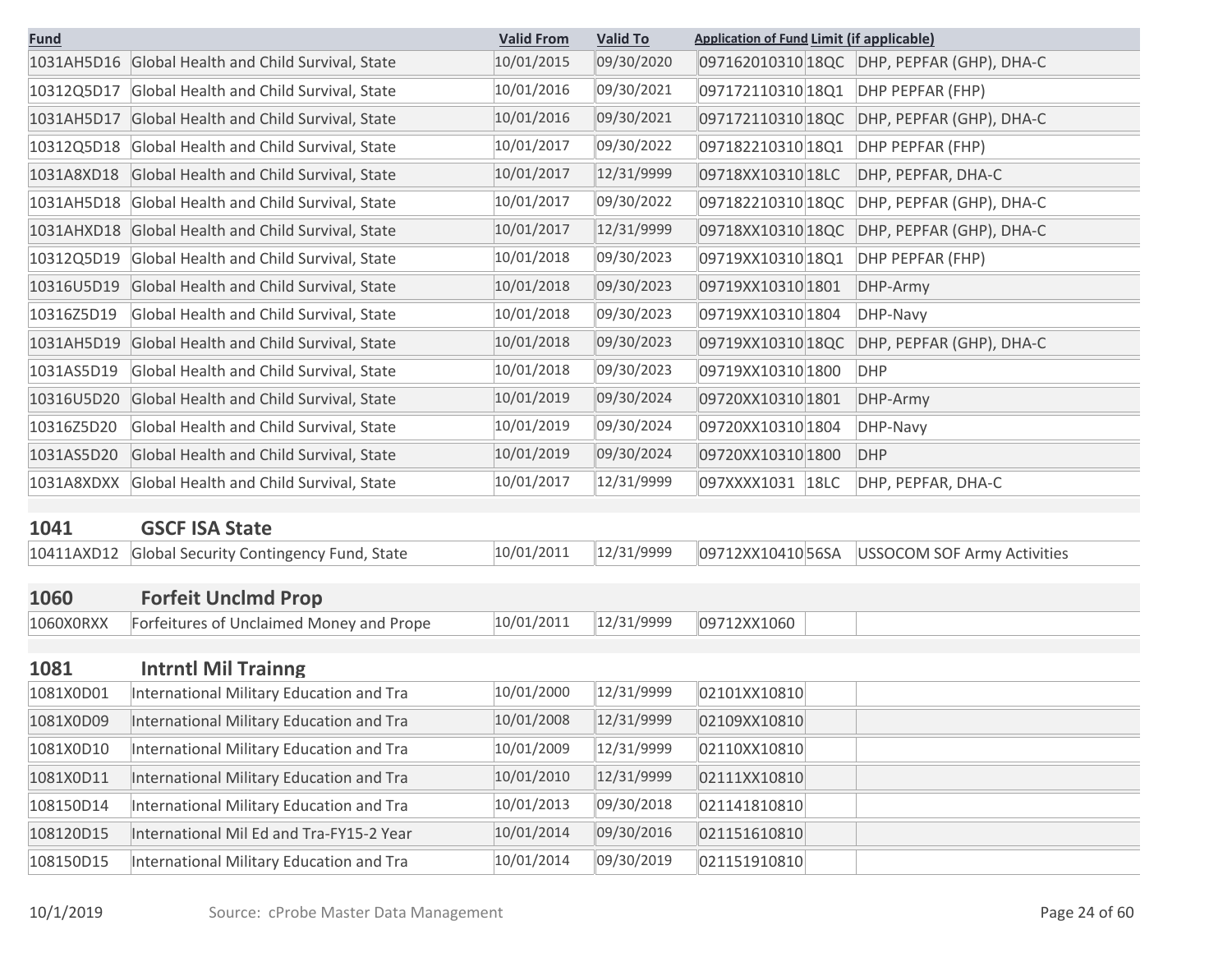| <b>Fund</b> |                                          | <b>Valid From</b> | <b>Valid To</b> | <b>Application of Fund Limit (if applicable)</b> |                                       |
|-------------|------------------------------------------|-------------------|-----------------|--------------------------------------------------|---------------------------------------|
| 108110D16   | International Mil Education and Tra-FY16 | 10/01/2015        | 09/30/2016      | 021161610810                                     |                                       |
| 108120D16   | International Military Education and Tra | 10/01/2015        | 09/30/2017      | 021161710810                                     |                                       |
| 108110D17   | International Military Educ and Tra-FY17 | 10/01/2016        | 09/30/2017      | 021171710810                                     |                                       |
| 108120D17   | International Military Education and Tra | 10/01/2016        | 09/30/2018      | 021171810810                                     |                                       |
| 108110D18   | International Military Education and Tra | 10/01/2017        | 09/30/2018      | 021181810810                                     |                                       |
| 108120D18   | International Military Education and Tra | 10/01/2017        | 09/30/2019      | 021181910810                                     |                                       |
| 108110D19   | International Military Education and Tra | 10/01/2018        | 09/30/2019      | 021191910810                                     |                                       |
| 108120D19   | International Military Education and Tra | 10/01/2018        | 09/30/2020      | 021192010810                                     |                                       |
| 108110D20   | International Military Education and Tra | 10/01/2019        | 09/30/2020      | 021202010810                                     |                                       |
| 1082        | <b>FOR MIL FINL EXEC</b>                 |                   |                 |                                                  |                                       |
| 108210D16   | Foreign Financing Program, Exec-FY16     | 10/01/2015        | 09/30/2016      | 021161610820                                     |                                       |
| 108210D17   | Foreign Financing Program, Exec-FY17     | 10/01/2016        | 09/30/2017      | 021171710820                                     |                                       |
| 1082ZJ1D17  | Foreign Financing Program, Exe-FY17-6890 | 10/01/2016        | 09/30/2017      | 097171710820 6890                                | <b>FMFE - Foreign Financing Progr</b> |
| 108210D18   | Foreign Financing Program, Executive     | 10/01/2017        | 09/30/2018      | 021181810820                                     |                                       |
| 108250D18   | Foreign Financing Program, Executive     | 10/01/2017        | 09/30/2022      | 021182210820                                     |                                       |
| 108210D19   | Foreign Financing Program, Executive     | 10/01/2018        | 09/30/2019      | 021191910820                                     |                                       |
| 108210D20   | Foreign Financing Program, Executive     | 10/01/2019        | 09/30/2020      | 021202010820                                     |                                       |
|             |                                          |                   |                 |                                                  |                                       |
| 1099        | <b>Fines and Penalties</b>               |                   |                 |                                                  |                                       |
| 1099X0RXX   | Miscellaneous Fines, Penalties and Forfe | 10/01/2011        | 12/31/9999      | 09712XX1099                                      |                                       |
| 1105        | <b>Forest Service</b>                    |                   |                 |                                                  |                                       |
| 1105X0D12   | State and Private Forestry, Forest Servi | 10/01/2011        | 12/31/9999      | 02112XX11050                                     |                                       |
| 1105X0D14   | State and Private Forestry, Forest Servi | 10/01/2013        | 12/31/9999      | 09714XX1105                                      |                                       |
| 1105X0D15   | State and Private Forestry, Forest-FY15  | 10/01/2014        | 12/31/9999      | 02115XX11050                                     |                                       |
| 1105X0D16   | State and Private Forestry, Forest-FY16  | 10/01/2015        | 12/31/9999      | 02116XX11050                                     |                                       |
|             |                                          |                   |                 |                                                  |                                       |
| 1210        | <b>Conscience Fund</b>                   |                   |                 |                                                  |                                       |
| 1210X0RXX   | <b>Contributions to Conscience Fund</b>  | 10/01/2011        | 12/31/9999      | 09712XX1210                                      |                                       |
|             |                                          |                   |                 |                                                  |                                       |

# **1299 Gifts to the US**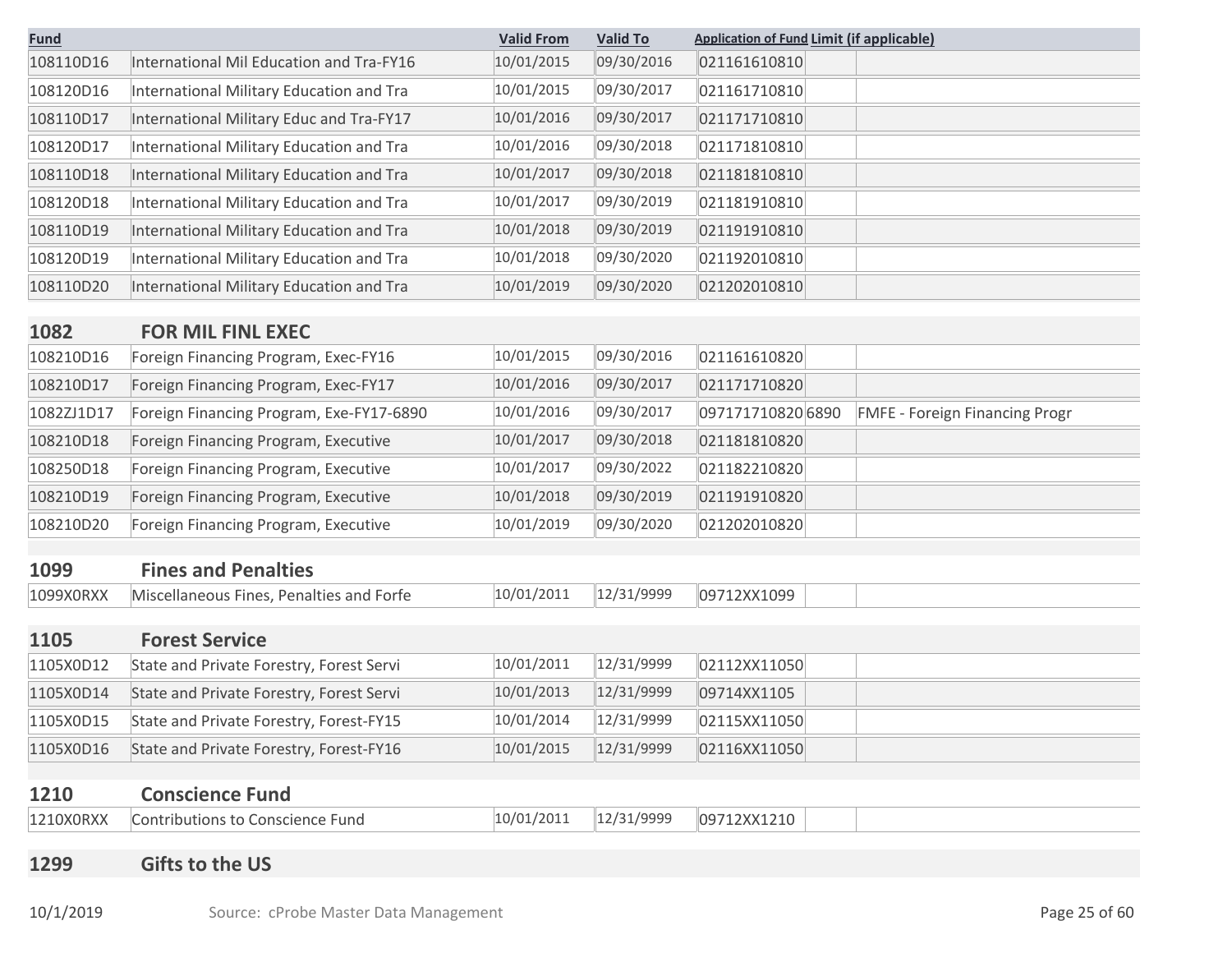| <b>Fund</b> |                                                    | <b>Valid From</b> | <b>Valid To</b> | <b>Application of Fund Limit (if applicable)</b> |
|-------------|----------------------------------------------------|-------------------|-----------------|--------------------------------------------------|
|             | 1299XORXX Gifts to the United States, Not Otherwis |                   |                 | $10/01/2011$ $12/31/9999$ 09712XX1299            |

| 1805      | <b>Cemeterial Exp, Army</b>                             |            |            |             |  |
|-----------|---------------------------------------------------------|------------|------------|-------------|--|
| 1805X0D04 | Cemeterial Expenses, Army                               | 10/01/2003 | 09/30/9999 | 02104XX1805 |  |
| 1805X0D05 | Cemeterial Expenses, Army                               | 10/01/2004 | 09/30/9999 | 02105XX1805 |  |
| 1805X0D09 | Cemeterial Expenses, Army                               | 10/01/2008 | 09/30/9999 | 02109XX1805 |  |
| 1805X0Z12 | Salaries & Expense, Cemetarial Expenses,                | 10/01/2011 | 12/31/9999 | 02112XX1805 |  |
| 1805X0D13 | Salaries & Expense, Cemetarial Expenses, Army           | 10/01/2012 | 07/07/2015 | 02113XX1805 |  |
| 180530D14 | Salaries and Exp, Cemeter Exp-FY14-3yr                  | 10/01/2013 | 09/30/2014 | 02114161805 |  |
| 1805X0D14 | Salaries & Expense, CEA-FY14-Xyr                        | 10/01/2013 | 12/31/9999 | 02114XX1805 |  |
| 180520D15 | Salaries & Exp, Cemeterial Exp-FY15-2 yr                | 10/01/2014 | 09/30/2016 | 02115161805 |  |
| 180510D16 | Salaries & Exp, Cemeterial Exp-FY16-1yr                 | 10/01/2015 | 09/30/2016 | 02116161805 |  |
| 180530D16 | Salaries & Exp, Cemeterial Exp-FY16-3yr                 | 10/01/2015 | 09/30/2018 | 02116181805 |  |
| 180510D17 | Salaries & Expense, Cemeterial Exp-FY17                 | 10/01/2016 | 09/30/2017 | 02117171805 |  |
| 180530D17 | Salaries & Exp, Cemeterial Exp-FY17 3 Yr                | 10/01/2016 | 09/30/2019 | 02117191805 |  |
| 180510D18 | Salaries & Expense, Cemeterial Expenses,                | 10/01/2017 | 09/30/2018 | 02118181805 |  |
| 180530D18 | Salaries & Expense, Cemeterial Expenses,                | 10/01/2017 | 09/30/2020 | 02118201805 |  |
| 180510D19 | Salaries & Expense, Cemeterial Expenses,                | 10/01/2018 | 09/30/2019 | 02119191805 |  |
| 180520D19 | Salaries & Expense, Cemeterial Expenses,                | 10/01/2018 | 09/30/2020 | 02119201805 |  |
| 180530D19 | Salaries & Expense, Cemeterial Expenses,                | 10/01/2018 | 09/30/2021 | 02119211805 |  |
| 180510D20 | Salaries & Expense, Cemeterial Expenses,                | 10/01/2019 | 09/30/2020 | 02120201805 |  |
| 1000      | $\bigcap_{i=1}^n \bigcap_{i=1}^n A_i = A_i + A_i + A_i$ |            |            |             |  |

## **1809 CE, Construction** 1809X0D18 Cemeterial Expenses, Construction 10/01/2017 12/31/9999 02118XX1809 1809X0D19 Cemeterial Expenses, Construction 10/01/2018 12/31/9999 02119XX1809 1809X0D20 Cemeterial Expenses, Construction 10/01/2019 12/31/9999 02120XX1809

#### **1840 RENT, EQUIP/OTH, A**

| 1840X0D12<br>Rent of Equip and Other Personal Propert | 10/01/2011 | 12/31/0000<br><b>コエ/フフフフ</b> | 02112XX1840 |  |
|-------------------------------------------------------|------------|------------------------------|-------------|--|
|-------------------------------------------------------|------------|------------------------------|-------------|--|

| 09/30/2016<br>10/01/2015<br>02116162010<br>Military Personnel, Army-FY16-Dir-Base | 2010      | <b>MIL PER, ARMY</b> |  |  |  |
|-----------------------------------------------------------------------------------|-----------|----------------------|--|--|--|
|                                                                                   | 201010D16 |                      |  |  |  |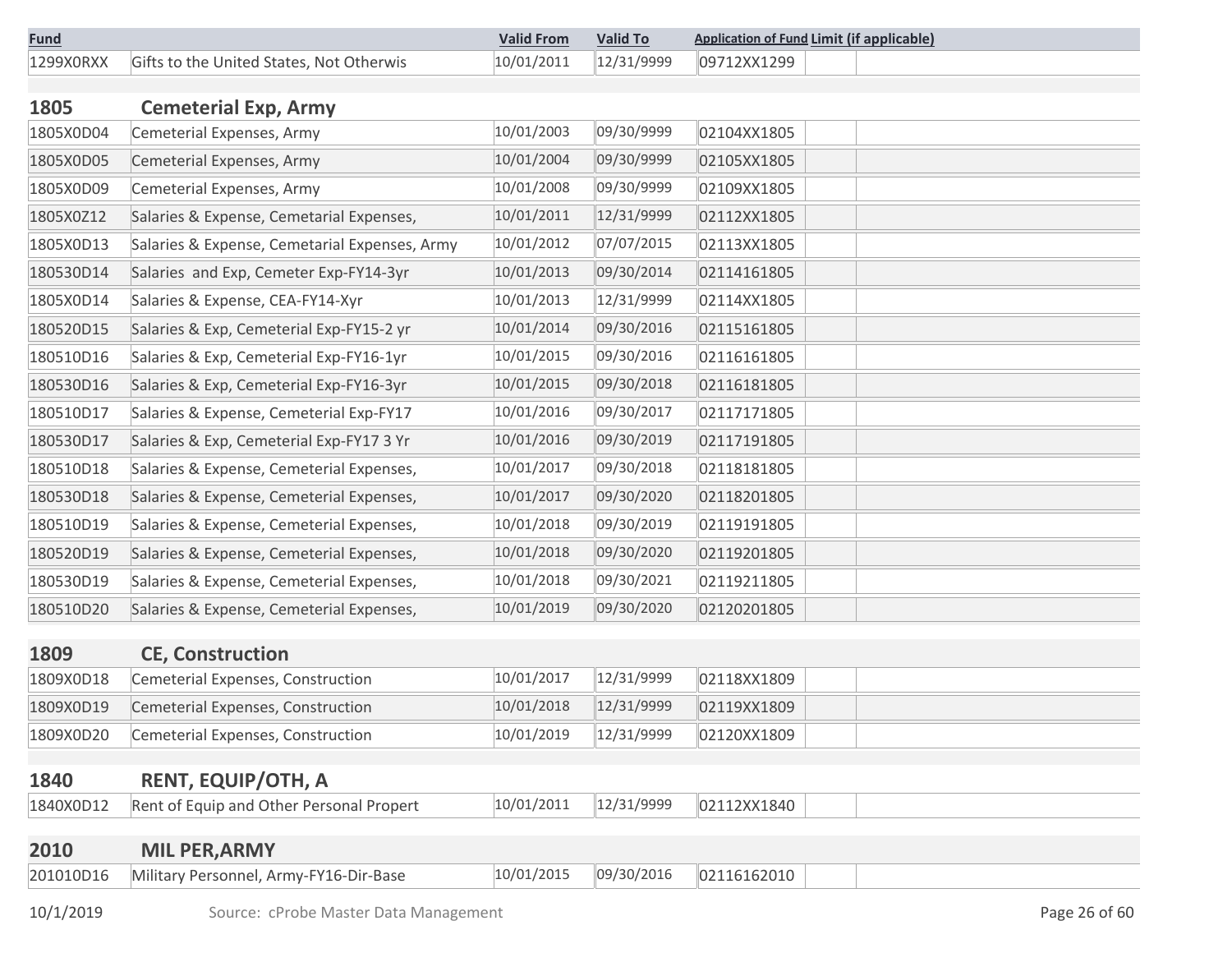| <b>Fund</b> |                                          | <b>Valid From</b> | <b>Valid To</b> | <b>Application of Fund Limit (if applicable)</b> |
|-------------|------------------------------------------|-------------------|-----------------|--------------------------------------------------|
| 201010F16   | Military Personnel, Army-FY16-Reimb-Base | 10/01/2015        | 09/30/2016      | 02116162010                                      |
| 201011D16   | Military Personnel, Army-FY16-Dir-OCO    | 10/01/2015        | 09/30/2016      | 02116162010                                      |
| 201014D16   | Military Personnel, Army-FY16-ERI        | 10/01/2015        | 09/30/2016      | 02116162010                                      |
| 201010D17   | Military Personnel, Army-FY17-Base       | 10/01/2016        | 09/30/2017      | 02117172010                                      |
| 201010F17   | Military Personnel, Army-FY17-Reimb      | 10/01/2016        | 09/30/2017      | 02117172010                                      |
| 201011D17   | Military Personnel, Army-FY17-OCO        | 10/01/2016        | 09/30/2017      | 02117172010                                      |
| 201013D17   | Military Personnel, Army-FY17-BTO        | 10/01/2016        | 09/30/2017      | 02117172010                                      |
| 201014D17   | Military Personnel, Army-FY17-ERI        | 10/01/2016        | 09/30/2017      | 02117172010                                      |
| 201010D18   | Military Personnel, Army                 | 10/01/2017        | 09/30/2018      | 02118182010                                      |
| 201010F18   | Military Personnel, Army                 | 10/01/2017        | 09/30/2018      | 02118182010                                      |
| 201011D18   | Military Personnel, Army                 | 10/01/2017        | 09/30/2018      | 02118182010                                      |
| 201014D18   | Military Personnel, Army                 | 10/01/2017        | 09/30/2018      | 02118182010                                      |
| 201010D19   | Military Personnel, Army                 | 10/01/2018        | 09/30/2019      | 02119192010                                      |
| 201010F19   | Military Personnel, Army                 | 10/01/2018        | 09/30/2019      | 02119192010                                      |
| 201011D19   | Military Personnel, Army                 | 10/01/2018        | 09/30/2019      | 02119192010                                      |
| 201014D19   | Military Personnel, Army                 | 10/01/2018        | 09/30/2019      | 02119192010                                      |
| 201010D20   | Military Personnel, Army                 | 10/01/2019        | 09/30/2020      | 02120202010                                      |
| 201010F20   | Military Personnel, Army                 | 10/01/2019        | 09/30/2020      | 02120202010                                      |
| 201011D20   | Military Personnel, Army                 | 10/01/2019        | 09/30/2020      | 02120202010                                      |
| 201014D20   | Military Personnel, Army                 | 10/01/2019        | 09/30/2020      | 02120202010                                      |

| 2020 |  |  |  | O & M, ARMY |  |
|------|--|--|--|-------------|--|
|------|--|--|--|-------------|--|

|  | . <b>.</b> | . | . . |  |
|--|------------|---|-----|--|
|  |            |   |     |  |

| 2020X0D13 | Operation & Maintenance, Army            | 10/01/2012 | 12/31/9999 | 02113XX2020 |
|-----------|------------------------------------------|------------|------------|-------------|
| 2020X0D14 | Operation & Maintenance, Army-FY14 XYr   | 10/01/2013 | 12/31/9999 | 02114XX2020 |
| 202021D15 | Operation & Maintenance-FY15 OCO 2 Yr    | 10/01/2014 | 09/30/2016 | 02115162020 |
| 2020X0D15 | Operation & Maintenance, Army-FY15 X Yr  | 10/01/2014 | 12/31/9999 | 02115XX2020 |
| 202010A16 | Operation & Maintenance, Army-FY16-Reim  | 10/01/2015 | 09/30/2016 | 02116162020 |
| 202010D16 | Operation & Maintenance, Army-FY16-Dir-B | 10/01/2015 | 09/30/2016 | 02116162020 |
| 202010P16 | Operation & Maintenance, Army-FY16 Med B | 10/01/2015 | 09/30/2016 | 02116162020 |
| 202011A16 | Operation & Maintenance, Army-FY16-AReim | 10/01/2015 | 09/30/2016 | 02116162020 |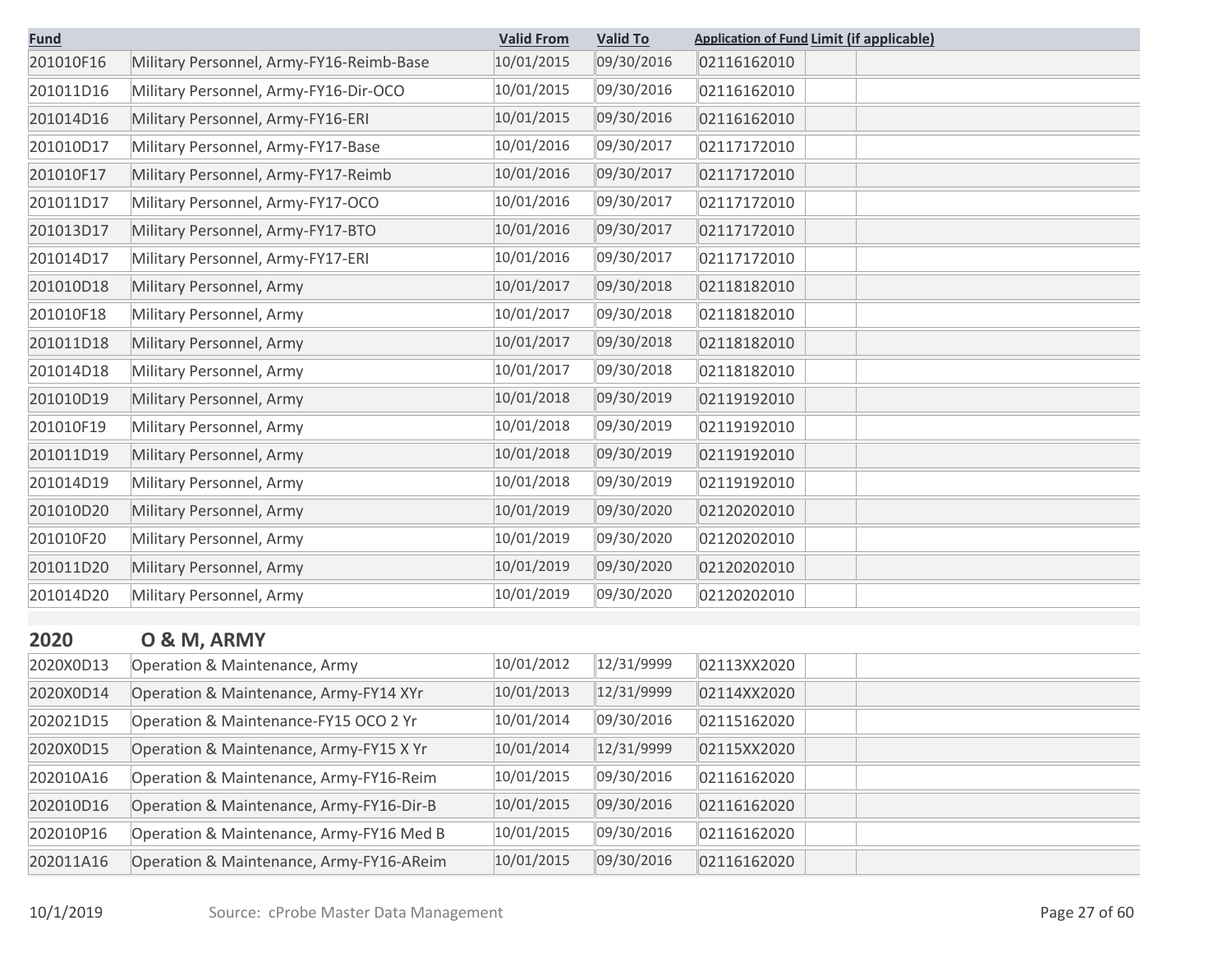| <b>Fund</b> |                                          | <b>Valid From</b> | <b>Valid To</b> | <b>Application of Fund Limit (if applicable)</b> |
|-------------|------------------------------------------|-------------------|-----------------|--------------------------------------------------|
| 202011D16   | Operation & Maint, Army-FY16-Dir-OCO     | 10/01/2015        | 09/30/2016      | 02116162020                                      |
| 202013D16   | Operation & Maint, Army-FY16-OCO to Base | 10/01/2015        | 09/30/2016      | 02116162020                                      |
| 202014D16   | Operation & Maintenance, Army-FY16-ERI   | 10/01/2015        | 09/30/2016      | 02116162020                                      |
| 2020X0D16   | Operation & Maintenance, Army-FY16-X Yr  | 10/01/2015        | 12/31/9999      | 02116XX2020                                      |
| 202010A17   | Operation & Maintenance, Army-FY17-Reimb | 10/01/2016        | 09/30/2017      | 02117172020                                      |
| 202010D17   | Operation & Maintenance, Army-FY17-Base  | 10/01/2016        | 09/30/2017      | 02117172020                                      |
| 202010P17   | Operation & Maintenance, Army-FY17-Med B | 10/01/2016        | 09/30/2017      | 02117172020                                      |
| 202011A17   | Operation & Maintenance, Army-FY17-OCO-R | 10/01/2016        | 09/30/2017      | 02117172020                                      |
| 202011D17   | Operation & Maintenance, Army-FY17-OCO   | 10/01/2016        | 09/30/2017      | 02117172020                                      |
| 202013A17   | Operation & Maintenance, Army-FY17-BTO-R | 10/01/2016        | 09/30/2017      | 02117172020                                      |
| 202013D17   | Operation & Maintenance, Army-FY17-BTO   | 10/01/2016        | 09/30/2017      | 02117172020                                      |
| 202014D17   | Operation & Maintenance, Army-FY17-ERI   | 10/01/2016        | 09/30/2017      | 02117172020                                      |
| 2020X0D17   | Operation & Maintenance, Army-FY17-X Yr  | 10/01/2016        | 12/31/9999      | 02117XX2020                                      |
| 202010A18   | Operation & Maintenance, Army            | 10/01/2017        | 09/30/2018      | 02118182020                                      |
| 202010D18   | Operation & Maintenance, Army            | 10/01/2017        | 09/30/2018      | 02118182020                                      |
| 202010P18   | Operation & Maintenance, Army            | 10/01/2017        | 09/30/2018      | 02118182020                                      |
| 202011A18   | Operation & Maintenance, Army            | 10/01/2017        | 09/30/2018      | 02118182020                                      |
| 202011D18   | Operation & Maintenance, Army            | 10/01/2017        | 09/30/2018      | 02118182020                                      |
| 202012D18   | Operation & Maintenance, Army            | 10/01/2017        | 09/30/2018      | 02118182020                                      |
| 202013D18   | Operation & Maintenance, Army-B2O        | 10/01/2017        | 09/30/2018      | 02118182020                                      |
| 202014D18   | Operation & Maintenance, Army            | 10/01/2017        | 09/30/2018      | 02118182020                                      |
| 2020X0D18   | Operation & Maintenance, Army            | 10/01/2017        | 12/31/9999      | 02118XX2020                                      |
| 202010A19   | Operation & Maintenance, Army            | 10/01/2018        | 09/30/2019      | 02119192020                                      |
| 202010D19   | Operation & Maintenance, Army            | 10/01/2018        | 09/30/2019      | 02119192020                                      |
| 202010P19   | Operation & Maintenance, Army            | 10/01/2018        | 09/30/2019      | 02119192020                                      |
| 202011A19   | Operation & Maintenance, Army            | 10/01/2018        | 09/30/2019      | 02119192020                                      |
| 202011D19   | Operation & Maintenance, Army            | 10/01/2018        | 09/30/2019      | 02119192020                                      |
| 202012D19   | Operation & Maintenance, Army            | 10/01/2018        | 09/30/2019      | 02119192020                                      |
| 202013D19   | Operation & Maintenance, Army            | 10/01/2018        | 09/30/2019      | 02119192020                                      |
| 202014D19   | Operation & Maintenance, Army            | 10/01/2018        | 09/30/2019      | 02119192020                                      |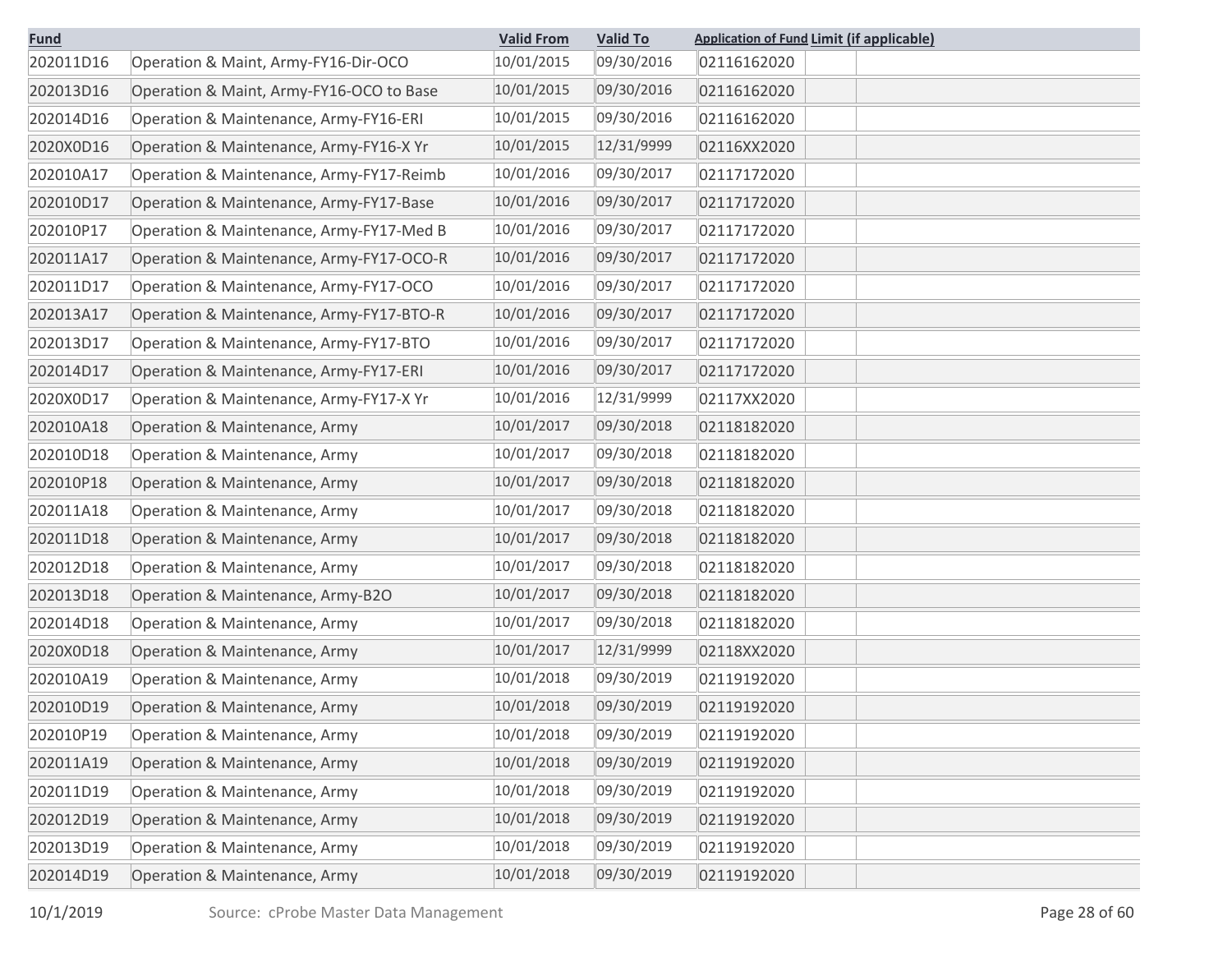| <b>Fund</b> |                                          | <b>Valid From</b> | <b>Valid To</b> | <b>Application of Fund Limit (if applicable)</b> |
|-------------|------------------------------------------|-------------------|-----------------|--------------------------------------------------|
| 2020X0D19   | Operation & Maintenance, Army            | 10/01/2018        | 12/31/9999      | 02119XX2020                                      |
| 202010A20   | Operation & Maintenance, Army            | 10/01/2019        | 09/30/2020      | 02120202020                                      |
| 202010D20   | Operation & Maintenance, Army            | 10/01/2019        | 09/30/2020      | 02120202020                                      |
| 202010P20   | Operation & Maintenance, Army            | 10/01/2019        | 09/30/2020      | 02120202020                                      |
| 202011A20   | Operation & Maintenance, Army            | 10/01/2019        | 09/30/2020      | 02120202020                                      |
| 202011D20   | Operation & Maintenance, Army            | 10/01/2019        | 09/30/2020      | 02120202020                                      |
| 202013D20   | Operation & Maintenance, Army            | 10/01/2019        | 09/30/2020      | 02120202020                                      |
| 202014D20   | Operation & Maintenance, Army            | 10/01/2019        | 09/30/2020      | 02120202020                                      |
| 2020X0D20   | Operation & Maintenance, Army            | 10/01/2019        | 12/31/9999      | 02120XX2020                                      |
|             |                                          |                   |                 |                                                  |
| 2031        | <b>AIRCRAFT, A</b>                       |                   |                 |                                                  |
| 203130D14   | Aircraft Procurement, Army-FY14Base      | 10/01/2013        | 09/30/2016      | 02114162031                                      |
| 203130F14   | Aircraft Procurement, Army-FY14FundedRei | 10/01/2013        | 09/30/2016      | 02114162031                                      |
| 203131D14   | Aircraft Procurement, Army-FY14OCO       | 10/01/2013        | 09/30/2016      | 02114162031                                      |
| 203130D15   | Aircraft Procurement, Army-FY15 Dir Base | 10/01/2014        | 09/30/2017      | 02115172031                                      |
| 203130F15   | Aircraft Procurement, Army-FY15 FReimb   | 10/01/2014        | 09/30/2017      | 02115172031                                      |
| 203131D15   | Aircraft Procurement, Army-FY15 OCO      | 10/01/2014        | 09/30/2017      | 02115172031                                      |
| 2031X0D15   | Aircraft Procurement, Army-X Year-PY15   | 10/01/2014        | 12/31/9999      | 02115XX2031                                      |
| 203130D16   | Aircraft Procurement, Army-FY16-Base     | 10/01/2015        | 09/30/2018      | 02116182031                                      |
| 203130F16   | Aircraft Procurement, Army-FY16-FR-Base  | 10/01/2015        | 09/30/2018      | 02116182031                                      |
| 203131D16   | Aircraft Procurement, Army-FY16-Dir-OCO  | 10/01/2015        | 09/30/2018      | 02116182031                                      |
| 2031X0D16   | Aircraft Procurement, Army               | 10/01/2015        | 12/31/9999      | 02116XX2031                                      |
| 203130D17   | Aircraft Procurement, Army-FY17-Base     | 10/01/2016        | 09/30/2019      | 02117192031                                      |
| 203130F17   | Aircraft Procurement, Army-FY17-Reimb    | 10/01/2016        | 09/30/2019      | 02117192031                                      |
| 203131D17   | Aircraft Procurement, Army-FY17-OCO      | 10/01/2016        | 09/30/2019      | 02117192031                                      |
| 203133D17   | Aircraft Procurement, Army-FY17-BTO      | 10/01/2016        | 09/30/2019      | 02117192031                                      |
| 203134D17   | Aircraft Procurement, Army               | 10/01/2016        | 09/30/2019      | 02117192031                                      |
| 2031X0D17   | Aircraft Procurement, Army-FY17-X Yr     | 10/01/2016        | 12/31/9999      | 02117XX2031                                      |
| 203130D18   | Aircraft Procurement, Army               | 10/01/2017        | 09/30/2020      | 02118202031                                      |
| 203130F18   | Aircraft Procurement, Army               | 10/01/2017        | 09/30/2020      | 02118202031                                      |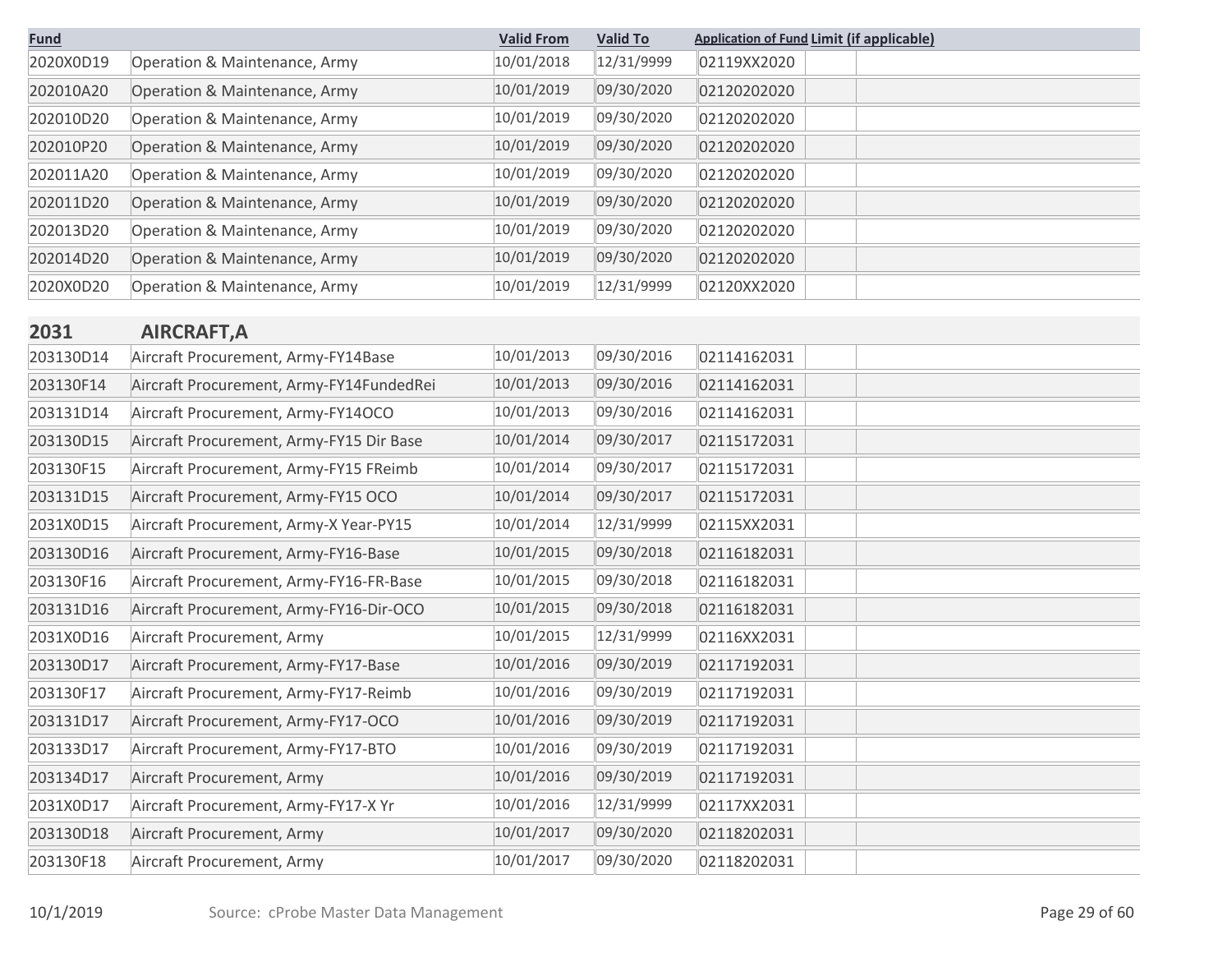| <b>Fund</b> |                                          | <b>Valid From</b> | <b>Valid To</b> | <b>Application of Fund Limit (if applicable)</b> |  |
|-------------|------------------------------------------|-------------------|-----------------|--------------------------------------------------|--|
| 203131D18   | Aircraft Procurement, Army               | 10/01/2017        | 09/30/2020      | 02118202031                                      |  |
| 203134D18   | Aircraft Procurement, Army-FY18-ERI      | 10/01/2017        | 09/30/2020      | 02118202031                                      |  |
| 2031X0D18   | Aircraft Procurement, Army               | 10/01/2017        | 12/31/9999      | 02118XX2031                                      |  |
| 203130D19   | Aircraft Procurement, Army               | 10/01/2018        | 09/30/2021      | 02119212031                                      |  |
| 203130F19   | Aircraft Procurement, Army               | 10/01/2018        | 09/30/2021      | 02119212031                                      |  |
| 203131D19   | Aircraft Procurement, Army               | 10/01/2018        | 09/30/2021      | 02119212031                                      |  |
| 203134D19   | Aircraft Procurement, Army               | 10/01/2018        | 09/30/2021      | 02119212031                                      |  |
| 2031X0D19   | Aircraft Procurement, Army               | 10/01/2018        | 12/31/9999      | 02119XX2031                                      |  |
| 203130D20   | Aircraft Procurement, Army               | 10/01/2019        | 09/30/2022      | 02120222031                                      |  |
| 203130F20   | Aircraft Procurement, Army               | 10/01/2019        | 09/30/2022      | 02120222031                                      |  |
| 203131D20   | Aircraft Procurement, Army               | 10/01/2019        | 09/30/2022      | 02120222031                                      |  |
| 203134D20   | Aircraft Procurement, Army               | 10/01/2019        | 09/30/2022      | 02120222031                                      |  |
|             |                                          |                   |                 |                                                  |  |
| 2032        | <b>MISSILES, A</b>                       |                   |                 |                                                  |  |
| 203230D14   | Missile Procurement, Army-FY14Base       | 10/01/2013        | 09/30/2016      | 02114162032                                      |  |
| 203230F14   | Missile Procurement, Army-FY14FundedReim | 10/01/2013        | 09/30/2016      | 02114162032                                      |  |
| 203231D14   | Missile Procurement, Army-FY14OCO        | 10/01/2013        | 09/30/2016      | 02114162032                                      |  |
| 203230D15   | Missile Procurement, Army-FY15 Dir Base  | 10/01/2014        | 09/30/2017      | 02115172032                                      |  |
| 203230F15   | Missile Procurement, Army-FY15 FReimb    | 10/01/2014        | 09/30/2017      | 02115172032                                      |  |
| 203231D15   | Missile Procurement, Army-FY15 OCO       | 10/01/2014        | 09/30/2017      | 02115172032                                      |  |
| 203230D16   | Missile Procurement, Army-FY16-Dir-Base  | 10/01/2015        | 09/30/2018      | 02116182032                                      |  |
| 203230F16   | Missile Procurement, Army-FY16-FR-Base   | 10/01/2015        | 09/30/2018      | 02116182032                                      |  |
| 203231D16   | Missile Procurement, Army-FY16-Dir-OCO   | 10/01/2015        | 09/30/2018      | 02116182032                                      |  |
| 203230D17   | Missile Procurement, Army-FY17-Base      | 10/01/2016        | 09/30/2019      | 02117192032                                      |  |
| 203230F17   | Missile Procurement, Army-FY17-Reimb     | 10/01/2016        | 09/30/2019      | 02117192032                                      |  |
| 203231D17   | Missile Procurement, Army-FY17-OCO       | 10/01/2016        | 09/30/2019      | 02117192032                                      |  |
| 203233D17   | Missile Procurement, Army-FY17-OCO 4 Bas | 10/01/2016        | 09/30/2019      | 02117192032                                      |  |
| 203234D17   | Missile Procurement, Army-FY17-ERI       | 10/01/2016        | 09/30/2019      | 02117192032                                      |  |
| 203230D18   | Missile Procurement, Army                | 10/01/2017        | 09/30/2020      | 02118202032                                      |  |
| 203230F18   | Missile Procurement, Army                | 10/01/2017        | 09/30/2020      | 02118202032                                      |  |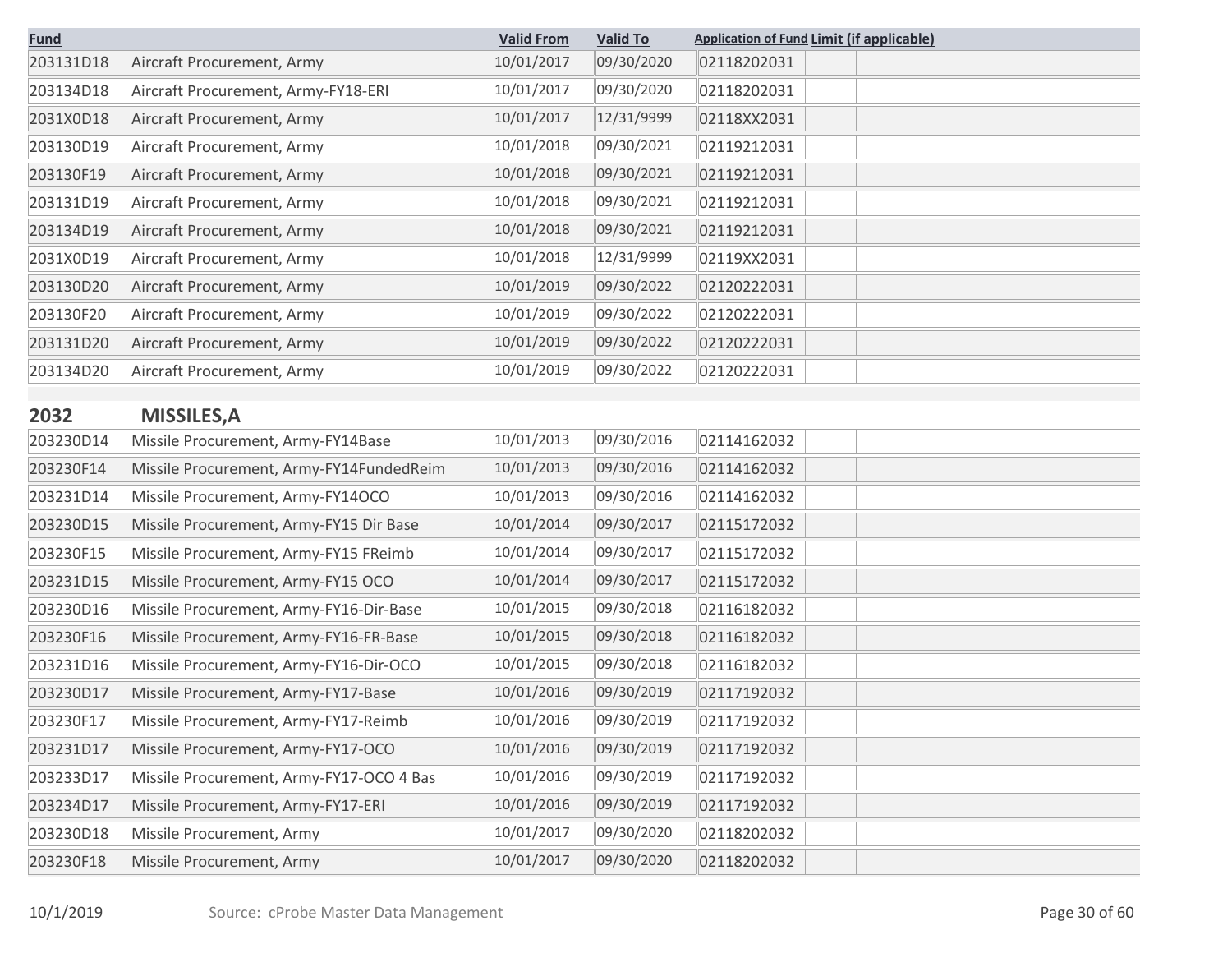| <b>Fund</b> |                           | <b>Valid From</b> | <b>Valid To</b> | <b>Application of Fund Limit (if applicable)</b> |
|-------------|---------------------------|-------------------|-----------------|--------------------------------------------------|
| 203231D18   | Missile Procurement, Army | 10/01/2017        | 09/30/2020      | 02118202032                                      |
| 203233D18   | Missile Procurement, Army | 10/01/2017        | 09/30/2020      | 02118202032                                      |
| 203234D18   | Missile Procurement, Army | 10/01/2017        | 09/30/2020      | 02118202032                                      |
| 203230D19   | Missile Procurement, Army | 10/01/2018        | 09/30/2021      | 02119212032                                      |
| 203230F19   | Missile Procurement, Army | 10/01/2018        | 09/30/2021      | 02119212032                                      |
| 203231D19   | Missile Procurement, Army | 10/01/2018        | 09/30/2021      | 02119212032                                      |
| 203234D19   | Missile Procurement, Army | 10/01/2018        | 09/30/2021      | 02119212032                                      |
| 203230D20   | Missile Procurement, Army | 10/01/2019        | 09/30/2022      | 02120222032                                      |
| 203230F20   | Missile Procurement, Army | 10/01/2019        | 09/30/2022      | 02120222032                                      |
| 203231D20   | Missile Procurement, Army | 10/01/2019        | 09/30/2022      | 02120222032                                      |
| 203233D20   | Missile Procurement, Army | 10/01/2019        | 09/30/2022      | 02120222032                                      |
| 203234D20   | Missile Procurement, Army | 10/01/2019        | 09/30/2022      | 02120222032                                      |

## **2033 WPN & TRK CBT VEH**

| 203330D14 | Procurement of W&TCV, Army-FY14Base      | 10/01/2013 | 09/30/2016 | 02114162033 |
|-----------|------------------------------------------|------------|------------|-------------|
| 203330F14 | Procurement of W&TCV, Army-FY14FundedRei | 10/01/2013 | 09/30/2016 | 02114162033 |
| 203331D14 | Procurement of W&TCV, Army-FY14OCO       | 10/01/2013 | 09/30/2016 | 02114162033 |
| 203330D15 | Procurement of W&TCV, Army-FY15 Direct   | 10/01/2014 | 09/30/2017 | 02115172033 |
| 203330F15 | Procurement of W&TCV, Army-FY15 FReimb   | 10/01/2014 | 09/30/2017 | 02115172033 |
| 203331D15 | Procurement of W&TCV, Army-FY15-OCO      | 10/01/2014 | 09/30/2017 | 02115172033 |
| 203330D16 | Procurement of W&TCV, Army-FY16-Dir-Base | 10/01/2015 | 09/30/2018 | 02116182033 |
| 203330F16 | Procurement of W&TCV, Army-FY16-FR-Base  | 10/01/2015 | 09/30/2018 | 02116182033 |
| 203331D16 | Procurement of W&TCV, Army-FY16-Dir-OCO  | 10/01/2015 | 09/30/2018 | 02116182033 |
| 203330D17 | Procurement of W&TCV, Army-FY17-Base     | 10/01/2016 | 09/30/2019 | 02117192033 |
| 203330F17 | Procurement of W&TCV, Army-FY17-Reimb    | 10/01/2016 | 09/30/2019 | 02117192033 |
| 203331D17 | Procurement of W&TCV, Army-FY17-OCO      | 10/01/2016 | 09/30/2019 | 02117192033 |
| 203333D17 | Procurement of W&TCV, Army-FY17-OCO4Base | 10/01/2016 | 09/30/2019 | 02117192033 |
| 203334D17 | Procurement of W&TCV, Army-FY17-ERI      | 10/01/2016 | 09/30/2019 | 02117192033 |
| 203330D18 | Procurement of W&TCV, Army               | 10/01/2017 | 09/30/2020 | 02118202033 |
| 203330F18 | Procurement of W&TCV, Army               | 10/01/2017 | 09/30/2020 | 02118202033 |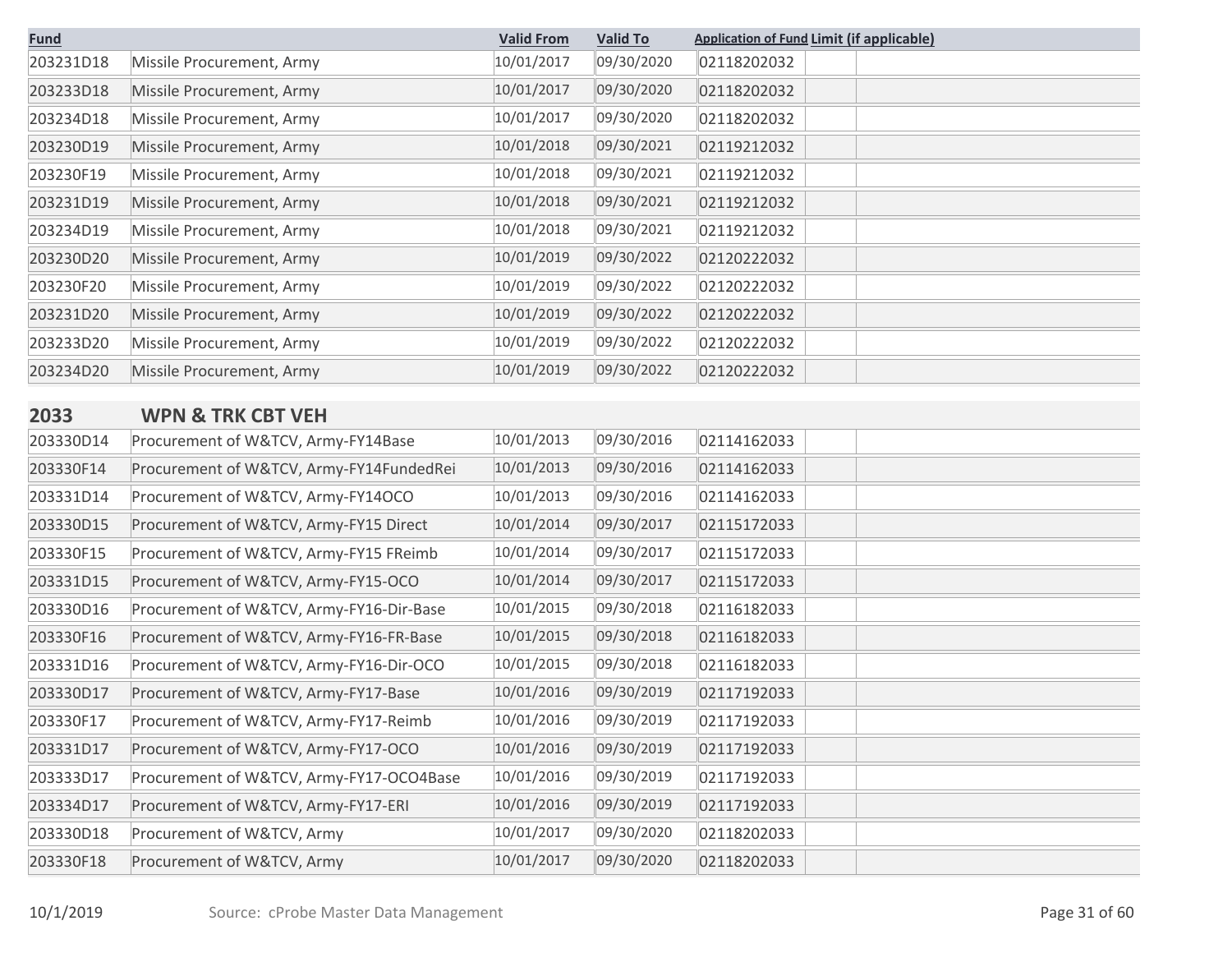| <b>Fund</b> |                                          | <b>Valid From</b> | <b>Valid To</b> | <b>Application of Fund Limit (if applicable)</b> |
|-------------|------------------------------------------|-------------------|-----------------|--------------------------------------------------|
| 203331D18   | Procurement of W&TCV, Army               | 10/01/2017        | 09/30/2020      | 02118202033                                      |
| 203334D18   | Procurement of W&TCV, Army               | 10/01/2017        | 09/30/2020      | 02118202033                                      |
| 203330D19   | Procurement of W&TCV, Army               | 10/01/2018        | 09/30/2021      | 02119212033                                      |
| 203330F19   | Procurement of W&TCV, Army               | 10/01/2018        | 09/30/2021      | 02119212033                                      |
| 203331D19   | Procurement of W&TCV, Army               | 10/01/2018        | 09/30/2021      | 02119212033                                      |
| 203334D19   | Procurement of W&TCV, Army               | 10/01/2018        | 09/30/2021      | 02119212033                                      |
| 203330D20   | Procurement of W&TCV, Army               | 10/01/2019        | 09/30/2022      | 02120222033                                      |
| 203330F20   | Procurement of W&TCV, Army               | 10/01/2019        | 09/30/2022      | 02120222033                                      |
| 203331D20   | Procurement of W&TCV, Army               | 10/01/2019        | 09/30/2022      | 02120222033                                      |
| 203334D20   | Procurement of W&TCV, Army               | 10/01/2019        | 09/30/2022      | 02120222033                                      |
|             |                                          |                   |                 |                                                  |
| 2034        | <b>AMMUNITION, A</b>                     |                   |                 |                                                  |
| 203430D14   | Procurement of Ammunition, Army-FY14Base | 10/01/2013        | 09/30/2016      | 02114162034                                      |
| 203430F14   | Procurement of Ammunition, Army-FY14Fund | 10/01/2013        | 09/30/2016      | 02114162034                                      |
| 203431D14   | Procurement of Ammunition, Army-FY14OCO  | 10/01/2013        | 09/30/2016      | 02114162034                                      |
| 203430D15   | Procurement of Ammo, Army-FY15 Dir Base  | 10/01/2014        | 09/30/2017      | 02115172034                                      |
| 203430F15   | Procurement of Ammo, Army-FY15 FReimb    | 10/01/2014        | 09/30/2017      | 02115172034                                      |
| 203431D15   | Procurement of Ammo, Army-FY15 OCO       | 10/01/2014        | 09/30/2017      | 02115172034                                      |
| 203430D16   | Procurement of Ammo Army-FY16-Dir-Base   | 10/01/2015        | 09/30/2018      | 02116182034                                      |
| 203430F16   | Procurement of Ammunition, Army-FY16-FR  | 10/01/2015        | 09/30/2018      | 02116182034                                      |
| 203431D16   | Procurement of Ammo, Army-FY16-Dir-OCO   | 10/01/2015        | 09/30/2018      | 02116182034                                      |
| 203430D17   | Procurement of Ammunition, Army-FY17-Bas | 10/01/2016        | 09/30/2019      | 02117192034                                      |
| 203430F17   | Procurement of Ammunition, Army-FY17-Rei | 10/01/2016        | 09/30/2019      | 02117192034                                      |
| 203431D17   | Procurement of Ammunition, Army-FY17-OCO | 10/01/2016        | 09/30/2019      | 02117192034                                      |
| 203433D17   | Procurement of Ammo, Army-FY17 OCO4Base  | 10/01/2016        | 09/30/2019      | 02117192034                                      |
| 203434D17   | Procurement of Ammunition, Army-FY17-ERI | 10/01/2016        | 09/30/2019      | 02117192034                                      |
| 203430D18   | Procurement of Ammunition, Army          | 10/01/2017        | 09/30/2020      | 02118202034                                      |
| 203430F18   | Procurement of Ammunition, Army          | 10/01/2017        | 09/30/2020      | 02118202034                                      |
| 203431D18   | Procurement of Ammunition, Army          | 10/01/2017        | 09/30/2020      | 02118202034                                      |
| 203434D18   | Procurement of Ammunition, Army          | 10/01/2017        | 09/30/2020      | 02118202034                                      |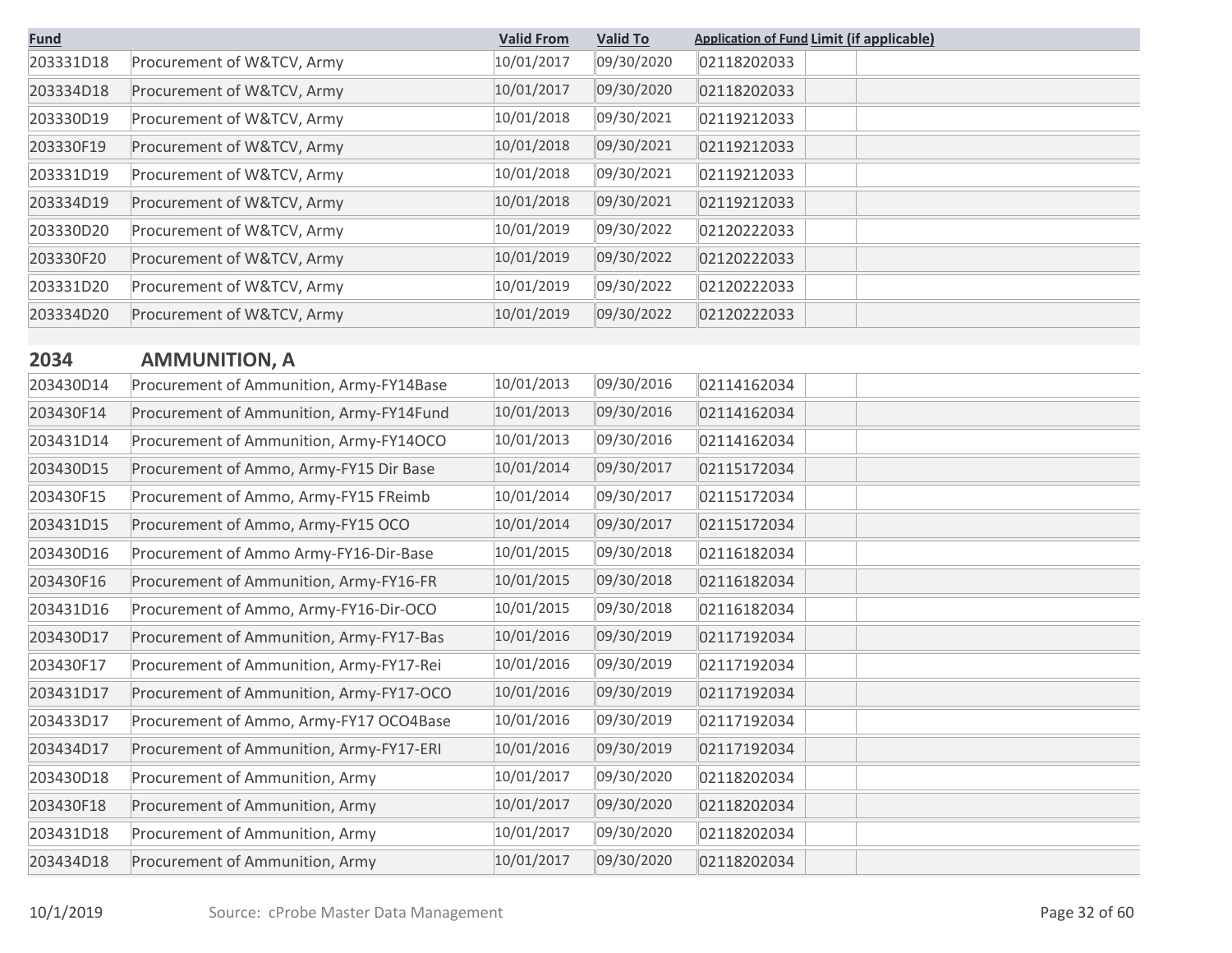| <b>Fund</b> |                                         | <b>Valid From</b> | <b>Valid To</b> | <b>Application of Fund Limit (if applicable)</b> |  |
|-------------|-----------------------------------------|-------------------|-----------------|--------------------------------------------------|--|
| 203430D19   | Procurement of Ammunition, Army         | 10/01/2018        | 09/30/2021      | 02119212034                                      |  |
| 203430F19   | Procurement of Ammunition, Army         | 10/01/2018        | 09/30/2021      | 02119212034                                      |  |
| 203431D19   | Procurement of Ammunition, Army         | 10/01/2018        | 09/30/2021      | 02119212034                                      |  |
| 203434D19   | Procurement of Ammunition, Army         | 10/01/2018        | 09/30/2021      | 02119212034                                      |  |
| 203430D20   | Procurement of Ammunition, Army         | 10/01/2019        | 09/30/2022      | 02120222034                                      |  |
| 203430F20   | Procurement of Ammunition, Army         | 10/01/2019        | 09/30/2022      | 02120222034                                      |  |
| 203431D20   | Procurement of Ammunition, Army         | 10/01/2019        | 09/30/2022      | 02120222034                                      |  |
| 203433D20   | Procurement of Ammunition, Army         | 10/01/2019        | 09/30/2022      | 02120222034                                      |  |
| 203434D20   | Procurement of Ammunition, Army         | 10/01/2019        | 09/30/2022      | 02120222034                                      |  |
|             |                                         |                   |                 |                                                  |  |
| 2035        | <b>OTHR PROC, A</b>                     |                   |                 |                                                  |  |
| 203530D14   | Other Procurement, Army-FY14Base        | 10/01/2013        | 09/30/2016      | 02114162035                                      |  |
| 203530F14   | Other Procurement, Army-FY14FundedReimb | 10/01/2013        | 09/30/2016      | 02114162035                                      |  |
| 203531D14   | Other Procurement, Army-FY14OCO         | 10/01/2013        | 09/30/2016      | 02114162035                                      |  |
| 203530D15   | Other Procurement, Army-FY15 Dir Base   | 10/01/2014        | 09/30/2017      | 02115172035                                      |  |
| 203530F15   | Other Procurement, Army-FY15 FReimb     | 10/01/2014        | 09/30/2017      | 02115172035                                      |  |
| 203531D15   | Other Procurement, Army-FY15 OCO        | 10/01/2014        | 09/30/2017      | 02115172035                                      |  |
| 203530D16   | Other Procurement, Army-FY16-Dir-Base   | 10/01/2015        | 09/30/2018      | 02116182035                                      |  |
| 203530F16   | Other Procurement, Army-FY16-FR         | 10/01/2015        | 09/30/2018      | 02116182035                                      |  |
| 203531D16   | Other Procurement, Army-FY16-Dir-OCO    | 10/01/2015        | 09/30/2018      | 02116182035                                      |  |
| 2035X0D16   | Other Procurement, Army-FY16-X Year     | 10/01/2015        | 12/31/9999      | 02116XX2035                                      |  |
| 203530D17   | Other Procurement, Army-FY17-Base       | 10/01/2016        | 09/30/2019      | 02117192035                                      |  |
| 203530F17   | Other Procurement, Army-FY17-Reimb      | 10/01/2016        | 09/30/2019      | 02117192035                                      |  |
| 203531D17   | Other Procurement, Army-FY17-OCO        | 10/01/2016        | 09/30/2019      | 02117192035                                      |  |
| 203533D17   | Other Procurement, Army-FY17-BTO        | 10/01/2016        | 09/30/2019      | 02117192035                                      |  |
| 203534D17   | Other Procurement, Army-FY17-ERI        | 10/01/2016        | 09/30/2019      | 02117192035                                      |  |
| 203530D18   | Other Procurement, Army                 | 10/01/2017        | 09/30/2020      | 02118202035                                      |  |
| 203530F18   | Other Procurement, Army                 | 10/01/2017        | 09/30/2020      | 02118202035                                      |  |
| 203531D18   | Other Procurement, Army                 | 10/01/2017        | 09/30/2020      | 02118202035                                      |  |
| 203534D18   | Other Procurement, Army                 | 10/01/2017        | 09/30/2020      | 02118202035                                      |  |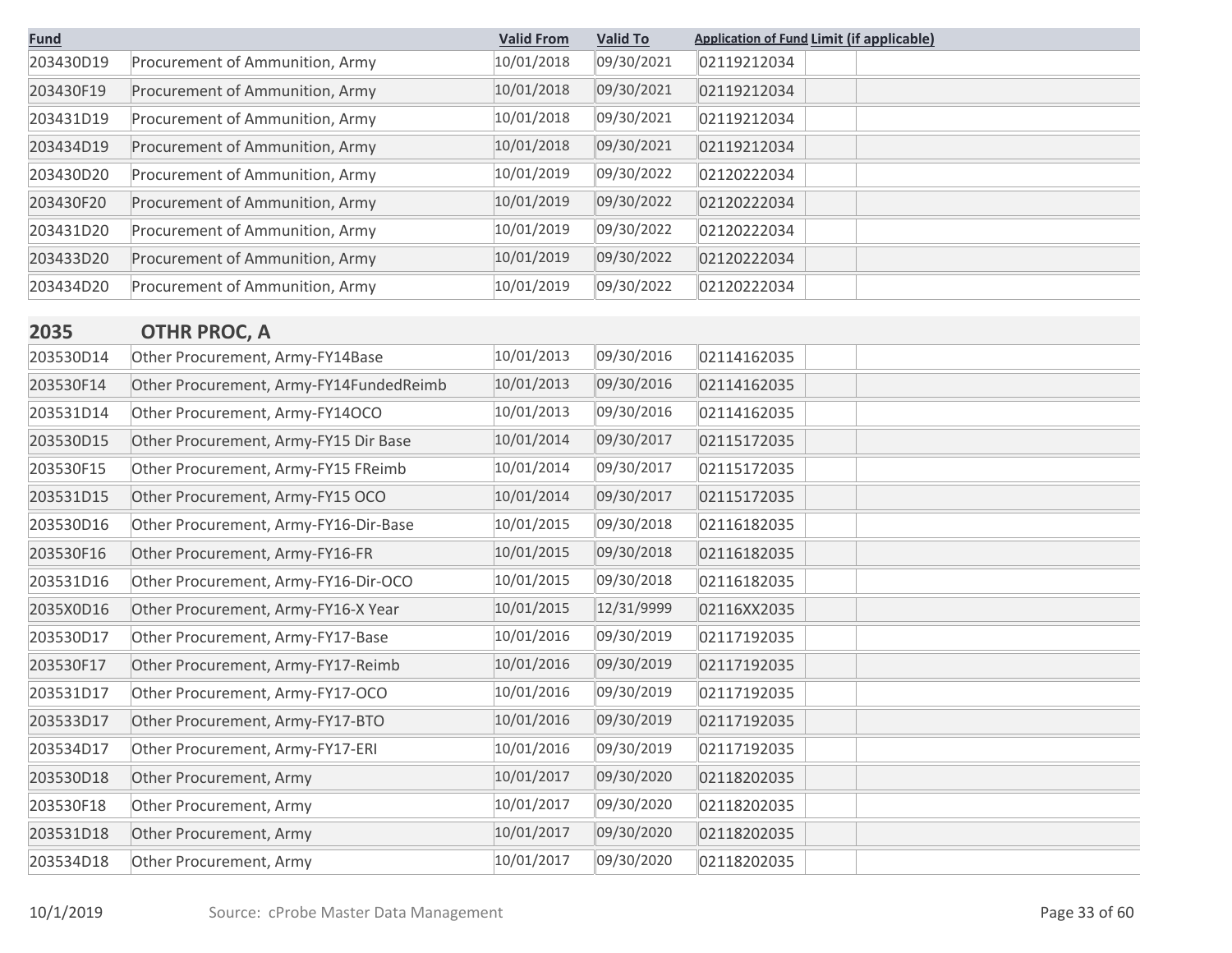| <b>Fund</b> |                                     | <b>Valid From</b> | <b>Valid To</b> | <b>Application of Fund Limit (if applicable)</b> |
|-------------|-------------------------------------|-------------------|-----------------|--------------------------------------------------|
| 203530D19   | Other Procurement, Army             | 10/01/2018        | 09/30/2021      | 02119212035                                      |
| 203530F19   | Other Procurement, Army             | 10/01/2018        | 09/30/2021      | 02119212035                                      |
| 203531D19   | Other Procurement, Army             | 10/01/2018        | 09/30/2021      | 02119212035                                      |
| 203534D19   | Other Procurement, Army             | 10/01/2018        | 09/30/2021      | 02119212035                                      |
| 203530D20   | Other Procurement, Army             | 10/01/2019        | 09/30/2022      | 02120222035                                      |
| 203530F20   | Other Procurement, Army             | 10/01/2019        | 09/30/2022      | 02120222035                                      |
| 203531D20   | Other Procurement, Army             | 10/01/2019        | 09/30/2022      | 02120222035                                      |
| 203533D20   | Other Procurement, Army             | 10/01/2019        | 09/30/2022      | 02120222035                                      |
| 203534D20   | Other Procurement, Army             | 10/01/2019        | 09/30/2022      | 02120222035                                      |
| 2035X0D15   | Other Procurement, Army-FY15-X Year | 10/01/2014        | 12/31/9999      | 021XXXX2035                                      |
| 2035X0D17   | Other Procurement, Army-FY17-X Yr   | 10/01/2016        | 12/31/9999      | 021XXXX2035                                      |
| 2035X0D18   | Other Procurement, Army             | 10/01/2017        | 12/31/9999      | 021XXXX2035                                      |
| 2035X0D19   | Other Procurement, Army             | 10/01/2018        | 12/31/9999      | 021XXXX2035                                      |
| 2035X0DXX   | Other Procurement, Army             | 10/01/2014        | 12/31/9999      | 021XXXX2035                                      |
|             |                                     |                   |                 |                                                  |
| 2040        | <b>RDT&amp;E, A</b>                 |                   |                 |                                                  |
| 2040X0D04   | RDT&E, Army-FY04 PY- X-Year POA     | 10/01/2003        | 12/31/9999      | 02104XX2040                                      |
| 2040X0D05   | RDT&E, Army-FY05 PY-X-Year POA      | 10/01/2004        | 12/31/9999      | 02105XX2040                                      |
| 204020A15   | RDT&E, Army-FY15-Automatic Reimb    | 10/01/2014        | 09/30/2016      | 02115162040                                      |
| 204020D15   | RDT&E, Army-FY15 Dir Base           | 10/01/2014        | 09/30/2016      | 02115162040                                      |
| 204021D15   | RDT&E, Army-FY15 OCO                | 10/01/2014        | 09/30/2016      | 02115162040                                      |
| $2010V001F$ | DDTOF Army EVIE BY V Voor DOA       | 10/01/2011        | 12/21/0000      | 02115VV2010                                      |

| 2040X0D05 | RDT&E, Army-FY05 PY-X-Year POA   | 10/01/2004 | 12/31/9999 | 02105XX2040 |  |
|-----------|----------------------------------|------------|------------|-------------|--|
| 204020A15 | RDT&E, Army-FY15-Automatic Reimb | 10/01/2014 | 09/30/2016 | 02115162040 |  |
| 204020D15 | RDT&E, Army-FY15 Dir Base        | 10/01/2014 | 09/30/2016 | 02115162040 |  |
| 204021D15 | RDT&E, Army-FY15 OCO             | 10/01/2014 | 09/30/2016 | 02115162040 |  |
| 2040X0D15 | RDT&E, Army-FY15 PY - X Year POA | 10/01/2014 | 12/31/9999 | 02115XX2040 |  |
| 204020A16 | RDT&E, Army                      | 10/01/2015 | 09/30/2017 | 02116172040 |  |
| 204020D16 | RDT&E, Army-FY16-Dir             | 10/01/2015 | 09/30/2017 | 02116172040 |  |
| 204021D16 | RDT&E, Army-FY16-OCO             | 10/01/2015 | 09/30/2017 | 02116172040 |  |
| 204030D16 | RDT&E, Army-Patent               | 10/01/2015 | 09/30/2018 | 02116182040 |  |
| 2040X0D16 | RDT&E, Army                      | 10/01/2015 | 12/31/9999 | 02116XX2040 |  |
| 204020A17 | RDT&E, Army-FY17-Reimb           | 10/01/2016 | 09/30/2018 | 02117182040 |  |
| 204020D17 | RDT&E, Army-FY17-Base            | 10/01/2016 | 09/30/2018 | 02117182040 |  |
| 204021D17 | RDT&E, Army-FY17-OCO             | 10/01/2016 | 09/30/2018 | 02117182040 |  |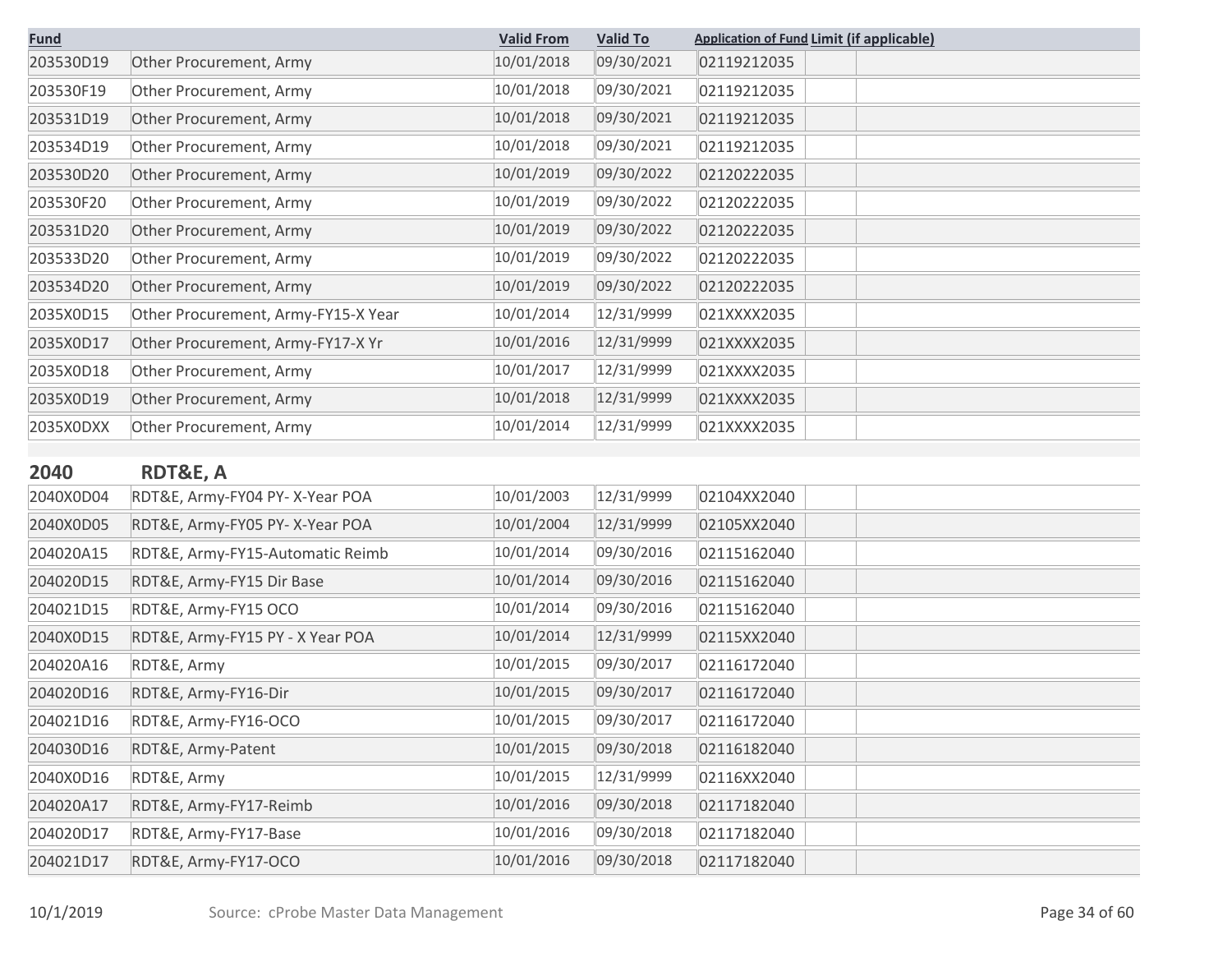| <b>Fund</b> |                       | <b>Valid From</b> | <b>Valid To</b> | <b>Application of Fund Limit (if applicable)</b> |
|-------------|-----------------------|-------------------|-----------------|--------------------------------------------------|
| 204023D17   | RDT&E, Army           | 10/01/2016        | 09/30/2018      | 02117182040                                      |
| 204030D17   | RDT&E, Army-Patent    | 10/01/2016        | 09/30/2019      | 02117192040                                      |
| 2040X0D17   | RDT&E, Army-FY17-X Yr | 10/01/2016        | 12/31/9999      | 02117XX2040                                      |
| 204020A18   | RDT&E, Army           | 10/01/2017        | 09/30/2019      | 02118192040                                      |
| 204020D18   | RDT&E, Army           | 10/01/2017        | 09/30/2019      | 02118192040                                      |
| 204021D18   | RDT&E, Army           | 10/01/2017        | 09/30/2019      | 02118192040                                      |
| 204024D18   | RDT&E, Army-FY18-ERI  | 10/01/2017        | 09/30/2019      | 02118192040                                      |
| 204030D18   | RDT&E, Army-Patent    | 10/01/2017        | 09/30/2020      | 02118202040                                      |
| 2040X0D18   | RDT&E, Army           | 10/01/2017        | 12/31/9999      | 02118XX2040                                      |
| 204020A19   | RDT&E, Army           | 10/01/2018        | 09/30/2020      | 02119202040                                      |
| 204020D19   | RDT&E, Army           | 10/01/2018        | 09/30/2020      | 02119202040                                      |
| 204021D19   | RDT&E, Army           | 10/01/2018        | 09/30/2020      | 02119202040                                      |
| 204024D19   | RDT&E, Army           | 10/01/2018        | 09/30/2020      | 02119202040                                      |
| 204030D19   | RDT&E, Army           | 10/01/2018        | 09/30/2021      | 02119212040                                      |
| 2040X0D19   | RDT&E, Army           | 10/01/2018        | 12/31/9999      | 02119XX2040                                      |
| 204020A20   | RDT&E, Army           | 10/01/2019        | 09/30/2021      | 02120212040                                      |
| 204020D20   | RDT&E, Army           | 10/01/2019        | 09/30/2021      | 02120212040                                      |
| 204021D20   | RDT&E, Army           | 10/01/2019        | 09/30/2021      | 02120212040                                      |
| 204024D20   | RDT&E, Army           | 10/01/2019        | 09/30/2021      | 02120212040                                      |
| 204030D20   | RDT&E, Army           | 10/01/2019        | 09/30/2022      | 02120222040                                      |
| 2050        | <b>MILCON ARMY</b>    |                   |                 |                                                  |

| 205050A12 | Military Construction, Army              | 10/01/2011 | 09/30/2016 | 02112162050 |
|-----------|------------------------------------------|------------|------------|-------------|
| 205050D12 | Military Construction, Army-FY12         | 10/01/2011 | 09/30/2016 | 02112162050 |
| 205050D13 | Military Construction, Army-FY13         | 10/01/2012 | 09/30/2017 | 02113172050 |
| 205050A14 | Military Construction, Army-FY14AutoReim | 10/01/2013 | 09/30/2018 | 02114182050 |
| 205050D14 | Military Construction, Army-FY14Base     | 10/01/2013 | 09/30/2018 | 02114182050 |
| 205034D15 | Military Construction, Army-FY15-ERI     | 10/01/2014 | 09/30/2017 | 02115172050 |
| 205050D15 | Military Construction, Army-FY15 Dir Bas | 10/01/2014 | 09/30/2019 | 02115192050 |
| 205010D16 | Military Construction, Army-FY16-ANC     | 10/01/2015 | 09/30/2016 | 02116162050 |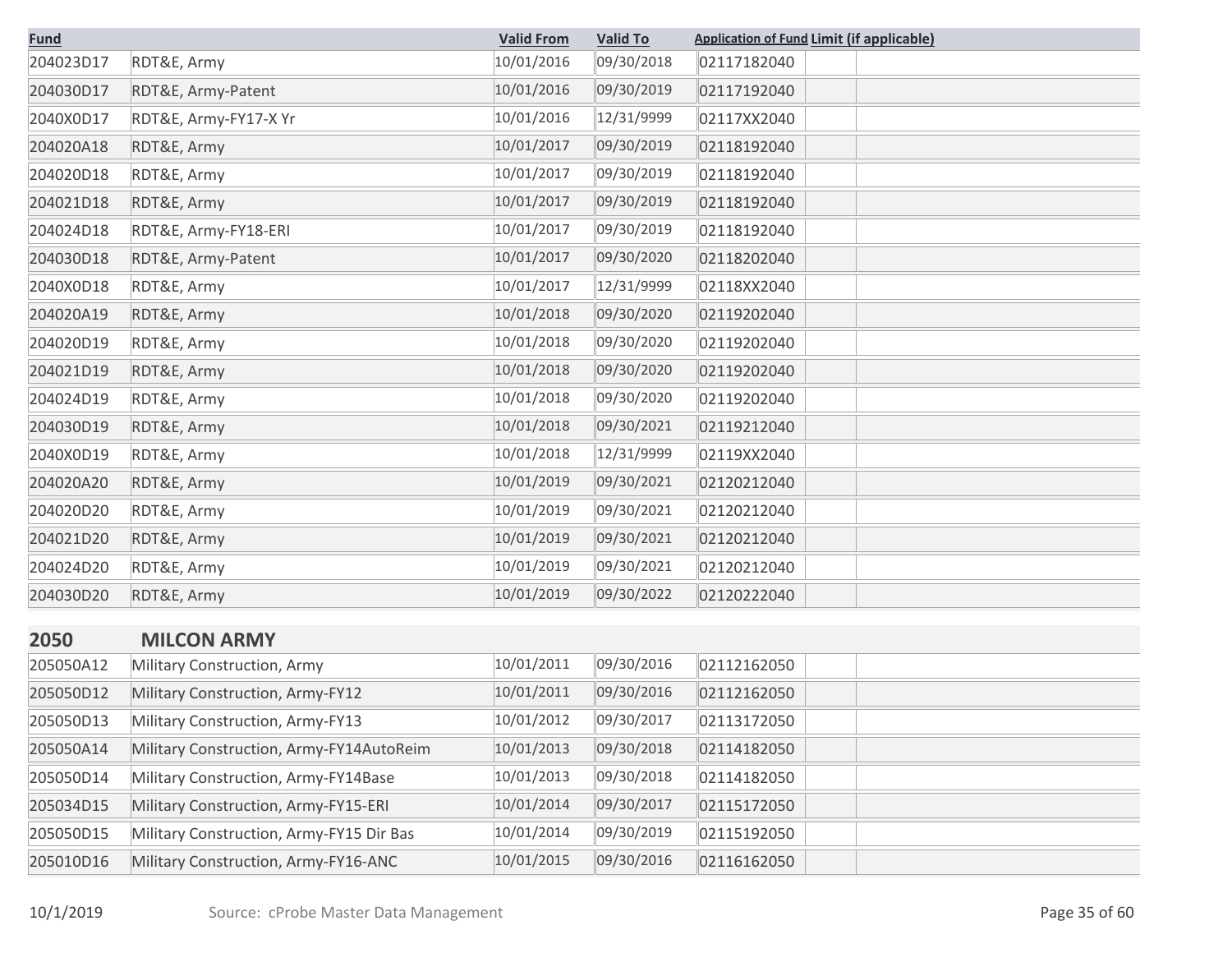| <b>Fund</b> |                                          | <b>Valid From</b> | <b>Valid To</b> | <b>Application of Fund Limit (if applicable)</b> |
|-------------|------------------------------------------|-------------------|-----------------|--------------------------------------------------|
| 205050D16   | Military Construction, Army-FY16-Dir-Bas | 10/01/2015        | 09/30/2020      | 02116202050                                      |
| 205050D17   | Military Construction, Army-FY17-Base    | 10/01/2016        | 09/30/2021      | 02117212050                                      |
| 205051D17   | Military Construction, Army-FY17-OCO     | 10/01/2016        | 09/30/2021      | 02117212050                                      |
| 205053D17   | Military Construction, Army-FY17-Title X | 10/01/2016        | 09/30/2021      | 02117212050                                      |
| 205054D17   | Military Construction, Army-FY17-ERI     | 10/01/2016        | 09/30/2021      | 02117212050                                      |
| 205050D18   | Military Construction, Army              | 10/01/2017        | 09/30/2022      | 02118222050                                      |
| 205051D18   | Military Construction, Army-FY18-OCO     | 10/01/2017        | 09/30/2022      | 02118222050                                      |
| 205054D18   | Military Construction, Army              | 10/01/2017        | 09/30/2022      | 02118222050                                      |
| 2050X0D18   | Military Construction, Army              | 10/01/2017        | 12/31/9999      | 02118XX2050                                      |
| 205050D19   | Military Construction, Army              | 10/01/2018        | 09/30/2023      | 02119232050                                      |
| 205051D19   | Military Construction, Army              | 10/01/2018        | 09/30/2023      | 02119232050                                      |
| 205054D19   | Military Construction, Army              | 10/01/2018        | 09/30/2023      | 02119232050                                      |
| 2050X0D19   | Military Construction, Army              | 10/01/2018        | 12/31/9999      | 02119XX2050                                      |
| 205050D20   | Military Construction, Army              | 10/01/2019        | 09/30/2024      | 02120242050                                      |
| 205051D20   | Military Construction, Army              | 10/01/2019        | 09/30/2024      | 02120242050                                      |
| 205052D20   | Military Construction, Army              | 10/01/2019        | 09/30/2024      | 02120242050                                      |
| 205054D20   | Military Construction, Army              | 10/01/2019        | 09/30/2024      | 02120242050                                      |
|             |                                          |                   |                 |                                                  |
| 2060        | <b>NG PERS, ARMY</b>                     |                   |                 |                                                  |
| 206010D16   | National Guard Pers, Army-FY16-Dir-Base  | 10/01/2015        | 09/30/2016      | 02116162060                                      |
| 206010F16   | National Guard Personnel, Army-FY16-FR   | 10/01/2015        | 09/30/2016      | 02116162060                                      |
| 206011D16   | National Guard Pers, Army-FY16-Dir-OCO   | 10/01/2015        | 09/30/2016      | 02116162060                                      |
| 206014D16   | National Guard Personnel, Army-FY16-ERI  | 10/01/2015        | 09/30/2016      | 02116162060                                      |
| 206010D17   | National Guard Personnel, Army-FY17-Base | 10/01/2016        | 09/30/2017      | 02117172060                                      |
| 206010F17   | National Guard Personnel, Army-FY17-Reim | 10/01/2016        | 09/30/2017      | 02117172060                                      |
| 206011D17   | National Guard Personnel, Army-FY17-OCO  | 10/01/2016        | 09/30/2017      | 02117172060                                      |
| 206013D17   | National Guard Personnel, Army-FY17-BTO  | 10/01/2016        | 09/30/2017      | 02117172060                                      |
| 206014D17   | National Guard Personnel, Army-FY17-ERI  | 10/01/2016        | 09/30/2017      | 02117172060                                      |
| 206010D18   | National Guard Personnel, Army           | 10/01/2017        | 09/30/2018      | 02118182060                                      |
| 206010F18   | National Guard Personnel, Army           | 10/01/2017        | 09/30/2018      | 02118182060                                      |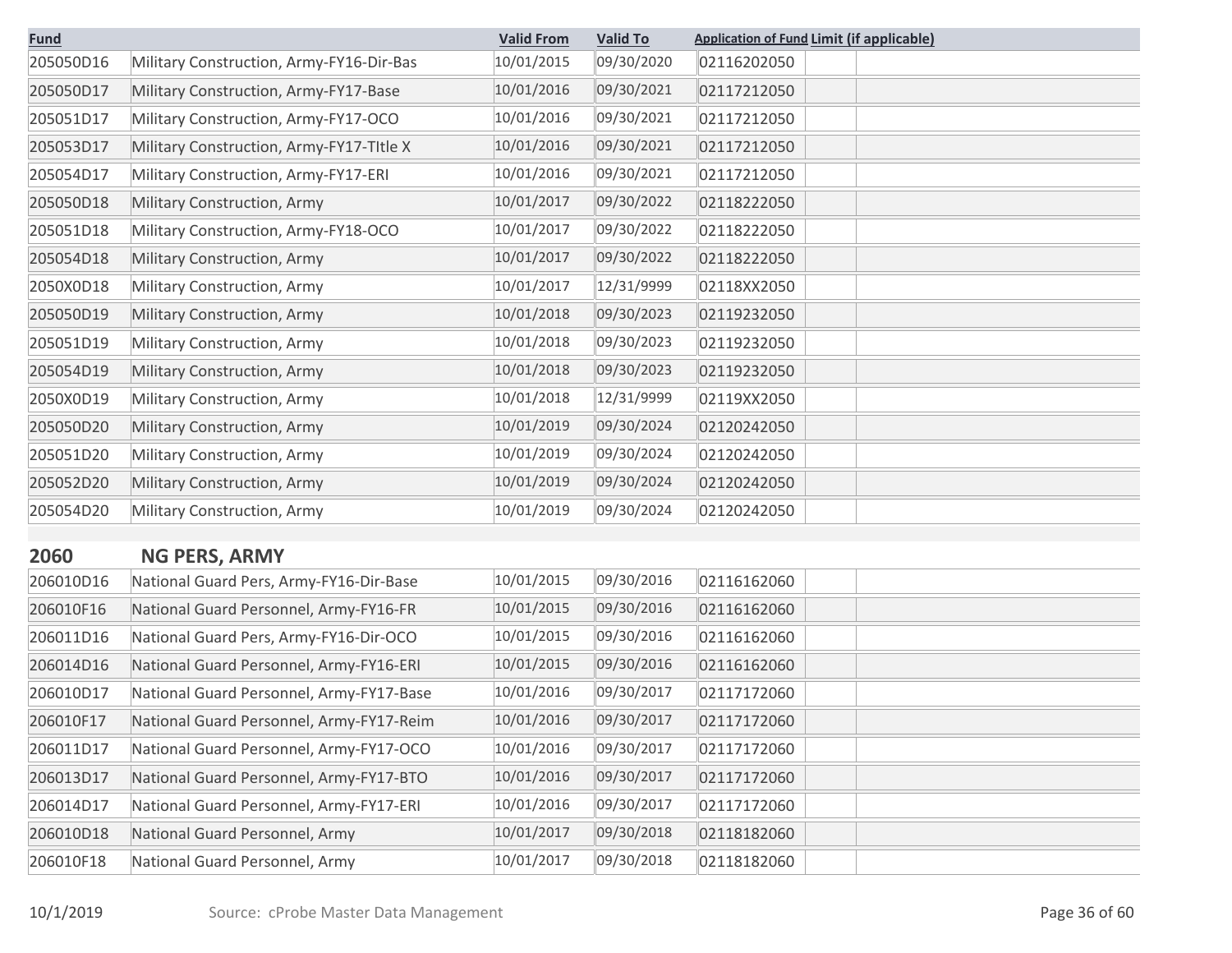| <b>Fund</b> |                                          | <b>Valid From</b> | <b>Valid To</b> | <b>Application of Fund Limit (if applicable)</b> |  |
|-------------|------------------------------------------|-------------------|-----------------|--------------------------------------------------|--|
| 206011D18   | National Guard Personnel, Army           | 10/01/2017        | 09/30/2018      | 02118182060                                      |  |
| 206014D18   | National Guard Personnel, Army           | 10/01/2017        | 09/30/2018      | 02118182060                                      |  |
| 206010D19   | National Guard Personnel, Army           | 10/01/2018        | 09/30/2019      | 02119192060                                      |  |
| 206010F19   | National Guard Personnel, Army           | 10/01/2018        | 09/30/2019      | 02119192060                                      |  |
| 206011D19   | National Guard Personnel, Army           | 10/01/2018        | 09/30/2019      | 02119192060                                      |  |
| 206014D19   | National Guard Personnel, Army           | 10/01/2018        | 09/30/2019      | 02119192060                                      |  |
| 206010D20   | National Guard Personnel, Army           | 10/01/2019        | 09/30/2020      | 02120202060                                      |  |
| 206010F20   | National Guard Personnel, Army           | 10/01/2019        | 09/30/2020      | 02120202060                                      |  |
| 206011D20   | National Guard Personnel, Army           | 10/01/2019        | 09/30/2020      | 02120202060                                      |  |
| 206014D20   | National Guard Personnel, Army           | 10/01/2019        | 09/30/2020      | 02120202060                                      |  |
| 2065        | O & M, ARNG                              |                   |                 |                                                  |  |
| 206510A16   | Opn & Maint, Army National G-FY16-AR-Bas | 10/01/2015        | 09/30/2016      | 02116162065                                      |  |
| 206510D16   | Opn & Maint, Army National G-FY16-Dir-Ba | 10/01/2015        | 09/30/2016      | 02116162065                                      |  |
| 206511A16   | Operation & Maint, Army Natl G-FY16-ARei | 10/01/2015        | 09/30/2016      | 02116162065                                      |  |
| 206511D16   | Opn & Maint, Army National G-FY16-Dir-OC | 10/01/2015        | 09/30/2016      | 02116162065                                      |  |
| 206514D16   | Operation & Maint, Army Natl G-FY16-ERI  | 10/01/2015        | 09/30/2016      | 02116162065                                      |  |
| 206510A17   | Operation&Maint, Army National G-FY17-R  | 10/01/2016        | 09/30/2017      | 02117172065                                      |  |
| 206510D17   | Operation&Maint, Army National G-FY17-Ba | 10/01/2016        | 09/30/2017      | 02117172065                                      |  |
| 206511A17   | Operation&Maint, Army National G-FY17-Re | 10/01/2016        | 09/30/2017      | 02117172065                                      |  |
| 206511D17   | Operation&Maint, Army National G-FY17-OC | 10/01/2016        | 09/30/2017      | 02117172065                                      |  |
| 206513D17   | Operation & Maint, Army Natl G-FY17-BTO  | 10/01/2016        | 09/30/2017      | 02117172065                                      |  |
| 206510A18   | Operation & Maintenance, Army National G | 10/01/2017        | 09/30/2018      | 02118182065                                      |  |
| 206510D18   | Operation & Maintenance, Army National G | 10/01/2017        | 09/30/2018      | 02118182065                                      |  |
| 206511A18   | Operation & Maintenance, Army National G | 10/01/2017        | 09/30/2018      | 02118182065                                      |  |
| 206511D18   | Operation & Maintenance, Army National G | 10/01/2017        | 09/30/2018      | 02118182065                                      |  |
| 206512D18   | Operation & Maintenance, Army National G | 10/01/2017        | 09/30/2018      | 02118182065                                      |  |
| 206510A19   | Operation & Maintenance, Army National G | 10/01/2018        | 09/30/2019      | 02119192065                                      |  |
| 206510D19   | Operation & Maintenance, Army National G | 10/01/2018        | 09/30/2019      | 02119192065                                      |  |
| 206511A19   | Operation & Maintenance, Army National G | 10/01/2018        | 09/30/2019      | 02119192065                                      |  |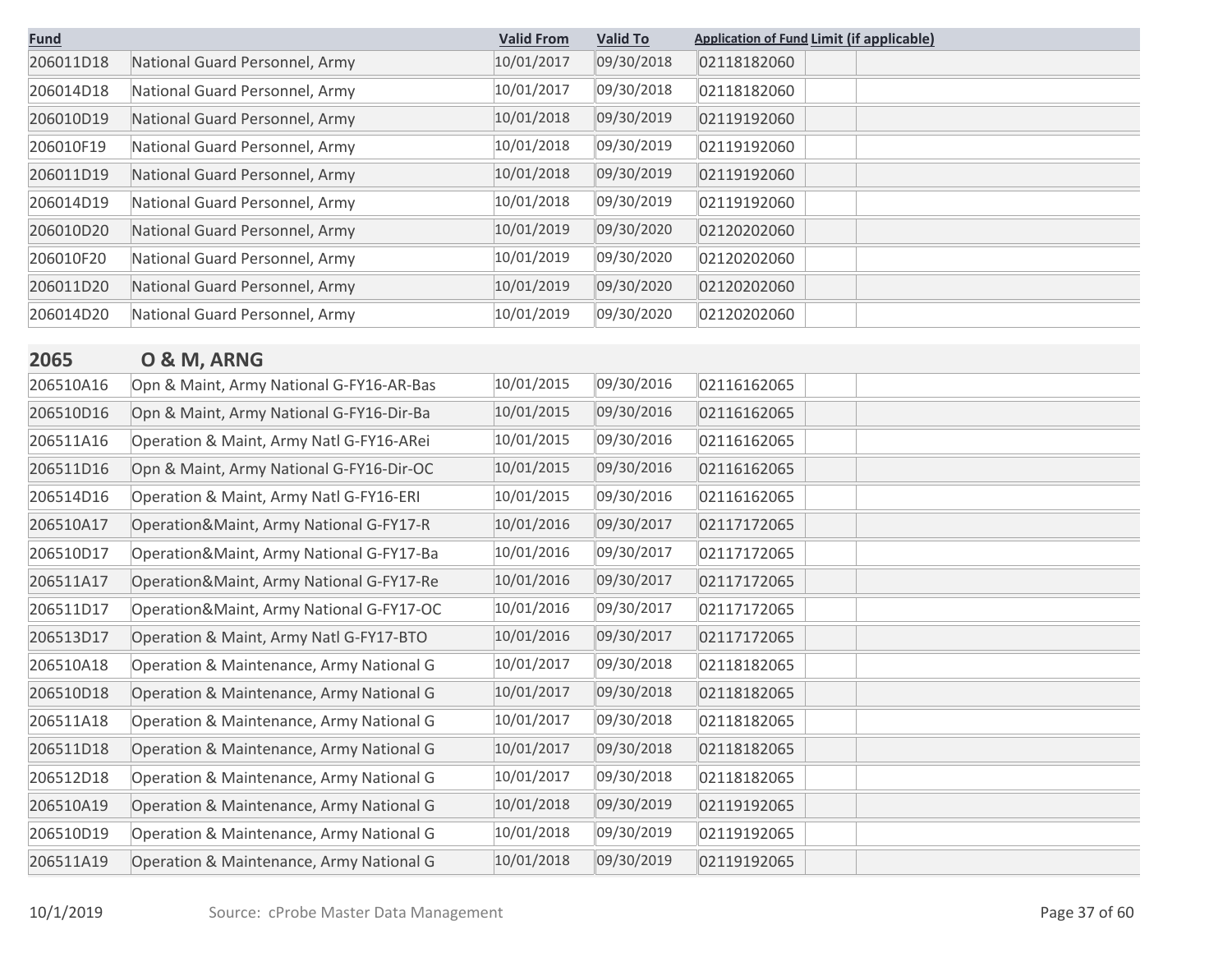| <b>Fund</b> |                                          | <b>Valid From</b> | <b>Valid To</b> | <b>Application of Fund Limit (if applicable)</b> |
|-------------|------------------------------------------|-------------------|-----------------|--------------------------------------------------|
| 206511D19   | Operation & Maintenance, Army National G | 10/01/2018        | 09/30/2019      | 02119192065                                      |
| 206512D19   | Operation & Maintenance, Army National G | 10/01/2018        | 09/30/2019      | 02119192065                                      |
| 206514D19   | Operation & Maintenance, Army National G | 10/01/2018        | 09/30/2019      | 02119192065                                      |
| 206510A20   | Operation & Maintenance, Army National G | 10/01/2019        | 09/30/2020      | 02120202065                                      |
| 206510D20   | Operation & Maintenance, Army National G | 10/01/2019        | 09/30/2020      | 02120202065                                      |
| 206511A20   | Operation & Maintenance, Army National G | 10/01/2019        | 09/30/2020      | 02120202065                                      |
| 206511D20   | Operation & Maintenance, Army National G | 10/01/2019        | 09/30/2020      | 02120202065                                      |
| 206513D20   | Operation & Maintenance, Army National G | 10/01/2019        | 09/30/2020      | 02120202065                                      |
| 206514D20   | Operation & Maintenance, Army National G | 10/01/2019        | 09/30/2020      | 02120202065                                      |

# **2070 RES PERS,A**

| 207010D16 | Reserve Personnel, Army-FY16-Dir-Base | 10/01/2015 | 09/30/2016 | 02116162070 |  |
|-----------|---------------------------------------|------------|------------|-------------|--|
| 207010F16 | Reserve Personnel, Army-FY16-FR       | 10/01/2015 | 09/30/2016 | 02116162070 |  |
| 207011D16 | Reserve Personnel, Army-FY16-Dir-OCO  | 10/01/2015 | 09/30/2016 | 02116162070 |  |
| 207014D16 | Reserve Personnel, Army-FY16-ERI      | 10/01/2015 | 09/30/2016 | 02116162070 |  |
| 207010D17 | Reserve Personnel, Army-FY17-Base     | 10/01/2016 | 09/30/2017 | 02117172070 |  |
| 207010F17 | Reserve Personnel, Army-FY17-Reimb    | 10/01/2016 | 09/30/2017 | 02117172070 |  |
| 207011D17 | Reserve Personnel, Army-FY17-OCO      | 10/01/2016 | 09/30/2017 | 02117172070 |  |
| 207013D17 | Reserve Personnel, Army-FY17-BTO      | 10/01/2016 | 09/30/2017 | 02117172070 |  |
| 207014D17 | Reserve Personnel, Army-FY17-ERI      | 10/01/2016 | 09/30/2017 | 02117172070 |  |
| 207010D18 | Reserve Personnel, Army               | 10/01/2017 | 09/30/2018 | 02118182070 |  |
| 207010F18 | Reserve Personnel, Army               | 10/01/2017 | 09/30/2018 | 02118182070 |  |
| 207011D18 | Reserve Personnel, Army               | 10/01/2017 | 09/30/2018 | 02118182070 |  |
| 207014D18 | Reserve Personnel, Army               | 10/01/2017 | 09/30/2018 | 02118182070 |  |
| 207010D19 | Reserve Personnel, Army               | 10/01/2018 | 09/30/2019 | 02119192070 |  |
| 207010F19 | Reserve Personnel, Army               | 10/01/2018 | 09/30/2019 | 02119192070 |  |
| 207011D19 | Reserve Personnel, Army               | 10/01/2018 | 09/30/2019 | 02119192070 |  |
| 207014D19 | Reserve Personnel, Army               | 10/01/2018 | 09/30/2019 | 02119192070 |  |
| 207010D20 | Reserve Personnel, Army               | 10/01/2019 | 09/30/2020 | 02120202070 |  |
| 207010F20 | Reserve Personnel, Army               | 10/01/2019 | 09/30/2020 | 02120202070 |  |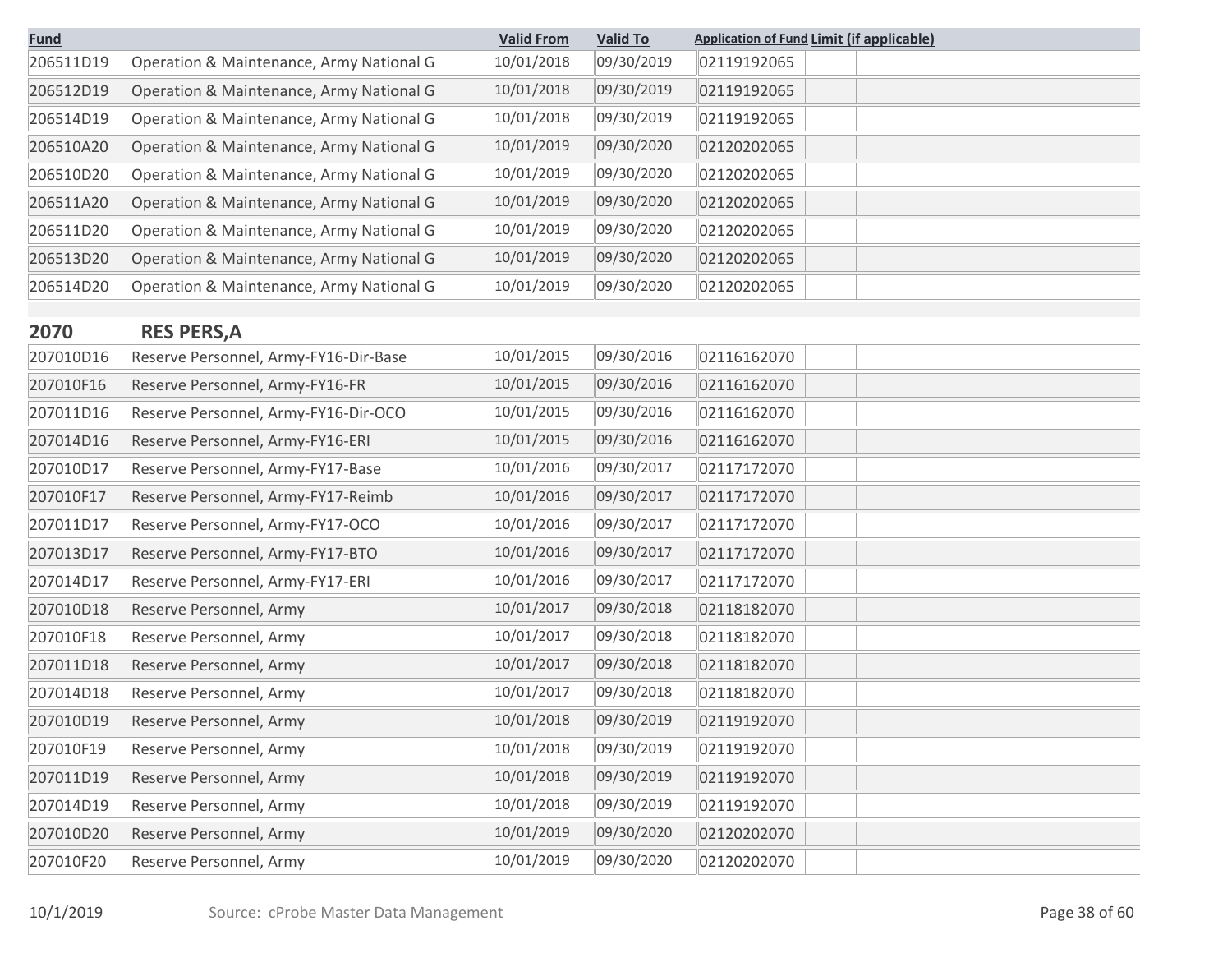| <b>Fund</b> |                         | <b>Valid From</b> | <b>Valid To</b> | <b>Application of Fund Limit (if applicable)</b> |
|-------------|-------------------------|-------------------|-----------------|--------------------------------------------------|
| 207011D20   | Reserve Personnel, Army | 10/01/2019        | 09/30/2020      | 02120202070                                      |
| 207014D20   | Reserve Personnel, Army | 10/01/2019        | 09/30/2020      | 02120202070                                      |

| 2080      | O & M, ARMY RES                          |            |            |             |  |
|-----------|------------------------------------------|------------|------------|-------------|--|
| 208010A16 | Operation & Maint, Army Reserve-FY16-AR  | 10/01/2015 | 09/30/2016 | 02116162080 |  |
| 208010D16 | Opn & Maint, Army Reserve-FY16-Dir-Base  | 10/01/2015 | 09/30/2016 | 02116162080 |  |
| 208011D16 | Opn & Maint, Army Reserve-FY16-Dir-OCO   | 10/01/2015 | 09/30/2016 | 02116162080 |  |
| 208010A17 | Operation & Maint, Army Reserve-FY17-Rei | 10/01/2016 | 09/30/2017 | 02117172080 |  |
| 208010D17 | Operation & Maint, Army Reserve-FY17-Bas | 10/01/2016 | 09/30/2017 | 02117172080 |  |
| 208011D17 | Operation & Maint, Army Reserve-FY17-OCO | 10/01/2016 | 09/30/2017 | 02117172080 |  |
| 208013D17 | Operation & Maint, Army Reserve-FY17-BTO | 10/01/2016 | 09/30/2017 | 02117172080 |  |
| 208010A18 | Operation & Maintenance, Army Reserve    | 10/01/2017 | 09/30/2018 | 02118182080 |  |
| 208010D18 | Operation & Maintenance, Army Reserve    | 10/01/2017 | 09/30/2018 | 02118182080 |  |
| 208011D18 | Operation & Maintenance, Army Reserve    | 10/01/2017 | 09/30/2018 | 02118182080 |  |
| 208012D18 | Operation & Maintenance, Army Reserve    | 10/01/2017 | 09/30/2018 | 02118182080 |  |
| 208010A19 | Operation & Maintenance, Army Reserve    | 10/01/2018 | 09/30/2019 | 02119192080 |  |
| 208010D19 | Operation & Maintenance, Army Reserve    | 10/01/2018 | 09/30/2019 | 02119192080 |  |
| 208011D19 | Operation & Maintenance, Army Reserve    | 10/01/2018 | 09/30/2019 | 02119192080 |  |
| 208010A20 | Operation & Maintenance, Army Reserve    | 10/01/2019 | 09/30/2020 | 02120202080 |  |
| 208010D20 | Operation & Maintenance, Army Reserve    | 10/01/2019 | 09/30/2020 | 02120202080 |  |
| 208011D20 | Operation & Maintenance, Army Reserve    | 10/01/2019 | 09/30/2020 | 02120202080 |  |
| 208013D20 | Operation & Maintenance, Army Reserve    | 10/01/2019 | 09/30/2020 | 02120202080 |  |
|           |                                          |            |            |             |  |
| 2085      | <b>MILCON ARMY NG</b>                    |            |            |             |  |
| 208550D12 | Mil. Con., Army National Guard           | 10/01/2011 | 09/30/2016 | 02112162085 |  |

| 208550D12 | Mil. Con., Army National Guard           | 10/01/2011 | 09/30/2016 | 02112162085 |
|-----------|------------------------------------------|------------|------------|-------------|
| 208550F12 | Mil. Con., Army National Guard           | 10/01/2011 | 09/30/2016 | 02112162085 |
| 208550D13 | Mil. Con., Army National Guard-FY13      | 10/01/2012 | 09/30/2017 | 02113172085 |
| 208550D14 | Mil. Con., Army National Guard-FY14Base  | 10/01/2013 | 09/30/2018 | 02114182085 |
| 208550F14 | Mil. Con., Army National Guard-FY14FundR | 10/01/2013 | 09/30/2018 | 02114182085 |
| 208550D15 | Mil. Con., Army National Guard-FY15      | 10/01/2014 | 09/30/2019 | 02115192085 |
| 208550D16 | Mil. Con., Army National Guard-FY16-Dir  | 10/01/2015 | 09/30/2020 | 02116202085 |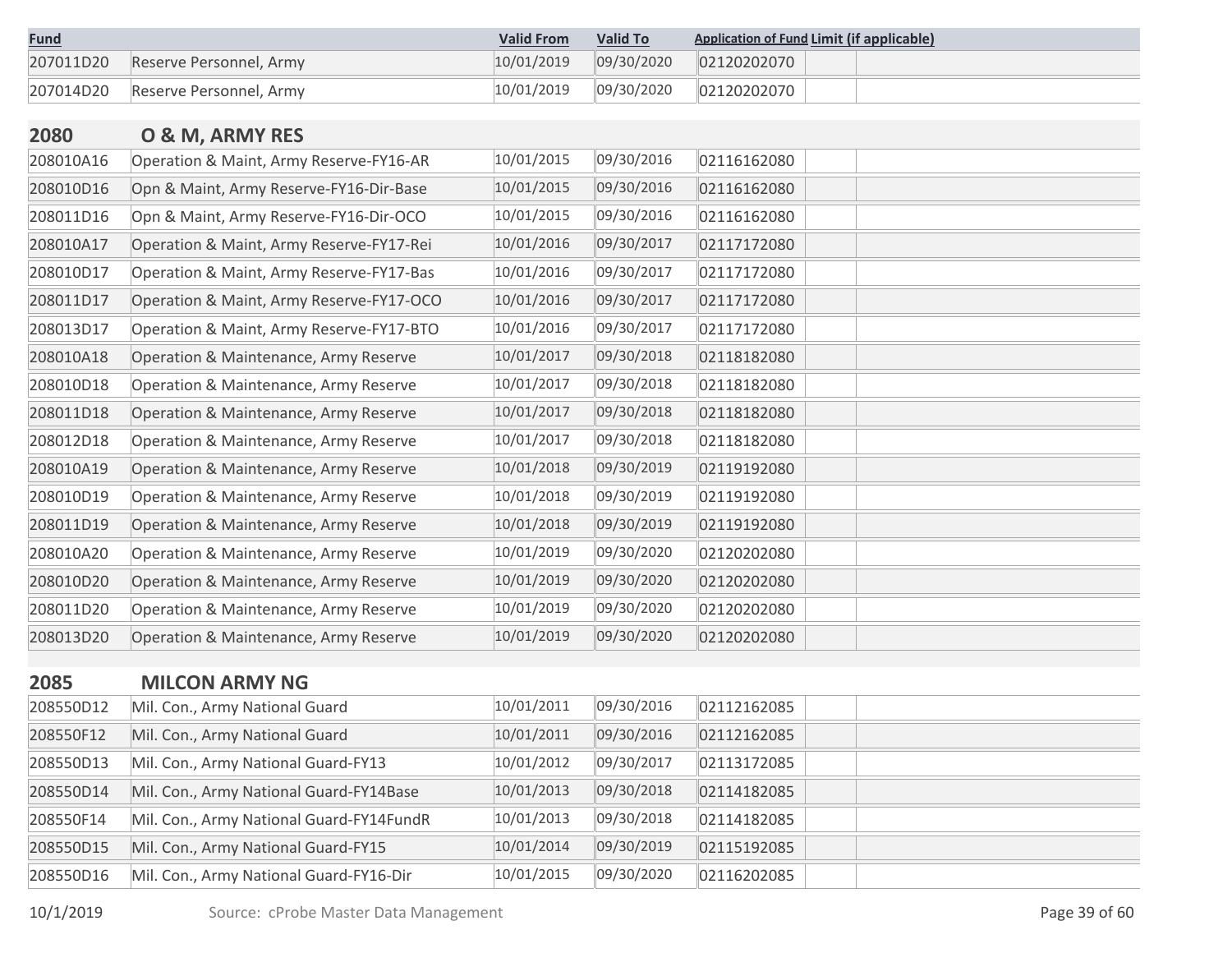| <b>Fund</b> |                                          | <b>Valid From</b> | <b>Valid To</b> | <b>Application of Fund Limit (if applicable)</b> |
|-------------|------------------------------------------|-------------------|-----------------|--------------------------------------------------|
| 208550D17   | Mil. Con., Army National Guard-FY17-Base | 10/01/2016        | 09/30/2021      | 02117212085                                      |
| 208553D17   | Mil. Con., Army National Guard-FY17-T X  | 10/01/2016        | 09/30/2021      | 02117212085                                      |
| 208550D18   | Mil. Con., Army National Guard           | 10/01/2017        | 09/30/2022      | 02118222085                                      |
| 208552D18   | Mil. Con., Army National Guard           | 10/01/2017        | 09/30/2022      | 02118222085                                      |
| 208550D19   | Mil. Con., Army National Guard           | 10/01/2018        | 09/30/2023      | 02119232085                                      |
| 208552D19   | Mil. Con., Army National Guard           | 10/01/2018        | 09/30/2023      | 02119232085                                      |
| 208550D20   | Mil. Con., Army National Guard           | 10/01/2019        | 09/30/2024      | 02120242085                                      |
|             |                                          |                   |                 |                                                  |
| 2086        | <b>MILCON ARMY RESERVE</b>               |                   |                 |                                                  |
| 208650D12   | Mil. Con., Army Reserve                  | 10/01/2011        | 09/30/2016      | 02112162086                                      |
| 208650F12   | Mil. Con., Army Reserve                  | 10/01/2011        | 09/30/2016      | 02112162086                                      |
| 208650D13   | Mil. Con., Army Reserve-FY13             | 10/01/2012        | 09/30/2017      | 02113172086                                      |
| 208650D14   | Mil. Con., Army Reserve-FY14Base         | 10/01/2013        | 09/30/2018      | 02114182086                                      |
| 208650F14   | Mil. Con., Army Reserve-FY14FundedReimb  | 10/01/2013        | 09/30/2018      | 02114182086                                      |
| 208640D15   | Mil. Con., Army Reserve-FY15-4 Year      | 10/01/2014        | 09/30/2018      | 02115182086                                      |
| 208650D15   | Mil. Con., Army Reserve-FY15             | 10/01/2014        | 09/30/2019      | 02115192086                                      |
| 208650D16   | Mil. Con., Army Reserve-FY16-Dir         | 10/01/2015        | 09/30/2020      | 02116202086                                      |
| 208650D17   | Mil. Con., Army Reserve-FY17-Base        | 10/01/2016        | 09/30/2021      | 02117212086                                      |
| 208653D17   | Mil. Con., Army Reserve-FY17-Title X     | 10/01/2016        | 09/30/2021      | 02117212086                                      |
| 208650D18   | Mil. Con., Army Reserve                  | 10/01/2017        | 09/30/2022      | 02118222086                                      |
| 208650D19   | Mil. Con., Army Reserve                  | 10/01/2018        | 09/30/2023      | 02119232086                                      |
| 208650D20   | Mil. Con., Army Reserve                  | 10/01/2019        | 09/30/2024      | 02120242086                                      |
|             |                                          |                   |                 |                                                  |
| 2091        | <b>Afghan SEC Forces</b>                 |                   |                 |                                                  |
| 2091X1D13   | Afghan Security Forces Fund Army-FY13D   | 10/01/2012        | 12/31/9999      | 02113XX2091                                      |
| 2091X1D14   | Afghan Security Forces Fund, Army-FY14D  | 10/01/2013        | 12/31/9999      | 02114XX2091                                      |
| 209121D15   | Afghanistan Security Forces Fund, Army   | 10/01/2014        | 09/30/2016      | 02115162091                                      |
| 2091X1D15   | Afghan Sec Forces Fund, Army-FY15 OCO X  | 10/01/2014        | 12/31/9999      | 02115XX2091                                      |
| 209121D16   | Afghan Security Forces Fund, Army-FY16   | 10/01/2015        | 09/30/2017      | 02116172091                                      |
| 2091X1D16   | Afghan Sec Forces Fund, Army-FY15 OCO X  | 10/01/2015        | 12/31/9999      | 02116XX2091                                      |
| 209121D17   | Afghanistan Sec Forces Fund, Army-FY17-2 | 10/01/2016        | 09/30/2018      | 02117182091                                      |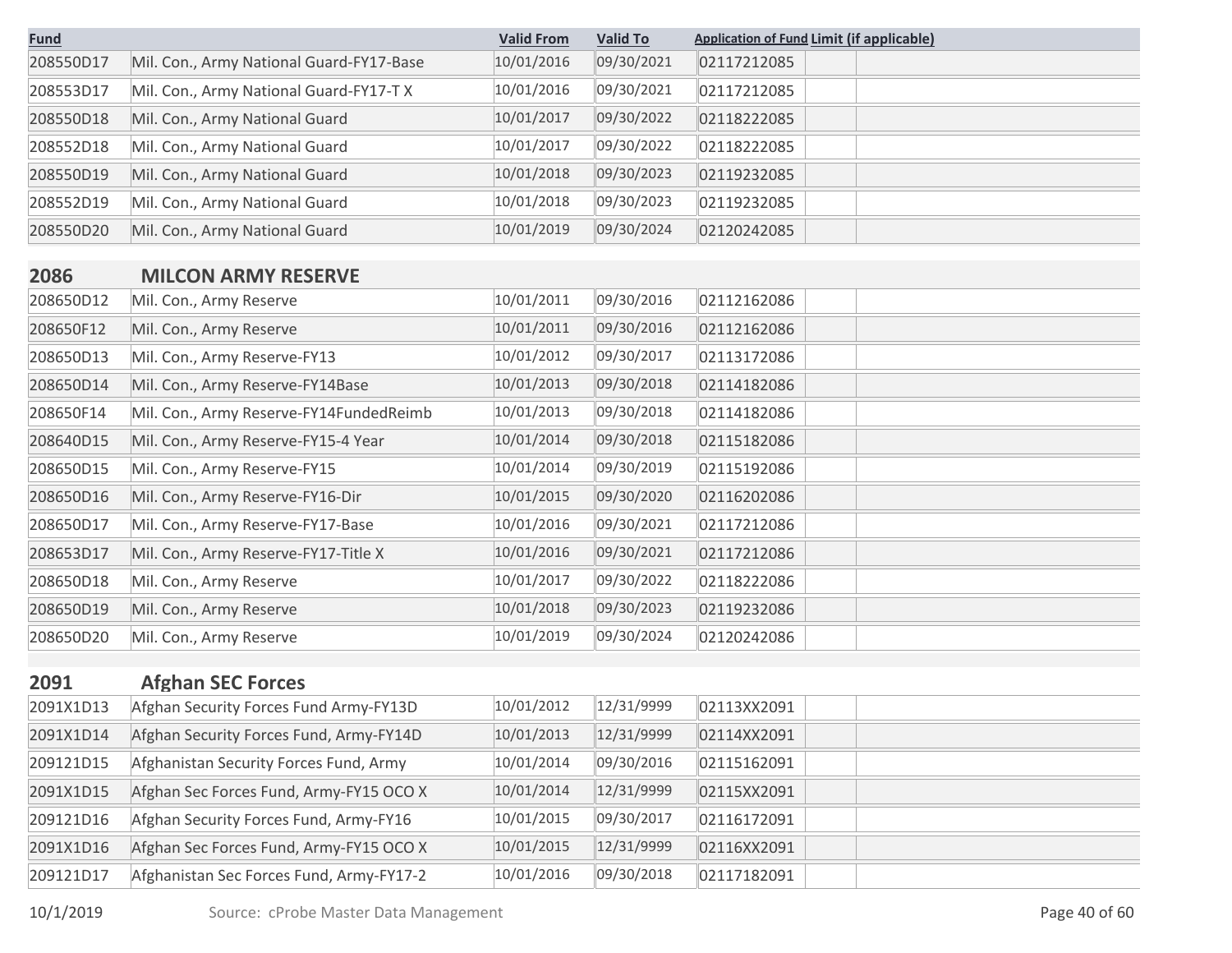| <b>Fund</b> |                                          | <b>Valid From</b> | <b>Valid To</b> | <b>Application of Fund Limit (if applicable)</b> |
|-------------|------------------------------------------|-------------------|-----------------|--------------------------------------------------|
| 2091X1D17   | Afghanistan Sec Forces Fund, Army-FY17-X | 10/01/2016        | 12/31/9999      | 02117XX2091                                      |
| 209121D18   | Afghanistan Security Forces Fund, Army   | 10/01/2017        | 09/30/2019      | 02118192091                                      |
| 2091X1D18   | Afghanistan Security Forces Fund, Army   | 10/01/2017        | 12/31/9999      | 02118XX2091                                      |
| 209121D19   | Afghanistan Security Forces Fund, Army   | 10/01/2018        | 09/30/2020      | 02119202091                                      |
| 2091X1D19   | Afghanistan Security Forces Fund, Army   | 10/01/2018        | 12/31/9999      | 02119XX2091                                      |
| 209121D20   | Afghanistan Security Forces Fund, Army   | 10/01/2019        | 09/30/2021      | 02120212091                                      |
| 2091X1D20   | Afghanistan Security Forces Fund, Army   | 10/01/2019        | 12/31/9999      | 02120XX2091                                      |
| 2093        | <b>JIEDDO Fund</b>                       |                   |                 |                                                  |
| 209331D14   | Joint Improvised Explosive Dev-FY14OCO   | 10/01/2013        | 09/30/2016      | 02114162093                                      |
| 209330D15   | Joint Improvised Explosive DD-FY15 Base  | 10/01/2014        | 09/30/2017      | 02115172093                                      |
| 209331D15   | Joint Improvised Explosive DD-FY15 OCO   | 10/01/2014        | 09/30/2017      | 02115172093                                      |
| 209331F15   | Joint Improvised Explosive Dev-FY15-FRei | 10/01/2014        | 09/30/2016      | 02115172093                                      |
| 209331D16   | Jt Improvised Explosive Dev Defea-FY16   | 10/01/2015        | 09/30/2018      | 02116182093                                      |
| 209331F16   | Jt Improvised Explosive Dev Defea-FY16-F | 10/01/2015        | 09/30/2018      | 02116182093                                      |
| 209331D17   | Jt Improvised Explosive Devices Defea-17 | 10/01/2016        | 09/30/2019      | 02117192093                                      |
|             |                                          |                   |                 |                                                  |
| 2096        | <b>Afghanistan Inf Fnd</b>               |                   |                 |                                                  |
| 209621D15   | Afghanistan Infrastructure Fund-FY15 OCO | 10/01/2014        | 09/30/2016      | 02115162096                                      |
| 2097        | <b>Iraq Trn and Equip</b>                |                   |                 |                                                  |
| 209721D15   | Iraq Train and Equip Fund-FY15           | 10/01/2014        | 09/30/2016      | 02115162097<br>0000                              |
| 209721D16   | Iraq Train and Equip Fund-FY16-OCO       | 10/01/2015        | 09/30/2017      | 0000<br>02116172097                              |
| 209721D17   | Iraq Train and Equip Fund-FY17-OCO       | 10/01/2016        | 09/30/2018      | 02117182097<br>0000                              |
| 2098        | <b>Syria Trn and Equip</b>               |                   |                 |                                                  |
| 209821D17   | Syria Train and Equip Fund               | 10/01/2016        | 09/30/2017      | 02117182098                                      |
|             |                                          |                   |                 |                                                  |
| 2099        | <b>Ctr-ISIL Trn/Equip</b>                |                   |                 |                                                  |
| 209921D17   | Ctr-Islamic State Iraq Levant-FY17       | 10/01/2016        | 09/30/2018      | 02117182099                                      |
| 209921D18   | Ctr-Islamic State Iraq Levant Train and  | 10/01/2017        | 09/30/2019      | 02118192099                                      |
| 2099X1D18   | Ctr-Islamic State Iraq Levant Train and  | 10/01/2017        | 01/07/2019      | 02118XX2099                                      |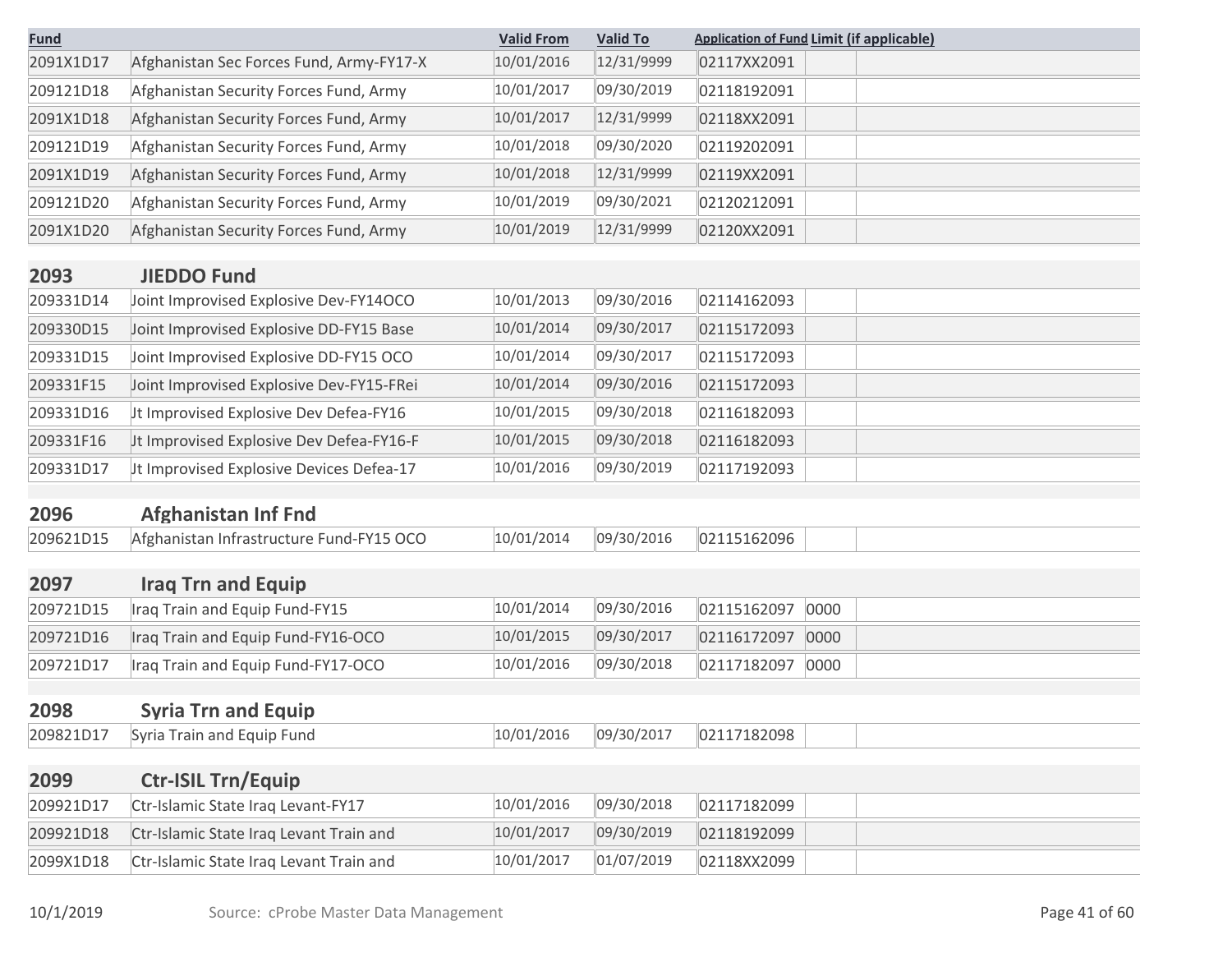| <b>Fund</b> |                                                         | <b>Valid From</b> | <b>Valid To</b> | <b>Application of Fund Limit (if applicable)</b> |      |                                       |
|-------------|---------------------------------------------------------|-------------------|-----------------|--------------------------------------------------|------|---------------------------------------|
| 209921D19   | Ctr-Islamic State Iraq Levant Train and                 | 10/01/2018        | 09/30/2020      | 02119202099                                      |      |                                       |
| 2099X0D19   | Ctr-Islamic State Iraq Levant Train and                 | 10/01/2018        | 12/31/9999      | 02119XX2099                                      |      |                                       |
| 2099X1D19   | Ctr-Islamic State Iraq Levant Train and                 | 10/01/2018        | 12/31/9999      | 02119XX2099                                      |      |                                       |
| 209921D20   | Ctr-Islamic State Iraq Levant Train and                 | 10/01/2019        | 09/30/2021      | 02120212099                                      |      |                                       |
|             |                                                         |                   |                 |                                                  |      |                                       |
| 2462        | <b>DEPOSIT, ANN BEN, A</b>                              |                   |                 |                                                  |      |                                       |
| 2462X0D12   | Deposits for Survivors Annuity Benefits,                | 10/01/2011        | 12/31/9999      | 02112XX2462                                      |      |                                       |
| 2462X0D14   | Deposits for Survivors Annuity Benefits,                | 10/01/2013        | 12/31/9999      | 02114XX2462                                      |      |                                       |
| 2473        | <b>GI Bill</b>                                          |                   |                 |                                                  |      |                                       |
| 2473X0RXX   | Contributions From Mil Pers, VA Ed Act O                | 10/01/2014        | 12/31/9999      | 036XXXX2473                                      |      |                                       |
| 2651        | Sale Scrap&Salvage                                      |                   |                 |                                                  |      |                                       |
| 2651X0RXX   | Sale of Scrap and Salvage Materials, Def                | 10/01/2011        | 12/31/9999      | 09712XX2651                                      |      |                                       |
| 3019        | OFF RCPT, REC GOV                                       |                   |                 |                                                  |      |                                       |
| 3019X0D12   | Off Rcpt, Recovery for Lost/Damage Gov P                | 10/01/2011        | 12/31/9999      | 02112XX3019                                      |      |                                       |
| 3041        | <b>OFF RCPT, REC FMS</b>                                |                   |                 |                                                  |      |                                       |
| 3041X0D12   | Off Rcpt, Recoveries Under FMS Program,                 | 10/01/2011        | 12/31/9999      | 02112XX3041                                      |      |                                       |
| 304171XR13  | NONRECURRING PRODUCTION COSTS                           | 10/01/2012        | 09/30/9999      | 02113XX3041                                      | 0001 | <b>KUWAIT OR FMS</b>                  |
| 304174XR13  | CHARGES FOR MILITARY RETIRED PAY                        | 10/01/2012        | 09/30/2015      | 02113XX3041                                      | 0005 | <b>QATAR OR FMS</b>                   |
| 3041M2XR13  | NONRECURRING RDTE COSTS                                 | 10/01/2012        | 09/30/2015      | 02113XX3041                                      | 0002 | NONRECURRING RDTE CSTS                |
| 3041M3XR13  | ROYALTY FEE COLLECTIONS                                 | 10/01/2012        | 09/30/2015      | 02113XX3041                                      | 0007 | ROYALTY FEE COLLECTIONS               |
|             | 3041M5XR13 Medicare-Eligible Retiree Health Care (M     | 10/01/2012        | 09/30/2015      | 02113XX3041                                      | MR01 | MERHC ACCRUAL - ARMY                  |
| 304171XR14  | Off Rcpt, Recoveries Under FMS-FY14                     | 10/01/2013        | 09/30/2015      | 02114XX3041                                      | 0001 | <b>KUWAIT OR FMS</b>                  |
|             | 304172XR14 Off Rcpt, Recoveries Under FMS Program,      |                   |                 |                                                  |      | 02114XX3041 0003 JAPAN OR FMS         |
| 304173XR14  | Off Rcpt, Recoveries Under FMS Program,                 | 10/01/2013        | 09/30/2015      | 02114XX3041 0004                                 |      | <b>KOREA</b>                          |
|             | 3041M2XR14 Off Rcpt, Recoveries Under FMS Pro-0002-FY14 | 10/01/2013        | 09/30/2015      | 02114XX3041                                      | 0002 | NONRECURRING RDTE CSTS                |
|             | 3041M3XR14 Off Rcpt, Recov Under FMS Pro-0007-FY14      | 10/01/2013        | 09/30/2015      | 02114XX3041                                      | 0007 | ROYALTY FEE COLLECTIONS               |
|             | 3041M4XR14 Off Rcpt, Recov Under FMS Pro-0008-FY14      | 10/01/2013        | 09/30/2015      | 02114XX3041                                      | 0008 | <b>CHARGES CIVILIAN RTRD PAY</b>      |
|             | 3041M5XR14 Off Rcpt, Recov Under FMS Prog-MR01-FY14     | 10/01/2013        | 09/30/2015      |                                                  |      | 02114XX3041 MR01 MERHC ACCRUAL - ARMY |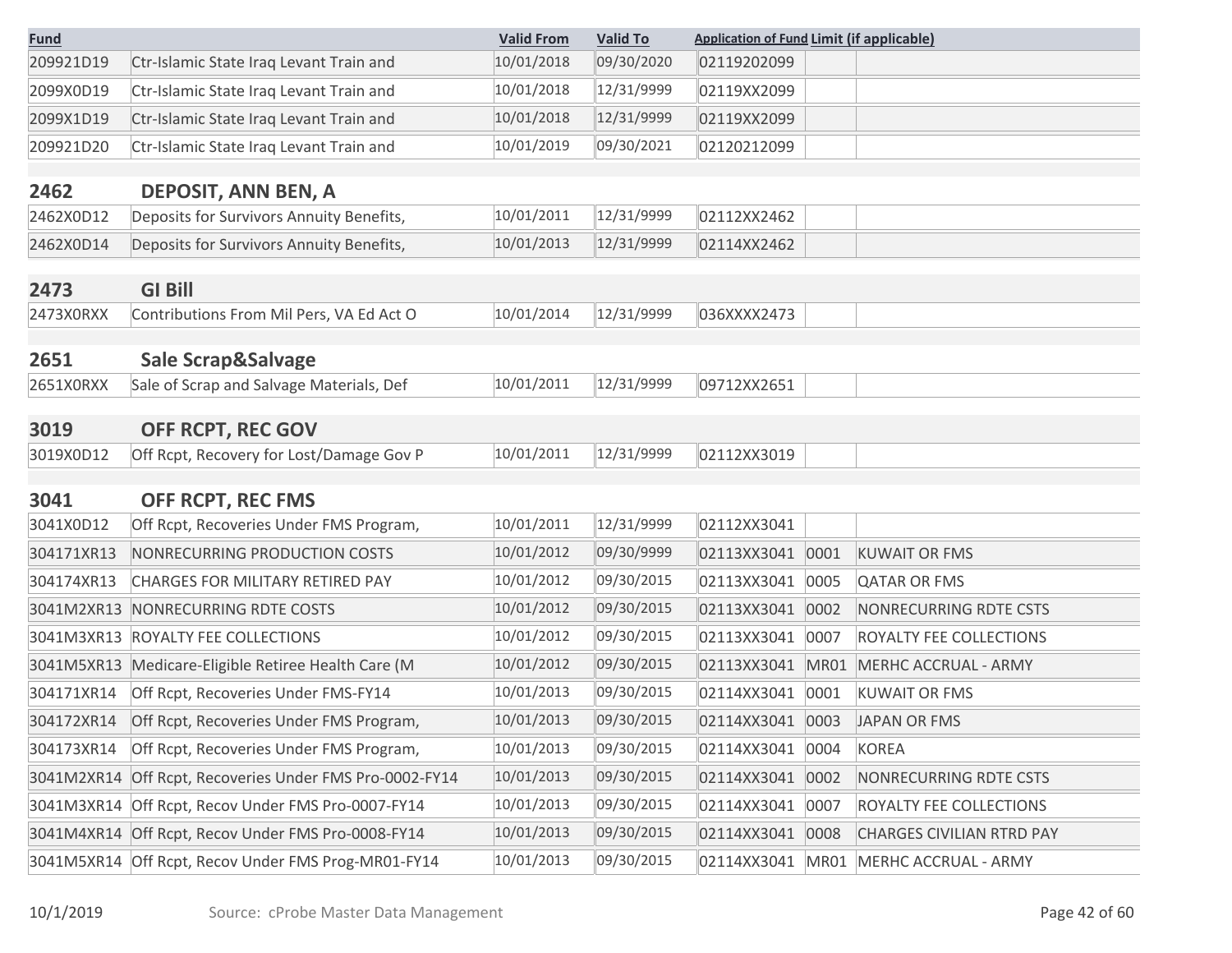| <b>Fund</b> |                                                 | <b>Valid From</b> | <b>Valid To</b> | <b>Application of Fund Limit (if applicable)</b> |                                       |
|-------------|-------------------------------------------------|-------------------|-----------------|--------------------------------------------------|---------------------------------------|
| 304171XRXX  | NONRECURRING PROD COSTS (.0001)                 | 10/01/2015        | 12/31/9999      | 021RRRR3041<br>0001                              | <b>KUWAIT OR FMS</b>                  |
| 304172XRXX  | MR SALES Non-Excess (.0003)                     | 10/01/2015        | 12/31/9999      | 021RRRR3041 0003                                 | <b>JAPAN OR FMS</b>                   |
| 304173XRXX  | MR SALES EXCESS (.0004)                         | 10/01/2015        | 12/31/9999      | 021RRRR3041 0004                                 | <b>KOREA or FMS</b>                   |
|             | 3041M2XRXX NONRECURRING RDTE COSTS (.0002)      | 10/01/2015        | 12/31/9999      | 021RRRR3041<br>0002                              | <b>NONRECURRING RDTE CSTS</b>         |
|             | 3041M4XRXX UNFUNDED CIVILIAN RETIREMENT (.0008) | 10/01/2015        | 12/31/9999      | 021RRRR3041 0008                                 | <b>CHARGES CIVILIAN RTRD PAY</b>      |
| 304174XRXX  | Charges for Military Retired Pay (.0005)        | 10/01/2015        | 12/31/9999      | 021RRRR3041<br>0005                              | <b>QATAR OR FMS</b>                   |
|             | 3041M3XRXX Royalty Fee Collection (.0007)       | 10/01/2015        | 12/31/9999      | 021RRRR3041<br>0007                              | ROYALTY FEE COLLECTIONS               |
|             | 3041M5XRXX Medicare ERH Accrual Army (.MR01)    | 10/01/2015        | 12/31/9999      | 021RRRR3041 MR01                                 | MERHC ACCRUAL - ARMY                  |
| 3200        | <b>COLL RECEIV CANC</b>                         |                   |                 |                                                  |                                       |
| 320075XRXX  | <b>Collections of Receivables from Canceled</b> | 10/01/2015        | 12/31/9999      | 021RRRR3200 0000                                 | <b>ARMY</b>                           |
| 3200X0RXX   | <b>Collections of Receivables from Canceled</b> | 10/01/2015        | 12/31/9999      | 021RRRR3200                                      |                                       |
| 3210        | OFF RCPT, GEN PROP                              |                   |                 |                                                  |                                       |
| 3210X0D10   | General Fund Proprietary Receipts, Army         | 10/01/2009        | 12/31/9999      | 02110XX3210                                      |                                       |
| 3210X0RXX   | General Fund Proprietary Receipts, Army         | 10/01/2009        | 12/31/9999      | 02110XX3210                                      |                                       |
| 3210X0D12   | General Fund Proprietary Receipts, Army         | 10/01/2011        | 12/31/9999      | 02112XX3210                                      |                                       |
| 32100JXRXX  | General Fund Proprietary Receipts, Army         | 10/01/2015        | 12/31/9999      | 021RRRR3210 0006                                 | SALES OF MATERIALS, EQ, & OTH         |
| 32102OXRXX  | General Fund Proprietary Receipts, Army         | 10/01/2015        | 12/31/9999      | 021RRRR3210 0013                                 | INTEREST ON ACCOUNT RECEIVABLE        |
| 321071XRXX  | General Fund Proprietary Receipts, Army         | 10/01/2015        | 12/31/9999      | 021RRRR3210<br>0001                              | <b>KUWAIT OR FMS</b>                  |
| 3875        | <b>Budget Clearing Acc</b>                      |                   |                 |                                                  |                                       |
| 38751FXFXX  | <b>Budget Clearing Account, Suspense</b>        | 10/01/2011        | 12/31/9999      | 02112XX3875<br>1111                              | <b>RECYCLE PROGRAM</b>                |
| 387561XFXX  | <b>Budget Clearing Account, Suspense</b>        | 10/01/2011        | 12/31/9999      | 02112XX3875<br>3960                              | <b>FORESTRY PROGRAM</b>               |
| 387562XFXX  | <b>Budget Clearing Account, Suspense</b>        | 10/01/2011        | 12/31/9999      | 02112XX3875<br>3950                              | AG/GRAZING PROGRAM                    |
| 387590XFXX  | Rtrnd/Cncld RC Chks DRDS                        | 10/01/2014        | 12/31/9999      | 02115FF38750 DRDS                                | Returned/Cancelled DJMS-RC Che        |
| 387591XFXX  | Bdgt Clrng Acct Susp 9111                       | 10/01/2014        | 12/31/9999      | 02115FF38750 9111                                | <b>Budget Clearing ACCOUNT (Suspe</b> |
| 387592XFXX  | Coll Misc Trans APPN 5104                       | 10/01/2014        | 12/31/9999      | 02115FF38750 5104                                | <b>Collection of Miscellaneous Tr</b> |
| 387593XFXX  | Wthld Income Tax AC 9013                        | 10/01/2014        | 04/20/2018      | 02115FF38750 9013                                | Withheld Individual Income Tax        |

387594XFXX Wthld FICA Tax AC 9014 10/01/2014 04/20/2018 02115FF38750 9014 Withheld individual FICA Taxes 387595XFXX Wthld Income Tax RC 9015 10/01/2014 04/20/2018 02115FF38750 9015 Withheld Individual Income Tax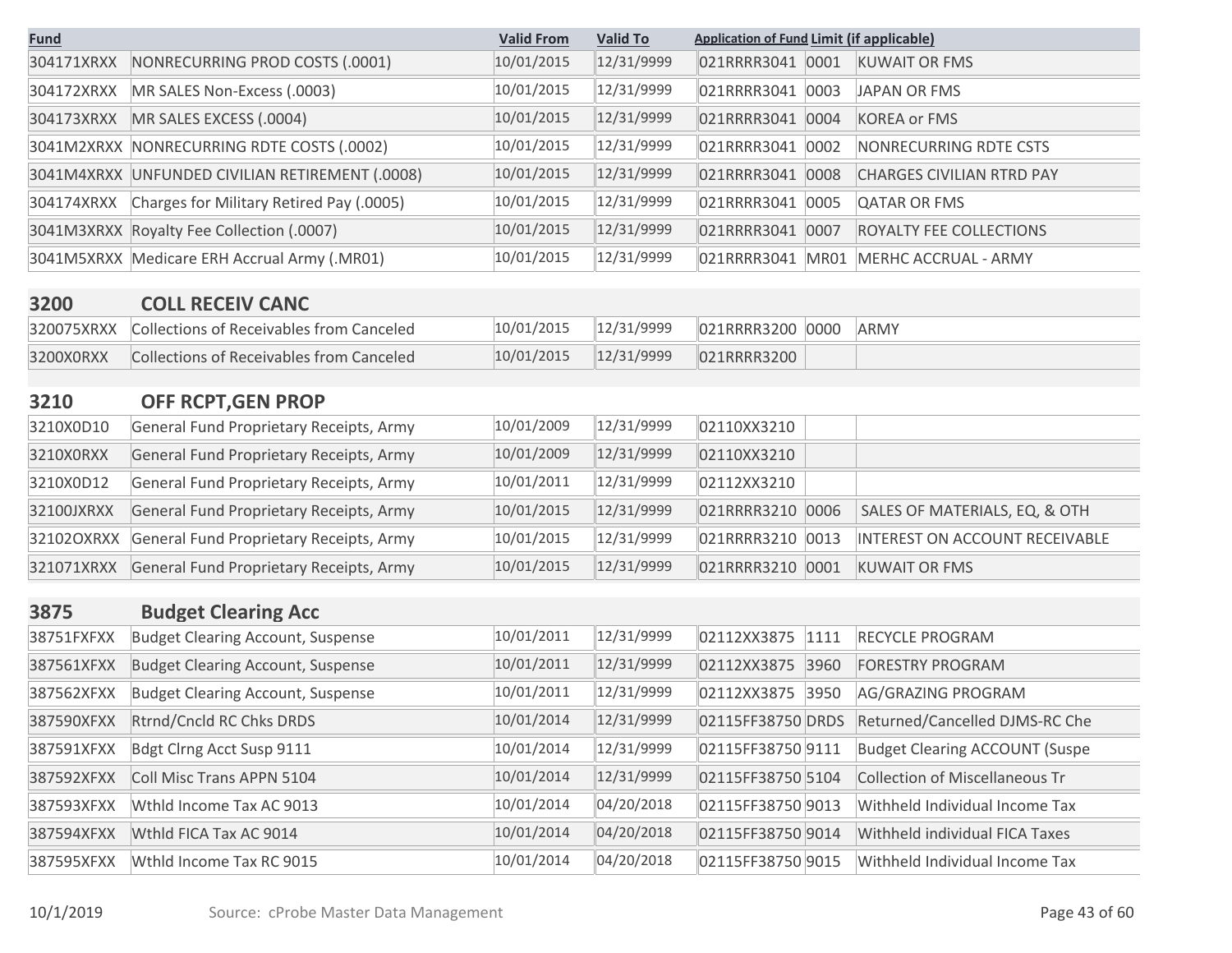| <b>Fund</b> |                                              | <b>Valid From</b> | <b>Valid To</b> | <b>Application of Fund Limit (if applicable)</b> |                                              |  |
|-------------|----------------------------------------------|-------------------|-----------------|--------------------------------------------------|----------------------------------------------|--|
|             | 387596XFXX Wthid FICA Tax RC 9016            | 10/01/2014        |                 |                                                  |                                              |  |
|             | 3875DD3F15 Budget Clearing Account, Suspense | 10/01/2014        | 09/30/2017      |                                                  | 02115FF38750 0020 ROYALTIES PATENTS LICENSES |  |

| 3880      | <b>Unavl Chck Cncl/Ovr</b>               |            |            |             |  |
|-----------|------------------------------------------|------------|------------|-------------|--|
| 3880X0FXX | Unavailable Check Cancellations/Overpaym | 10/01/2014 | 12/31/9999 | 02115FF3880 |  |
| 3880X0RXX | Unavailable Check Cancellations/Overpaym | 10/01/2014 | 12/31/9999 | 021XXXX3880 |  |

| 3882      | <b>Thrift Savings Plan</b>               |            |            |             |  |
|-----------|------------------------------------------|------------|------------|-------------|--|
| 3882X0FXX | Uniformed Services - Thrift Savings Plan | 10/01/2014 | 12/31/9999 | 02115FF3882 |  |
| 3882X0RXX | Uniformed Services - Thrift Savings Plan | 10/01/2014 | 12/31/9999 | 021XXXX3882 |  |

#### **4116 Spec Def Acq, POTUS**

| 4116004Z13 | Special Defense Acquisition Fund, Approp | 10/01/2012 | 09/30/2016 | 097131641160 0001 | FMS ADMIN FUND                     |
|------------|------------------------------------------|------------|------------|-------------------|------------------------------------|
| 4116003Z14 | Special Def Acquisition Fund, Appn-FY14  | 10/01/2013 | 09/30/2016 | 0971416411600001  | <b>FMS ADMIN FUND</b>              |
| 411600XZ14 | Special Def Acq Fund, Approp-FY14-X Yr   | 10/01/2013 | 12/31/9999 | 09714XX411600001  | FMS ADMIN FUND                     |
| 41161A3Z14 | Special Defense Acquisition Fund, Approp | 10/01/2013 | 09/30/2016 | 097141641160 56SA | <b>USSOCOM SOF Army Activities</b> |
| 41163C2Z14 | Special Defense Acquisition-0001-FY14    | 10/01/2013 | 09/30/2016 | 097141641160 4400 | Dept of the ARMY                   |
| 4116003Z15 | Special Defense Acq Fund, App-FY15       | 10/01/2014 | 09/30/2017 | 097151741160 0001 | FMS ADMIN FUND                     |
| 4116004Z15 | Special Def Acq Fund, Approp-FY15-Rev    | 10/01/2014 | 09/30/2018 | 09715XX411600001  | FMS ADMIN FUND                     |
| 411600XZ15 | Special Def Acq Fund, Approp-FY15-X Yr   | 10/01/2014 | 12/31/9999 | 09715XX411600001  | FMS ADMIN FUND                     |
| 4116002Z16 | Special Def Acq Fund, Appn-FY16-2 Yr     | 10/01/2015 | 09/30/2017 | 097161741160 0001 | <b>FMS ADMIN FUND</b>              |
| 4116003Z16 | Special Def Acq Fund, Approp-FY16 3Yr    | 10/01/2015 | 09/30/2018 | 0971618411600001  | <b>FMS ADMIN FUND</b>              |
| 4116004Z16 | Special Def Acq Fund, Approp-FY16-0001   | 10/01/2015 | 09/30/2019 | 0971416411600001  | FMS ADMIN FUND                     |
| 411600XZ16 | Special Def Acq Fund, Approp-FY16-0001-X | 10/01/2015 | 12/31/9999 | 0971416411600001  | <b>FMS ADMIN FUND</b>              |
| 4116003Z17 | Special Defense Acquisition Fund, Approp | 10/01/2016 | 09/30/2019 | 0971719411600001  | FMS ADMIN FUND                     |
| 4116003Z18 | Special Defense Acquisition Fund, Approp | 10/01/2017 | 09/30/2020 | 0971820411600001  | <b>FMS ADMIN FUND</b>              |

#### **4930 ARMY BUS OPS FND**

4930ACXZXX Defense Working Capital Funds, Army 09/01/2008 12/31/9999 09712XX49300 ACO1 FMS AC ANTIGUA and BARBUDA

| 5095 | <b>CIVIL RECEIPTS</b>    |            |            |             |  |
|------|--------------------------|------------|------------|-------------|--|
|      | 5095X0D12 Rcpt Civ, Army | 10/01/2011 | 12/31/9999 | 02112XX5095 |  |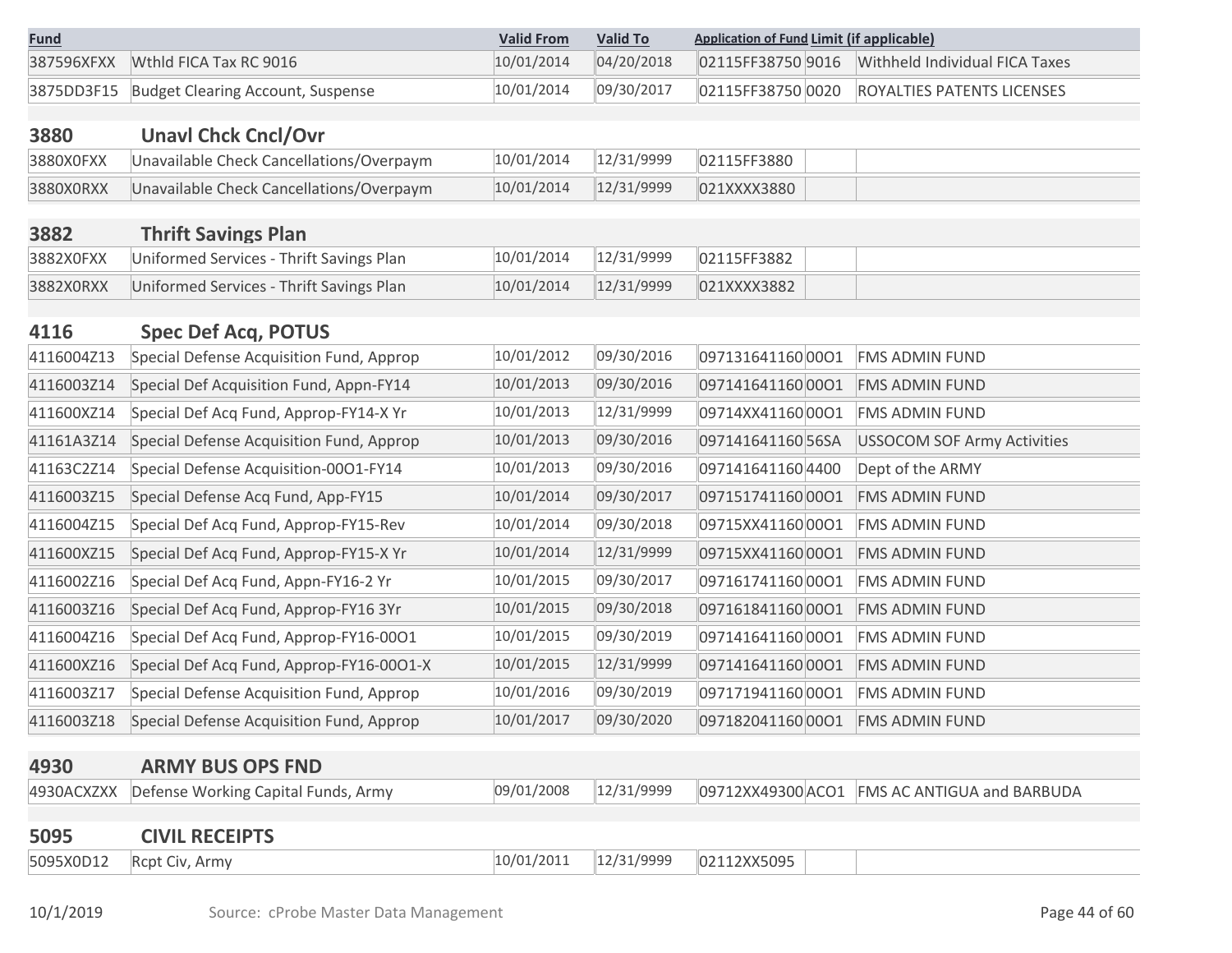| <b>Fund</b> |                                          | <b>Valid From</b> | <b>Valid To</b> | <b>Application of Fund Limit (if applicable)</b> |
|-------------|------------------------------------------|-------------------|-----------------|--------------------------------------------------|
| 5095X0RXX   | Wildlife, Army                           | 10/01/2011        | 12/31/9999      | 02112RR5095                                      |
| 5095X0D13   | Rcpt Civ, Army                           | 10/01/2012        | 12/31/9999      | 02113XX50950                                     |
| 5095X0D14   | Rcpt Civ, Army-FY14                      | 10/01/2013        | 12/31/9999      | 02114XX5095                                      |
| 5095X0D15   | <b>Wildlife Conservation-FY15</b>        | 10/01/2014        | 12/31/9999      | 02115XX5095                                      |
| 5095X0D16   | <b>Wildlife Conservation-FY16</b>        | 10/01/2015        | 12/31/9999      | 02116XX5095                                      |
| 5095X0D17   | Wildlife Conservation, Military Re-FY17  | 10/01/2016        | 12/31/9999      | 02117XX5095                                      |
| 5095X0D18   | Wildlife Conservation, etc., Military Re | 10/01/2017        | 12/31/9999      | 02118XX5095                                      |
| 5095X0D19   | Wildlife Conservation, etc., Military Re | 10/01/2018        | 12/31/9999      | 02119XX5095                                      |

#### **5098 ROCKY MTN ARSENAL**

| 5098X0S01 | Rocky Mountain Arsenal                   | 10/01/2000 | 12/31/9999 | 02101XX50980 |  |
|-----------|------------------------------------------|------------|------------|--------------|--|
| 5098X0S08 | Rocky Mountain Arsenal                   | 10/01/2007 | 09/30/9999 | 02108XX5098  |  |
| 5098X0D12 | Rocky Mountain Arsenal                   | 10/01/2011 | 12/31/9999 | 02112XX5098  |  |
| 5098X0RXX | Restoration of the Rocky Mountain Arsena | 10/01/2011 | 12/31/9999 | 02112RR5098  |  |
| 5098X0D13 | Rocky Mountain Arsenal                   | 10/01/2012 | 12/31/9999 | 02113XX50980 |  |
| 5098X0S14 | Rocky Mountain Arsenal-FY14              | 10/01/2013 | 12/31/9999 | 02114XX50980 |  |
| 5098X0S15 | Rocky Mountain Arsenal-FY15 PY           | 10/01/2014 | 12/31/9999 | 02115XX50980 |  |
| 5098X0S16 | Rocky Mountain Arsenal-FY16              | 10/01/2015 | 12/31/9999 | 02116XX50980 |  |
| 5098X0S17 | Rocky Mountain Arsenal-FY17              | 10/01/2016 | 12/31/9999 | 02117XX50980 |  |
| 5098X0S18 | Rocky Mountain Arsenal                   | 10/01/2017 | 12/31/9999 | 02118XX50980 |  |
| 5098X0S19 | Rocky Mountain Arsenal                   | 10/01/2018 | 12/31/9999 | 02119XX50980 |  |

## **5188 REAL PROP DISP RECP**

| 51884YXD05 | Off Rcpt Disp RP,D       | 10/01/2004 | 12/31/9999 | 09705XX5188 2100 | <b>DOD REAL PROPERTY</b> |
|------------|--------------------------|------------|------------|------------------|--------------------------|
| 51884YXD06 | Off Rcpt Disp RP, D-FY06 | 10/01/2005 | 12/31/9999 | 09706XX5188 2100 | <b>DOD REAL PROPERTY</b> |
| 51884YXD07 | Off Rcpt Disp RP, D-FY07 | 10/01/2006 | 12/31/9999 | 09707XX5188 2100 | <b>DOD REAL PROPERTY</b> |
| 51884YXD08 | Off Rcpt Disp RP, D-FY08 | 10/01/2007 | 12/31/9999 | 09708XX5188 2100 | <b>DOD REAL PROPERTY</b> |
| 51884YXD09 | Off Rcpt Disp RP, D-FY09 | 10/01/2008 | 12/31/9999 | 09709XX5188 2100 | <b>DOD REAL PROPERTY</b> |
| 51884YXD10 | Off Rcpt Disp RP, D-FY10 | 10/01/2009 | 12/31/9999 | 09710XX5188 2100 | <b>DOD REAL PROPERTY</b> |
| 51884YXD11 | Off Rcpt Disp RP, D-FY11 | 10/01/2010 | 12/31/9999 | 09711XX5188 2100 | <b>DOD REAL PROPERTY</b> |
| 51884YXD12 | Off Rcpt Disp RP, D      | 10/01/2011 | 12/31/9999 | 09712XX5188 2100 | <b>DOD REAL PROPERTY</b> |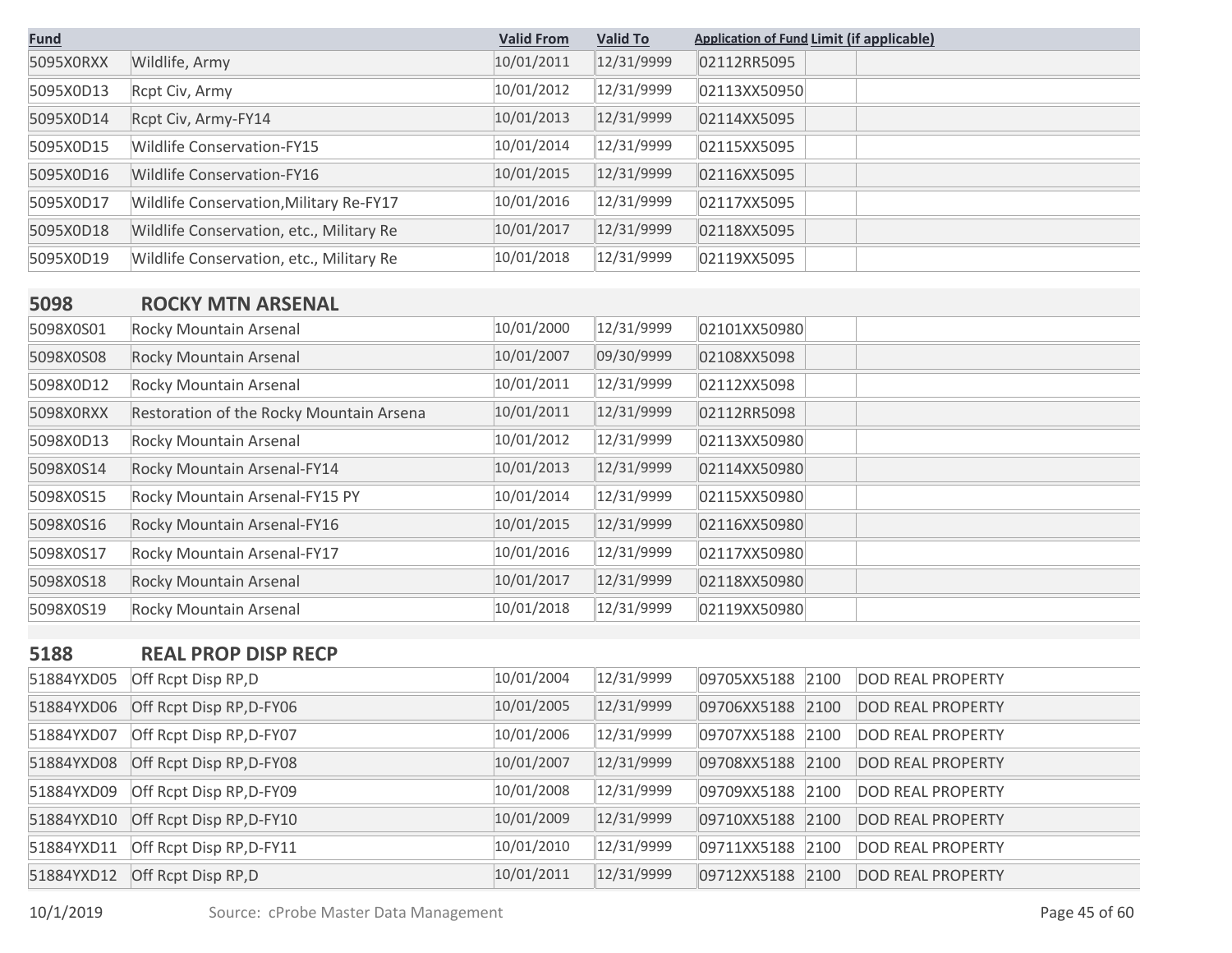| <b>Fund</b> |                                          | <b>Valid From</b> | <b>Valid To</b> | <b>Application of Fund Limit (if applicable)</b> |                          |
|-------------|------------------------------------------|-------------------|-----------------|--------------------------------------------------|--------------------------|
| 51884YXRXX  | Disposal of DoD Real Property            | 10/01/2011        | 12/31/9999      | 09712RR5188 2100                                 | <b>DOD REAL PROPERTY</b> |
| 51884YXD13  | Off Rcpt Disp RP, D                      | 10/01/2012        | 12/31/9999      | 09713XX5188 2100                                 | <b>DOD REAL PROPERTY</b> |
| 51884YXD14  | Off Rcpt Disp RP, D-FY14                 | 10/01/2013        | 12/31/9999      | 09714XX5188 2100                                 | <b>DOD REAL PROPERTY</b> |
| 51884YXD15  | Off Rcpt Disp RP, D-FY15-2100-DoD Assets | 10/01/2014        | 12/31/9999      | 09715XX5188<br>2100                              | <b>DOD REAL PROPERTY</b> |
| 51884YXD16  | Off Rcpt Disp RP,D                       | 10/01/2015        | 12/31/9999      | 09716XX5188 2100                                 | <b>DOD REAL PROPERTY</b> |
| 51884YXD17  | Off Rcpt Disp RP, D-FY17                 | 10/01/2016        | 12/31/9999      | 09717XX5188 2100                                 | <b>DOD REAL PROPERTY</b> |
| 51884YXD18  | Off Rcpt Disp RP,D                       | 10/01/2017        | 12/31/9999      | 09718XX5188 2100                                 | <b>DOD REAL PROPERTY</b> |
| 51884YXD19  | Off Rcpt Disp RP, D                      | 10/01/2018        | 12/31/9999      | 09719XX5188<br>2100                              | <b>DOD REAL PROPERTY</b> |

#### **5189 REAL PROP LEAS RECP**

| 51894YXD05 | Off Rcpt Lease RP, D-FY05                | 10/01/2004 | 12/31/9999 | 09705XX5189 | 2100 | <b>DOD REAL PROPERTY</b> |
|------------|------------------------------------------|------------|------------|-------------|------|--------------------------|
| 51894YXD06 | Off Rcpt Lease RP, D-FY06                | 10/01/2005 | 12/31/9999 | 09706XX5189 | 2100 | <b>DOD REAL PROPERTY</b> |
| 51894YXD07 | Off Rcpt Lease RP, D-FY07                | 10/01/2006 | 12/31/9999 | 09707XX5189 | 2100 | <b>DOD REAL PROPERTY</b> |
| 51894YXD08 | Off Rcpt Lease RP, D-FY08                | 10/01/2007 | 12/31/9999 | 09708XX5189 | 2100 | <b>DOD REAL PROPERTY</b> |
| 51894YXD09 | Off Rcpt Lease RP, D-FY09                | 10/01/2008 | 12/31/9999 | 09709XX5189 | 2100 | <b>DOD REAL PROPERTY</b> |
| 51894YXD10 | Off Rcpt Lease RP, D-FY10                | 10/01/2009 | 12/31/9999 | 09710XX5189 | 2100 | <b>DOD REAL PROPERTY</b> |
| 51894YXD11 | Off Rcpt Lease RP, D-FY11                | 10/01/2010 | 12/31/9999 | 09711XX5189 | 2100 | <b>DOD REAL PROPERTY</b> |
| 51894YXD12 | Off Rcpt Lease RP,D                      | 01/10/2011 | 12/31/9999 | 09712XX5189 | 2100 | <b>DOD REAL PROPERTY</b> |
| 51894YXRXX | Lease of DoD Real Property               | 10/01/2011 | 12/31/9999 | 09712RR5189 | 2100 | <b>DOD REAL PROPERTY</b> |
| 51894YXD13 | Off Rcpt Lease RP,D                      | 10/01/2012 | 12/31/9999 | 09713XX5189 | 2100 | <b>DOD REAL PROPERTY</b> |
| 51894YXD14 | Off Rcpt Lease RP, D-2100-FY14           | 10/01/2013 | 12/31/9999 | 09714XX5189 | 2100 | <b>DOD REAL PROPERTY</b> |
| 51894YXD15 | Off Rcpt Lease RP, D-FY15-2100-DoD Asset | 10/01/2014 | 12/31/9999 | 09715XX5189 | 2100 | <b>DOD REAL PROPERTY</b> |
| 51894YXD16 | Off Rcpt Lease RP,D                      | 10/01/2015 | 12/31/9999 | 09716XX5189 | 2100 | <b>DOD REAL PROPERTY</b> |
| 51894YXD17 | Off Rcpt Lease RP, D-FY17                | 10/01/2016 | 12/31/9999 | 09717XX5189 | 2100 | <b>DOD REAL PROPERTY</b> |
| 51894YXD18 | Off Rcpt Lease RP,D                      | 10/01/2017 | 12/31/9999 | 09718XX5189 | 2100 | <b>DOD REAL PROPERTY</b> |
| 51894YXD19 | Off Rcpt Lease RP,D                      | 10/01/2018 | 12/31/9999 | 09719XX5189 | 2100 | <b>DOD REAL PROPERTY</b> |

## **5193 O/S Mil Facil (RC)**

51934YXD05 Offstng Rcpts, DoD Overseas Mil Fac Inv 10/01/2004 12/31/9999 09702XX5193 2100 DOD REAL PROPERTY

#### **5194 ROYALTIES WWII**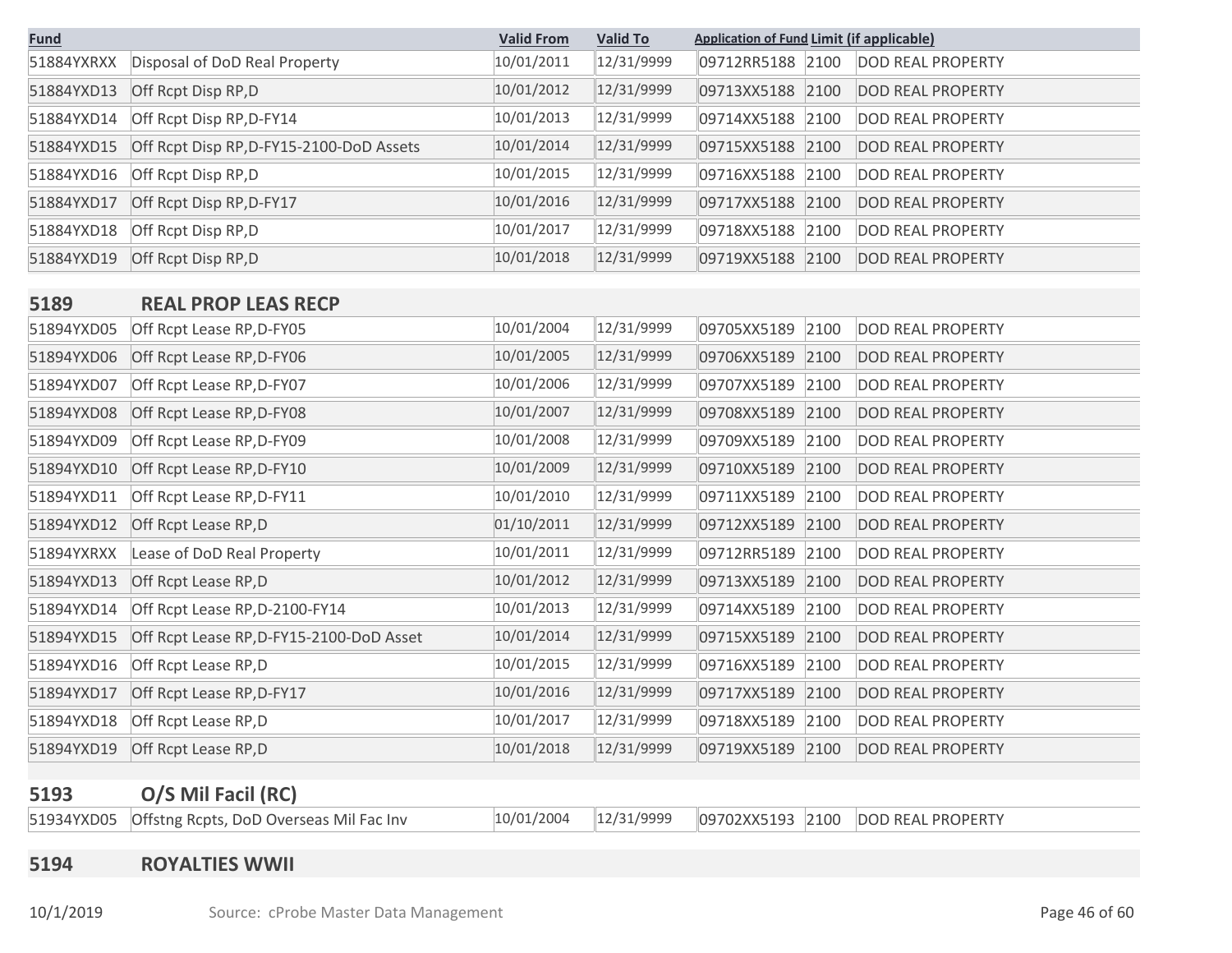| <b>Fund</b> |                                          | <b>Valid From</b> | <b>Valid To</b> | <b>Application of Fund Limit (if applicable)</b> |
|-------------|------------------------------------------|-------------------|-----------------|--------------------------------------------------|
| 5194X0D10   | Royalties for use of DoD Military Ensign | 10/01/2009        | 12/31/9999      | 02110XX51940                                     |
| 5194X0RXX   | DoD 50th Anniversary of WWII Commemorati | 10/01/1992        | 12/31/9999      | 02110RR5194                                      |
| 5194X0D11   | Royalties for use of DoD Military Ensign | 10/01/2010        | 12/31/9999      | 02111XX51940                                     |
| 5194X0D12   | Royalties for use of DoD Military Ensign | 10/01/2011        | 12/31/9999      | 02112XX51940                                     |

# **5285 OFF RCPT, DOD FORES**

| 5285X0D12 | Off Rcpt, DoD Forest (CIV)               | 10/01/2011 | 12/31/9999 | 02112XX5285  |
|-----------|------------------------------------------|------------|------------|--------------|
| 5285X0RXX | DoD Forest Program Reserve Acct (Civil F | 10/01/2011 | 12/31/9999 | 02112RR5285  |
| 5285X0D13 | Off Rcpt, DoD Forest (CIV)               | 10/01/2012 | 12/31/9999 | 02113XX52850 |
| 5285X0D14 | Off Rcpt, DoD Forest (CIV)-FY14          | 10/01/2013 | 12/31/9999 | 02114XX52850 |

## **5286 NAT SCI CTR RCP,A**

| 5286X0D12 | Fees Collected For Use of National Scien           | 10/01/2011 | 12/31/9999 | 02112XX5286  |
|-----------|----------------------------------------------------|------------|------------|--------------|
| 5286X0RXX | National Science Center, Army                      | 10/01/2011 | 12/31/9999 | 02112RR5286  |
| 5286X0D13 | Fees Collected For Use of National Science Ctr Fac | 10/01/2012 | 12/31/9999 | 02113XX5286  |
| 5286X0D14 | Fees Collected For Use of Natl Sci-FY14            | 10/01/2013 | 12/31/9999 | 02114XX52860 |

## **5441 S. Korea**

| 544173XS14 | S. Korea, burdensharing contribution      | 10/01/2013 | 12/31/9999 | 097XXXX5441      | 0004 | KOREA                          |
|------------|-------------------------------------------|------------|------------|------------------|------|--------------------------------|
| 544173XS15 | S. Korea, burdensharing contribution      | 10/01/2014 | 12/31/9999 | 097XXXX5441      | 0004 | <b>KOREA</b>                   |
| 544171XS16 | Burdensharing Contribution, Defense-Kuwa  | 10/01/2015 | 12/31/9999 | 097XXXX5441      | 0001 | KUWAIT or FMS NC Prod (.0001)  |
| 544172XS16 | Burdensharing Contribution, Defense       | 10/01/2015 | 12/31/9999 | 097XXXX5441      | 0003 | JAPAN or FMS MR N-Excs (.0003) |
| 544173XS16 | Burdensharing Contribution, Defense, Sou  | 10/01/2015 | 12/31/9999 | 097XXXX5441      | 0004 | KOREA or FMS MR Excess (.0004) |
| 54415IXS17 | Burdensharing Contribution, Def-FY17      | 10/01/2016 | 12/31/9999 | 097XXXX5441 2101 |      | Kuwait Burdensharing Contribu  |
| 544171XS17 | Burdensharing Contribution, Defense-FY17  | 10/01/2016 | 12/31/9999 | 097XXXX5441      | 0001 | KUWAIT or FMS NC Prod (.0001)  |
| 544173XS17 | Burdensharing Contrib, Def, Sou-FY17-0004 | 10/01/2016 | 12/31/9999 | 097XXXX5441      | 0004 | KOREA or FMS MR Excess (.0004) |
| 54415IXS18 | Burdensharing Contribution, Defense       | 10/01/2017 | 12/31/9999 | 097XXXX5441 2101 |      | Kuwait Burdensharing Contribu  |
| 544173XS18 | Burdensharing Contribution, Defense       | 10/01/2017 | 12/31/9999 | 097XXXX5441      | 0004 | KOREA or FMS MR Excess (.0004) |
| 54415IXS19 | Burdensharing Contribution, Defense       | 10/01/2018 | 12/31/9999 | 097XXXX5441      | 2101 | Kuwait Burdensharing Contribut |
| 544171XS19 | Burdensharing Contribution, Defense       | 10/01/2018 | 12/31/9999 | 097XXXX5441      | 0001 | KUWAIT or FMS NC Prod (.0001)  |
| 544173XS19 | Burdensharing Contribution, Defense       | 10/01/2018 | 12/31/9999 | 097XXXX5441      | 0004 | KOREA or FMS MR Excess (.0004) |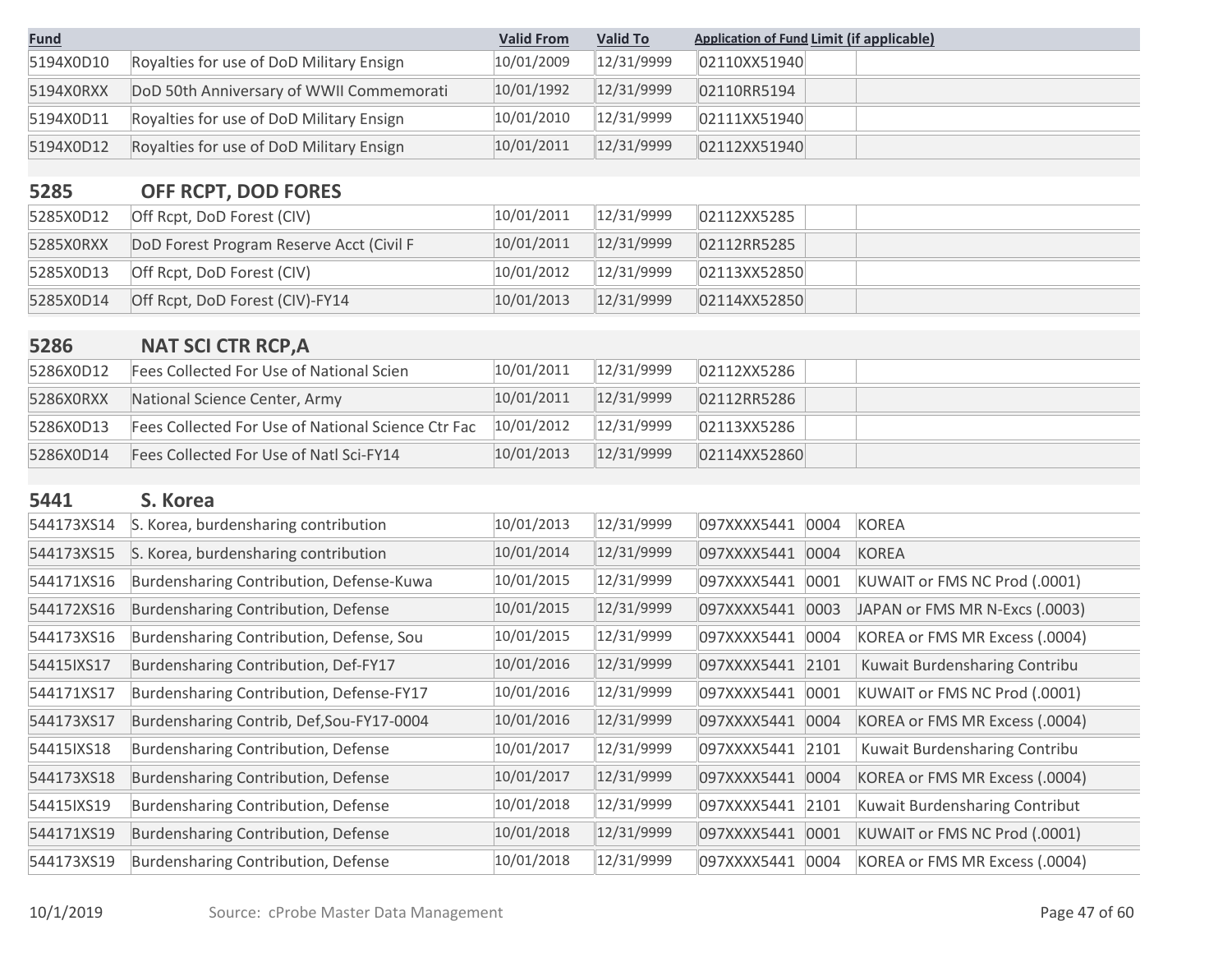| <b>Fund</b> |                                           | <b>Valid From</b> | <b>Valid To</b> | <b>Application of Fund Limit (if applicable)</b> |                             |
|-------------|-------------------------------------------|-------------------|-----------------|--------------------------------------------------|-----------------------------|
| 5602        | <b>NMC Concessions, A</b>                 |                   |                 |                                                  |                             |
| 5602X0R15   | National Military Cemeteries Concessions  | 10/01/2014        | 12/31/9999      | 02115XX56020                                     |                             |
| 5602X0RXX   | National Military Cemeteries Concessions  | 10/01/2014        | 12/31/9999      | 02115XX56020                                     |                             |
| 5602X0D17   | Concession Fees, Army National Mil-FY17   | 10/01/2016        | 12/31/9999      | 02117XX56020                                     |                             |
| 5602X0S17   | Concession Fees, Army National Mil-FY17S  | 10/01/2016        | 12/31/9999      | 02117XX56020                                     |                             |
| 5602X0S18   | Concession Fees, Army National Military   | 10/01/2017        | 12/31/9999      | 02118XX56020                                     |                             |
| 5602X0S19   | Concession Fees, Army National Military   | 10/01/2018        | 12/31/9999      | 02119XX5602                                      |                             |
| 5613        | <b>Contrib Mut Ben Kuw</b>                |                   |                 |                                                  |                             |
| 56134YXD16  | Contrib for Mutually Beneficial Act (Kuw  | 10/01/2015        | 12/31/9999      | 09716XX5613 2100                                 | <b>DOD REAL PROPERTY</b>    |
| 56134YXD17  | Contrib for Mutually Benef Act (Kuw-FY17  | 10/01/2016        | 12/31/9999      | 09717XX5613 2100                                 | <b>DOD REAL PROPERTY</b>    |
| 56134YXD18  | Contrib for Mutually Beneficial Act (Kuw  | 10/01/2017        | 12/31/9999      | 09718XX5613 2100                                 | <b>DOD REAL PROPERTY</b>    |
| 6010        | <b>Army Mem Saving Dep</b>                |                   |                 |                                                  |                             |
| 6010X0RXX   | Pay of the Army, Deposit Fund (T)         | 10/01/2014        | 12/31/9999      | 021XXXX6010 N/A                                  | N/A                         |
| 6098        | <b>Seized Iragi Asset</b>                 |                   |                 |                                                  |                             |
| 6098X0Z12   | Disbursement of Seized Iraqi Assets, Arm  | 10/01/2011        | 12/31/9999      | 02112XX6098                                      |                             |
| 6098X0Z13   | Disbursement of Seized Iraqi Assets, Army | 10/01/2012        | 12/31/9999      | 02113XX6098                                      |                             |
| 6098X0Z14   | Disbursement of Seized Iraqi Assets, Arm  | 10/01/2013        | 12/31/9999      | 02114XX6098                                      |                             |
| 6129        | <b>For Taxes WH</b>                       |                   |                 |                                                  |                             |
| 6129X0RXX   | Foreign Taxes Withheld, Army              | 10/01/2014        | 12/31/9999      | 02112XX6129                                      |                             |
| 6229        | <b>TSF Army</b>                           |                   |                 |                                                  |                             |
| 6229X0RXX   | Thrift Savings Fund, Army                 | 10/01/2016        | 12/31/9999      | 021XXXX6229                                      |                             |
| 6275        | <b>Withheld St/Loc Tax</b>                |                   |                 |                                                  |                             |
| 6275X0RXX   | Withheld State and Local Taxes            | 10/01/2014        | 12/31/9999      | 021XXXX6275                                      |                             |
|             |                                           | 10/01/2018        | 12/31/9999      |                                                  |                             |
| 62757VXD19  | Withheld State and Local Taxes            |                   |                 | 09719XX6275 1000                                 | Withheld State Income Taxes |
| 62757VXRXX  | Withheld State and Local Taxes            | 08/26/2019        | 12/31/9999      | 097XXXX6275 1000                                 | Withheld State Income Taxes |

# **6276 Oth Fed Pay WH Def**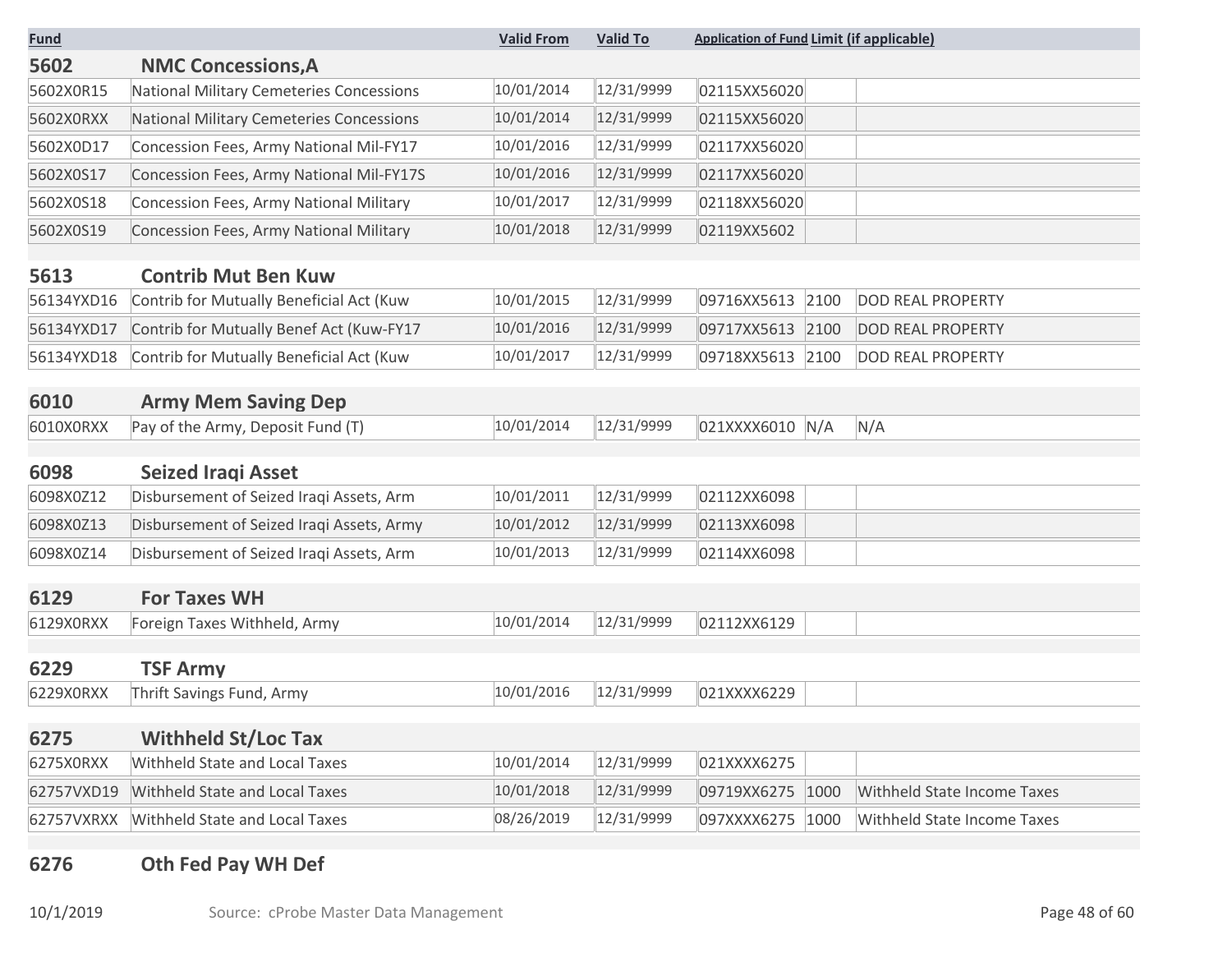| <b>Fund</b> |                                                              | <b>Valid From</b> | <b>Valid To</b> | <b>Application of Fund Limit (if applicable)</b>      |
|-------------|--------------------------------------------------------------|-------------------|-----------------|-------------------------------------------------------|
| 627693XRXX  | Other Federal Payroll Withholding, Allot                     | 10/01/2015        | 12/31/9999      | Withheld Individual Income Tax<br>021XXXX6276<br>9013 |
| 627694XRXX  | Other Federal Payroll Withholding, Allot                     | 10/01/2015        | 12/31/9999      | 021XXXX6276 9014<br>Withheld individual FICA Taxes    |
| 627695XRXX  | Other Federal Payroll Withholding, Allot                     | 10/01/2015        | 12/31/9999      | 9015<br>021XXXX6276<br>Withheld Individual Income Tax |
| 627696XRXX  | Other Federal Payroll Withholding, Allot                     | 10/01/2015        | 12/31/9999      | 021XXXX6276 9016<br>Withheld Individual FICA Taxes    |
| 6276X0RXX   | Other Federal Payroll Withholding, Allot                     | 10/01/2015        | 12/31/9999      | 097XXXX6276                                           |
| 6434        | <b>SGLI</b>                                                  |                   |                 |                                                       |
| 6434X0RXX   | Servicemen Group Life Insurance Funds                        | 10/01/2014        | 12/31/9999      | 021XXXX6434                                           |
| 6501        | <b>Small Escrow Amts</b>                                     |                   |                 |                                                       |
| 6501X0RXX   | <b>Small Escrow Amounts, Army</b>                            | 10/01/2015        | 12/31/9999      | 021XXXX6501                                           |
| 8063        | <b>BEQUEST OF MAJOR GE</b>                                   |                   |                 |                                                       |
| 8063X0D12   | Bequest of Major General Fred C. Ainswor                     | 10/01/2011        | 12/31/9999      | 02112XX8063                                           |
| 8063X0RXX   |                                                              | 10/01/2011        | 12/31/9999      | 02112RR8063                                           |
|             | Ainsworth Library (Trust)                                    |                   |                 |                                                       |
| 8063X0D13   | Bequest of Major General Fred C. Ainsworth to Wal 10/01/2012 |                   | 12/31/9999      | 02113XX80630                                          |
| 8063X0D14   | Ainsworth Library (Trust)-FY14                               | 10/01/2013        | 12/31/9999      | 02114XX80630                                          |
| 8083        | Fed Aid, FHA, Lgd                                            |                   |                 |                                                       |
| 8083X0T12   | Federal-Aid Highways (Liquidate Contract                     | 10/01/2011        | 12/31/9999      | 02112XX80830                                          |
| 8083X0T13   | Federal-Aid Hwys (Liquidate Contract-FY13                    | 10/01/2012        | 12/31/9999      | 09713XX8083                                           |
| 8083X0T14   | Federal-Aid Highways (Liquidate Contract                     | 10/01/2013        | 12/31/9999      | 02114XX80830                                          |
| 8083X0Z14   | Federal-Aid Highways (Liquidate Contract                     | 10/01/2013        | 12/31/9999      | 02114XX80830                                          |
| 8083X0T15   | Federal-Aid Highways (Liquidate Contract                     | 10/01/2014        | 12/31/9999      | 02115XX80830                                          |
| 8083X0T16   | Fed-Aid Hwys (Liquidate Contract-FY16                        | 10/01/2015        | 12/31/9999      | 02116XX80830                                          |
| 8083X0T17   | Fed-Aid Highwys (Liquidate Contract-FY17                     | 10/01/2016        | 12/31/9999      | 02117XX80830                                          |
| 8083X0T18   | Federal-Aid Highways (Liquidate Contract                     | 10/01/2017        | 12/31/9999      | 02118XX80830                                          |
| 8083X0T19   | Federal-Aid Highways (Liquidate Contract                     | 10/01/2018        | 12/31/9999      | 02119XX80830                                          |
| 8163        | <b>D, GEN GIFT FUND</b>                                      |                   |                 |                                                       |

8163X0RXX DoD, General Gift Fund, Defense 10/01/2018 12/31/9999 097XXXX8163

## **8174 COLL FOR THE NSC**

10/1/2019 Source: cProbe Master Data Management Superior Controller and Page 49 of 60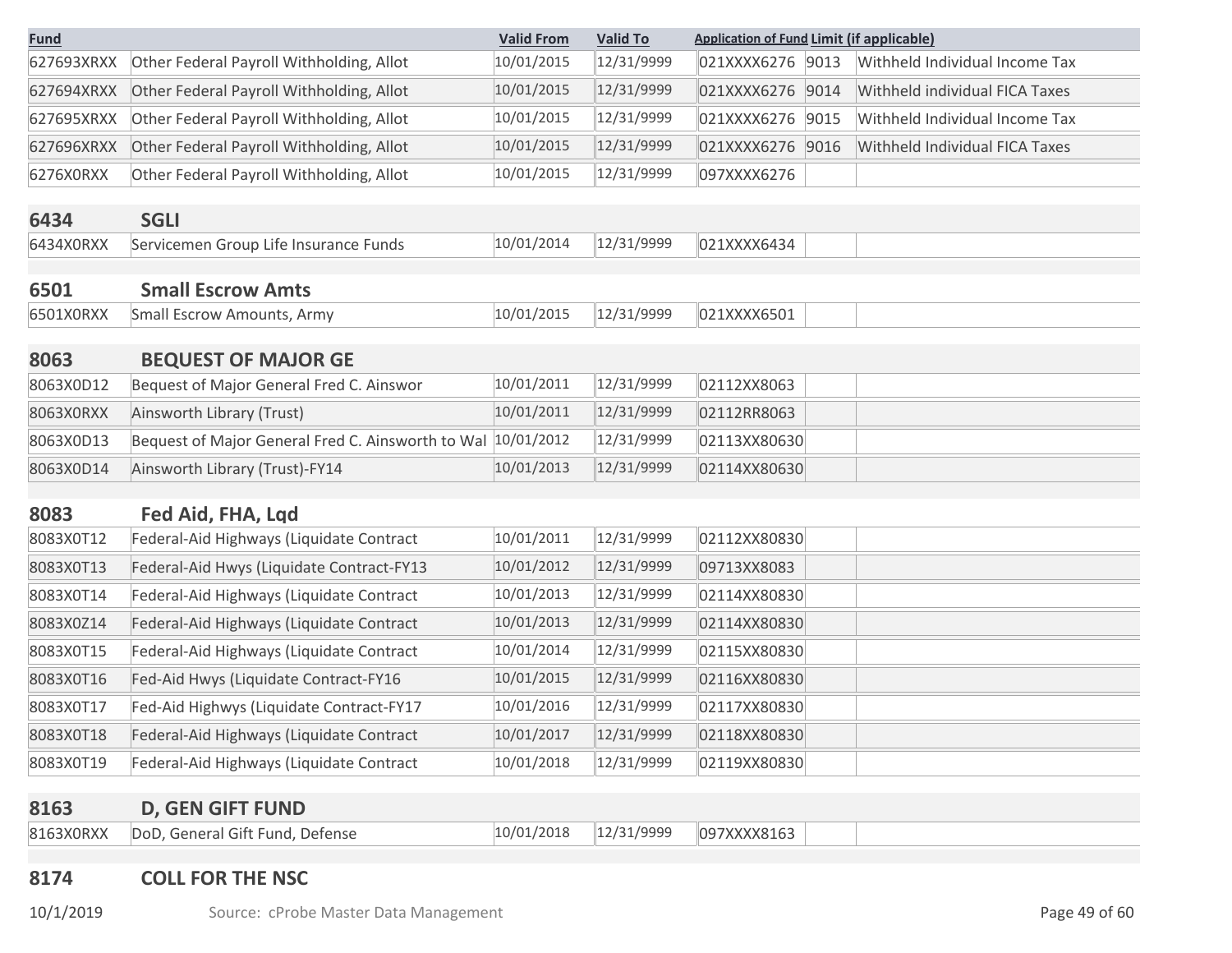| <u>Fund</u> |                                                    | <b>Valid From</b> | <b>Valid To</b> | <b>Application of Fund Limit (if applicable)</b> |                                       |
|-------------|----------------------------------------------------|-------------------|-----------------|--------------------------------------------------|---------------------------------------|
| 8174X0D12   | <b>Collections for the National Science Ctr</b>    | 10/01/2011        | 12/31/9999      | 02112XX8174                                      |                                       |
| 8174X0RXX   | National Science Center Gift Fund (Trust           | 10/01/2011        | 12/31/9999      | 02112RR8174                                      |                                       |
| 8174X0D13   | Collections for the National Science Ctr Gift Fund | 10/01/2012        | 12/31/9999      | 02113XX8174                                      |                                       |
| 8174X0D14   | Collections for the Natl Sci Ctr-FY14              | 10/01/2013        | 12/31/9999      | 02114XX8174                                      |                                       |
|             |                                                    |                   |                 |                                                  |                                       |
| 8183        | Fed Aid, Fed Hy Adm                                |                   |                 |                                                  |                                       |
| 8183X0Z12   | Federal Aid, Federal Highway Administrat           | 10/01/2011        | 12/31/9999      | 02112XX8183                                      |                                       |
| 8242        | <b>Foreign Mil Sales</b>                           |                   |                 |                                                  |                                       |
| 8242A1XTXX  | Advances, Foreign Military Sales, Funds            | 10/01/2009        | 12/31/9999      | 09710XX82420 A1O1                                | <b>FMS A1 ORG OF AMERICAN STATES</b>  |
| 8242A3XTXX  | Advances, Foreign Military Sales, Funds            | 10/01/2009        | 12/31/9999      | 09710XX82420 A3O1                                | FMS A3 ORG OF AFR UNITY               |
| 8242B2XTXX  | Advances, Foreign Military Sales, Funds            | 10/01/2009        | 12/31/9999      | 09710XX82420B2O1                                 | FMS B2 AFGHANISTAN (1 YEAR FUN        |
| 8242B4XTXX  | Advances, Foreign Military Sales, Funds            | 10/01/2009        | 12/31/9999      | 09710XX82420 B4O1                                | FMS B4 1206 (FY06)                    |
| 8242B5XTXX  | Advances, Foreign Military Sales, Funds            | 10/01/2009        | 12/31/9999      | 09710XX82420 B5O1                                | FMS B5 1206 - MULTIPLE CCS            |
| 8242B7XTXX  | Advances, Foreign Military Sales, Funds            | 10/01/2009        | 12/31/9999      | 09710XX82420 B7O1                                | FMS B7 IRAQ (1 YEAR FUNDING)          |
| 8242B8XTXX  | Advances, Foreign Military Sales, Funds            | 10/01/2009        | 12/31/9999      | 09710XX82420B8O1                                 | FMS B8 1206 - MULTIPLE CCS FYO        |
| 8242B9XTXX  | Advances, Foreign Military Sales, Funds            | 10/01/2009        | 12/31/9999      | 09710XX82420 B9O1                                | FMS B9 SEC 1201 /1206 NDAA FY0        |
| 8242BBXTXX  | Advances, Foreign Military Sales, Funds            | 10/01/2009        | 12/31/9999      | 09710XX82420 BBO1                                | <b>FMS BB BARBADOS</b>                |
| 8242BCXTXX  | Advances, Foreign Military Sales, Funds            | 10/01/2009        | 12/31/9999      | 09710XX82420 BCO1                                | <b>FMS BC BOTSWANA</b>                |
| 8242BHXTXX  | Advances, Foreign Military Sales, Funds            | 10/01/2009        | 12/31/9999      | 09710XX82420 BHO1                                | <b>FMS BH BELIZE</b>                  |
| 8242BLXTXX  | Advances, Foreign Military Sales, Funds            | 10/01/2009        | 12/31/9999      | 09710XX82420 BLO1                                | <b>FMS BL BOLIVIA</b>                 |
| 8242C6XTXX  | Advances, Foreign Military Sales-C601              | 10/01/2009        | 12/31/9999      | 09710XX82420 C6O1                                | <b>GSCF - Global Security Conting</b> |
| 8242CDXTXX  | Advances, Foreign Military Sales, Funds            | 10/01/2009        | 12/31/9999      | 09710XX82420 CDO1                                | <b>FMS CD CHAD</b>                    |
| 8242CEXTXX  | Advances, Foreign Military Sales, Funds            | 10/01/2009        | 12/31/9999      | 09710XX82420 CEO1                                | <b>FMS CE SRI LANKA</b>               |
| 8242CIXTXX  | Advances, Foreign Military Sales, Funds            | 10/01/2009        | 12/31/9999      | 09710XX82420 CIO1                                | <b>FMS CI CHILE</b>                   |
| 8242CSXTXX  | Advances, Foreign Military Sales, Funds            | 10/01/2009        | 12/31/9999      | 09710XX82420 CSO1                                | <b>FMS CS COSTA RICA</b>              |
| 8242CXXTXX  | Advances, Foreign Military Sales, Funds            | 10/01/2009        | 12/31/9999      | 09710XX82420 CXO1                                | <b>FMS CX DROC</b>                    |
| 8242D1XTXX  | Advances, Foreign Military Sales, Funds            | 10/01/2009        | 12/31/9999      | 09710XX82420 D1O1                                | <b>FMS D1 BOLIVIA</b>                 |
| 8242D5XTXX  | Advances, Foreign Military Sales, Funds            | 10/01/2009        | 12/31/9999      | 09710XX82420 D5O1                                | <b>FMS D5 COLOMBIA</b>                |
| 8242D6XTXX  | Advances, Foreign Military Sales, Funds            | 10/01/2009        | 12/31/9999      | 09710XX82420 D6O1                                | <b>FMS D6 ECUADOR</b>                 |
| 8242DAXTXX  | Advances, Foreign Military Sales, Funds            | 10/01/2009        | 12/31/9999      | 09710XX82420 DAO1 FMS DA BENIN                   |                                       |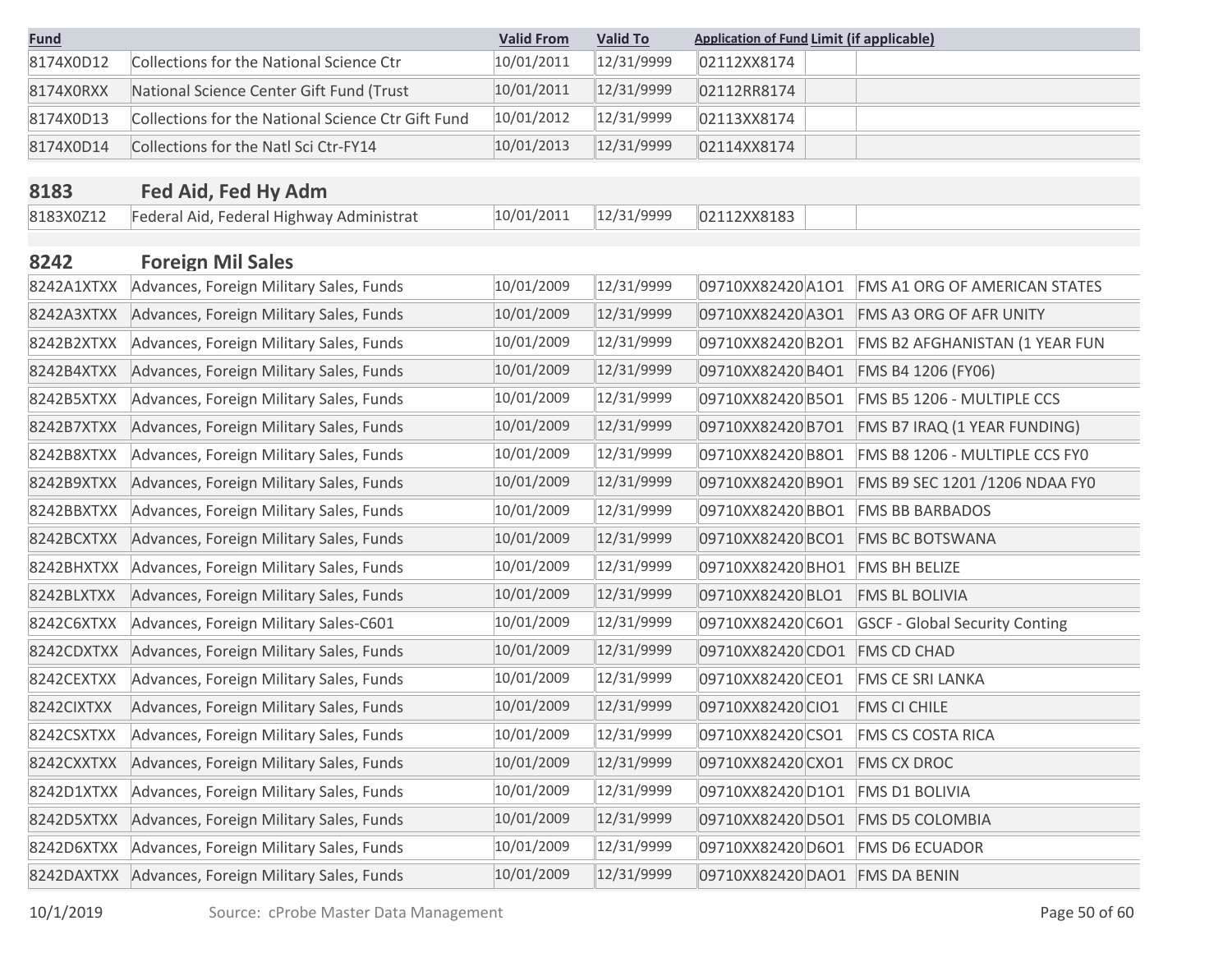| <b>Fund</b> |                                         | <b>Valid From</b> | <b>Valid To</b> | <b>Application of Fund Limit (if applicable)</b> |                                       |
|-------------|-----------------------------------------|-------------------|-----------------|--------------------------------------------------|---------------------------------------|
| 8242DJXTXX  | Advances, Foreign Military Sales, Funds | 10/01/2009        | 12/31/9999      | 09710XX82420 DJO1                                | <b>FMS DJ DJIBOUTI</b>                |
| 8242E3XTXX  | Advances, Foreign Military Sales, Funds | 10/01/2009        | 12/31/9999      | 09710XX82420 E3O1                                | FMS E3 AFGHANISTAN (1 YEAR FUN        |
| 8242E4XTXX  | Advances, Foreign Military Sales, Funds | 10/01/2009        | 12/31/9999      | 09710XX82420 E4O1                                | FMS E4 IRAQ (1 YEAR FUNDING)          |
| 8242E6XTXX  | Advances, Foreign Military Sales, Funds | 10/01/2009        | 12/31/9999      | 09710XX82420 E6O1                                | FMS E6 IRAQ (1 YEAR FUNDING)          |
| 8242EIXTXX  | Advances, Foreign Military Sales, Funds | 10/01/2009        | 12/31/9999      | 09710XX82420 EIO1                                | <b>FMS EI IRELAND</b>                 |
| 8242ESXTXX  | Advances, Foreign Military Sales, Funds | 10/01/2009        | 12/31/9999      | 09710XX82420 ESO1                                | <b>FMS ES EL SALVADOR</b>             |
| 8242GHXTXX  | Advances, Foreign Military Sales, Funds | 10/01/2009        | 12/31/9999      | 09710XX82420 GHO1 FMS GH GHANA                   |                                       |
| 8242GUXTXX  | Advances, Foreign Military Sales, Funds | 10/01/2009        | 12/31/9999      | 09710XX82420 GUO1 FMS GU GUYANA                  |                                       |
| 8242GVXTXX  | Advances, Foreign Military Sales, Funds | 10/01/2009        | 12/31/9999      | 09710XX82420 GVO1 FMS GV GUINEA                  |                                       |
| 8242HAXTXX  | Advances, Foreign Military Sales, Funds | 10/01/2009        | 12/31/9999      | 09710XX82420 HAO1 FMS HA HAITI                   |                                       |
| 8242HOXTXX  | Advances, Foreign Military Sales, Funds | 10/01/2009        | 12/31/9999      | 09710XX82420 HOO1 FMS HO HONDURAS                |                                       |
| 8242INXTXX  | Advances, Foreign Military Sales, Funds | 10/01/2009        | 12/31/9999      | 09710XX82420 INO1                                | <b>FMS IN INDIA</b>                   |
| 8242IVXTXX  | Advances, Foreign Military Sales, Funds | 10/01/2009        | 12/31/9999      | 09710XX82420 IVO1                                | <b>FMS IV COTE D'IVOIRE</b>           |
| 8242J1XTXX  | Advances, Foreign Military Sales, Funds | 10/01/2009        | 12/31/9999      | 09710XX82420J1O1                                 | 1206 Global Train and Equip Pr        |
| 8242J2XTXX  | Advances, Foreign Military Sales-J201   | 10/01/2009        | 12/31/9999      | 09710XX82420J2O1                                 | PCCF - Pakistan Counterinsurge        |
| 8242J3XTXX  | <b>FMS J3 ASFF FY14</b>                 | 10/01/2013        | 12/31/9999      | 09710XX82420J3O1                                 | <b>FMS J3 ASFF FY14</b>               |
| 8242J6XTXX  | Advances, Foreign Mil Sales, Funds-J601 | 10/01/2009        | 12/31/9999      | 09710XX82420J6O1                                 | <b>FMS J6 CRSP Coalition Readines</b> |
| 8242JMXTXX  | Advances, Foreign Military Sales, Funds | 10/01/2009        | 12/31/9999      | 09710XX82420JMO1                                 | <b>FMS JM JAMAICA</b>                 |
| 8242K6XTXX  | Advances, Foreign Military Sales, Funds | 10/01/2009        | 12/31/9999      | 09710XX82420K6O1                                 | FMS K6 NAMSA NIKE TRAINING CEN        |
| 8242K7XTXX  | Advances, Foreign Military Sales, Funds | 10/01/2009        | 12/31/9999      | 09710XX82420K7O1                                 | FMS K7 NATO AEW&C(OS)                 |
| 8242KEXTXX  | Advances, Foreign Military Sales, Funds | 10/01/2009        | 12/31/9999      | 09710XX82420 KEO1                                | <b>FMS KE KENYA</b>                   |
| 8242KGXTXX  | Advances, Foreign Military Sales, Funds | 10/01/2009        | 12/31/9999      | 09710XX82420 KGO1                                | <b>FMS KG KYRGYSTAN</b>               |
| 8242KZXTXX  | Advances, Foreign Military Sales, Funds | 10/01/2009        | 12/31/9999      | 09710XX82420 KZO1                                | <b>FMS KZ KAZAKHSTAN</b>              |
| 8242LXXTXX  | Advances, Foreign Military Sales, Funds | 10/01/2009        | 12/31/9999      | 09710XX82420LXO1                                 | <b>FMS LX LUXEMBOURG</b>              |
| 8242MIXTXX  | Advances, Foreign Military Sales, Funds | 10/01/2009        | 12/31/9999      | 09710XX82420 MIO1 FMS MI MALAWI                  |                                       |
| 8242MXXTXX  | Advances, Foreign Military Sales, Funds | 10/01/2009        | 12/31/9999      | 09710XX82420 MXO1 FMS MX MEXICO                  |                                       |
| 8242N4XTXX  | Advances, Foreign Military Sales, Funds | 10/01/2009        | 12/31/9999      | 09710XX82420 N4O1 FMS N4 NAMSA                   |                                       |
| 8242N6XTXX  | Advances, Foreign Military Sales, Funds | 10/01/2009        | 12/31/9999      | 09710XX82420N6O1                                 | <b>FMS N6 NATO HQ</b>                 |
| 8242NPXTXX  | Advances, Foreign Military Sales, Funds | 10/01/2009        | 12/31/9999      | 09710XX82420 NPO1 FMS NP NEPAL                   |                                       |
| 8242P4XTXX  | Advances, Foreign Mi Sales, Funds-P401  | 10/01/2009        | 12/31/9999      | 09710XX82420 P4O1                                | FMS P4 PKO Peacekeeping Operat        |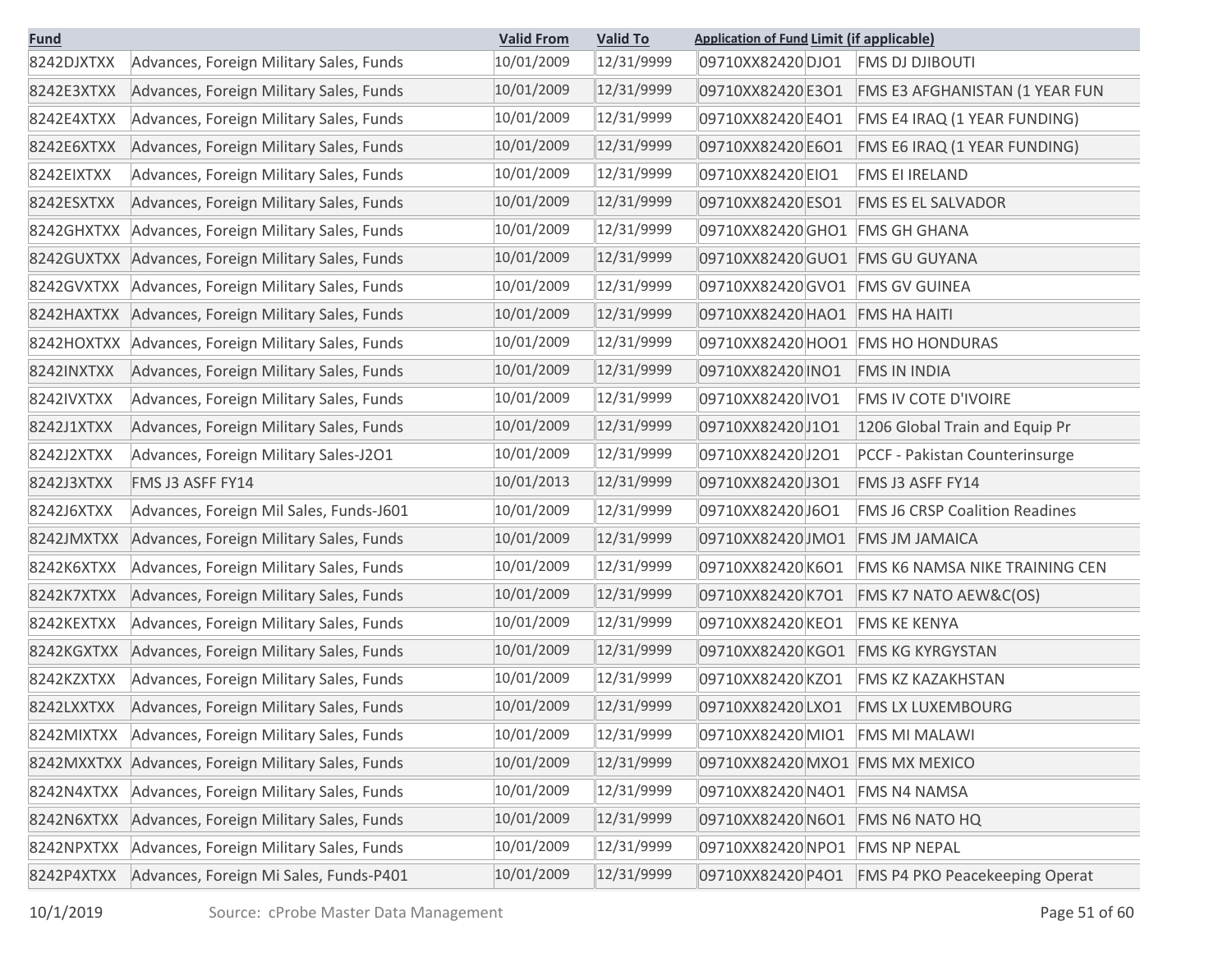| <b>Fund</b> |                                                    | <b>Valid From</b> | <b>Valid To</b> | <b>Application of Fund Limit (if applicable)</b>        |
|-------------|----------------------------------------------------|-------------------|-----------------|---------------------------------------------------------|
|             | 8242RMXTXX Advances, Foreign Military Sales, Funds | 10/01/2009        | 12/31/9999      | 09710XX82420 RMO1 FMS RM MALI                           |
|             | 8242RWXTXX Advances, Foreign Military Sales, Funds | 10/01/2009        | 12/31/9999      | 09710XX82420 RWO1 FMS RW RWANDA                         |
| 8242S6XTXX  | Advances, Foreign Military Sales, Funds            | 10/01/2009        | 12/31/9999      | 09710XX82420 S6O1<br><b>FMS S6 HONG KONG</b>            |
| 8242S8XTXX  | Advances, Foreign Military Sales, Funds            | 10/01/2009        | 12/31/9999      | 09710XX82420 S8O1<br><b>FMS S8 COLOMBIA</b>             |
| 8242SKXTXX  | Advances, Foreign Military Sales, Funds            | 10/01/2009        | 12/31/9999      | 09710XX82420 SKO1<br><b>FMS SK SENEGAL</b>              |
| 8242SOXTXX  | Advances, Foreign Military Sales, Funds            | 10/01/2009        | 12/31/9999      | 09710XX82420 SOO1<br><b>FMS SO SOMALIA</b>              |
| 8242TCXTXX  | Advances, Foreign Military Sales, Funds            | 10/01/2009        | 12/31/9999      | 09710XX82420 TCO1<br><b>FMS TC UNITED ARAB EMIRATES</b> |
| 8242TTXTXX  | Advances, Foreign Military Sales, Funds            | 10/01/2009        | 12/31/9999      | 09710XX82420 TTO1<br><b>FMS TT Timor-Leste</b>          |
| 8242TUXTXX  | Advances, Foreign Military Sales, Funds            | 10/01/2009        | 12/31/9999      | 09710XX82420 TUO1<br><b>FMS TU TUNISIA</b>              |
| 8242U2XTXX  | Advances, Foreign Military Sales, Funds            | 10/01/2009        | 12/31/9999      | 09710XX82420U2O1<br><b>FMS U2 UZBEKISTAN</b>            |
| 8242UAXTXX  | Advances, Foreign Military Sales, Funds            | 10/01/2009        | 12/31/9999      | 09710XX82420 UAO1 FMS UA SOUTH AFRICA                   |
| 8242VEXTXX  | Advances, Foreign Military Sales, Funds            | 10/01/2009        | 12/31/9999      | 09710XX82420VEO1<br><b>FMS VE VENEZUELA</b>             |
| 8242Y6XTXX  | Advances, Foreign Military Sales, Funds            | 10/01/2009        | 12/31/9999      | 09710XX82420 Y6O1<br>FMS Y6 IRAQ (1 YEAR FUNDING)       |
| 8242Y7XTXX  | Advances, Foreign Military Sales, Funds            | 10/01/2009        | 12/31/9999      | 09710XX82420 Y7O1<br>FMS Y7 IRAQ (1 YEAR FUNDING)       |
| 8242Y9XTXX  | Advances, Foreign Military Sales, Funds            | 10/01/2009        | 12/31/9999      | 09710XX82420 Y9O1<br>FMS Y9 IRAQ (1 YEAR FUNDING)       |
| 824200XT12  | Advances, Foreign Military Sales, Funds            | 10/01/2009        | 12/31/9999      | 09712XX824200001<br><b>FMS ADMIN FUND</b>               |
| 82429RXTXX  | Advances, Foreign Military Sales, Funds            | 10/01/2011        | 12/31/9999      | 09710XX824209RO1<br>FMS 9RO1 ADVANCES, FMS              |
| 8242A2XTXX  | Advances, Foreign Military Sales, Funds            | 10/01/2009        | 12/31/9999      | 09710XX82420 A2O1<br><b>FMS A2 SHAPE</b>                |
| 8242AEXTXX  | Advances, Foreign Military Sales, Funds            | 10/01/2009        | 12/31/9999      | 09710XX82420 AEO1<br>FMS AE UNITED ARAB EMIRATES        |
| 8242AFXTXX  | Advances, Foreign Military Sales, Funds            | 10/01/2009        | 12/31/9999      | 09710XX82420 AFO1<br><b>FMS AF AFGHANISTAN</b>          |
| 8242ALXTXX  | Advances, Foreign Military Sales, Funds            | 10/01/2009        | 12/31/9999      | 09710XX82420 ALO1<br><b>FMS AL ALBANIA</b>              |
|             | 8242AMXTXX Advances, Foreign Military Sales, Funds | 10/01/2009        | 12/31/9999      | 09710XX82420 AMO1 FMS AM ARMENIA                        |
| 8242ARXTXX  | Advances, Foreign Military Sales, Funds            | 10/01/2009        | 12/31/9999      | 09710XX82420 ARO1<br><b>FMS AR ARGENTINA</b>            |
| 8242ATXTXX  | Advances, Foreign Military Sales, Funds            | 10/01/2009        | 12/31/9999      | 09710XX82420 ATO1 FMS AT AUSTRALIA                      |
| 8242AUXTXX  | Advances, Foreign Military Sales, Funds            | 10/01/2009        | 12/31/9999      | 09710XX82420 AUO1 FMS AU AUSTRIA                        |
| 8242BAXTXX  | Advances, Foreign Military Sales, Funds            | 10/01/2009        | 12/31/9999      | 09710XX82420 BAO1<br><b>FMS BA BAHRAIN</b>              |
| 8242BEXTXX  | Advances, Foreign Military Sales, Funds            | 10/01/2009        | 12/31/9999      | 09710XX82420 BEO1<br><b>FMS BE BELGIUM</b>              |
| 8242BKXTXX  | Advances, Foreign Military Sales, Funds            | 10/01/2009        | 12/31/9999      | 09710XX82420 BKO1<br><b>FMS BK BOSNIA-HERCE</b>         |
| 8242BRXTXX  | Advances, Foreign Military Sales, Funds            | 10/01/2009        | 12/31/9999      | 09710XX82420 BRO1<br><b>FMS BR BRAZIL</b>               |
| 8242BUXTXX  | Advances, Foreign Military Sales, Funds            | 10/01/2009        | 12/31/9999      | 09710XX82420 BUO1 FMS BU BULGARIA                       |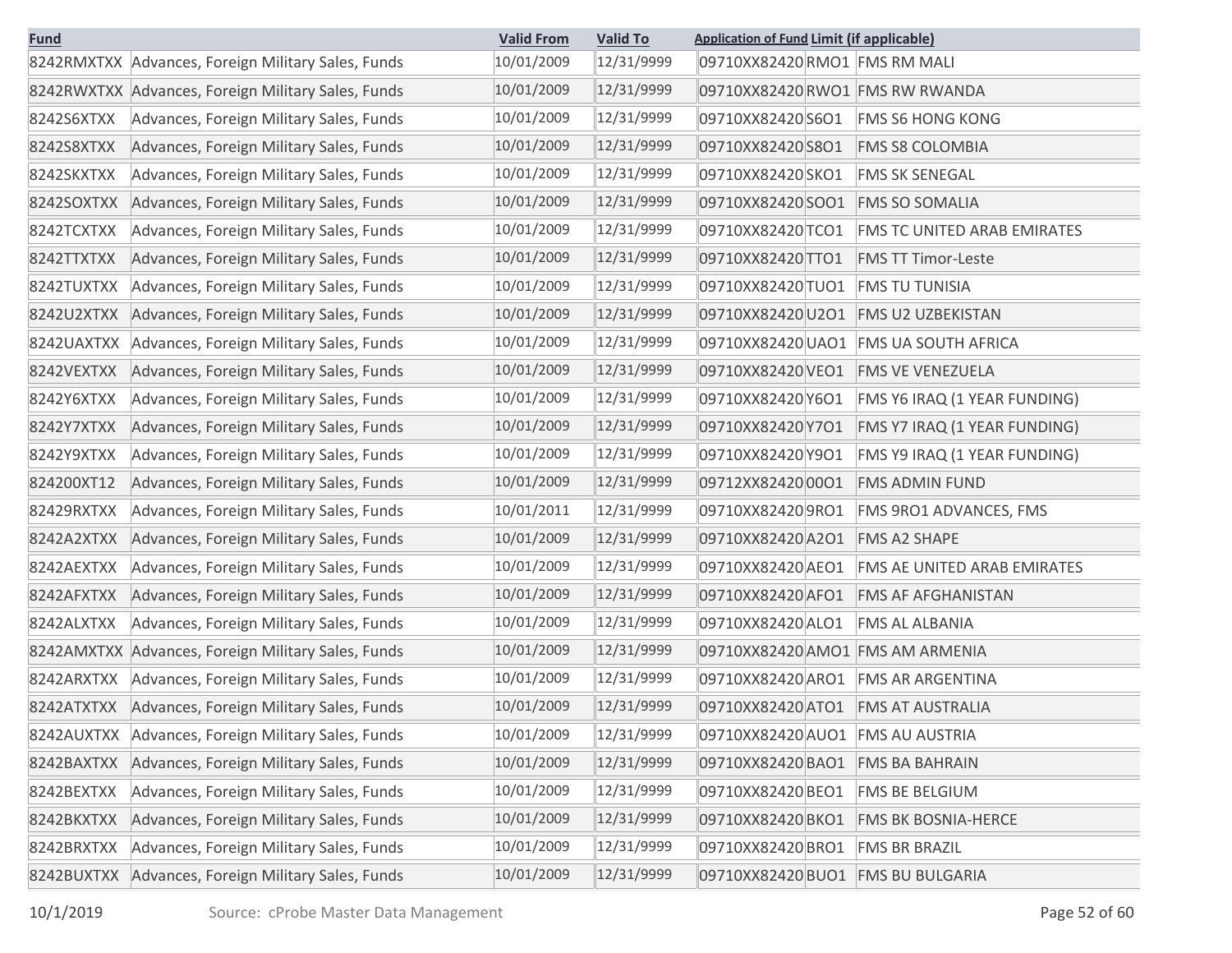| <b>Fund</b> |                                         | <b>Valid From</b> | <b>Valid To</b> | <b>Application of Fund Limit (if applicable)</b>           |
|-------------|-----------------------------------------|-------------------|-----------------|------------------------------------------------------------|
| 8242BXXTXX  | Advances, Foreign Military Sales, Funds | 10/01/2009        | 12/31/9999      | 09710XX82420 BXO1 FMS BX BRUNEI                            |
| 8242CBXTXX  | Advances, Foreign Military Sales, Funds | 10/01/2009        | 12/31/9999      | 09710XX82420 CBO1<br><b>FMS CB CAMBODIA</b>                |
| 8242CNXTXX  | Advances, Foreign Military Sales, Funds | 10/01/2009        | 12/31/9999      | 09710XX82420 CNO1 FMS CN CANADA                            |
| 8242COXTXX  | Advances, Foreign Military Sales, Funds | 10/01/2009        | 12/31/9999      | 09710XX82420 COO1 FMS CO COLOMBIA                          |
| 8242DEXTXX  | Advances, Foreign Military Sales, Funds | 10/01/2009        | 12/31/9999      | 09710XX82420 DEO1<br><b>FMS DE DENMARK</b>                 |
| 8242DRXTXX  | Advances, Foreign Military Sales, Funds | 10/01/2009        | 12/31/9999      | 09710XX82420 DRO1 FMS DR DOM REPUBLIC                      |
| 8242E7XTXX  | Advances, Foreign Military Sales, Funds | 10/01/2009        | 12/31/9999      | 09710XX82420 E7O1<br><b>FMS E7 CRSP</b>                    |
| 8242ECXTXX  | Advances, Foreign Military Sales, Funds | 10/01/2009        | 12/31/9999      | 09710XX82420 ECO1<br><b>FMS EC ECUADOR</b>                 |
| 8242EGXTXX  | Advances, Foreign Military Sales, Funds | 10/01/2011        | 12/31/9999      | 09710XX82420 EGO1<br><b>FMS EG EGYPT</b>                   |
| 8242ENXTXX  | Advances, Foreign Military Sales, Funds | 10/01/2009        | 12/31/9999      | 09710XX82420 ENO1<br><b>FMS EN ESTONIA</b>                 |
| 8242ETXTXX  | Advances, Foreign Military Sales, Funds | 10/01/2009        | 12/31/9999      | 09710XX82420 ETO1<br><b>FMS ET ETHIOPIA</b>                |
| 8242EZXTXX  | Advances, Foreign Military Sales, Funds | 10/01/2009        | 12/31/9999      | 09710XX82420 EZO1<br><b>FMS EZ CZECH REPUBLIC</b>          |
| 8242FIXTXX  | Advances, Foreign Military Sales, Funds | 10/01/2009        | 12/31/9999      | 09710XX82420 FIO1<br><b>FMS FI FINLAND</b>                 |
| 8242FRXTXX  | Advances, Foreign Military Sales, Funds | 10/01/2009        | 12/31/9999      | 09710XX82420 FRO1<br><b>FMS FR FRANCE</b>                  |
| 8242G2XTXX  | Advances, Foreign Military Sales, Funds | 10/01/2009        | 12/31/9999      | 09710XX82420G2O1<br>PAKISTAN                               |
| 8242G3XTXX  | Advances, Foreign Military Sales, Funds | 10/01/2009        | 12/31/9999      | 09710XX82420 G3O1 FMS G3 ISFF, PL 111-32, FY09 S           |
| 8242G4XTXX  | Advances, Foreign Military Sales, Funds | 10/01/2009        | 12/31/9999      | 09710XX82420 G4O1<br><b>FMS G4 PAKISTAN COUNTERINSURGE</b> |
| 8242G5XTXX  | Advances, Foreign Military Sales, Funds | 10/01/2009        | 12/31/9999      | 09710XX82420 G5O1 AFGHANISTAN                              |
| 8242G6XTXX  | Advances, Foreign Military Sales, Funds | 10/01/2009        | 12/31/9999      | 09710XX82420G6O1<br>AFGHANISTAN                            |
| 8242G7XTXX  | Advances, Foreign Military Sales, Funds | 10/01/2009        | 12/31/9999      | 09710XX82420 G7O1 FMS G7 1206-MULT CCS(FY11)               |
| 8242G8XTXX  | Advances, Foreign Military Sales, Funds | 10/01/2009        | 12/31/9999      | 09710XX82420 G8O1   IRAQ SECURITY FORCES FUND (FY1         |
| 8242G9XTXX  | Advances, Foreign Military Sales, Funds | 10/01/2009        | 12/31/9999      |                                                            |
| 8242GGXTXX  | Advances, Foreign Military Sales, Funds | 10/01/2009        | 12/31/9999      | 09710XX82420 GGO1 FMS GG GEORGIA                           |
| 8242GRXTXX  | Advances, Foreign Military Sales, Funds | 10/01/2009        | 12/31/9999      | 09710XX82420 GRO1 FMS GR GREECE                            |
| 8242GYXTXX  | Advances, Foreign Military Sales, Funds | 10/01/2009        | 12/31/9999      | 09710XX82420GYO1<br><b>FMS GY GERMANY</b>                  |
| 8242H2XTXX  | Advances, Foreign Military Sales, Funds | 10/01/2009        | 12/31/9999      | 09710XX82420 H2O1<br>FMS 1206-MULTCCS(FY11)H2              |
| 8242HRXTXX  | Advances, Foreign Military Sales, Funds | 10/01/2009        | 12/31/9999      | 09710XX82420 HRO1<br><b>FMS HR CROATIA</b>                 |
| 8242HUXTXX  | Advances, Foreign Military Sales, Funds | 10/01/2009        | 12/31/9999      | 09710XX82420 HUO1<br><b>FMS HU HUNGARY</b>                 |
| 8242IDXTXX  | Advances, Foreign Military Sales, Funds | 10/01/2009        | 12/31/9999      | 09710XX82420 IDO1<br><b>FMS ID INDONESIA</b>               |
| 8242IQXTXX  | Advances, Foreign Military Sales, Funds | 10/01/2009        | 12/31/9999      | 09710XX82420 IQO1<br><b>FMS IQ IRAQ</b>                    |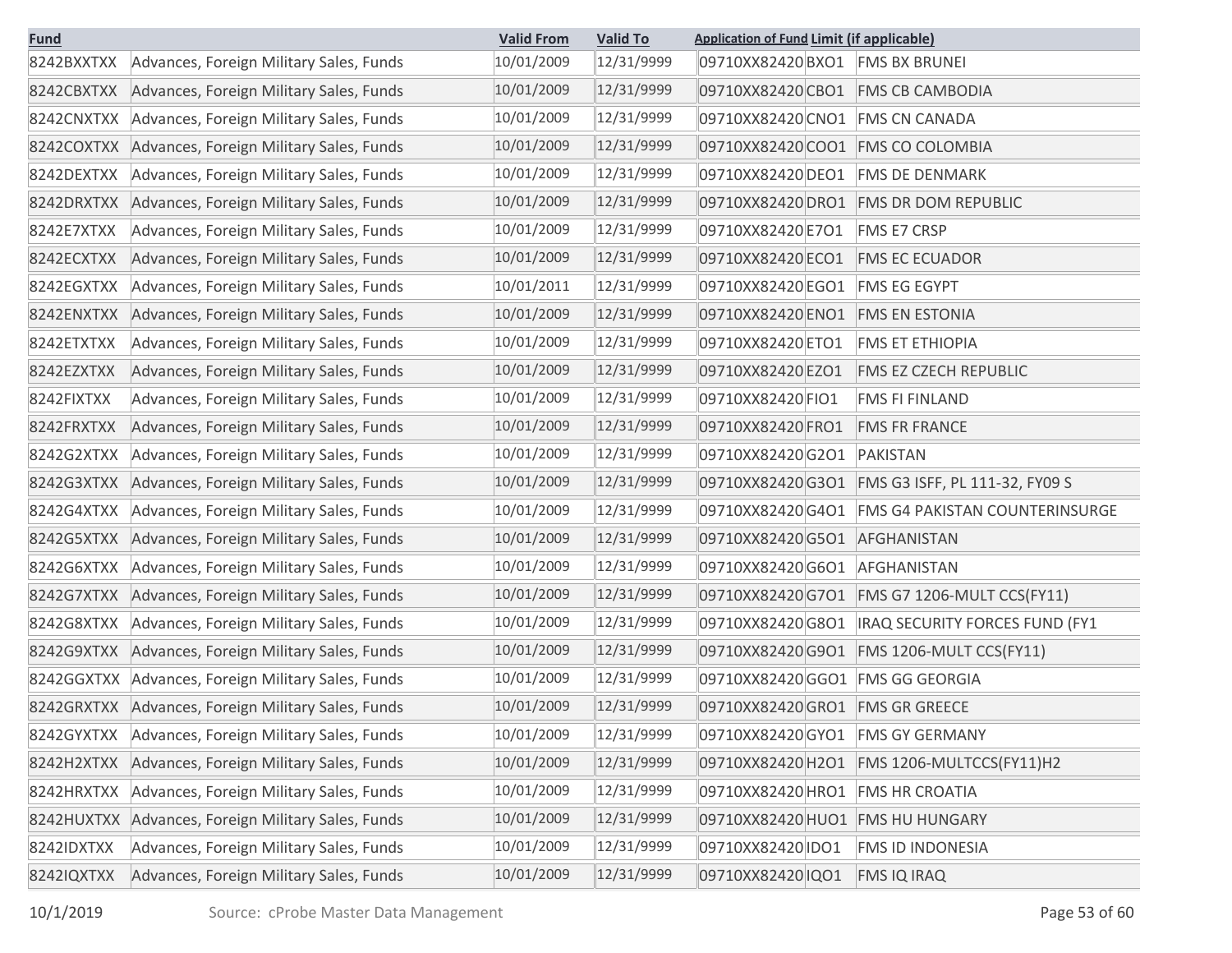| <b>Fund</b> |                                                    | <b>Valid From</b> | <b>Valid To</b> | <b>Application of Fund Limit (if applicable)</b> |
|-------------|----------------------------------------------------|-------------------|-----------------|--------------------------------------------------|
| 8242ISXTXX  | Advances, Foreign Military Sales, Funds            | 10/01/2009        | 12/31/9999      | 09710XX82420 ISO1<br><b>FMS IS ISRAEL</b>        |
| 8242ITXTXX  | Advances, Foreign Military Sales, Funds            | 10/01/2009        | 12/31/9999      | 09710XX82420 TO1<br><b>FMS IT ITALY</b>          |
| 8242JAXTXX  | Advances, Foreign Military Sales, Funds            | 10/01/2009        | 12/31/9999      | 09710XX82420JAO1<br><b>FMS JA JAPAN</b>          |
| 8242JOXTXX  | Advances, Foreign Military Sales, Funds            | 10/01/2009        | 12/31/9999      | 09710XX82420JOO1<br><b>FMS JO JORDAN</b>         |
| 8242KSXTXX  | Advances, Foreign Military Sales, Funds            | 10/01/2009        | 12/31/9999      | 09710XX82420 KSO1<br><b>FMS KS KOREA</b>         |
| 8242KUXTXX  | Advances, Foreign Military Sales, Funds            | 10/01/2009        | 12/31/9999      | 09710XX82420 KUO1<br><b>FMS KU KUWAIT</b>        |
| 8242LEXTXX  | Advances, Foreign Military Sales, Funds            | 10/01/2009        | 12/31/9999      | 09710XX82420 LEO1<br><b>FMS LE LEBANON</b>       |
| 8242LGXTXX  | Advances, Foreign Military Sales, Funds            | 10/01/2009        | 12/31/9999      | 09710XX82420 LGO1<br><b>FMS LG LATVIA</b>        |
| 8242LHXTXX  | Advances, Foreign Military Sales, Funds            | 10/01/2009        | 12/31/9999      | 09710XX82420LHO1<br><b>FMS LH LITHUANIA</b>      |
| 8242LIXTXX  | Advances, Foreign Military Sales, Funds            | 10/01/2009        | 12/31/9999      | 09710XX82420LIO1<br><b>FMS LI LIBERIA</b>        |
| 8242LOXTXX  | Advances, Foreign Military Sales, Funds            | 10/01/2009        | 12/31/9999      | 09710XX82420LOO1<br><b>FMS LO SLOVAKIA</b>       |
|             | 8242MDXTXX Advances, Foreign Military Sales, Funds | 10/01/2009        | 12/31/9999      | 09710XX82420 MDO1 FMS MOLDOVA                    |
|             | 8242MFXTXX Advances, Foreign Military Sales, Funds | 10/01/2009        | 12/31/9999      | 09710XX82420 MFO1 FMS MF MALAYSIA                |
|             | 8242MJXTXX Advances, Foreign Military Sales, Funds | 10/01/2009        | 12/31/9999      | 09710XX82420 MJO1 FMS MJ MONTENEGRO              |
|             | 8242MKXTXX Advances, Foreign Military Sales, Funds | 10/01/2011        | 12/31/9999      | 09710XX82420 MKO1 FMS MK MACEDONIA               |
|             | 8242MOXTXX Advances, Foreign Military Sales, Funds | 10/01/2011        | 12/31/9999      | 09710XX82420 MOO1 FMS MO MOROCCO                 |
|             | 8242MUXTXX Advances, Foreign Military Sales, Funds | 10/01/2009        | 12/31/9999      | 09710XX82420 MUO1 FMS MU OMAN                    |
| 8242NEXTXX  | Advances, Foreign Military Sales, Funds            | 10/01/2009        | 12/31/9999      | 09710XX82420 NEO1 FMS NE NETHERLANDS             |
| 8242NIXTXX  | Advances, Foreign Military Sales, Funds            | 10/01/2009        | 12/31/9999      | 09710XX82420 NIO1<br><b>FMS NI NIGERIA</b>       |
|             | 8242NOXTXX Advances, Foreign Military Sales, Funds | 10/01/2009        | 12/31/9999      | 09710XX82420 NOO1 FMS NO NORWAY                  |
| 8242NZXTXX  | Advances, Foreign Military Sales, Funds            | 10/01/2009        | 12/31/9999      | 09710XX82420NZO1<br><b>FMS NZ NEW ZEALAND</b>    |
| 8242PIXTXX  | Advances, Foreign Military Sales, Funds            | 10/01/2009        | 12/31/9999      | 09710XX82420 PIO1<br><b>FMS PI PHILIPPINES</b>   |
| 8242PLXTXX  | Advances, Foreign Military Sales, Funds            | 10/01/2009        | 12/31/9999      | 09710XX82420 PLO1<br><b>FMS PL POLAND</b>        |
| 8242PNXTXX  | Advances, Foreign Military Sales, Funds            | 10/01/2009        | 12/31/9999      | 09710XX82420 PNO1 FMS PN PANAMA                  |
| 8242PTXTXX  | Advances, Foreign Military Sales, Funds            | 10/01/2009        | 12/31/9999      | 09710XX82420 PTO1<br><b>FMS PT PORTUGAL</b>      |
| 8242QAXTXX  | Advances, Foreign Military Sales, Funds            | 10/01/2009        | 12/31/9999      | 09710XX82420 QAO1 FMS QA QATAR                   |
| 8242RBXTXX  | Advances, Foreign Military Sales, Funds            | 10/01/2011        | 12/31/9999      | 09710XX82420RBO1<br><b>FMS RB SERBIA</b>         |
| 8242ROXTXX  | Advances, Foreign Military Sales, Funds            | 10/01/2009        | 12/31/9999      | 09710XX82420 ROO1<br><b>FMS RO ROMANIA</b>       |
| 8242S3XTXX  | Advances, Foreign Military Sales, Funds            | 10/01/2009        | 12/31/9999      | 09710XX82420 S3O1<br><b>FMS S3 SLOVENIA</b>      |
| 8242S4XTXX  | Advances, Foreign Military Sales, Funds            | 10/01/2009        | 12/31/9999      | 09710XX82420S4O1<br>FMS S4 DOS - MULTIPLE CCS    |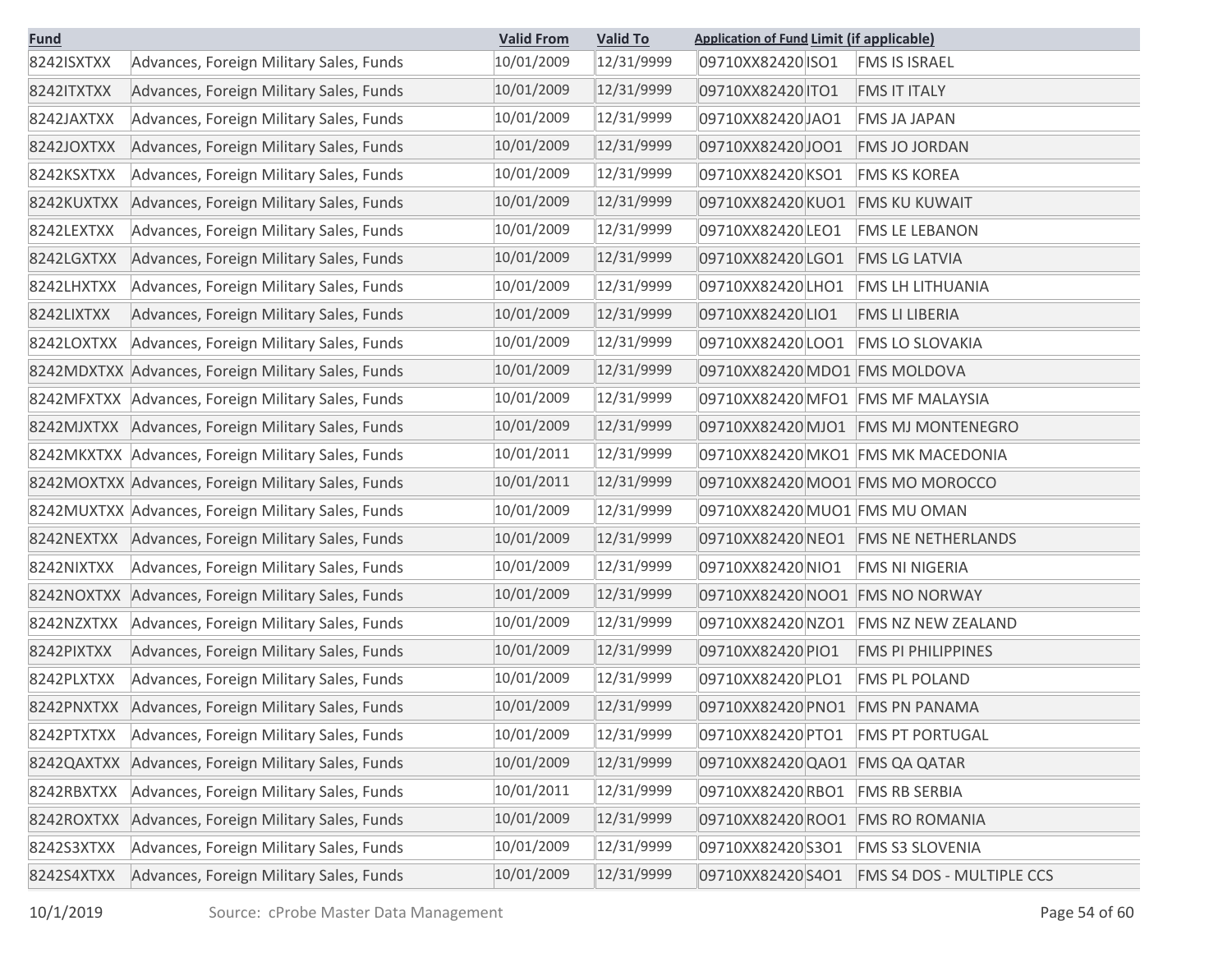| <b>Fund</b> | <b>Valid To</b><br><b>Valid From</b>               |            | <b>Application of Fund Limit (if applicable)</b> |                                   |                                                  |
|-------------|----------------------------------------------------|------------|--------------------------------------------------|-----------------------------------|--------------------------------------------------|
| 8242SDXTXX  | Advances, Foreign Military Sales, Funds            | 10/01/2009 | 12/31/9999                                       |                                   | 09710XX82420 SDO1 FMS SD SAUDI ARBIA MOI         |
| 8242SIXTXX  | Advances, Foreign Military Sales, Funds            | 10/01/2009 | 12/31/9999                                       | 09710XX82420 SIO1                 | <b>FMS SI SANG</b>                               |
| 8242SNXTXX  | Advances, Foreign Military Sales, Funds            | 10/01/2009 | 12/31/9999                                       | 09710XX82420 SNO1                 | <b>FMS SN SINGAPORE</b>                          |
| 8242SPXTXX  | Advances, Foreign Military Sales, Funds            | 10/01/2009 | 12/31/9999                                       | 09710XX82420SPO1                  | <b>FMS SP SPAIN</b>                              |
| 8242SRXTXX  | Advances, Foreign Military Sales, Funds            | 10/01/2009 | 12/31/9999                                       | 09710XX82420SRO1                  | <b>FMS SR SAUDI ARABIA</b>                       |
|             | 8242SWXTXX Advances, Foreign Military Sales, Funds | 10/01/2009 | 12/31/9999                                       | 09710XX82420 SWO1 FMS SW SWEDEN   |                                                  |
| 8242SZXTXX  | Advances, Foreign Military Sales, Funds            | 10/01/2009 | 12/31/9999                                       | 09710XX82420SZO1                  | <b>FMS SZ SWITZERLAND</b>                        |
| 8242TDXTXX  | Advances, Foreign Military Sales, Funds            | 10/01/2009 | 12/31/9999                                       | 09710XX82420 TDO1                 | <b>FMS TD TRINIDAD/TOBAGO</b>                    |
| 8242THXTXX  | Advances, Foreign Military Sales, Funds            | 10/01/2009 | 12/31/9999                                       | 09710XX82420 THO1                 | <b>FMS TH THAILAND</b>                           |
| 8242TKXTXX  | Advances, Foreign Military Sales, Funds            | 10/01/2009 | 12/31/9999                                       | 09710XX82420 TKO1                 | <b>FMS TK TURKEY</b>                             |
|             | 8242TWXTXX Advances, Foreign Military Sales, Funds | 10/01/2009 | 12/31/9999                                       | 09710XX82420 TWO1 FMS TW TAIWAN   |                                                  |
|             | 8242UGXTXX Advances, Foreign Military Sales, Funds | 10/01/2009 | 12/31/9999                                       | 09710XX82420 UGO1 FMS UG UGANDA   |                                                  |
| 8242UKXTXX  | Advances, Foreign Military Sales, Funds            | 10/01/2009 | 12/31/9999                                       |                                   | 09710XX82420 UKO1 FMS UK UNITED KINGDOM          |
| 8242UPXTXX  | Advances, Foreign Military Sales, Funds            | 10/01/2009 | 12/31/9999                                       | 09710XX82420 UPO1 FMS UP UKRAINE  |                                                  |
| 8242YEXTXX  | Advances, Foreign Military Sales, Funds            | 10/01/2009 | 12/31/9999                                       | 09710XX82420 YEO1                 | <b>FMS YE YEMEN</b>                              |
| 824239XTXX  | Advances, Foreign Military Sales-3901              | 10/01/2009 | 12/31/9999                                       | 09710XX8242039O1                  | PPI - Prompt Payment Interest                    |
| 824288XTXX  | Advances, Foreign Military Sales-8801              | 10/01/2013 | 12/31/9999                                       | 09710XX8242088O1                  | SDD, FMF - State Dept Directed                   |
| 8242AJXTXX  | Advances, Foreign Military Sales, Funds            | 10/01/2009 | 12/31/9999                                       | 09710XX82420 AJO1                 | <b>FMS AJ AZERBAIJAN</b>                         |
| 8242B1XTXX  | Advances, Foreign Military Sales-B1O1              | 10/01/2013 | 12/31/9999                                       | 09710XX82420B1O1                  | FMS NADR - Non-Proliferation,                    |
| 8242BGXTXX  | Advances, Foreign Military Sales, Funds            | 10/01/2009 | 12/31/9999                                       | 09710XX82420 BGO1                 | <b>FMS BG BANGLADESH</b>                         |
| 8242BYXTXX  | Advances, Foreign Military Sales, Funds            | 10/01/2009 | 12/31/9999                                       | 09710XX82420 BYO1                 | <b>FMS BY BURUNDI</b>                            |
| 8242C3XTXX  | Advances, Foreign Military Sales, Funds            | 10/01/2009 | 12/31/9999                                       | 09710XX82420 C3O1                 | <b>FMS ECCAS Econ Comm of Central</b>            |
| 8242C4XTXX  | Advances, Foreign Military Sales-C4O1              | 10/01/2009 | 12/31/9999                                       | 09710XX82420 C4O1                 | <b>FMS INCLE - International Narc</b>            |
| 8242C7XTXX  | Advances, Foreign Military Sales-C701              | 10/01/2013 | 12/31/9999                                       | 09710XX82420 C7O1                 | <b>FMS INCLE - International Narc</b>            |
| 8242C8XTXX  | Advances, Foreign Military Sales-C801              | 10/01/2013 | 12/31/9999                                       | 09710XX82420 C8O1                 | FMS 1203EA - Counterterrorism                    |
| 8242C9XTXX  | Advances, Foreign Military Sales-C901              | 10/01/2013 | 12/31/9999                                       | 09710XX82420C9O1                  | FMS 1203YE - Counterterrorism                    |
| 8242CFXTXX  | Advances, Foreign Military Sales, Funds            | 10/01/2009 | 12/31/9999                                       | 09710XX82420 CFO1                 | <b>FMS CF REPUBLIC OF CONGO (BRAZ</b>            |
| 8242CMXTXX  | Advances, Foreign Military Sales, Funds            | 10/01/2009 | 12/31/9999                                       | 09710XX82420 CMO1 FMS CM CAMEROON |                                                  |
| 8242E9XTXX  | Advances, Foreign Military Sales-E901              | 10/01/2009 | 12/31/9999                                       | 09710XX82420 E9O1                 | <b>FMS CRSP - Coalition Readiness</b>            |
| 8242GCXTXX  | Advances, Foreign Military Sales-GC01              | 10/01/2009 | 12/31/9999                                       |                                   | 09710XX82420 GCO1 FMS GC Gulf Cooperation Counci |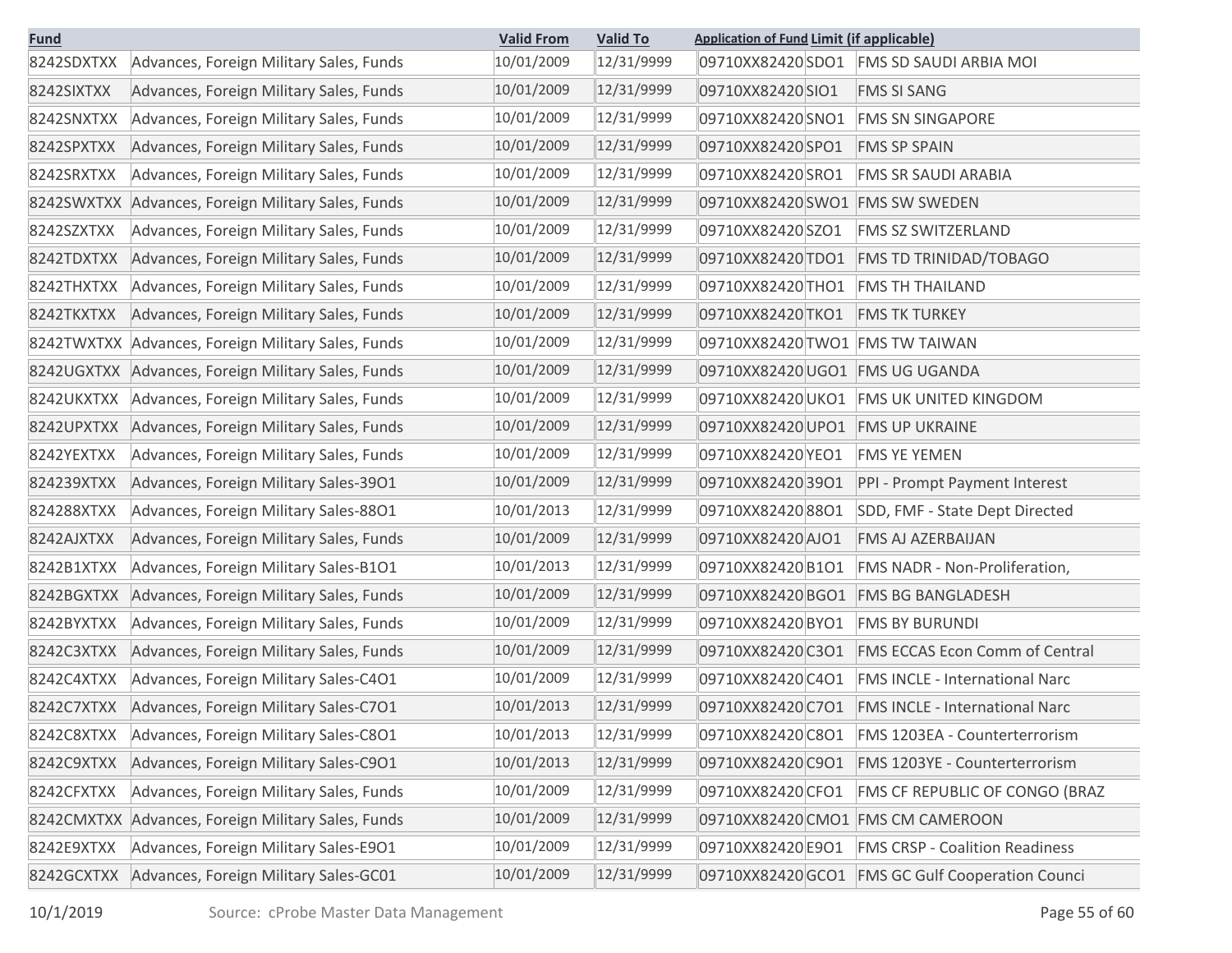| <u>Fund</u> |                                                    | <b>Valid To</b><br><b>Valid From</b> |            |                                   | <b>Application of Fund Limit (if applicable)</b> |  |  |
|-------------|----------------------------------------------------|--------------------------------------|------------|-----------------------------------|--------------------------------------------------|--|--|
| 8242H3XTXX  | Advances, Foreign Military Sales-H3O1              | 10/01/2009                           | 12/31/9999 |                                   | 09710XX82420 H3O1 ISFF - Iraq Security Forces Fu |  |  |
| 8242H6XTXX  | Advances, Foreign Military Sales-H6O1              | 10/01/2009                           | 12/31/9999 | 09710XX82420 H6O1                 | 1207 - NDAA, 1207 for East Afr                   |  |  |
| 8242H7XTXX  | Advances, Foreign Military Sales-H7O1              | 10/01/2009                           | 12/31/9999 | 09710XX82420 H7O1                 | 1207 - NDAA, 1207 for Yemen                      |  |  |
| 8242H9XTXX  | Advances, Foreign Military Sales-H9O1              | 10/01/2009                           | 12/31/9999 | 09710XX82420 H9O1                 | FMS ASFF - AFGHANISTAN SECURIT                   |  |  |
| 8242J4XTXX  | Advances, Foreign Military Sales, Funds            | 10/01/2013                           | 12/31/9999 | 09710XX82420J4O1                  | FMS J4 1203 East Africa, Djibo                   |  |  |
| 8242J5XTXX  | Advances, Foreign Military Sales, Funds            | 10/01/2013                           | 12/31/9999 | 09710XX82420J5O1                  | FMS J5 1203 Yemen FY14                           |  |  |
| 8242J7XTXX  | Advances, Foreign Military Sales, Funds            | 10/01/2009                           | 12/31/9999 | 09710XX82420J7O1                  | <b>FMS J7 National Defense Author</b>            |  |  |
| 8242J8XTXX  | Advances, Foreign Military Sales, Funds            | 10/01/2009                           | 12/31/9999 | 09710XX82420J8O1                  | FMS J8 ASFF - Afghanistan SECU                   |  |  |
| 8242J9XTXX  | Advances, Foreign Military Sales, Funds            | 10/01/2009                           | 12/31/9999 | 09710XX82420J9O1                  | FMS J9 FSFP Foreign Security F                   |  |  |
| 8242K4XTXX  | 8242K4XTXX                                         | 10/01/2012                           | 12/31/9999 | 09710XX82420K4O1                  | NC3A - C3 Agency                                 |  |  |
|             | 8242MRXTXX Advances, Foreign Military Sales, Funds | 10/01/2009                           | 12/31/9999 |                                   | 09710XX82420 MRO1 FMS MR MAURITANIA              |  |  |
|             | 8242MVXTXX Advances, Foreign Military Sales, Funds | 10/01/2009                           | 12/31/9999 | 09710XX82420 MVO1 FMS MV MALDIVES |                                                  |  |  |
| 8242NKXTXX  | Advances, Foreign Military Sales, Funds            | 10/01/2009                           | 12/31/9999 | 09710XX82420 NKO1                 | <b>FMS NK NIGER</b>                              |  |  |
| 8242P1XTXX  | Advances, Foreign Military Sales, Funds            | 10/01/2009                           | 12/31/9999 | 09710XX82420 P1O1                 | FMS P1 ITEF - Iraq Train and E                   |  |  |
| 8242P2XTXX  | Advances, Foreign Military Sales-P201              | 10/01/2009                           | 12/31/9999 | 09710XX82420 P2O1                 | FMS PKO - Peacekeeping Operati                   |  |  |
| 8242P3XTXX  | Advances, Foreign Military Sales-P301              | 10/01/2009                           | 12/31/9999 | 09710XX82420 P3O1                 | FMS PKO - Peacekeeping Operati                   |  |  |
| 8242P5XTXX  | Advances, Foreign Military Sales, Funds            | 10/01/2009                           | 12/31/9999 | 09710XX82420 P5O1                 | FMS P5 ERI - EUROPEAN REASSURA                   |  |  |
| 8242PEXTXX  | Advances, Foreign Military Sales-PEO1              | 10/01/2009                           | 12/31/9999 | 09710XX82420 PEO1                 | Peru                                             |  |  |
| 8242Q2XTXX  | Advances, Foreign Military Sales-Q201              | 10/01/2009                           | 12/31/9999 | 09710XX82420 Q2O1                 | FMS GPOI - Global Peacekeeping                   |  |  |
| 8242Q3XTXX  | Advances, Foreign Military Sales-Q301              | 10/01/2013                           | 12/31/9999 | 09710XX82420Q3O1                  | <b>FMS GPOI - Global Peacekeeping</b>            |  |  |
| 8242Q4XTXX  | Advances, Foreign Military Sales-Q401              | 10/01/2009                           | 12/31/9999 | 09710XX82420 Q4O1                 | <b>FMS Q4 PKO Peacekeeping Operat</b>            |  |  |
| 8242T9XTXX  | Advances, Foreign Military Sales, Funds            | 10/01/2009                           | 12/31/9999 | 09710XX82420 T9O1                 | <b>United Nations</b>                            |  |  |
| 8242TZXTXX  | Advances, Foreign Military Sales, Funds            | 10/01/2009                           | 12/31/9999 | 09710XX82420 TZO1                 | <b>FMS TZ TANZANIA</b>                           |  |  |
| 8242VCXTXX  | Advances, Foreign Military Sales, Funds            | 10/01/2009                           | 12/31/9999 | 09710XX82420 VCO1                 | FMS VC SAINT VINCENT AND GRENA                   |  |  |
|             | 8242W2XTXX Advances, Foreign Military Sales-W201   | 10/01/2009                           | 12/31/9999 |                                   | 09710XX82420 W2O1 FMS W2 NATO Medium Extended Ai |  |  |
| 824200XT14  | <b>FMS Admin</b>                                   | 10/01/2013                           | 12/31/9999 | 09714XX824200001                  | <b>FMS ADMIN FUND</b>                            |  |  |
| 824200XT15  | Adv, Foreign Military Sales, Funds-FY15            | 10/01/2009                           | 12/31/9999 | 09715XX82420 0001                 | <b>FMS ADMIN FUND</b>                            |  |  |
| 8242Q5XTXX  | Advances, Foreign Military Sales, Funds            | 10/01/2009                           | 12/31/9999 | 09710XX82420 Q5O1                 | GPOI - Global Peacekeeping Ope                   |  |  |
| 8242R7XTXX  | Advances, Foreign Mil Sales, Funds-R701            | 10/01/2009                           | 12/31/9999 | 09710XX82420R7O1                  | FMS R7 CRSP-Afghanistan FY15/1                   |  |  |
| 8242T5XTXX  | Advances, Foreign Mil Sales, Funds-T501            | 10/01/2009                           | 12/31/9999 | 09710XX82420 T5O1                 | FMS PKO - Peacekeeping Operati                   |  |  |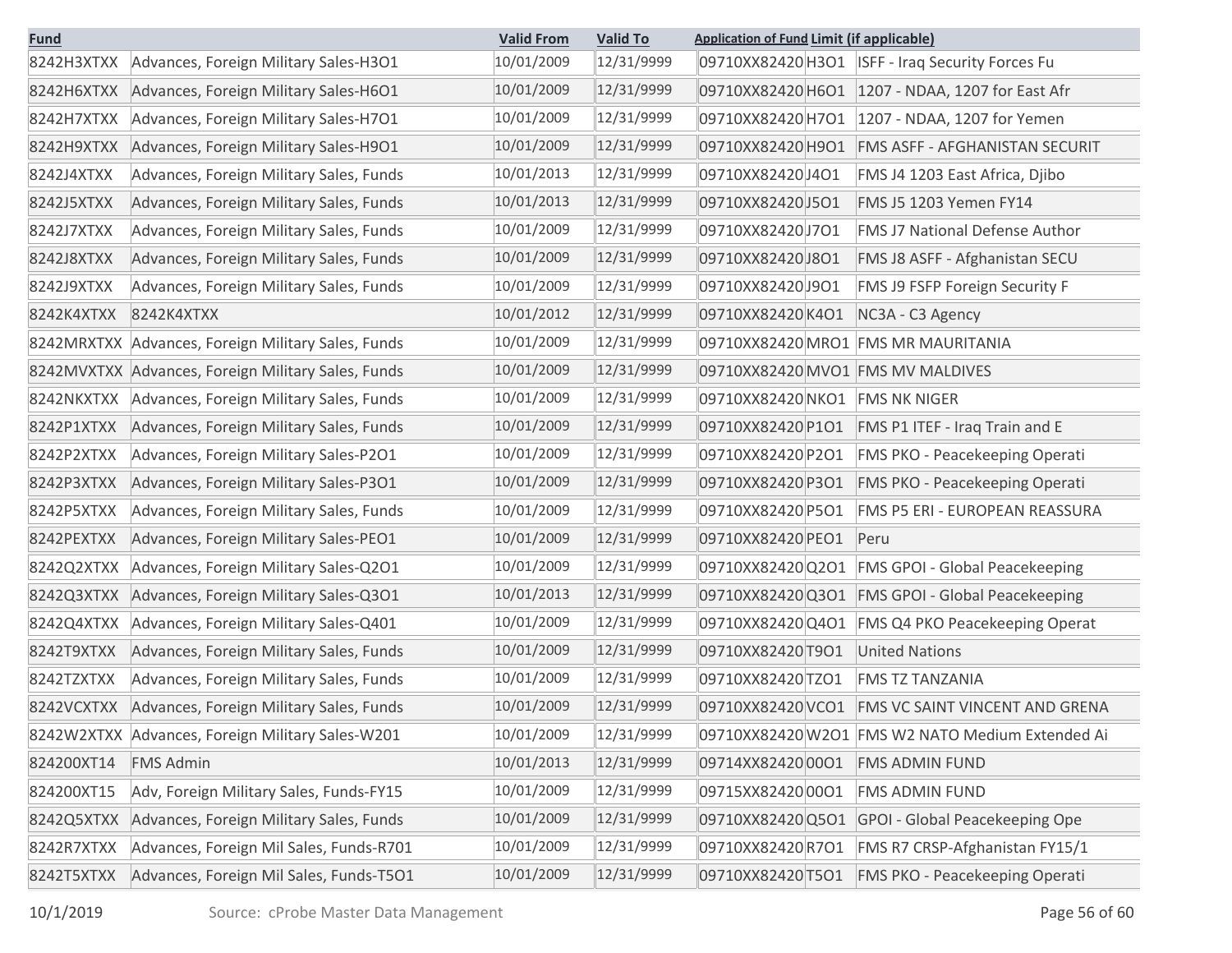| <b>Fund</b> | <b>Valid To</b><br><b>Valid From</b>               |            | <b>Application of Fund Limit (if applicable)</b> |                                   |                                                  |
|-------------|----------------------------------------------------|------------|--------------------------------------------------|-----------------------------------|--------------------------------------------------|
| 8242U3XTXX  | Advances, Foreign Military Sales, Funds            | 10/01/2009 | 12/31/9999                                       |                                   | 09710XX82420 U3O1 CTPF Counterterrorism Partners |
| 824200XT16  | Advances, Foreign Military Sales, Funds            | 10/01/2009 | 12/31/9999                                       | 09716XX82420 0001                 | <b>FMS ADMIN FUND</b>                            |
| 82422SXT16  | Advances, Foreign Military Sales, Funds            | 10/01/2009 | 12/31/9999                                       | 09716XX82420 00SA                 | DSCA-SOCOM-AY                                    |
| 8242DOXTXX  | Advances, Foreign Military Sales, Funds            | 10/01/2009 | 12/31/9999                                       | 09710XX82420 DOO1 FMS DO DOMINICA |                                                  |
| 8242FJXTXX  | Advances, Foreign Military Sales, Funds            | 10/01/2009 | 12/31/9999                                       | 09710XX82420 FJO1                 | <b>FMS FJ FIJI</b>                               |
| 8242P6XTXX  | Advances, Foreign Military Sales, Funds            | 10/01/2009 | 12/31/9999                                       | 09710XX82420 P6O1                 | PKO OCO FY15                                     |
| 8242P7XTXX  | Advances, Foreign Military Sales, Funds            | 10/01/2009 | 12/31/9999                                       | 09710XX82420 P7O1                 | PKO/OCO FY 16                                    |
| 8242R8XTXX  | Advances, Foreign Military Sales, Funds            | 10/01/2009 | 12/31/9999                                       | 09710XX82420R8O1                  | <b>Coalition Readiness Support Fu</b>            |
| 8242T6XTXX  | Advances, Foreign Military Sales, Funds            | 10/01/2009 | 12/31/9999                                       | 09710XX82420 T6O1                 | <b>APRRP African Peacekeeping Rap</b>            |
| 8242U4XTXX  | Advances, Foreign Military Sales, Funds            | 10/01/2009 | 12/31/9999                                       | 09710XX82420 U4O1                 | <b>Counterterrorism Partnerships</b>             |
| 8242U5XTXX  | Advances, Foreign Military Sales, Funds            | 10/01/2009 | 12/31/9999                                       | 09710XX82420 U5O1                 | O&M Funds, Section 2282 of tit                   |
| 8242U6XTXX  | Advances, Foreign Military Sales, Funds            | 10/01/2009 | 12/31/9999                                       | 09710XX82420 U6O1                 | <b>Counterterrorism Partnerships</b>             |
| 8242UVXTXX  | Advances, Foreign Military Sales, Funds            | 10/01/2009 | 12/31/9999                                       | 09710XX82420 UVO1                 | <b>FMS UV BURKINA FASO</b>                       |
| 8242V2XTXX  | Advances, Foreign Military Sales, Funds            | 10/01/2009 | 12/31/9999                                       | 09710XX82420V2O1                  | Section 1263, South China Sea                    |
| 8242V3XTXX  | Advances, Foreign Military Sales, Funds            | 10/01/2009 | 12/31/9999                                       | 09710XX82420 V3O1                 | FMS V3 ASFF - Afghanistan FY16                   |
| 8242V4XTXX  | Advances, Foreign Military Sales, Funds            | 10/01/2009 | 12/31/9999                                       | 09710XX82420 V4O1                 | Ukraine Security Assistance In                   |
| 8242V5XTXX  | Advances, Foreign Military Sales, Funds            | 10/01/2009 | 12/31/9999                                       | 09710XX82420 V5O1                 | Iraq Train and Equip Fund FY16                   |
| 8242V6XTXX  | Advances, Foreign Military Sales, Funds            | 10/01/2009 | 12/31/9999                                       | 09710XX82420 V6O1                 | <b>Global Security Contingency Fu</b>            |
| 8242V7XTXX  | Advances, Foreign Military Sales, Funds            | 10/01/2009 | 12/31/9999                                       | 09710XX82420V7O1                  | Syria Train and Equip Fund FY1                   |
|             | 8242W6XTXX Advances, Foreign Military Sales, Funds | 10/01/2009 | 12/31/9999                                       |                                   | 09710XX82420 W6O1 Global Security Cooperation Fu |
| 8242ZAXTXX  | Advances, Foreign Military Sales, Funds            | 10/01/2009 | 12/31/9999                                       | 09710XX82420 ZAO1                 | <b>FMS ZA ZAMBIA</b>                             |
| 824200XT17  | Advances, Foreign Mil Sales, Funds-FY17            | 10/01/2009 | 12/31/9999                                       | 09717XX824200001                  | <b>FMS ADMIN FUND</b>                            |
| 82422SXT17  | Advances, Foreign Military Sales, Funds            | 10/01/2009 | 12/31/9999                                       | 09717XX8242000SA                  | DSCA-SOCOM-AY                                    |
| 8242P8XTXX  | Advances, Foreign Military Sales, Funds            | 10/01/2009 | 12/31/9999                                       | 09710XX82420 P8O1                 | PKO/Overseas Contingency Opera                   |
| 8242Q6XTXX  | Advances, Foreign Military Sales, Funds            | 10/01/2009 | 12/31/9999                                       |                                   | 09710XX82420 Q6O1 FAA Section 551 for Global Pea |
| 8242R9XTXX  | Advances, Foreign Military Sales, Funds            | 10/01/2009 | 12/31/9999                                       | 09710XX82420R9O1                  | <b>Coalition Readiness Support Pr</b>            |
| 8242SCXTXX  | Advances, Foreign Military Sales, Funds            | 10/01/2009 | 12/31/9999                                       | 09710XX82420 SCO1                 | FMS SC SAINT KITTS AND NEVIS                     |
| 8242U7XTXX  | Advances, Foreign Military Sales, Funds            | 10/01/2009 | 12/31/9999                                       | 09710XX82420U7O1                  | Counterterrorism Partnerships                    |
| 8242U8XTXX  | Advances, Foreign Military Sales, Funds            | 10/01/2009 | 12/31/9999                                       |                                   | 09710XX82420 U8O1 Section 2282 Build the Capacit |
|             | 8242W5XTXX Advances, Foreign Military Sales, Funds | 10/01/2009 | 12/31/9999                                       |                                   | 09710XX82420 W5O1 Afghanistan Security Forces Fu |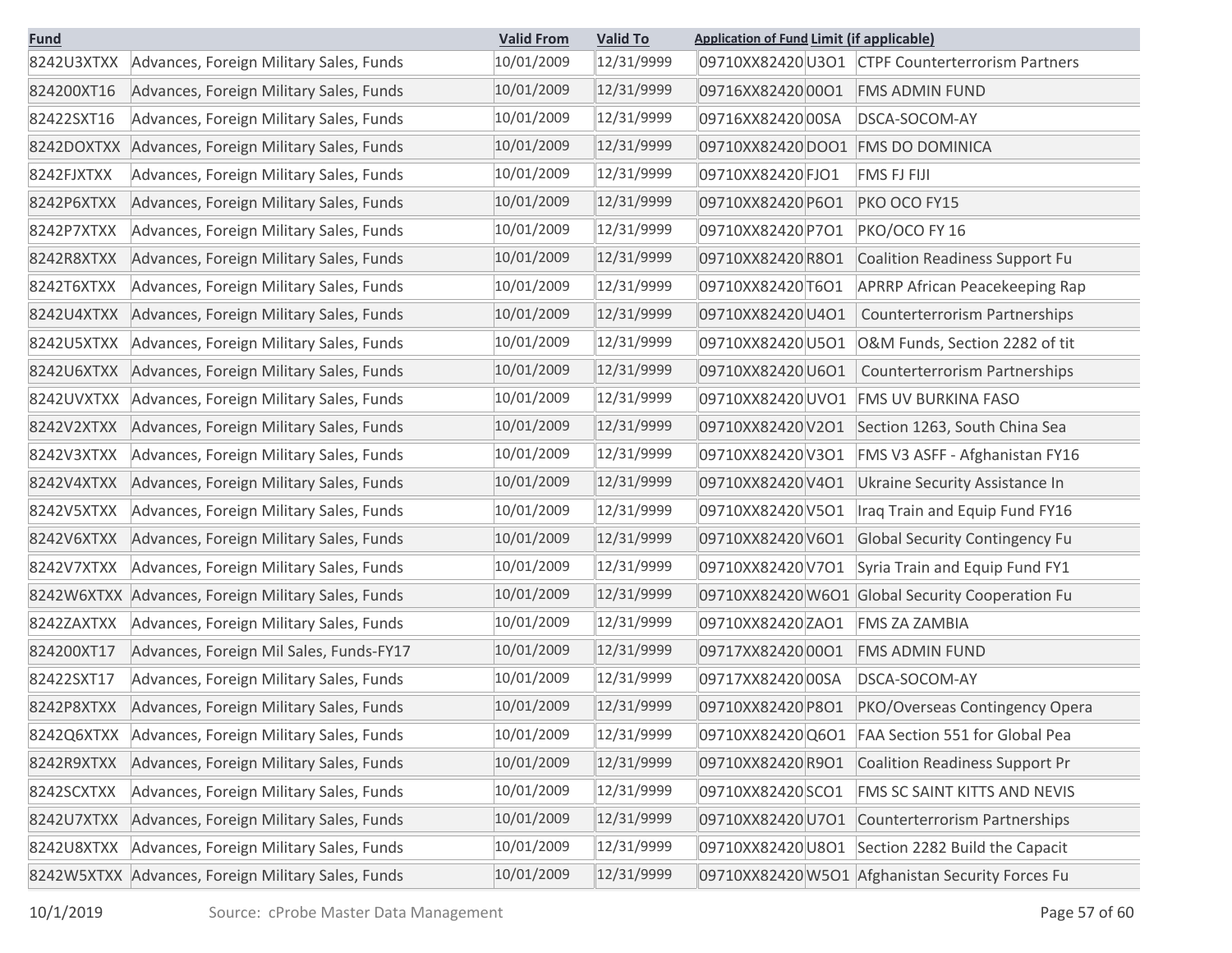| <b>Fund</b> |                                                    | <b>Valid From</b> | <b>Valid To</b><br><b>Application of Fund Limit (if applicable)</b> |                   |                                                  |
|-------------|----------------------------------------------------|-------------------|---------------------------------------------------------------------|-------------------|--------------------------------------------------|
|             | 8242W7XTXX Advances, Foreign Military Sales, Funds | 10/01/2009        | 12/31/9999                                                          |                   | 09710XX82420 W7O1 NATO Support Agency            |
|             | 8242W9XTXX Advances, Foreign Military Sales, Funds | 10/01/2009        | 12/31/9999                                                          |                   | 09710XX82420 W9O1 Syria Train and Equip Program, |
| 8242Z4XTXX  | Advances, Foreign Military Sales, Funds            | 10/01/2009        | 12/31/9999                                                          | 09710XX82420 Z4O1 | Syria Train and Equip Program,                   |
| 8242Z5XTXX  | Advances, Foreign Military Sales, Funds            | 10/01/2009        | 12/31/9999                                                          | 09710XX82420 Z5O1 | Iraq Train and Equip Fund, FY                    |
| 8242Z6XTXX  | Advances, Foreign Military Sales, Funds            | 10/01/2009        | 12/31/9999                                                          | 09710XX82420 Z6O1 | Iraq Train and Equip Fund, FY                    |
| 8242Z7XTXX  | Advances, Foreign Military Sales, Funds            | 10/01/2009        | 12/31/9999                                                          | 09710XX82420 Z7O1 | Security Cooperation OCO, FY17                   |
| 8242Z8XTXX  | Advances, Foreign Military Sales, Funds            | 10/01/2009        | 12/31/9999                                                          | 09710XX82420 Z8O1 | Ukraine Security Assistance In                   |
| 824200XT18  | Advances, Foreign Military Sales, Funds            | 10/01/2009        | 12/31/9999                                                          | 09718XX824200001  | <b>FMS ADMIN FUND</b>                            |
| 82423TXTXX  | Advances, Foreign Military Sales, Funds            | 10/01/2009        | 12/31/9999                                                          | 09710XX824203TO1  | Counter-ISIL Train and Equip F                   |
| 82423UXTXX  | Advances, Foreign Military Sales, Funds            | 10/01/2009        | 12/31/9999                                                          | 09710XX824203UO1  | Counter-ISIL Train and Equip F                   |
| 82423VXTXX  | Advances, Foreign Military Sales, Funds            | 10/01/2009        | 12/31/9999                                                          | 09710XX824203VO1  | Pakistan, Stability Operations                   |
| 82427CXTXX  | Advances, Foreign Military Sales, Funds            | 10/01/2009        | 12/31/9999                                                          | 09710XX82420 7CO1 | Security Cooperation OCO, FY 1                   |
| 82427DXTXX  | Advances, Foreign Military Sales, Funds            | 10/01/2009        | 12/31/9999                                                          | 09710XX824207DO1  | Section 333 of Title 10, US Co                   |
| 82427HXTXX  | Advances, Foreign Military Sales, Funds            | 10/01/2009        | 12/31/9999                                                          |                   | 09710XX82420 7HO1 Afghanistan Security Forces Fu |
| 82427JXTXX  | Advances, Foreign Military Sales, Funds            | 10/01/2009        | 12/31/9999                                                          | 09710XX824207JO1  | US Army Operating Funds in Sup                   |
| 82427LXTXX  | Advances, Foreign Military Sales, Funds            | 10/01/2009        | 12/31/9999                                                          | 09710XX82420 7LO1 | Section 333 of title 10, US Co                   |
| 82427MXTXX  | Advances, Foreign Military Sales, Funds            | 10/01/2009        | 12/31/9999                                                          |                   | 09710XX82420 7MO1 Section 333 of title 10, US Co |
| 82427NXTXX  | Advances, Foreign Military Sales, Funds            | 10/01/2009        | 12/31/9999                                                          |                   | 09710XX82420 7NO1 Counter-ISIL Train and Equip F |
| 82427TXTXX  | Advances, Foreign Military Sales, Funds            | 10/01/2009        | 12/31/9999                                                          | 09710XX824207TO1  | Counter-ISIL Train and Equip F                   |
| 82427UXTXX  | Advances, Foreign Military Sales, Funds            | 10/01/2009        | 12/31/9999                                                          | 09710XX824207UO1  | Coalition Readiness Support Pr                   |
| 8242AQXTXX  | Advances, Foreign Military Sales, Funds            | 10/01/2009        | 12/31/9999                                                          | 09710XX82420 AQXX | AQXX - FMS Placeholder                           |
| 8242AYXTXX  | Advances, Foreign Military Sales, Funds            | 10/01/2009        | 12/31/9999                                                          | 09710XX82420 AYXX | AYXX - FMS Placeholder                           |
| 8242AZXTXX  | Advances, Foreign Military Sales, Funds            | 10/01/2009        | 12/31/9999                                                          | 09710XX82420 AZO1 | Southeast Asia Maritime Securi                   |
| 8242B3XTXX  | Advances, Foreign Military Sales, Funds            | 10/01/2009        | 12/31/9999                                                          | 09710XX82420B3XX  | B3XX - FMS Placeholder                           |
| 8242B6XTXX  | Advances, Foreign Military Sales, Funds            | 10/01/2009        | 12/31/9999                                                          | 09710XX82420 B6XX | B6XX - FMS Placeholder                           |
| 8242BIXTXX  | Advances, Foreign Military Sales, Funds            | 10/01/2009        | 12/31/9999                                                          | 09710XX82420 BIXX | <b>BIXX - FMS Placeholder</b>                    |
| 8242BJXTXX  | Advances, Foreign Military Sales, Funds            | 10/01/2009        | 12/31/9999                                                          | 09710XX82420 BJO1 | Ukraine Security Assistance In                   |
| 8242BNXTXX  | Advances, Foreign Military Sales, Funds            | 10/01/2009        | 12/31/9999                                                          | 09710XX82420 BNXX | <b>BNXX - FMS Placeholder</b>                    |
| 8242BQXTXX  | Advances, Foreign Military Sales, Funds            | 10/01/2009        | 12/31/9999                                                          | 09710XX82420 BQXX | <b>BQXX - FMS Placeholder</b>                    |
| 8242BSXTXX  | Advances, Foreign Military Sales, Funds            | 10/01/2009        | 12/31/9999                                                          | 09710XX82420 BSXX | <b>BSXX - FMS Placeholder</b>                    |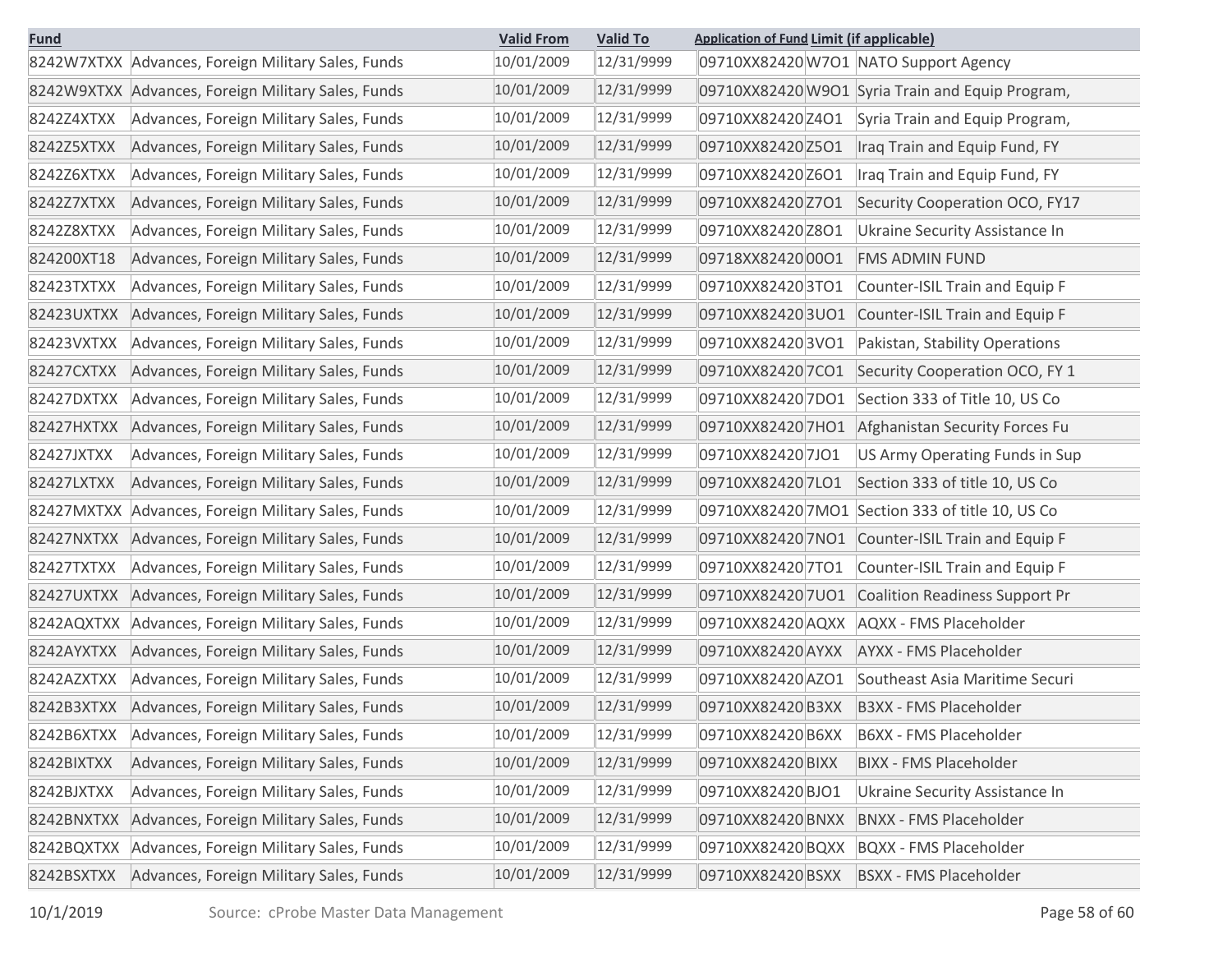| <b>Fund</b> |                                                    | <b>Valid From</b> | <b>Valid To</b> | <b>Application of Fund Limit (if applicable)</b>           |
|-------------|----------------------------------------------------|-------------------|-----------------|------------------------------------------------------------|
| 8242BVXTXX  | Advances, Foreign Military Sales, Funds            | 10/01/2009        | 12/31/9999      | 09710XX82420 BVXX<br><b>BVXX - FMS Placeholder</b>         |
| 8242P9XTXX  | Advances, Foreign Military Sales, Funds            | 10/01/2009        | 12/31/9999      | 09710XX82420 P9O1<br>Peacekeeping Operations FY18          |
| 8242Q7XTXX  | Advances, Foreign Military Sales, Funds            | 10/01/2009        | 12/31/9999      | 09710XX82420 Q7O1<br>FAA Section 551 for Peacekeepi        |
| 8242V8XTXX  | Advances, Foreign Military Sales, Funds            | 10/01/2009        | 12/31/9999      | 09710XX82420V8O1<br>Economic Support Fund                  |
| 8242V9XTXX  | Advances, Foreign Military Sales, Funds            | 10/01/2009        | 12/31/9999      | 09710XX82420V9O1<br>Section 1263, South China Sea          |
|             | 8242WAXTXX Advances, Foreign Military Sales, Funds | 10/01/2009        | 12/31/9999      | 09710XX82420 WAO1 FMS WA NAMIBIA                           |
| 824200XT19  | Advances, Foreign Military Sales, Funds            | 10/01/2009        | 12/31/9999      | 09719XX82420 0001<br><b>FMS ADMIN FUND</b>                 |
| 82427EXTXX  | Advances, Foreign Military Sales, Funds            | 10/01/2009        | 12/31/9999      | 09710XX82420 7EO1<br>Peacekeeping Operations, FY 20        |
| 82427FXTXX  | Advances, Foreign Military Sales, Funds            | 10/01/2009        | 12/31/9999      | 09710XX82420 7FO1<br>Build the capacity of foreign         |
| 8242Q8XTXX  | Advances, Foreign Military Sales, Funds            | 10/01/2009        | 12/31/9999      | 09710XX82420 Q8O1<br>FAA Section 551 for Peacekeepi        |
| 8242QBXTXX  | Advances, Foreign Military Sales, Funds            | 10/01/2009        | 12/31/9999      | 09710XX82420 QBO1<br>Provide assistance for Afghani        |
| 8242QCXTXX  | Advances, Foreign Military Sales, Funds            | 10/01/2009        | 12/31/9999      | 09710XX82420 QCO1<br>Build the capacity of foreign         |
| 8242QDXTXX  | Advances, Foreign Military Sales, Funds            | 10/01/2009        | 12/31/9999      | 09710XX82420 QDO1 Build the capacity of foreign            |
| 8242QEXTXX  | Advances, Foreign Military Sales, Funds            | 10/01/2009        | 12/31/9999      | 09710XX82420 QEO1<br>Build the capacity of foreign         |
| 8242QFXTXX  | Advances, Foreign Military Sales, Funds            | 10/01/2009        | 12/31/9999      | 09710XX82420 QFO1<br>Indo-Pacific Maritime Security        |
| 8242QGXTXX  | Advances, Foreign Military Sales, Funds            | 10/01/2009        | 12/31/9999      | 09710XX82420 QGO1 Ukraine Security Assistance In           |
| 8242QJXTXX  | Advances, Foreign Military Sales, Funds            | 10/01/2009        | 12/31/9999      | 09710XX82420 QJO1<br><b>Coalition Readiness Support Pr</b> |
| 8242QKXTXX  | Advances, Foreign Military Sales, Funds            | 10/01/2009        | 12/31/9999      | 09710XX82420 QKXX<br>QKXX - FMS Placeholder                |
| 8242TXXTXX  | Advances, Foreign Military Sales, Funds            | 10/01/2009        | 12/31/9999      | 09710XX82420 TXO1<br><b>FMS TX TURKMENISTAN</b>            |
| 824200XT20  | Advances, Foreign Military Sales, Funds            | 10/01/2009        | 12/31/9999      | 09720XX824200001<br><b>FMS ADMIN FUND</b>                  |
| 8242ILXTXX  | Advances, Foreign Military Sales, Funds            | 10/01/2009        | 12/31/9999      | 09710XX82420 ILO1<br>FMS IL ICELAND                        |
| 8242QIXTXX  | Advances, Foreign Military Sales, Funds            | 10/01/2009        | 12/31/9999      | 09710XX82420 QIO1<br>Counter-ISIL Train and Equip F        |
| 8337        | <b>HNS KUWAIT</b>                                  |                   |                 |                                                            |
| 833700XT15  | Contr from Kuwait, Host Nation Spt for U           | 10/01/2014        | 12/31/9999      | 09715XX8337<br>0001<br><b>FMS ADMIN FUND</b>               |
| 833700XT16  | Contr from Kuwait, Host Nation Spt for U           | 10/01/2015        | 12/31/9999      | 09716XX8337<br>0001<br><b>FMS ADMIN FUND</b>               |
| 833700XT17  | Contr from Kuw, Host Nation Spt for U-17           | 10/01/2016        | 12/31/9999      | 09717XX8337<br>0001<br><b>FMS ADMIN FUND</b>               |
| 83377YXT19  | Contr from Korea, Host Nation Spt for U            | 10/01/2018        | 12/31/9999      | 09719XX8337<br>2104<br>Host Nation Support for U.S. A      |
|             |                                                    |                   |                 |                                                            |
| 8522        | <b>F&amp;G Soldier Retrmnt</b>                     |                   |                 |                                                            |
| 8522X0RXX   | Fines and Gifts, Soldiers Home                     | 10/01/2014        | 12/31/9999      | 084XXXX8522 N/A<br>N/A                                     |